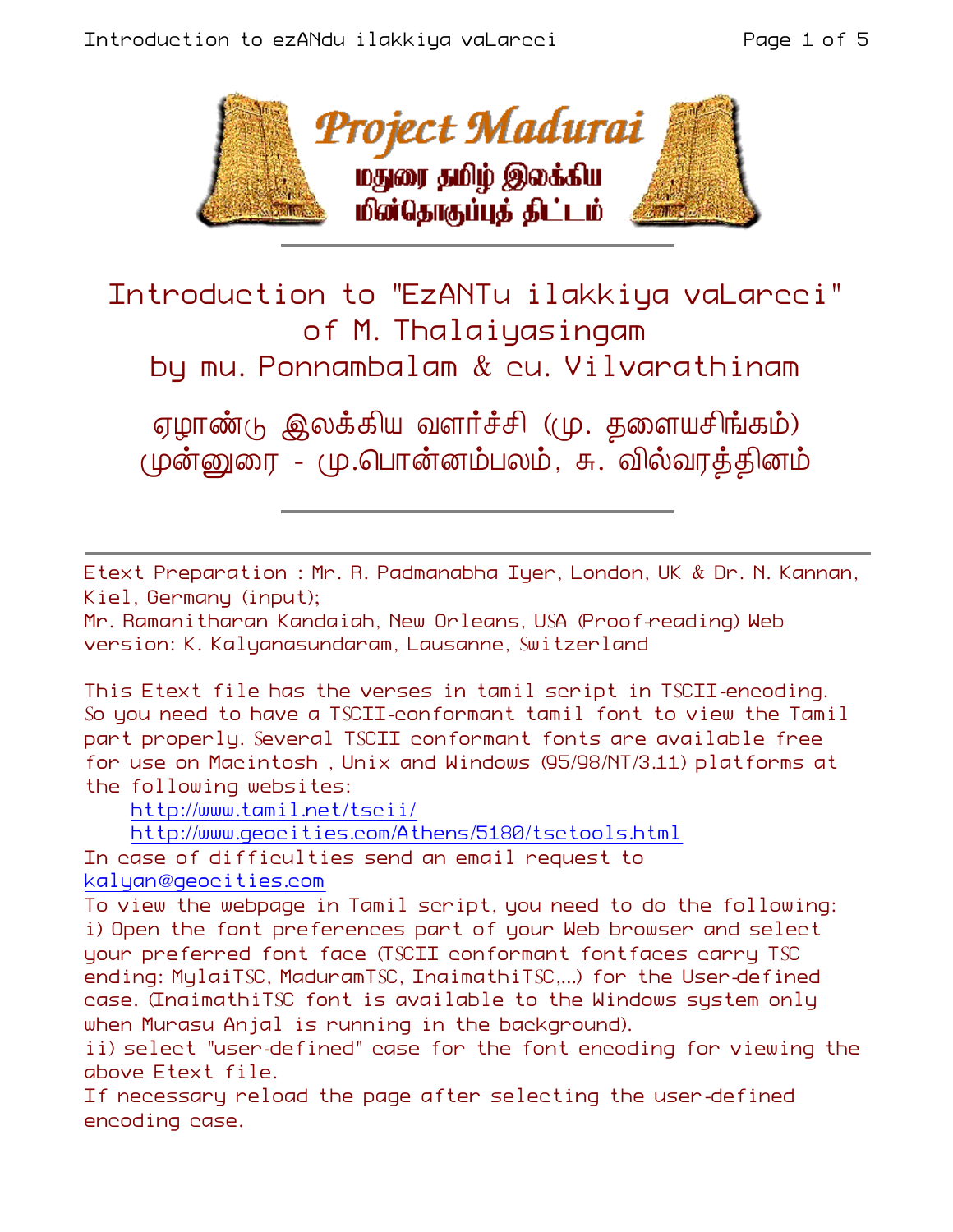© Project Madurai 1999-2000

Project Madurai is an open, voluntary, worldwide initiative devoted to preparation of electronic texts of tamil literary works and to distribute them free on the Internet. Details of Project Madurai ane

available at the website http://www.tamil.net/projectmadurai

You are welcome to freely distribute this file, provided this header page is kept intact.

ஏழாண்டு இலக்கிய வளர்ச்சி (மு. தளையசிங்கம் ) (**முன்னுரை** 

தமிழ் இலக்கிய உலகில் மு.த. எழுதிய ஏழாண்டு இலக்கிய வளர்ச்சி ஓர் மைல்கல்லாகவே நிற்கிறதென்றால் அது மிகைப்பட கூற்றாகாது. அந்தளவுக்கு அதன் முக்கியத்துவம் பல பக்கம் கொண்டது. 1956ல் இருந்து 1963 வரையுள்ள குறுகிய கால எல்லையுள் இயங்கிய ஈழத்துத் தமிழ் இலக்கியப் போக்குகளை ஆய்வதுபோல அது தோற்றினும், முன்னுக்கும் பின்னுக்குமாக அது இலக்கியத்தை ஒட்டிய சமூக, பொருளாதார, அரசியல் வரலாற்றுப் பார்வையில் எடுக்கும் பாய்ச்சல்கள் மிகப் பெரிதாய் விரிகின்றன. ஆட்களை வைத்துக்கொண்டு போக்குகளைக் காட்டியும் போக்குகளில் இருந்து ஆட்களைத் தேர்ந்தும் ஒன்றோடொன்று பின்னியும் பிரித்தும் ஆக்க ரீதியான இலக்கிய விமர்சனமாகவும் இலக்கியமாகவும் ஒர் சமூகக்கின் மனோ அலசலாகவும் மாறி மாறித் தன்னைக் காட்டும் இவ்வாக்கம் தமிழில் தோன்றிய இவ்வகை இலக்கி யங்களுள் தனியானது.

விமர்சக விக்கிரகங்கள் என்ற கட்டுரைத் தொடர் மூலம் ஈழத்து இலக்கிய வி மர்சகர்களையே ஆக்க ரீதியில் விமர்சித்த எழுத்தாளனாய் விமர்சனத்துறையில் இறங்கி ய (மு.த. மூன்றாம் பக்கம், முற்போக்கு இலக்கியம் ஆகிய விமர்சனங்கள் மூலம் தனக்கெனத் தனி முத்திரை பதித்து தனக்கே உரிய நடுநிலை நோக்கில் எல்லாப் போக்குகளுக்கு முரிய நல்லதைக் கறந்தும் கெட்டதைக் கண்டித்தும் ஒரு மூன்றாம் பக்கப் போக்கை உருவாக்கி, 'ஏழாண்டு இலக்கிய வளர்ச்சி'யில் அதன் உச்சத்தையே தொட்டுவி (நகிறார். சுருங்கச் சொன்னால் ஈழத்துத் தமிழ் இலக்கியப் போக்குகளை தர்க்க ரீதியாக வளர்த்துக் காட்டுபவர் வராகவே உள்ளார்.

இவர் 'ஏழாண்டு இலக்கிய வளர்ச்சி'யை எழுதிக்கொண்டிருக்கும் காலத்தில் கூட இலக்கி ய உலகின் விமர்சகர்கள் என்று பெயர் எடுத்துக்கொண்டவர்கள் குறிப்பிட்டுச் சொல்லக்கூடிய அளவுக்கு எதுவும் எழுதவில்லை என்றே சொல்ல வேண்டும். அதோடு மார்க்சீய விமர்சகர்களாய் இவர்கள் இருந்தபோதும் சமூக, பொருளாதார, அரசியல், வரலாற்றுக் கண்கொண்டு இலக்கிய ஆய்வுகள் செய்வதும் இவர்களுக்கு அந்நி யமானதாகவே இருந்தது. 'ஏழாண்டு இலக்கிய வளர்ச்சி'யின் வெளிப்பாடு. இத்தகைய பார்வைக் குறைவுகளுக்கும் நொண்டித்தனங்களுக்கும் முற்றுப்புள்ளி வைப்பதாகவே அமைந்தது.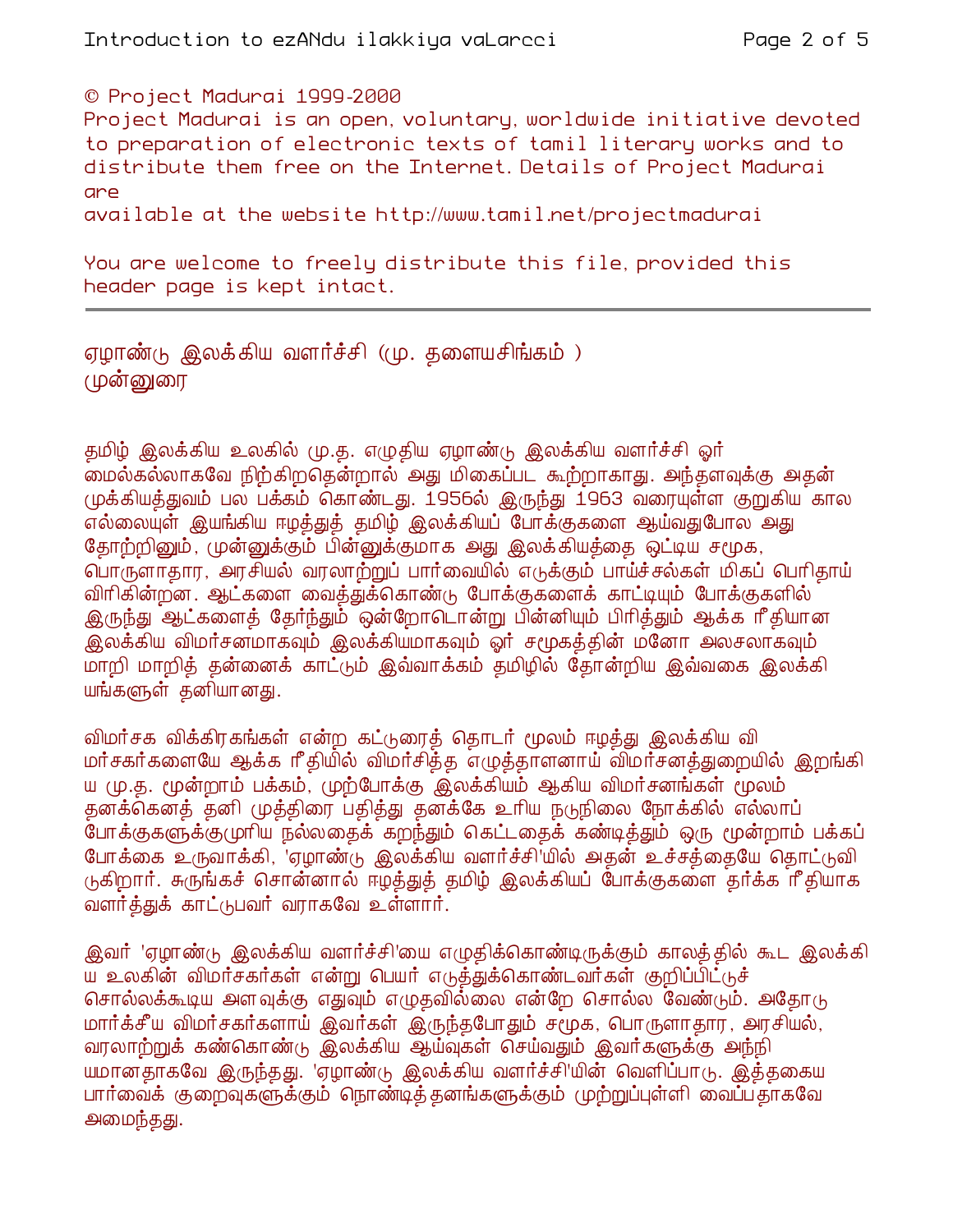'ஏழாண்டு இலக்கிய வளர்ச்சி' மூலம் மு.த. மிக ஆழமான சில விஷயங்களைத் தனக்கே உரிய தெளிவோடு மிக எளிதாக விளக்கிக் காட்டுகிறார்.

முதலாவதாக, சரித்திர ஓட்டம் பற்றிய விஞ்ஞான ரீதியான விளக்கங்களுக்கு எதிராக, சந்தர்ப்ப விபத்தும் சரித்திரம் செய்கிறது என்பதை நிரூபிக்கிறார்.

இரண்டாவதாக, முன்னதன் பெறுபேறாய் ஈழத் தமிழர்களின் அரசியல், சமூக, பொருளாதாரப் பின்னணி வேறாக இருக்க, அக்கால இலக்கிய உலகு பிரதிபலிக்கத் தொடங்கிய 'முற்போக்கு வாதம்' வேறானதாக அமையும் பிறழ்வுபற்றி விளக்குகிறார். உந்தாவது அரசியலில் ஈழத் தம்ிழர்கள் அனைவரும் தமக்கு சம**ஷ்**டி ஆட்சிமுறையே தேவையென்று ஓரணியில் நின்று முன்வைக்கும் கோரிக்கைக்கு எதிராக, 'முற்போக்கு <u>இலக்கியம்' பிரதிபலித்த ஒன்றையாட்சி முறையும் அதற்குரிய தேசிய வாதமும் நிற்கி</u> ன்றன என்ற விளக்கம். அகோடு மான்ய முறையை விட்டகலாக விவசாயப் பொதுப் பி ன்னணியில் ஆலை - கொழிலாளி - முதலாளி போராட்டம் என்னும் கற்பனைகள். அதனால் அளவுகெட்டுப் பிரதிபலிக்கத் தொடங்கிய பொதுப் பின்னணி.

இவற்றை (மு.த. மிக அழகாக விளக்கிச் செல்கிறார். இவற்றின் விளக்கங்கள் அவர் காட்டும் ஈழக்கின் பொருளாகார, சமூக, அரசியல் பின்னணி ஆய்வில் தானாகவே வந்து விழுகின்றன.

ஆனால் ஈழத்து அரசியல்பற்றி அதிகம் தெரியாதவர்கள் இதைச் சுவைக்கவோ தன் முக்கியத்துவத்தை உணரவோ முடியாமல் போகும் என்பதும் உண்மையே. அதனால் .<br>அதுபற்றியும் சுருக்கமாக சில விளக்கங்களை தருவது அவசியமே. முக்கியமாக ஈழத்து அரசியல்பற்றி அதிகம் தெரிந்து வைத்திருக்காத தமிழ்நாட்டு எழுத்தாளர்களுக்கு இது உதவும் என்பதால். (ஈழத்து அரசியபற்றி எதுவும் தெரியாமலேயே அநேக தமிழ்நாட்டு எழுத்தாளர்கள் இருக்கிறார்கள் என்பதை இங்கு வந்த தமிழ்நாட்டெழுத்தாளர் மூலமே அறிந்துள்ளோம்.)

இலங்கை 1948ல் சுதந்திரம் பெற்ற காலத்திலிருந்து ஐக்கிய தேசியக் கட்சி (U.N.P.)யும் ருலைங்கா சுதந்திரக் கட்சி (S.L.F.P.)யுமே, இது காலவரை மாறி மாறி ஆட்சி செய்துள்ளன. U.N.P. முதலாளித்துவ, அமெரிக்கச் சார்புடையதாகவும் S.L.F.P. அதற்கு எதிரானதாகவும் காட்டிக் கொண்டுள்ளன. ஆனால் தமிழ் மக்களுக்கு எதிரானதாகவும் காட்டிக்கொண்டுள்ளன. ஆனால் தமிழ் மக்களுக்கு எதிரான இனத்துவேஷம் மேலோங்கலுக்கு, பின்னகே அகிக காரணமாய் இருந்துள்ளது.

1956ல் முதல்முதலாக S.L.F.P. பண்டாரநாயக்காவின் தலைமையில் ஆட்சிக்கு வந்தபோது 24 மணித்தியாலத்துக்குள் ஆங்கிலத்துக்குப் பதில் சிங்களத்தை அரசகரும மொழியாக்கும் வாக்குறுதியோடுதான் வந்தது.

தெற்கில் தன் எழுச்சி, வடக்கில் அதன் எதிர்விளைவாக தமிழ் மக்களிடையே இதுகாலவரை ஜி.ஜி. பொன்னம்பலம் தலைமையில் U.N.P. யை அடிவருடிய தமிழ்க் காங்கிரஸ் கட்சியை வீழ்த்தி எஸ்.ஜே.வி. செல்வநாயகம் தலைமையில் இயங்கிய தமிழரசு கட்சி என்றமைக்கப்படும் சமஷ்டிக் கட்சியை பெரும் வெற்றிபெறச் செய்தது. தெற்கில்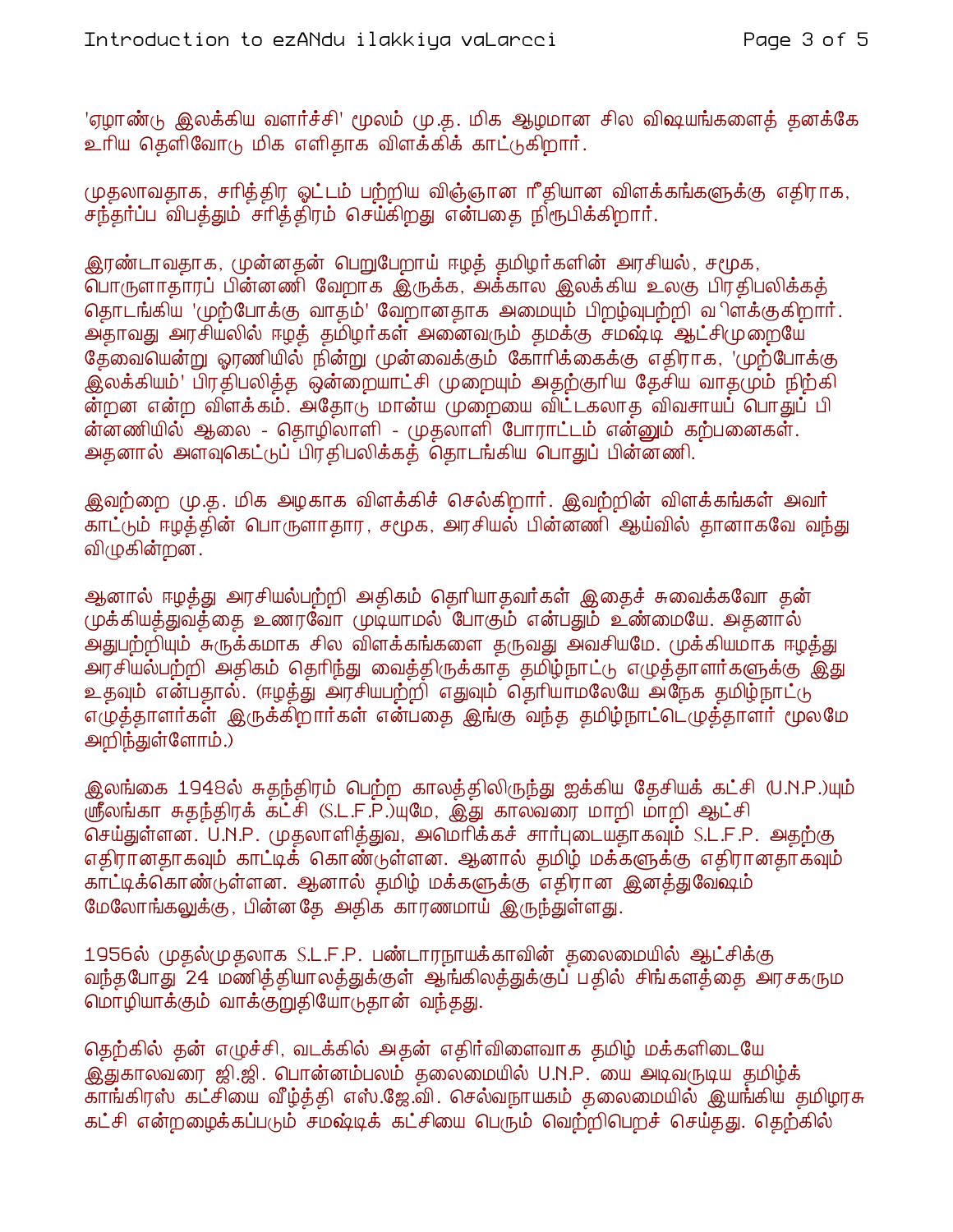தனிச்சிங்களம் என்றால் வடக்கில் எல்லாம் தமிழ் இயக்கம் என்ற எதிர்க்கோஷம்.

இச்சந்தர்ப்பத்தில் இடதுசாரிக் கட்சிகள் பொருளாதார நோக்கிலிருந்து முன்வைத்த தீர்வுகள் வடக்கிலும் தெற்கிலும் செல்லுபடியாகவில்லை. (இன்றும் அதுவே உண்மை.) கூடவே சமஷ்டி ஆட்சியின் தேவையை இடதுசாரிகள் உணர்ந்தபோதும், பலவித அரசியல் காரணங்களுக்காக அவர்கள் அதைப் புறக்கணித்து ஒற்றை ஆட்சி தேசியம் பேசி, தமிழ் மக்களின் ஏகோபிக்க குரலை நசுக்கினர். இதுவே பொதுப் பின்னணி.

இந்தப் பின்னணியில் ஏதோ சோசலிசத்தை நோக்கிய நாடுகளில் நடைபெறுவதுபோல், எப்படி ஆலைகளும். முதலாளி தொழிலாளி வர்க்கப் போராட்டங்களும் சுலோகங்களும் எழுந்தன? பொதுப் பின்னணி வேறாக இருக்க, எப்படி ஒற்றை ஆட்சியையும் தேசிய வாதத்தையும் அழுத்தும் 'முற்போக்கு இலக்கியம்' முன்னுக்கு வந்தது?

இதைத்தான் மு.த. சந்தர்ப்ப விபத்து சாித்திரம் செய்கிறது என்கிறார். அதாவது க. கைலாசபதி, தினகரன் ஆசிரியராக வந்த சந்தர்ப்ப விபத்தால் வந்த விளைவு என்பதை விளக்குகிறார். அதிலிருந்து பொதுப் பின்னணி அளவுகெட்த் தொடங்கியதோடு அதன் தொடர் விளைவாக பல அளவுகள் கெடத் தொடங்கின. வெளியிலிருந்து பார்ப்போருக்கு இது பெரும் மாறுபட்டவிளக்கத்தையே தரும் என்பதை மு.த. விளக்கிச் செல்கிறார்.

மு.த.வின் நோக்கம் தோற்றங்களைக் கிழித்து உண்மையைக் காட்டுவதே. அது வி மார்சனமாய் இருந்தாலும் சாி, ஆக்க இலக்கியமாக இருந்தாலும் சாி, அவற்றின் மூலம் உண்மை நிலைநாட்டப்படலே மு.த.வின் நோக்கம். அது 'ஏழாண்டு இலக்கிய வளர்ச்சி'யி லும் செவ்வனவே நடைபெறுகிறது. தனக்கு மாறான இலக்கியப் போக்கைக் கொண்டெழுந்த பொதுப் பின்னணி எப்படி ஈற்றில் தனக்குரிய ஒன்றைக் கண்டடைகிறது என்பதை விமர்சனப் போக்கில் கதை போலவும் சுவைபட (ம.த. விளக்கிச் செல்கிறார். இந்த விளக்கத்தில் மாறுபட்டுக் கிடந்த ஒவ்வொன்றும் தமக்குரிய இடத்தில் வந்து நின்று உண்மைக்கு வழிவிடுகின்றன .

இக்கட்டுரைத் தொடர், திரு ஆர்.எம். நாகலிங்கம் என்பவரை ஆசிரியராகக் கொண்டு, இலங்கை கண்டியிலிருந்து சில ஆண்டுகள் வெளிவந்த 'செய்தி' என்ற பக்திரிகையில் 26.1.64 (முதல் 17.1.65 வரையிலான ஓராண்டு காலம் வாரா வாரம் (அநேகமாக) 33 பகுதிகளாகப் பிரசுரமானது.

கட்டுரைத் தொடர் வெளிவந்த செய்தி இதழ்கள் சில கைவசம் இல்லாத நிலையில், இலங்கை தேசியக் சுவடிகள் திணைக்களத்திலிருந்து அவற்றினை பிரதி எடுத்துத் தந்த நீர்கொழும்பு செல்வன் ப. விக்னேஸ்வரனுக்கும் தேசிய சுவடிகள் திணைக்களத்தில் நாலுநாட்கள் செலவிட்டு மூலப்பிரதிகளுடன் ஒப்பிட்டு, தேவைப்பட்டதிருத்தங்களைச் செய்த்தோடு செம்மையான கையெழுத்துப் பிரதியைத் தயாரித்துதவிய நண்பர் ஜீ வகாருண்ணியத்திற்கும் நன்றி கூறக் கடமைப்பட்டுள்ளோம்.

(மு.பொன்னம்பலம் சு. வில்வரத் தினம்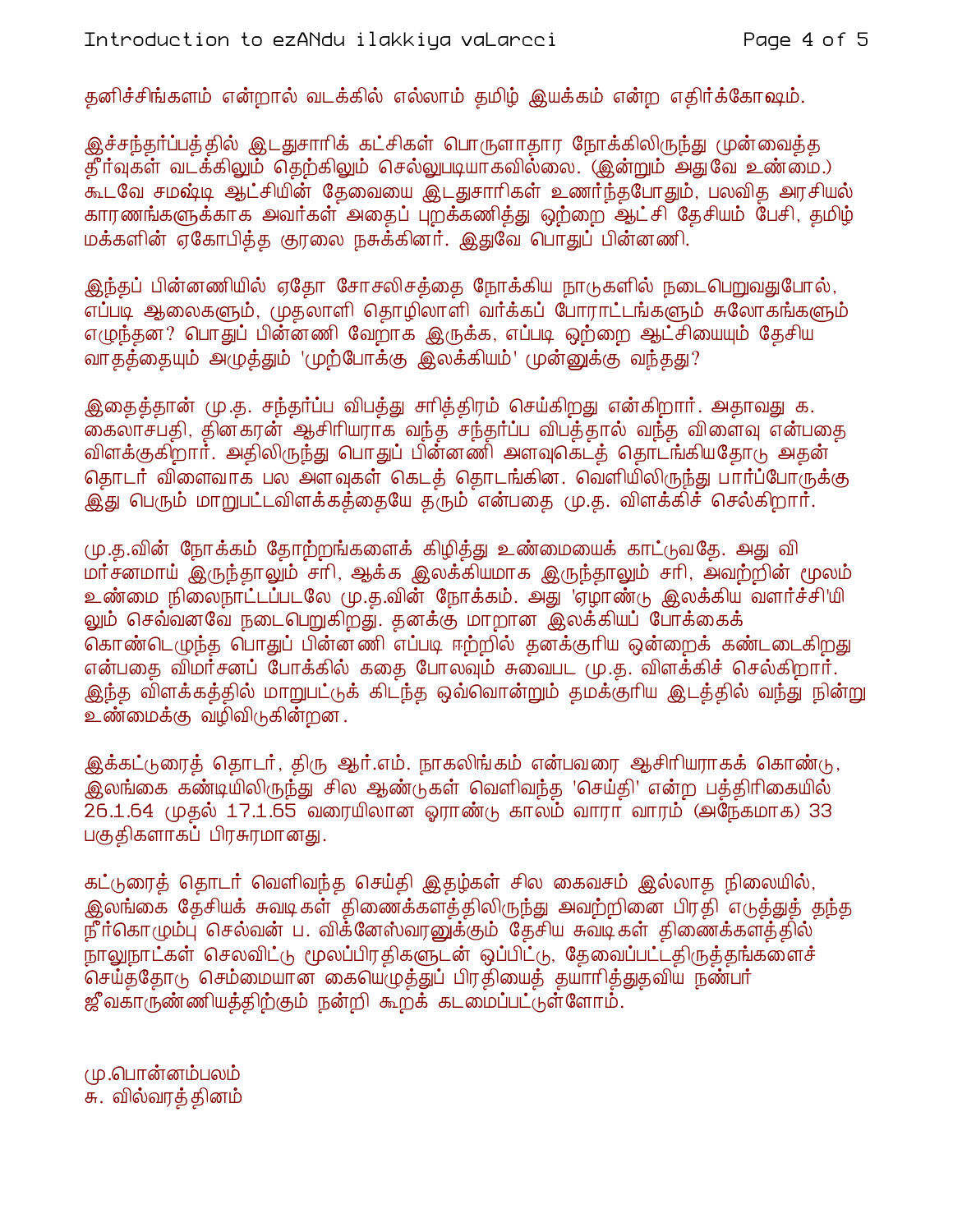Click here to go the page containing the Etext of "EzANTu ilakkiya vaLarcci"

This page was first put up on March 24, 2000

Please send your comments and corrections to the Webmaster of this site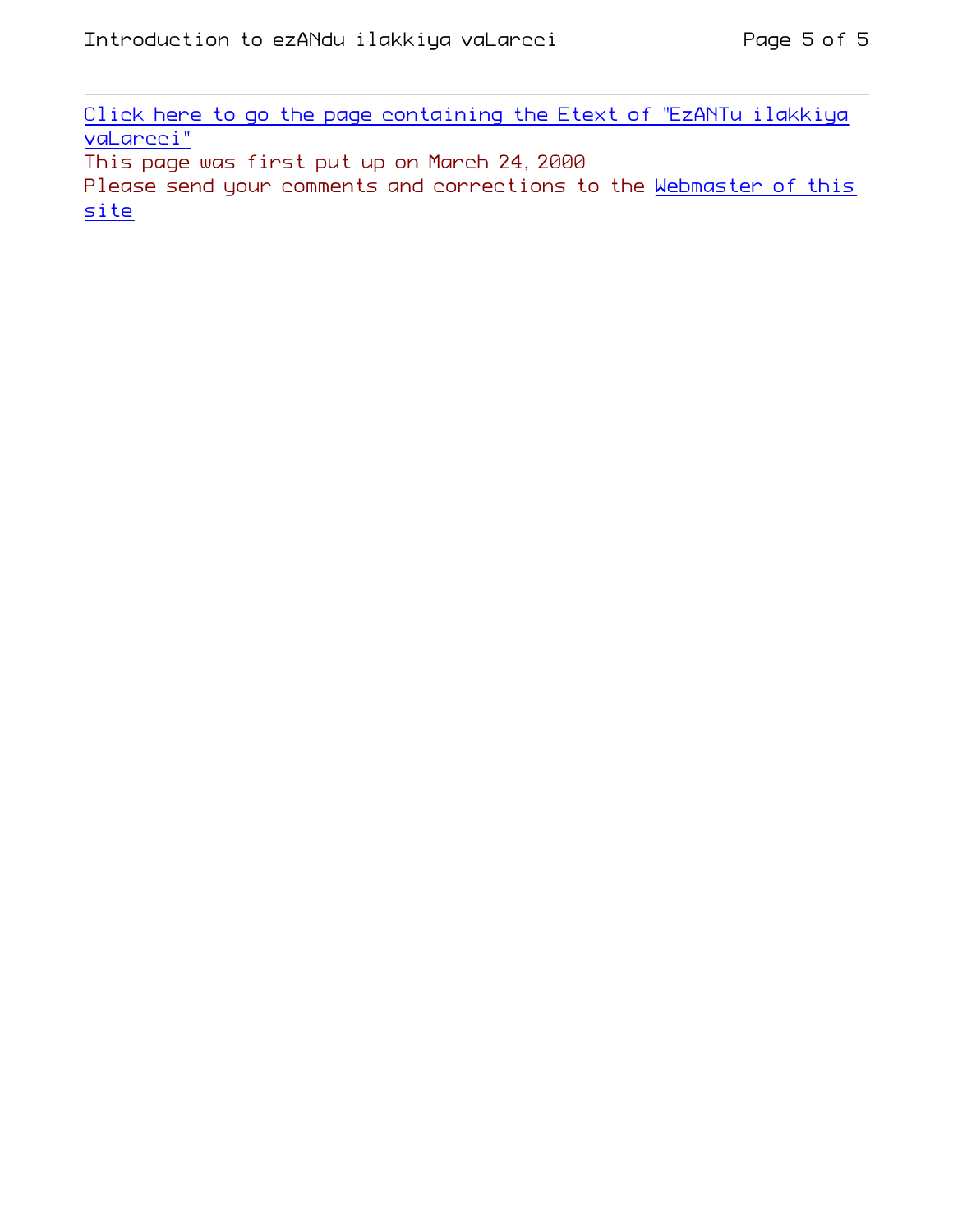

## "EzANTu ilakkiya vaLarcci" M. Thalaiyasingam

# ஏழாண்டு இலக்கிய வளர்ச்சி (மு. தளையசிங்கம்)

Etext Preparation : Mr. R. Padmanabha Iyer, London, UK & Dr. N. Kannan, Kiel, Germany (input);

Mr. Ramanitharan Kandaiah, New Orleans, USA (Proof-reading) Web version: K. Kalyanasundaram, Lausanne, Switzerland

This Etext file has the verses in tamil script in TSCII-encoding. So you need to have a TSCII-conformant tamil font to view the Tamil part properly. Several TSCII conformant fonts are available free for use on Macintosh , Unix and Windows (95/98/NT/3.11) platforms at the following websites:

http://www.tamil.net/tscii/

http://www.geocities.com/Athens/5180/tsctools.html In case of difficulties send an email request to kalyan@geocities.com

To view the webpage in Tamil script, you need to do the following: i) Open the font preferences part of your Web browser and select your preferred font face (TSCII conformant fontfaces carry TSC ending: MylaiTSC, MaduramTSC, InaimathiTSC,...) for the User-defined case. (InaimathiTSC font is available to the Windows system only when Murasu Anjal is running in the background).

ii) select "user-defined" case for the font encoding for viewing the above Etext file.

If necessary reload the page after selecting the user-defined encoding case.

© Project Madurai 1999-2000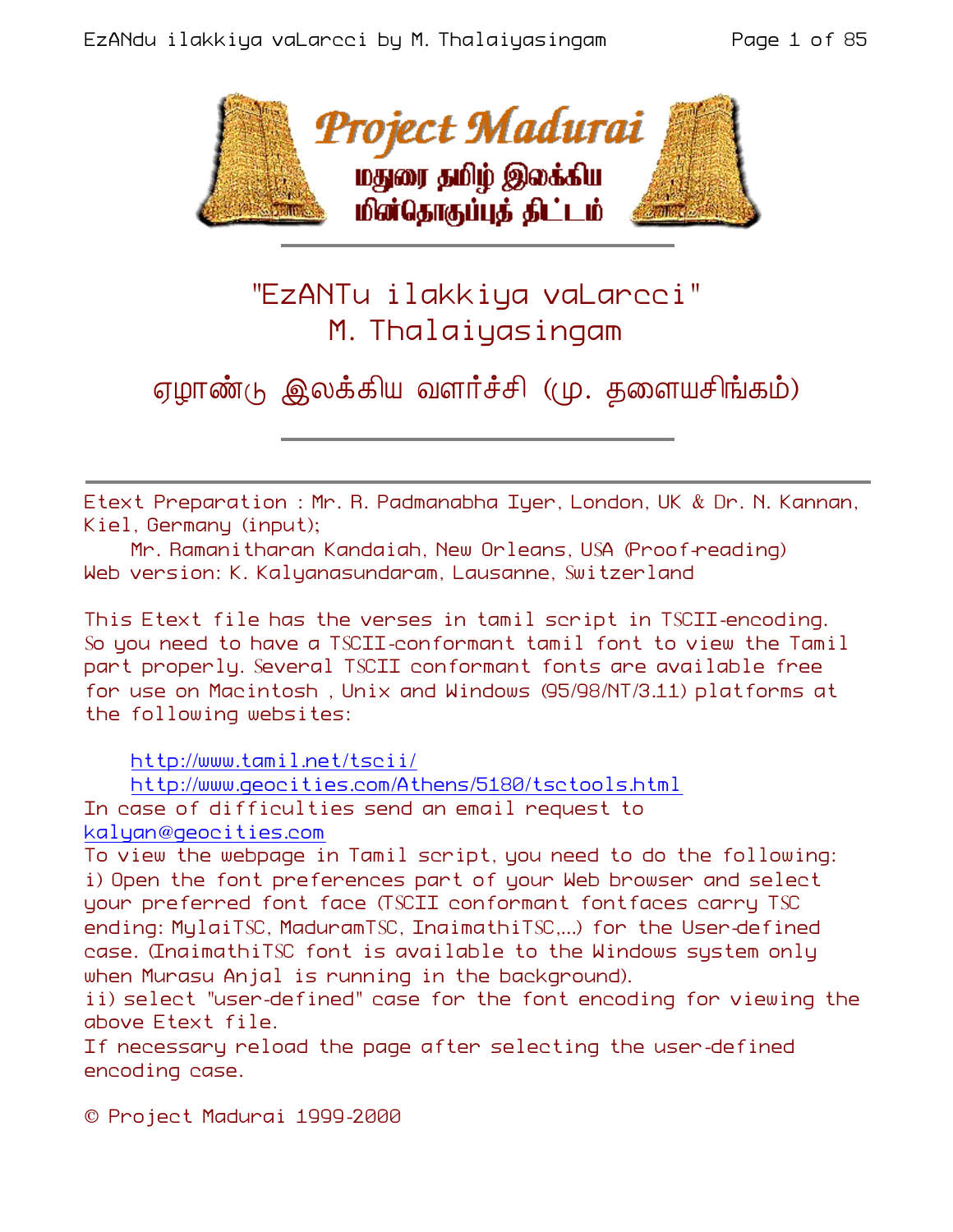Project Madurai is an open, voluntary, worldwide initiative devoted to preparation of electronic texts of tamil literary works and to distribute them free on the Internet. Details of Project Madurai ane

available at the website http://www.tamil.net/projectmadurai

You are welcome to freely distribute this file, provided this header page is kept intact.

### ஏழாண்டு இலக்்கிய வளர்ச்சி (மு. தளையசிங்கம்

அரசியல், சமூக, பொருளாதாரப் பின்னணி:

1956 - 1963 எல்லை. பலருக்கு 1956ஆம் ஆண்டு நம்நாட்டுச் சாித்திரத்தில் மிக முக்கியம் வாய்ந்தது. பலவித சாித்திர ஓட்டங்களைப் பல துறைகளில் அவிழ்த்துவிட்ட ஆண்டு அது. பல பல அச்சங்கள், பல பல இலட்சியங்கள், அப்படிப் பல ரகம் அவை. அந்த ஓட்டங்களின் வகைகளையும் ஒன்றையொன்று முட்டிய அவற்றின் தாக்கங்களையும் தன்மைகளையும் பின்பு ஆராயலாம். இப்போதைக்கு நம் ஈழத் தமிழிலக்கியத்தில் ஏற்பட்ட புதியதோர் ஊற்றும், சலசலப்பும், பிரவாக வேக(மும் அவற்றுள் ஒன்று என்பதைக் கவனி த்துக்கொண்டால் போதும். மற்றைய ஓட்டங்களைப்போல் அதுவும் ஒரு புதிய ஓட்டம்; .<br>இன்னும் முடியவில்லை; வடிக்கொண்டேருக்கிறது. சொல்லப்போனால் இன்னும் அது தன்னை நிச்சயமாகப் புரிந்துகொள்ளவில்லை என்றுதான் சொல்ல வேண்டும். ஓர் ஆரம்ப சலசலப்பு. அதனால், இன்னும் சிதறலாகவே ஓடுகிறது. அதற்குரிய கால முத்திரை பதி த்த திசையையும் படுகையையும் இனித்தான் அது கண்டுபிடிக்க எவ்வளவோ காலம் இருக்கிறது. முடிவு என்பதே ஏற்படுமா? அது வேறு பிரச்சினை, இப்போதைக்குத் தேவையில்லை. ஆனால், ஆரம்பம் நிச்சயம். அது 1956. இன்னும் இளமையைக் கூட எட்டவில்லையெனினும் ஏறக்குறைய ஏழாண்டு ஓடிவிட்டிருக்கிறது.

1956, ஈழச் சரித்திரத்தில் ஒரு புதிய ஓட்டத்தின் ஆரம்பம். ஈழத் தமிழர்களைப் பொருத்தவரையில் அது 1948ஐ விட முக்கியம் வாய்ந்தது. ஏன், அவர்களின் கண்கொண்டு பார்த்தால் உலக சாித்திரத்தின் 1452 கூட அதற்கு முன்னால் நிற்க முடியாது என்று சொல்லலாம். எனவே, இலக்கியத்திலும் ஒரு புதிய ஓட்டம். முன்பு வந்துபோன ஆறுமுக நாவலர் காலம், பின் வந்துபோன ஈழகேசரிப் பொன்னையா காலம் என்பவை எப்படியோ அப்படி இதுவும் ஒன்று. ஆனால் அவற்றை விட இது பரவலானது, ஆழமானது, அதோடு நீண்டு செல்லக்கூடியது. தமிழ் நாட்டில் மணிக்கொடிக் காலம் என்று ஒன்று எப்படியோ அப்படி 1956க்குப் பின் இங்கு.

அப்படியென்றால் பகீரதன் சொன்னது சரியா? பத்தல்ல இருபது ஆண்டுகளுக்குக் கூடுதலாகவா நாம் பிந்திப் போய்க்கொண்டிருக்கிறோம்?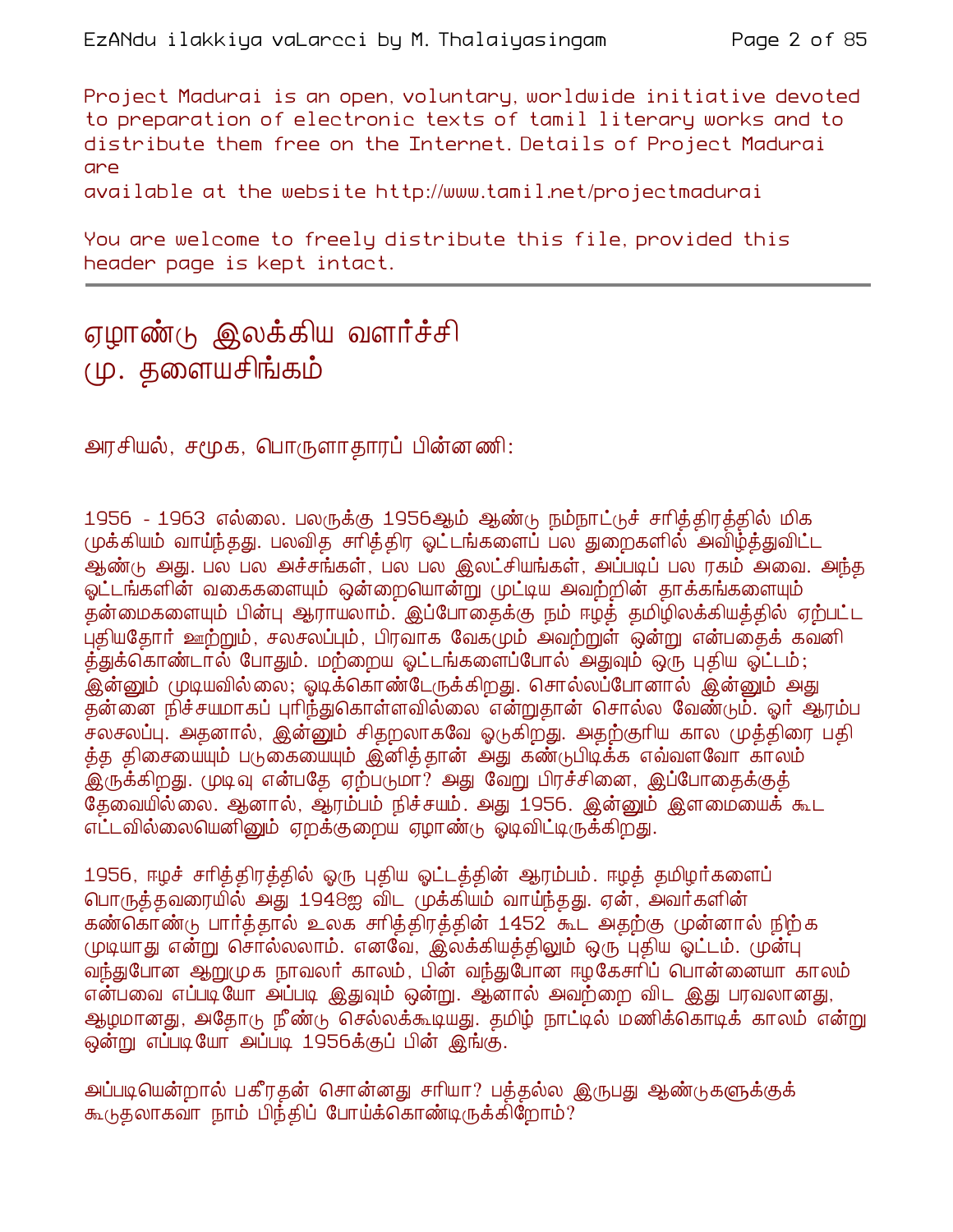இல்லை, இது வேறு. பகீரதனுக்குப் பைத்தியம். புதுமைப் பித்தனுக்கும் பாரதிக்கும் குழி தோண்டுபவர்களுக்கு, அவர்களின் பெயர்களைச் சொல்லிப் பேச என்ன உரிமை இருக்கி றது. இன்றைய நம் தரத்தை ஒப்பிடுபவர்கள் நம் இன்றைய உடன் நிகழ்காலத் .<br>தாங்களை ஒப்பிட்டுத்தான் அளவிடவேண்டும். இல்லாவிட்டால் சங்ககாலப் பாடல்களையும். சோழர் காலக் காப்பியங்களையும் வைத்தே நம்மை ஒதுக்கி விடலாமே! எனவே, இன்றைய உடன் நிகம்காலக் கரந்கான் முக்கியம். அதை வைக்து ஒப்பிட்டால் நாம்கான் .<br>இருபது வருடங்கள் முன்செல்லத் துடிக்கிறோம். அது முக்கியம். பரவலாகப் பார்த்தால் அவர்கள் தூங்குகிறார்கள். நாம்தான் துடித்துக்கொண்டு நிற்கிறோம். இனி, ஓட்டம் நம்முடையதுதான். பாரதியும் புதுமைப்பித்தனும் விட்டடத்திலிருந்து நாம்தான் புதுமையையும், புரட்சியையும் மாபையும் இனி வர்ப்பவர்கள். மௌனியும் சி.சு. செல்லப்பாவும் மற்றவர்களுங்கூடனி நம் இயக்கத்தின் நிழலில்தான் அளக்கப்படுவார்கள். இங்கு எனக்குப் பிரியமான ஒரு உவமையைக் கையாள விரும்பகிறேன். அல்பிரட் காஸ $\Omega$ ன் என்ற அமெரிக்க விமர்சகர் இப்போக்னர். எமிங்வே கால இலக்கியங்களைப் பற்றிக் கூறும்போது ஆண்மையையும் வீரக்கையும் எகிர்பார்க்கும் ஒரு விரகதாபமுள்ள பெண்ணைப் போல் ஐரோப்பாவும் இனி அமெரிக்காவை நோக்கித் தான் புதிய வீரமும் ஆண்மையு(முள்ள இலக்கியத்துக்காக ஏங்கிக் கிடக்கும் என்று உவமித்தார். தமிழ்நாடும் அப்படியான இலக்கியத்துக்காக இனி நம்மைத்தான் எதிர்பார்க்கும். அதற்கு அறிகுறி யாக 1956க்குப் பின் வந்த வளர்ச்சியே நிற்கிறது.

ஐம்பக்காறில் ஆரம்பிக்க புகிய போக்கின் முடிவு எப்வோ வரும் என்று சொல்வகற்கி ல்லை. இருந்தும் 63ன் முடிவில் இந்த இடைக்கால வளர்ச்சியைப்பற்றி ஒரு கணக்கெடுப்பை அவசியமாக்குதற்கு ஒரு விசேஷக் காரணமும் இல்லாமலில்லை. அதே காரணம் ஆரம்ப எல்லையான 1956க்கும் அதிக அழுத்தம் கொடுக்கிறது. அதுதான் க. கைலாசபதியின் வருகையும் 63ன் முடிவில் அவர் இங்கிலாந்துக்குப் போய் இருப்பதால் ஏற்பட்டுள்ள தற்காலிகமான பிரிவும். 1957ல் கைலாசபதி 'தினகரன்' ஆசிரியரானார். அ்ன்றுதொட்டு வளர்ந்த அவரது செல்வாக்கு இன்றுவரை நம் இலக்கிய உலகில் பலவித விளைவுகளை உண்டாக்கும் வகையில், நிழல் விரித்து, சிலசமயம் மிகப் பயங்கரமாகப் பேய் நிழல் விரித்து நிற்கிறது. 63ன் முடிவில் அவர் இங்கிலாந்துக்குப் போன பின்பும் அது தொடர்ந்து நிற்கவே செய்கிறது. என்றாலும், அவரது தற்காலிகமான பிரிவைச் சாட்டாக வைத்து நம் ஏழாண்டு இலக்கிய வளர்ச்சியோடு சேர்த்து அவரது செல்வாக்கின் விளைவுகளையும் கணக்கெடுப்பது நியாயமாக்குந்தானே? நான் கைலாசபதியை வழிபடும் ஓர் பேர்வழியல்ல. என்றாலும், நேர்மையான ஒரு இலக்கியக் கணக்கெடுப்பில் நியாயமான <u>இடம் யார் யாருக்கெல்லாம் கொடுக்கப்படவேண்டுமோ அவர்களை வேண்டுமென்றே</u> புறக்கணிப்பவனுமல்ல. கைலாசபதி தோற்றுவித்த போக்குக்கும் அவரது இலக்கிய வி மர்சனப் பார்வைக்கும், இந்தப் பாரபட்சமற்ற, புறக்கணிக்காத, நியாயமான கணக்கெடுப்பு என்ற என் கொள்கைக்குமிடையே மைல் கணக்கான தூரம் இருக்கிறது என்பகை நான் ஒப்பக்கொள்கிறேன். ஆனால், அதற்காக நாமும் திருப்பி அதே வகையில் ஒரு எதி ர்ப்புறக்கணிப்புக் காட்டுவதை நான் விரும்பவில்லை. என்னைப் பொறுத்தவரையில் இந்த ஏழாண்டு இலக்கியப் போக்கோடு கைலாசபதியின் செல்வாக்கும்- அது பலரக வி ளைவுகளை உண்டாக்கினாலும்- பின்னிக் கிடக்கிறது என்பதே என் எண்ணம். எனவே 1956-63 எல்லைக் கணக்கெடுப்புக்கு என்னைப் பொருக்க வரையில் இரண்டு விக முக்கியத்துவம் உண்டு. நம் லக்கியப் பொதுப்போக்கை அளவிடும் அதே சமயம் மறைமுகமாகக் கைலாசபதியின் செல்வாக்கையும் அதன் விளைவுகளையும் அளவிடும்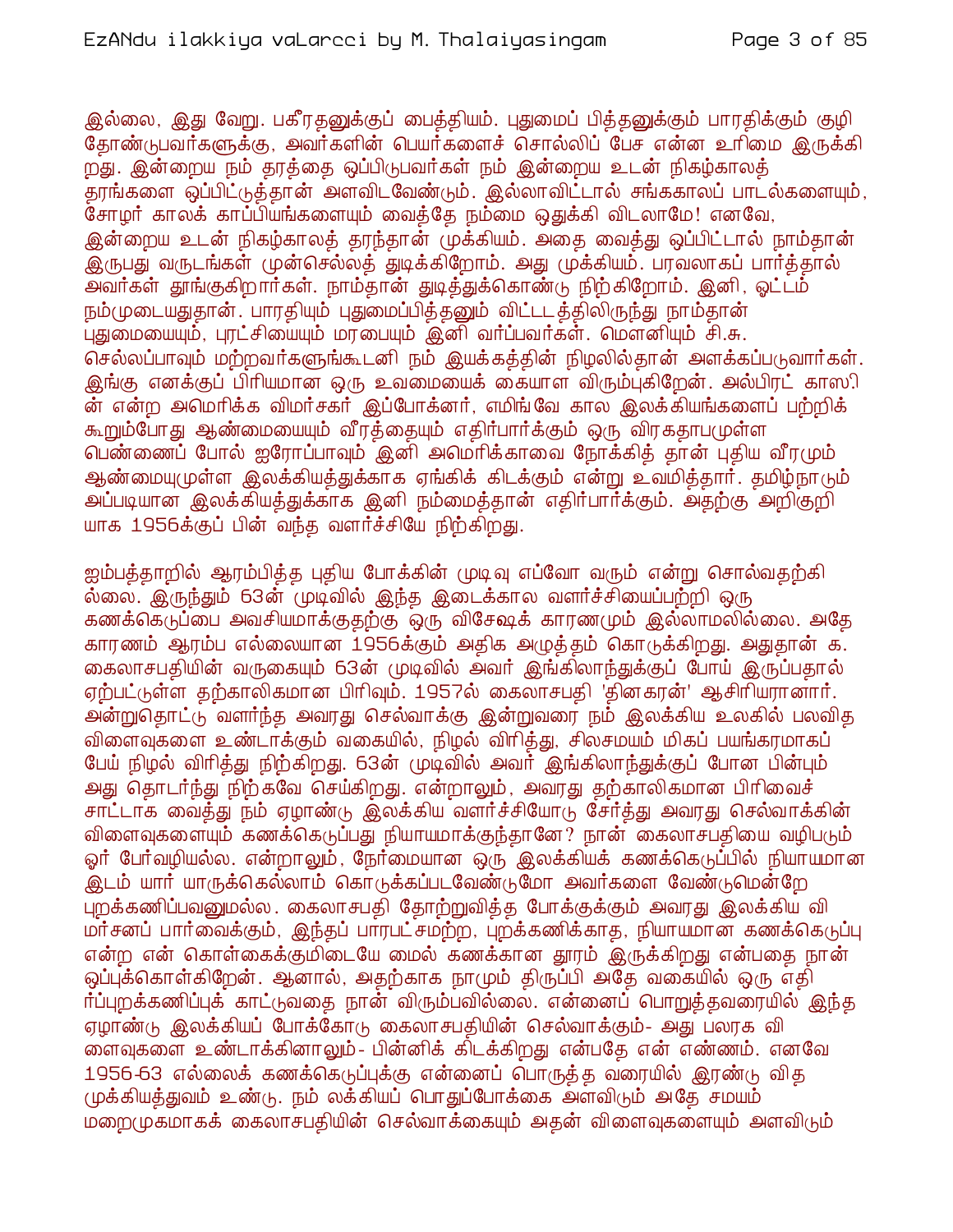ஒரு ரட்டை(முயற்சி.

பின்னணியும் ஒட்டங்களும்: இவை, சாித்திர சமூகவியல் சம்பந்தப்பட்டவை. இவற்றைப் படித்துவிட்டு, இந்தளவு நீட்டுக்கு வற்றைப்பற்றி எழுத வேண்டுமா என்று சிலா் நி னைக்கலாம். அது அவரவர் அபிப்பிராயம். என்னைப் பொருக்குவரையில், இவை எல்லாவற்றையும் எமுதினால்தான் புதிய பரம்பரையின் முக்கியத்துவத்தை அதற்குரிய சரியான பின்னணியில் நிறுத்திக் காட்டலாம் என்று தோன்றுகிறது. இயன்றளவு என் உணர்ச்சிகளைக் கட்டுப்படுத்திக்கொண்டு நடுநிலை வகிக்கும் ஓர் சரித்திர சமூகவி யலாசிரியரின் கண்கொண்டேவற்றைக் குறிக்கிறேன். ஆனால், என்னுள் கிடக்கும் இலக்கியாசிரியன் மற்றவற்றை முந்திக்கொண்டு தன்னைக் காட்டிக்கொள்ள மாட்டான் என்று நிச்சயமாகச் சொல்வகற்குமில்லை.

நான்கு நூற்றாண்டுகளுக்கு மேற்பட்ட மேற்கத்தைய ஆட்சியின் முக்கிய பாதிப்புகளில் .<br>ஒன்று நம்மை, ஈழத்தமிழர்களை, வெறும் இயந்திரத் துரைத்தனக்காரர்கள் ஆக்கிய குன்மையாகும். முக்கியமாக ஆங்கில ஆட்சியின் பாகிப்பு அந்த வகையானது. போர்த்துக்கேய, ஒல்லாந்த ஆட்சிகளை விட ஆங்கிலேய ஆட்சி சிறந்ததுதான். அதிக சுதந்திரம், அதிக வளர்ச்சி, அதிகக்கல்வி என்று பொதுவாக ஒப்பிட்டுப் பார்த்தால் எல்லாம் அதிகமாகக் கிடைக்கத்தான் செய்தன. ஆனால் அதுதான், நாமும் நம் பாடும் என்று ஒருவிதச் சோம்பலான அசிரத்தையோடு நம் பாட்டில் நாம் அடங்கி நடப்பதற்கும் காரணமாய் இருந்திருக்கிறது. அந்தச் சோம்பலுக்கம் அசிரத்தைக்கும் ஏற்ற வகையில் அவர்கள் தந்த ஜனநாயக முறையும் இருந்தது. சுதந்திரத்துக்காக இரத்தம் சிந்திப் போராடும் நிலை நமக்கு ஏற்படவில்லை. போர்த்துக்கேய அல்லது ஒல்லாந்த ஆட்சி தொடர்ந்து இருந்திருந்தால் நாம் ஆபத்தோடு சதா வாழ்ந்திருப்போம். அதனால் ஆள்பவர்களிடம் சர்வாதிகாரம் இருக்கின்ற அதே சமயத்தில் மக்களிடம் சோம்பலும் அசி ரத்்தையும் கலவாத ஒரு புரட்சி மனப்பான்மையும் கடைசி அடியோடிய நிலையிலாவது இருந்திருக்கும். ஓர் அங்கோலா அல்லது அல்ஜீரியாவின் நிலை. ஆனால், ஒல்லாந்தாரோ, போர்த்துக்கேயரோ தொடர்ந்து இருக்கவில்லை. பின்பு வந்த ஆங்கி லேயரும் இந்தியாவில் நடந்து கொண்டதுபோல் இங்கு நடந்துகொள்ளவில்லை. நம்மை அடக்குவதற்குப் பதிலாக அவர்கள் இந்தியர்களை அடக்கினார்கள். நமக்குப் பதிலாக <u>இந்தியர்கள் போரிட்டார்கள். கொலை செய்யப்பட்டார்கள். அடுத்த நாடுகளோடு ஒப்பிட்டுப் </u> பார்த்தால் நமக்கு கோல்புரூக்கும், டொனமூரும், சோல்பரியும் கேட்காமலே வருபவர்கள் போலவே வந்தார்கள். வாக்குரிமையும் மற்ற உரிமைகளும் ஒப்பிட்டுப் பார்க்கும் போது அவர்களாகத் தருவன போலவே கிடைத்தன. அதனால், நம்மிடையே ஆபத்தைச் சந்தி க்கும் தைரியம் தூண்டப்படவில்லை. புரட்சிப் போக்கு வளர்க்கப்படவில்லை. காலத் தையுணர்ந்த ஒரு புதிய பார்வை நேரவில்லை. எல்லா இனங்களுக்குமிடையே ஒரு இறுகிய ஒற்றுமை பிறக்கவில்லை. காந்தி படங்களும் நேரு படங்களும் இனவேலியைத் ராமநாதனும், ஜயதிலகாவும், அருணாசலமும், செனநாயகாவும் தொங்கவில்லை. தமி ழர்களின் வீடுகளில் கூட ராமநாதனின் படம் தொங்கவில்லை. ராஜாஜி, காந்தி, நேரு, சுபாஷ் போன்றவர்கள்தான் தொங்கினார்கள். கடைசியில் புரட்சி மனப்பான்மையையும், ஆபத்தைச் சந்திக்கும் தைரியத்தையும், உரிமைகளைக் கோரும் உணர்ச்சியையும், அடுத்த நாடான இந்தியாவிடம் ஒப்படைத்துவிட்டு வர்கள் இங்கு சோம்பலையும் அசி ரத்தையையும் துரைத்தனத்தையும்தான் வளர்த்தார்கள். படித்ததெல்லாம் உத்தி யோகத்துக்காக. பாடுபட்டதெல்லாம் பொருளீட்டுவதற்காக. அவற்றுக்கு ஆபத்து ஏற்படும்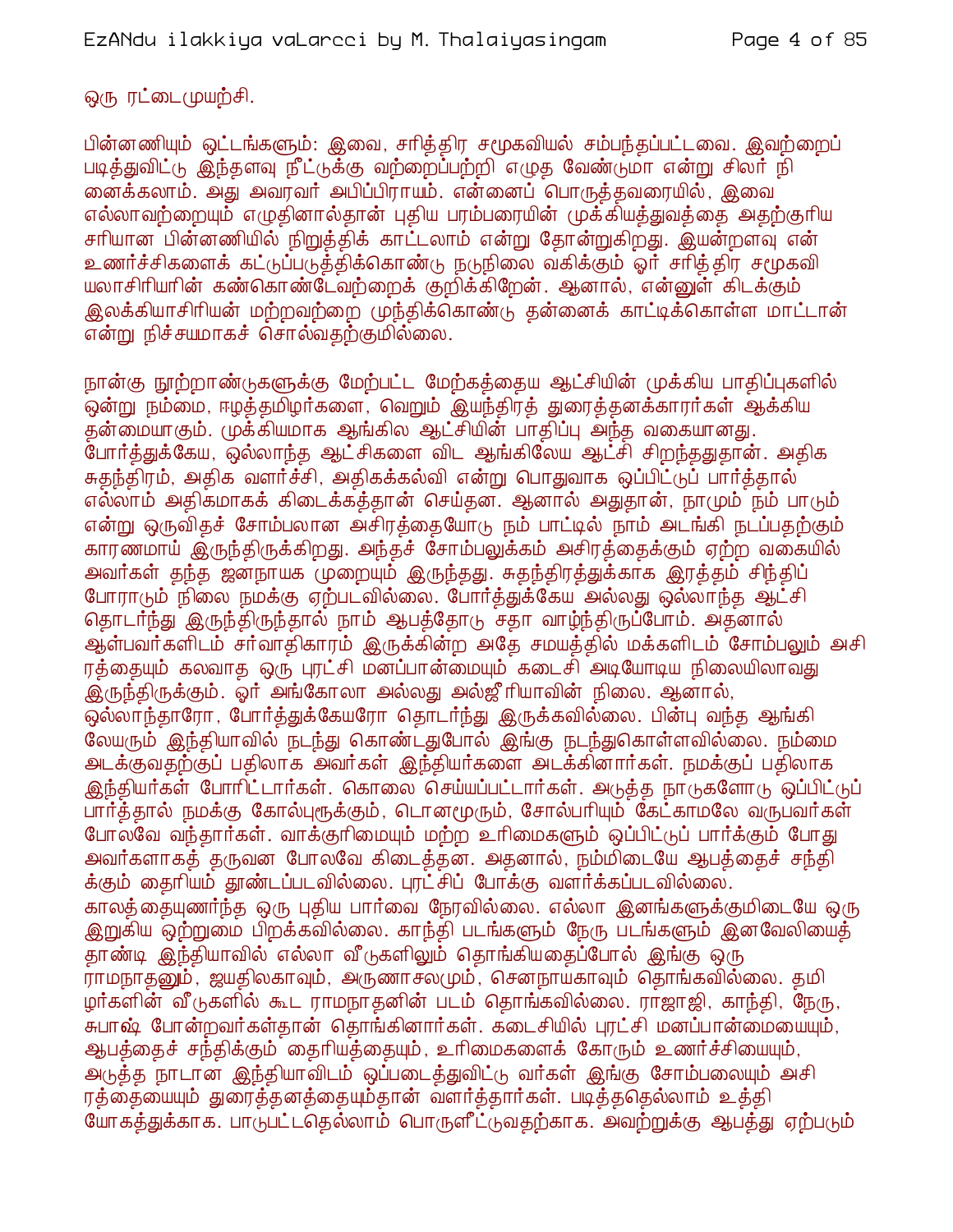வகையில் அதனால் நடந்துகொள்ள விரும்பவில்லை. ஆங்கிலேயரை அபிநயிக்க ஒர் துரைத்தனந்தான் தமிழர்களிடையே அறிவாளி வர்க்கமாக இருந்தது. அதனால், அரசியல் சமூக கலாச்சார நிலையைப்பற்றி அந்த அறிவாளி வர்க்கத்துக்குக் கவலையில்லை. யார் ஆண்டால் என்ன? எப்படியோ ஒருக்கிற நிலைக்கு ஆபத்தில்லாமல் இருந்தால் போதும். அதோடு எல்லாம் நல்லாக வரும் என்ற சோம்பல் நம்பிக்கை. எனவே நல்லாகக் தூங்கி னார்கள். ஆமாம் அகைக் தூக்கம் என்றுகான் சொல்ல வேண்டும். சமூகக் கலாச்சாரக் தூக்கம்.

#### 1948உம் வந்தது.

சுதந்திரம் வந்தது. ஆனால், தமிழனுக்கு அதன் வித்தியாசம் தெரியவில்லை. (சி ங்களவர்களுக்கும் ஓரளவு அப்படித்தான்) எந்த மாற்றமும் இருந்ததாகத் தெரியவில்லை. காரணம், துரைத்தனத்துக்கு இன்னும் ஆபத்து ஏற்படவில்லை. மற்றவர்களின் பி <u>மைப்புக்கும் வழி தாராளமாகவே இருந்தது. ஹா்த்தால் எதுவும் வந்து அவா்களையும்</u> இன்னும் கண்திறக்கச் செய்யவில்லை. இன்னும் தூக்கம். சுதந்திரம் வந்த வித்தியாசம் தெரியவில்லை.

அப்படியென்றால் ராமநாதன், அருணாசலம், ஜி.ஜி.பொன்னம்பலம் எல்லாரும் எப்படி வந்தார்கள்?

அதையும் விளக்க வேண்டும்.

அவர்கள் தனிப்பட்ட தலைவர்கள். மக்களின் பொதுவான விழிப்பைப் பிரதிபலி க்காதவர்கள். விழிப்பு இன்னும் ஏற்படவில்லை. பொன்னம்பலத்தின் ஐம்பதுக்கைம்பது கூடமக்களின் உண்மையான அக்கறை கலவாத ஒரு கோரிக்கை. மக்களின் உண்மையான அரசியல் அக்கறை அதற்குப் பின்னணியாக நிற்கவில்லை. மக்களுக்கு அரசியல் அக்கறை இன்னும் வளரக்கூடல்லை. இருந்ததெல்லாம் வெறும் மந்தை மனப்பான்மை கலந்த ஒரு தலைவர் வழிபாடுதான். பொன்னம்பலம் செய்ததெல்லாம் தன் சொந்தத் திறமையிலும் துணிவிலும் இருந்த நம்பிக்கையினாலும் கா்வத்தினாலுமே ஒழிய மக்கள் நலனிலும் உரிமைகளிலுமிருந்த அக்கறையினால் அல்ல. மக்கள் அவரிடம் காட்டிய அபிமானமும் வெறும் வழிபாடே ஒழிய தங்கள் நிலையையும் நலனையும் தேவைகளையும் உணர்ந்த முயற்சியினால் வந்த தெரிவு அல்ல. எப்படி தமிழர்களின் அறி வாளி வர்க்கம் ஆங்கிலேயரை அபிநயித்து அவர்களிடமிருந்து 'சபாஷ்' வாங்கும் துரைத்தனமாக மாறியதோ அப்படியேதான் அரசியலிலும் தமிழர்கள் காலத்தின் நி லையையும் தேவையையும் உணராது வெறும் பேச்சு வன்மையாலும், தோற்றத்தாலும், பழகும் முறையாலும் 'சபாஷ்' வாங்கும் ஒரு தலைவரை வழிபட்டார்கள். அதனால், ஐம்பதுக்கைம்பது கேட்ட தலைவரால் ஐக்கிய தேசியக் கட்சியோடு இணைய முடிந்தது. பி ர்ஜா உரிமைச் சட்டத்துக்கும் குறுகுறுப்பில்லாமல் கை உயர்த்த முடிந்தது. அவரை <u>அனுப்பிய மக்களும் அவற்றில் எந்த ஆபத்தையும் காணவில்லை. செல்வநாயகம் பிரி</u> ந்ததும், சமஷ்டிக் கட்சி தோன்றியதுங் கூட பொதுவாக அவர்களுக்கு ஒரு சி னத்தைத்தான் கொடுத்திருக்க வேண்டும். நிம்மதியாகக் தூங்கவிடாமல், பேச்சு வன்மையாலும் தோற்றச் சிறப்பாலும் தாலாட்டப்பட்டுத் தூங்கிவிடாமல், நிலையை உணர்த்திச் செயலுக்கு அழைக்கும் குரல் அவர்களுக்கு ஒரு தொந்தரவாகத்தான் பட்டிருக்க வேண்டும். எனவே சினம். அம்முறை காங்கேசன்துறையில் செல்வநாயகக்கின்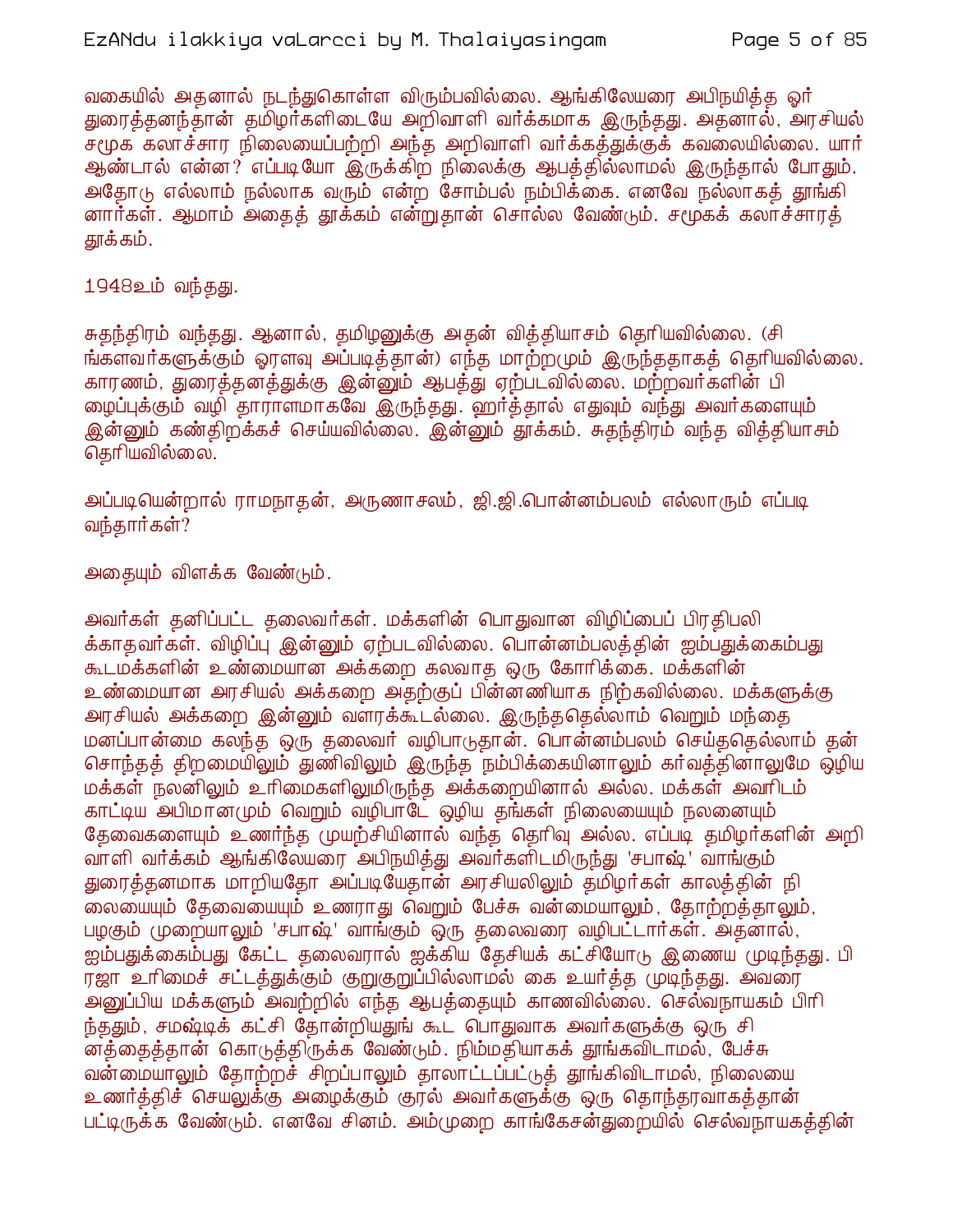தோல்வி, அதன் அறிகுறி.

அந்த நிலையில் இடதுசாரிகள் என்ன செய்தார்கள்?

அவர்களைப்பற்றி யார் கவலைப்பட்டார்கள்? சாதாரண மனிதனுக்கு அரசியல் அக்கறை <u>இன்னு</u>ம் அந்தளவுக்கு வளரவில்லை. வளர்ந்திருந்தாலும் இடதுசாரிகள் விரும்பியதுபோல் அக்கறைப்படுவதற்கு அவர்களது நிலையும் மனப்பான்மையும் உதவியிருக்கா. மான்யமுறை முற்றாக மறையாத நம் நாட்டின் சாதாரண மனிதன் எனப்படுபவன் பழமை விரும்பும் ஒரு பிற்போக்கு 'கொன்...வைட்டிவ்' தான். இடதுசாரிகள் நினைக்கும் புதுமை விரும்பும் 'இறடிக்கல்' அல்ல. அதோடு அவர்கள் கவலைப்படுவதற்குத்தான் தன்னிகரி ல்லாக் கலைவர் இருந்தாரே! அவர் மணிக்கணக்காகப் பேசுவார். போதாகா? எனவே இடதுசாரிகளால் எதுவும் செய்ய முடியவில்லை. அதோடு இடதுசாரித் தலைவர்கள் கூடவெறும் பேச்சு வீரர்கள் தானே? எனவே மிஞ்சியது தூக்கந்தான்.

சோற்றுக் கடையும், சுருட்டுக் கடையும் புடவைக் கடையும் வைத்துப் பொருளீட்டிய முதலாளிமார்களுக்கும் காற்சட்டையும் இடையும் கட்டி ஆள்பவர்களை அபிநயித்த .<br>துரைத்தனக்காரர்களுக்கும் அந்தத் தூக்கம் அருமையாகப் பொருந்தியது. அவர்கள்தான் .<br>அதை வளர்த்தார்கள். அவர்களது லட்சியம் பொருளீட்டல். அதற்கு ஆபத்தில்லாத அந்த மந்த நிலைதான் சரியானது. ஆனால் முதலாளிமார்களாலும் துரைத்தனக்காரர்களாலும் இலக்கியம் வளர்க்க முடியுமா? இல்லை, எப்படி மற்ற துறைகளிலெல்லாம் மந்தம் வி முந்து விட்டிருந்ததுவோ அப்படி இலக்கியத் துறையிலும் மந்தமேதான். எப்படி அரசியல் வி வகாரங்கள் ஒரு தன்னிகரில்லாத் தலைவரிடம் ஒப்படைக்கப்பட்டிருந்ததோ, எப்படி சமூக விவகாரங்கள் இங்கு பாதிப்பைக் கொடுக்காத ஒரு காந்தீயத்தையும் கதா் வேட்டியையும் மனமற்ற ஹரிஜன கோவில் பிரவேசங்களையும் பலமிழந்து வேண்டி நின்றனவோ, அப்படியே இலக்கியமும் இலக்கிய விவகாரங்களும் மலடு தட்டிவிட்ட பழைய பண்டிதர்களி டமும், அங்குள்ள இலக்கிய விழிப்பையே பிரதிபலிக்காத ஒரு சில பிற்போக்கு இந்தியப் பத்திரிகைகளிடமுந்தான் ஒப்படைக்கப் பட்டிருந்தன. தமிழகத்தில் நேரடியாக ஒரு பாரதி ் மையும் மறைமுகமாக ஒரு மணிகொடிப் பரம்பரையையும் தோற்றுவித்ததுபோல் இங்கும் தோற்றுவிக்க, ஒரு சுதந்திரப் போராட்டம் இங்கு இருக்கவில்லை. எனவே, இங்கு பண்டிதர்கள்தான் இலக்கியப் பாதுகாவலர்கள். இங்குள்ள இலக்கியத்தை வளர்க்கவி ருந்த சுதேச சக்திகள் அவர்கள் மட்டும்தான்.

ஆனால், பண்டிதர்களுக்குத்தான் பழைய இலக்கியங்களோடு இலக்கிய வளர்ச்சி என்பது முற்றுப்பெற்று விட்டதே! எனவே, நிம்மதியாக அவர்களும் சேர்ந்து தூங்கினார்கள். சங்ககாலப் பாடல்கள், பழைய காப்பியங்கள், புராணங்கள், கேவாரங்கள் என்பவற்றோடு தி ருப்திப்பட்ட ஒரு நிலையில் வற்றை மட்டும் பக்கத்தில் வைத்துக்கொண்டு நிம்மதியோடு .<br>தூங்கினார்கள். கூடிப்போனால் ஒரு ஆறுமுக நாவலரையும் ஒரு பாரதியையும் ஒரு சோமசுந்தரப் புலவரையும் கூடவே ஒரு பண்டித மணியையும் பற்றிச் சில பேச்சுகள். ஆனால், அவையும் தூக்கத்தில் வந்த சில உளறல்கள்தான். சிறுகதை என்பதுவும் அவற்றைப் பற்றிய சீரிய விமர்சனம் என்பதுவும் நித்திரைக்குப் பின் வேறு எங்கோ வந்துபோன விசயங்கள். இங்கு கேட்கவில்லை. அதனால், அவை இலக்கியமாக ஏற்றுக்கொள்ளப்பட முடியாதவை. ஒரு சிலர் எப்படியோ இடையில் விழித்துவிட்டு மூடிக்கொண்டார்கள். எது எப்படி என்று ஒன்றும் தெரியாமல் இரண்டொரு புதிய பேர்களை மட்டும் பாடமாக்கிக் கொண்டார்கள். புதுமைப்பிக்குன், மௌனி ! மற்றபடி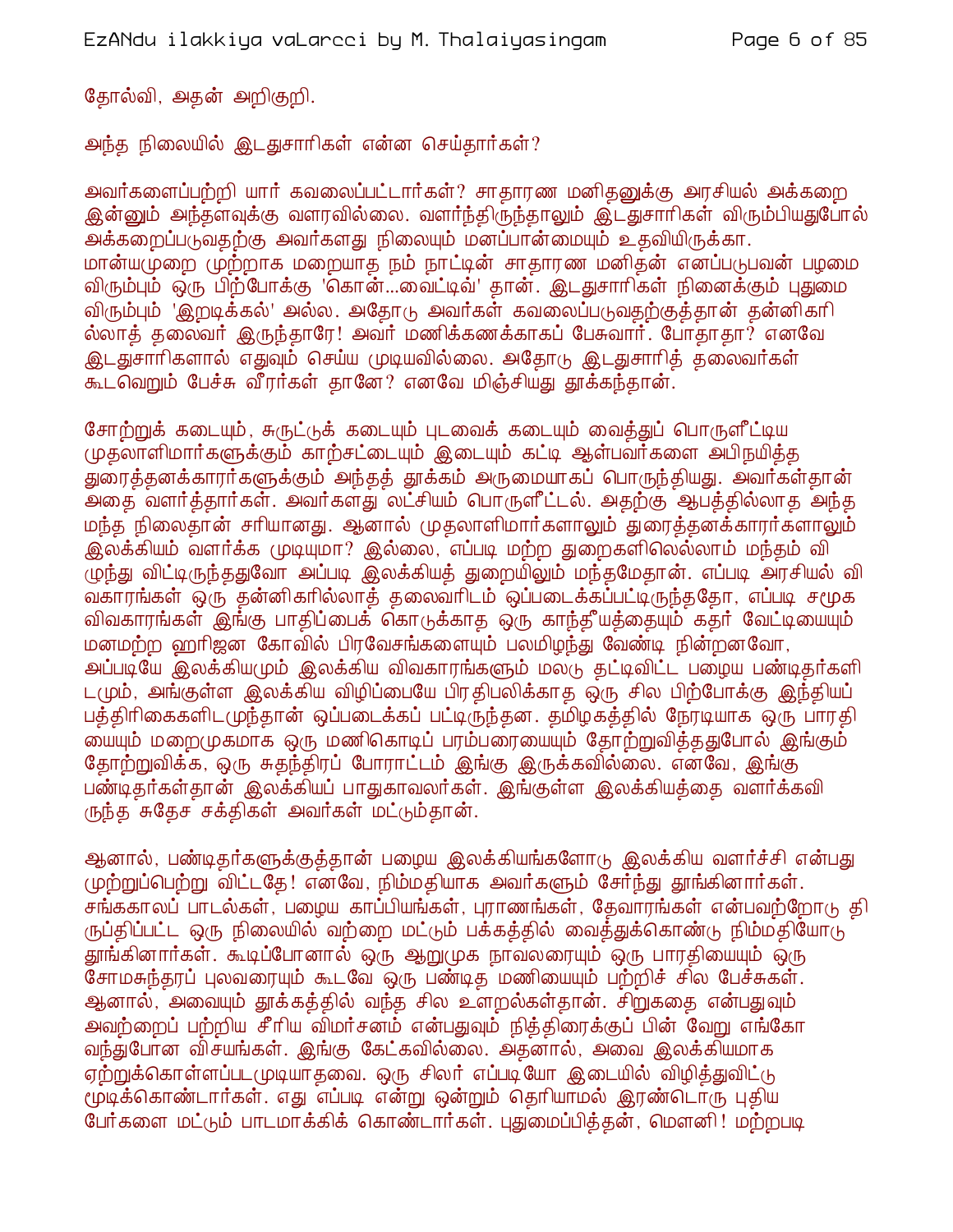பொதுவான நிலை ஒரே தூக்கந்தான். சங்ககாலம் தொட்டு அவிவேக பூரணகுரு வரையும் சிவராத்திரி விழித்தது போதாதா? ஆமாம், இனி வருபவை மட்டியும் மடையாகளுந்தான். படு, சும்மா உன் பாட்டில் - அப்படி ஒரு தூக்கம். ஈழகேசாிப் பொன்னையாவும் ராஜ அரிய .<br>இரெத்தினமும் இருந்தார்களாம். பித்தனும் இலங்கையர் கோனும் சம்பந்தனும் எழுதி னார்களாம். ஆனால், அவர்களின் சத்தம் கேட்டு வர்கள், இந்தப் பண்டிதப் பாதுகாவலர்கள், எழும்பவில்லை. அவர்களும் இவர்களை எழுப்பக் கூடாது என்ற ஒரே நோக்கத்தோடேயே 'மரியாதையாக' இலக்கியம் எமுதினார்கள். 'மரியாதையாகவே' வி மர்சனம் செய்தார்கள்.

இங்கு எஸ்.பொன்னுத்துரை என்னிடம் கூறிய ஓர் உண்மை ஞாபகத்துக்கு வருகிறது. "இலங்கையர் கோனைப் பமுதாக்கியவர்கள் விதானைமார்கள்தான்; 'ஐயா உங்கட நாடகம் நல்லா ருந்ததையா, ஐயா உங்கடகதை நல்லா இருக்குதையா' என்று முகஸ்துதி .<br>க்கு மாியாதையாக்ச் சொல்லியிருப்பார்கள். வரும் நம்பிவிட்டார். ஆனால், அவர் எழுதிய ரேடியோ நாடகங்கள் நாடகங்களே அல்ல."

அதை ஒருநாள் நேரடியாக இலங்கையர்கோனிடமே சொல்லிவிட்டாராம் பொன்னுத்துரை. இலங்கையர்கோன் தடுமாறிப்போய்விட்டாராம். மூர்ச்சிக்காத குறையாம்.

அது புதிய பரம்பரையின் பார்வை. பழைய பார்வை வெறும் மரியாதை முகஸ்துதிப் பார்வைதான். பிரச்சினைக்குரிய விசயங்களை யாரும் எமுதவும் விரும்பவில்லை, பேசவும் விரும்பவில்லை. பேசினால் தூக்கம் குழம்பிவிடும். இப்போ 1956ஐக் கிட்டிய காலத்தின் நம் இலக்கிய நிலையை நினைத்துப் பார்த்தால் சிரிப்பாகத்தான் வரும். நம் தினசரிப் பத்திரிகையில் கதை எழுதியவர்கள் பெரும்பாலும் மூன்றாந்தர இந்திய எழுத்தாளர்கள்தான். இரண்டொரு இலங்கை எழுத்தாளர்களும் (சில சமயம் செ.கணேசலிங்கனைத் தவிர) கல்கி, குமுதக் கதைகள்தான் எழுதினார்கள். அவர்களில் பெரும்பானோர் இப்போ மறைந்துவிட்டனர். மிஞ்சி நிற்கும் ஒரு சிலரும் இன்னும் இதே குழந்தைப்பிள்ளை ரீதியில்தான் எழுதுகிறார்கள். வான்னுத்துரையின் 'வானம் பார்த்த பூமி' இன்னும் வரவில்லை. டொமினிக் ஜீவா 'கலைச்செல்வி'யில் 'எல்லாரும் இந்நாட்டு மன்னர்' எழுதிக் குட்டுப்பட்டு ஞானஸ்நானம் பெறுவதற்குக்கூட இன்னும் காலம் எவ்வளவோ இருந்தது. இளங்கீரனும் டானியலும் இன்னும் தங்களை நன்றாக உணர்ந்துகொள்ளவில்லை. அதுவரை அறிந்திராத வகையில் கனகசெந்தி 'தினகரனி'ல் ஒரு முறையான கணக்கெடுப்பு நடத்த இன்னும் மூன்று வருடங்கள் இருந்தன. அந்தக் காலத்துக்குரிய ஒரு சில விளைச்சல்கள் என்று சொல்லப்படும் சம்பந்தனும், பித்தனும், இலங்கையா் கோனுங்கூடன்று அடைந்திருக்கும் பிரபல்யத்தை அன்று பெற்றிருக்கவி ல்லை. ஆமாம், ஈழகேசரி ஆமமாகச் செல்லவில்லைதான். ஆனால், அது அந்த அந்தளவுக்குச் சென்றது கூட அதிசயந்தான். அது காலத்தை எதிர்த்த ஒரு போக்கு. காலம், தூக்கத்தை வளர்த்த காலம். ஆனால் நல்ல காலம் அது தொடர்ந்து நிரந்தரமாக நீடித்துவிடவில்லை- எப்படியோ 1956 வந்துவிட்டது.

1956ல் அதுவரை யாராலும் எழுப்ப முடியாதவர்களைப் பண்டாரநாயக்கா எழுப்பிவிட்டார். இருபத்திநான்கு மணித் தியாலங்களுக்குள் எழுப்பிவிட்டார்! 1956ல் திடீரென்று எதி ர்பாராதவிதமாக 450 ஆண்டுகள் நம் சரித்திரத்தில் திரும்பி பின்னோக்கி ஓடிவிட்டோம். மேற்கத்தையார் இங்கு எந்த ஆண்டில் வந்தார்களோ அந்த ஆண்டுக்குத் திரும்பிப் போய்விட்டோம். திரும்பவும் 1505! பண்டாரநாயக்காவின் பணி அது. இருபத்திநான்கு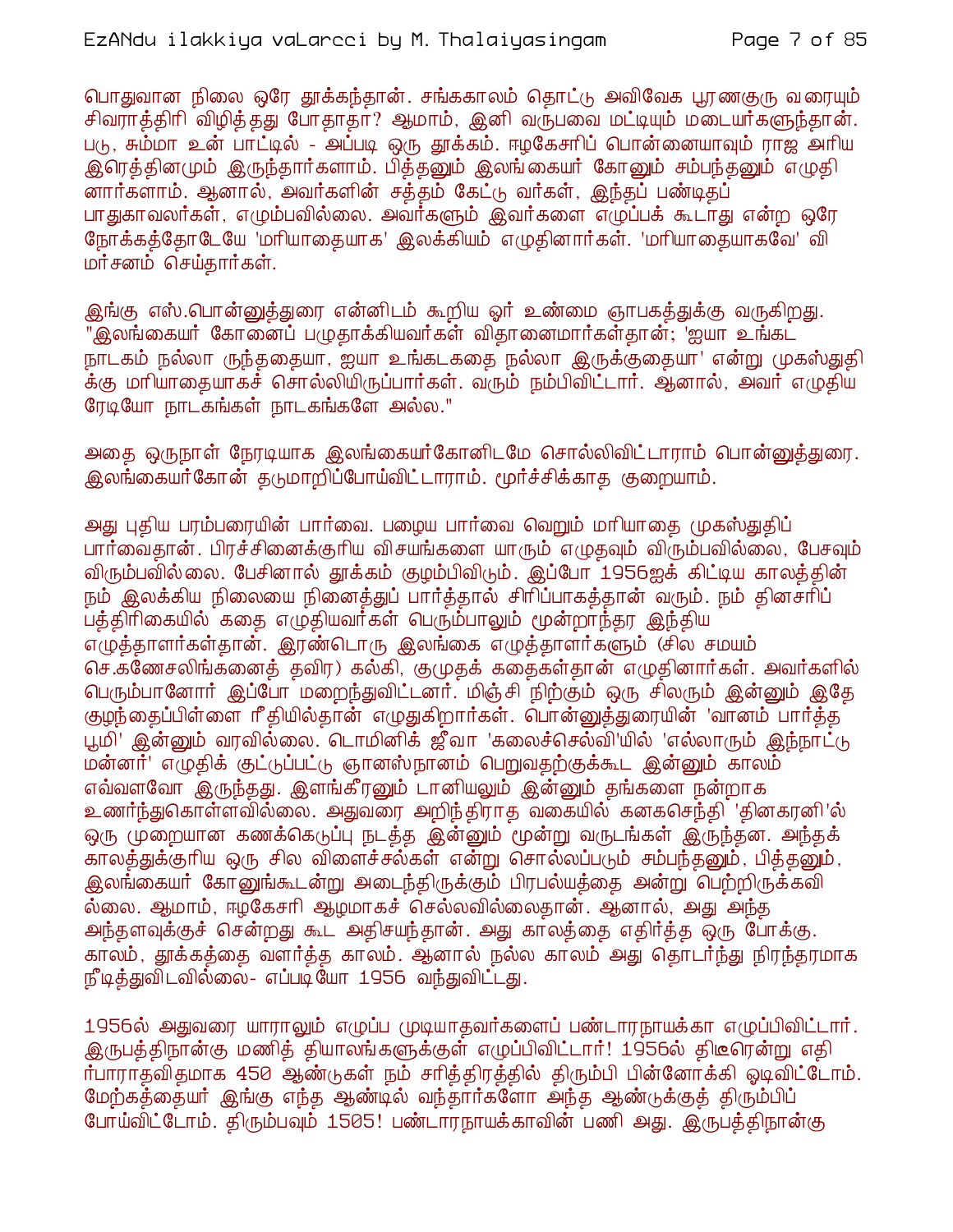மணித் தியாலங்களுக்குள் சாித்திரத்தை 450 ஆண்டுகள் பின்னோக்கி ஓடச் செய்ய முடியுமா என்று ஆச்சரியப்படலாம். ஆனால் ஒன்றை மறந்துவிடக் கூடாது. பண்டார நாயக்கா ஒரு அரசியல்வாதியல்ல, ஒரு மந்திரவாதி.

ஒரு பெரும் புரட்சி. சிங்களவர்களைப் பொருத்தவரையில் உண்மையில் அது மகத்தான புரட்சி. ஆட்சிமுறை, பொருளாதார முன்னேற்றம் எல்லாம் 1956ல் இருக்க சமூக, கலாச்சாரம் ஒட்டங்கள் எல்லாம் 1505க்கு ஒடிவிட்டன. அங்கிருந்து திரும்பவும் தொடர் ஓட்டம். எங்கு எவை அந்நியரின் வருகையால் தடைசெய்யப்பட்டு நிறுத்தப்பட்டனவோ அங்கிருந்து திரும்பவும் அவை ஓடத் தொடங்கிவிட்டன. அவர்களைப் பொருத்தவரையில் அது ஒரு மறுமலர்ச்சி. களிசானும் தொப்பியும் களையப்பட்டன. வெள்ளை வேட்டியும், நீண்ட சட்டையும் நீலச் சால்வையோடு மேடையில் ஏற்றப்பட்டன. வேட்டியோடும் சட்டையோடும் வேறு பலவும் வந்தன. குத்து விளக்கும், தோரணங்களும், பிக்குகளின் தலைமையும் பிரித்தும், 'பண' ஓதுதலும், கண்டி நடனமும், 'கவுங்'கும், 'கிரிபத்'தும் -.<br>அப்படிப் பல. அவற்றோடு, கதாபாத்திரங்களும் இப்போ வேறு. பிக்குகள் மட்டுமல்ல; தானுண்டு தன் வேலையுண்டு என்று அதுவரை கிடந்த கிராமத்து விவசாயி கூட முதல் (முதலாக அரசியலிலும் அடுத்த விசயங்களிலும் அக்கறை எடுத்துக்கொண்டான். கி ராமத்து வைத்தியன், கிராமத்து வாத்தி, கிராமத்து விவசாயி அவர்கள்தான் புதிய கதாநாயகர்கள். மானிய முறை அழியாத ஒரு நாட்டில் அது சமுதாயத்தின் அடித்தளத்தையே தொட்டுவிட்ட ஒரு புரட்சி என்பது அர்த்தம். எல்லாவற்றுக்கும் முத்தாய்ப்பாக இருபத்தி நான்கு மணித்தியாலத்துக்குள் சிங்களம் மட்டும் என்ற சுலோகம் நின்றது. காந்தியும் நேருவும் இந்தியத் தேசியத் தந்தைகள் என்றால் கட்டாயம் பண்டாரநாயக்காவும் சிங்களவர்களின் தந்தைதான். பழைய தேசியப்பிதா சேனநாயக்காவி ன் படத்தில் தூசி படிந்துவிட்டது. இப்போ எங்குமே பண்டாரநாயக்காவின் படங்கள்தான். தேசியப்பிதா சின்னப்பெயர். பண்டா ஒரு தியசேன குமாரயா! அவதாரம்! 450 ஆ்ண்டுகள்க்கு மேலாக அந்நிய ஆட்சியின் காரணமாய் அடிமனதில் அமுக்கி நசுக்கப்பட்டிருந்த ஒரு கலாச்சார ஓட்டம் திடீரென்று தடைகளை உடைத்துக்கொண்டோடும் வெள்ளமாய் மேலெழுந்து 'கலை'யாடத் தொடங்கிவிட்டது. பண்டா நிச்சயமாக ஒரு மந்திரவாதிதான். கடைசிவரை, சிங்களவர்கள் கை கூப்பத்தான் செய்வார்கள்.

### ஆனால் தமிழர்கள்?

அந்தக் கோணத்திலிருந்து பார்க்கும்போதுதான் தேசியத் தந்தை என்ற நிலைக்குப் பண்டாவின் பெயர் பொருத்தவில்லை என்பது தெரியவரும். ஆனால் 1505ல் ஒரு தனித் தேசியத் தந்தை என்று யாரும் இருக்கவில்லையே! அதோடு தமிழ்நாடு (யாழ்ப்பாணம்) சி ந்களநாடு (கோட்டை) என்று மட்டுமல்லாமல் சிங்கள நாடே பல்வேறு இராச்சியங்களாகப் .<br>பிரிக்கப்பட்டுத் தெரிந்த 16ஆம் நூற்றாண்டின் அரசியல் நிலை ஓரளவுக்கு நிரந்தரமான <u>அரசியல் பிரிவுகளைப் பிரதிபலிப்பதுபோல் தெரிந்தாலும் சந்தர்ப்பம் கிடைத்தால் </u> ஒன்றையொன்று விழுங்கி எல்லாவற்றையும் தனக்குள்ளேயே அடக்கிவிட விரும்பும் ஓர் வெறி கலந்த ஓட்ட நிலையைத்தான் காட்டி நின்றது.

சிங்களம் மட்டும் என்ற புதிய சுலோகத்தை அந்தப் பழைய பின்னணியில் வைத்துத்தான் பார்க்க வேண்டும். அந்த நிலையில் தேசியம் என்பதற்கு அர்த்தம் வேறு. துட்டகடுறவுவின் பின்னணியில் பண்டாவை வைக்துப்பார்க்கும் ஒரு அரசியல் புதுப்பார்வை, கேசியக்துக்கு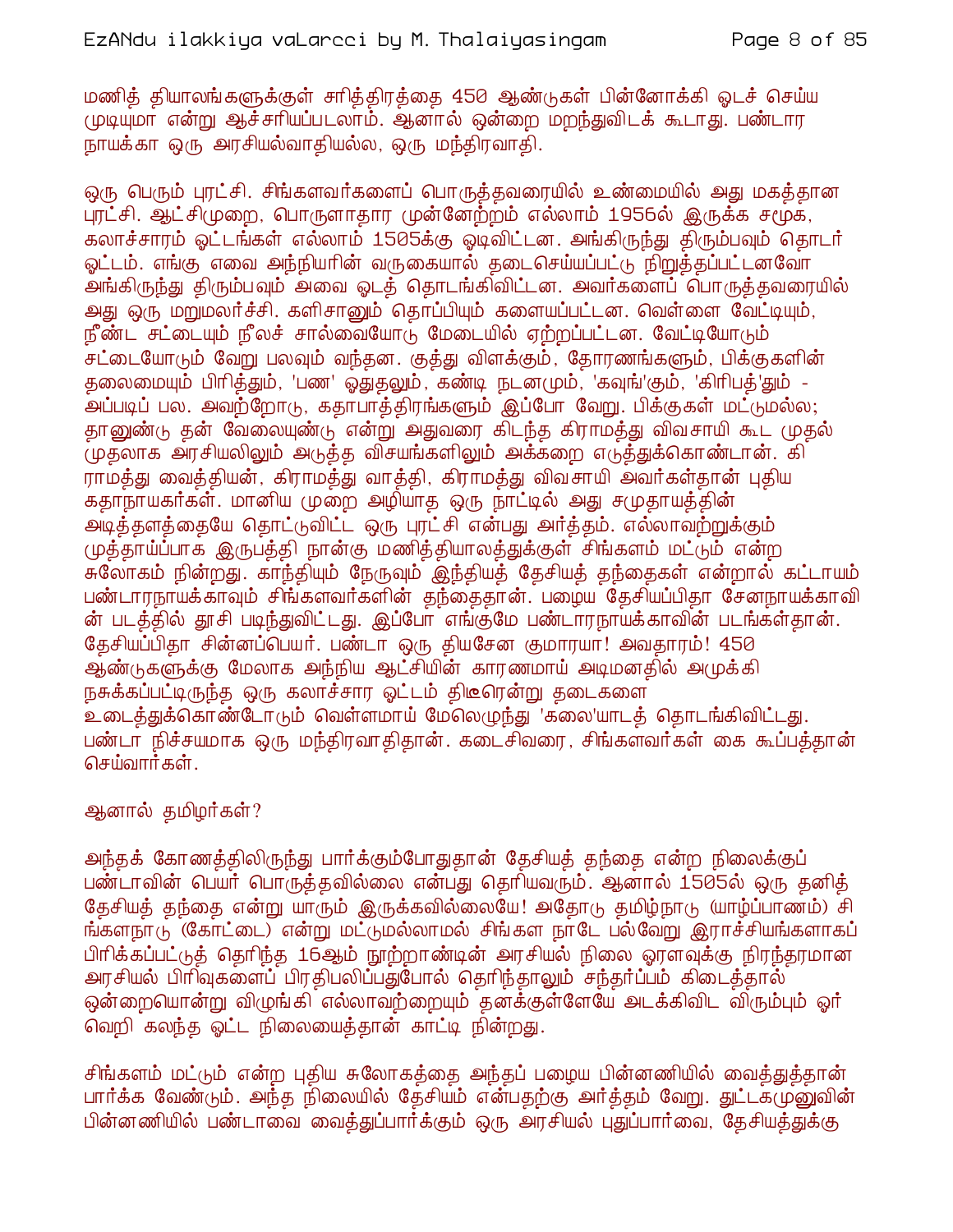வந்துவிட்டிருந்த புதிய வியாக்கியானத்தைத்தான் பிரதிபலித்தது. கடைசியில், வகுப்புவாதம் என்பது நம் அரசியல் உடம்பில் ஒரு கருகல்போல் ஆழமாகத் தின்று கொண்டு போகிறது என்ற டொனமூர் அறிக்கையின் பயன் சரியானதே என்று நி தர்சனமாக நிரூபிக்கப்பட்டுவிட்டது.

இது விழித்தெழுந்த தமிழர்களுக்குத் தெரிந்த திடுக்கிடும் காட்சி.

ஆனால், அதைத் தவிர்க்க அவர்களுக்கிருந்த வழி?

1505ல் இருந்ததை விட அடுத்தவர்கள் அதிக பலத்தோடு இப்போது இருந்தார்கள் என்றால் இவர்கள், தமிழர்கள், இருந்ததெல்லாவற்றையும் இழந்து நலமெடுக்கப்பட்டு நி ன்றார்கள். யாழ்ப்பாணத்தின் புவியியல் நிலையும் பொருளாதாரக் காரணங்களும் 400 வருடங்களுக்கு மேலான துரைத்தன அடிமை மனப்போக்கும், சுருட்டுக்கடை, புடவைக்கடை, சில்லறைக்கடை முதலாளிச் சுரண்டல் போக்கும் இவர்களை நலமெடுத்துவிட்டன. அத்துடன் வெள்ளையன் விட்டுப்போன நல்ல அரசியல் திட்டத் தடுப்பற்ற பாதிவேக்காட்டு ஜனநாயக முறை, அவர்களை எதேச்சாதிகாரப் .<br>பெரும்பான்மையினராகவும் இவர்களை நிரந்தரச் சிறுபான்மையினராகவும் ஆக்கிவிட்ட தன்மை இவர்களின் பலவீனத்துக்கு இன்னுமோர் முக்கிய காரணம். பதினாறாம் நூற்றாண்டின் இன கலாச்சாரத் துடிப்பை நோக்கி ஓடிவிட்ட அவர்கள் பதினாறாம் நூற்றாண்டிலிருந்த அரசியல் அதிகாரத்தை விட பன்மடங்கு அதிக அதிகாரம் பெற்றவர்களாக மாறிவிட, இவர்கள், தமிழர்கள், முன்பிருந்த அரசியல் பலத்தையெல்லாம் முற்றாக இழந்தவர்களாக நின்றார்கள். அத்துடன் அண்மையில் மணி த்தியாலக் கணக்காகப் பேசம் தலைவரை மட்டுமல்லவா முழுக்க முழுக்க நம்பியி ருந்தார்கள்? இப்போதான் தலைவரின் வெறும் பேச்சு பாராளுமன்ற 'ஹன்சாட்'(டுக்கு மட்டும் உதவினதே ஒழிய தங்கள் சமூகத்துக்கு உதவவில்லை என்பது தெரிய வந்தது. இனி என்ன வமி?

இப்போ ஒரு புதிய கணக்கெடுப்பு.

தன்னகரில்லாத் தலைவர் 'ஹன்சாட்'டுக்கு மட்டும் உதவியிருக்கிறார். ஐக்கிய தேசி யக்கட்சி, தமிழர்களுக்குப் பழகிப்போய்விட்ட (மதலாளி சுரண்டலுக்கும் துரைத்தன அடிமை மனப்பான்மைக்கும் அருமையான கட்சிதான். ஆனால், அடுத்த மாதம் அதுவும் சி ங்களம் மட்டும் என்று சொல்லி விட்டதே!

மிஞ்சி நின்றவை மூன்றே மூன்று கட்சிகள்தான் -

ஆனால், கொம்யூனிஸ்ட் கட்சிக்குத் தமிழர்களின் நிலையைவிட மொஸ்கவ்வின் நி லைதான் பிரதானம். தூதுவராலயம் ஒன்றை அது ஓர் இனத்தின் உரிமைகளின் செலவில் கூடப் பெறத் தயாராய் இருந்தது. அதுதான் அதன் முக்கிய தேவை. எனவே 'மட்டும்' என்ற சுலோகத்துக்கு 'நியாயமான' என்று வேறு ஒரு சுலோகத்தை மட்டும், அர்த்தத்தை அல்ல, கொடுத்துவிட்டு அதுவும் அவர்களோடு சேர்ந்துவிட்டது. என&வ, பெரும்பான்மைத் தமிழர்களுக்கு (ஆமாம், தமிழர்களுக்குள்ளேயே பெரும்பான்மை சிறுபான்மை என்று ஒரு .<br>இழவும் உண்டு.) அந்தக் கட்சி எந்த நம்பிக்கையையும் கொடுக்கவில்லை. அது முதல் காரணம். இரண்டாவது, அதைவிட முக்கியம் வாய்ந்தது. உளுக்துவிட்ட நம் தமிழ்ச்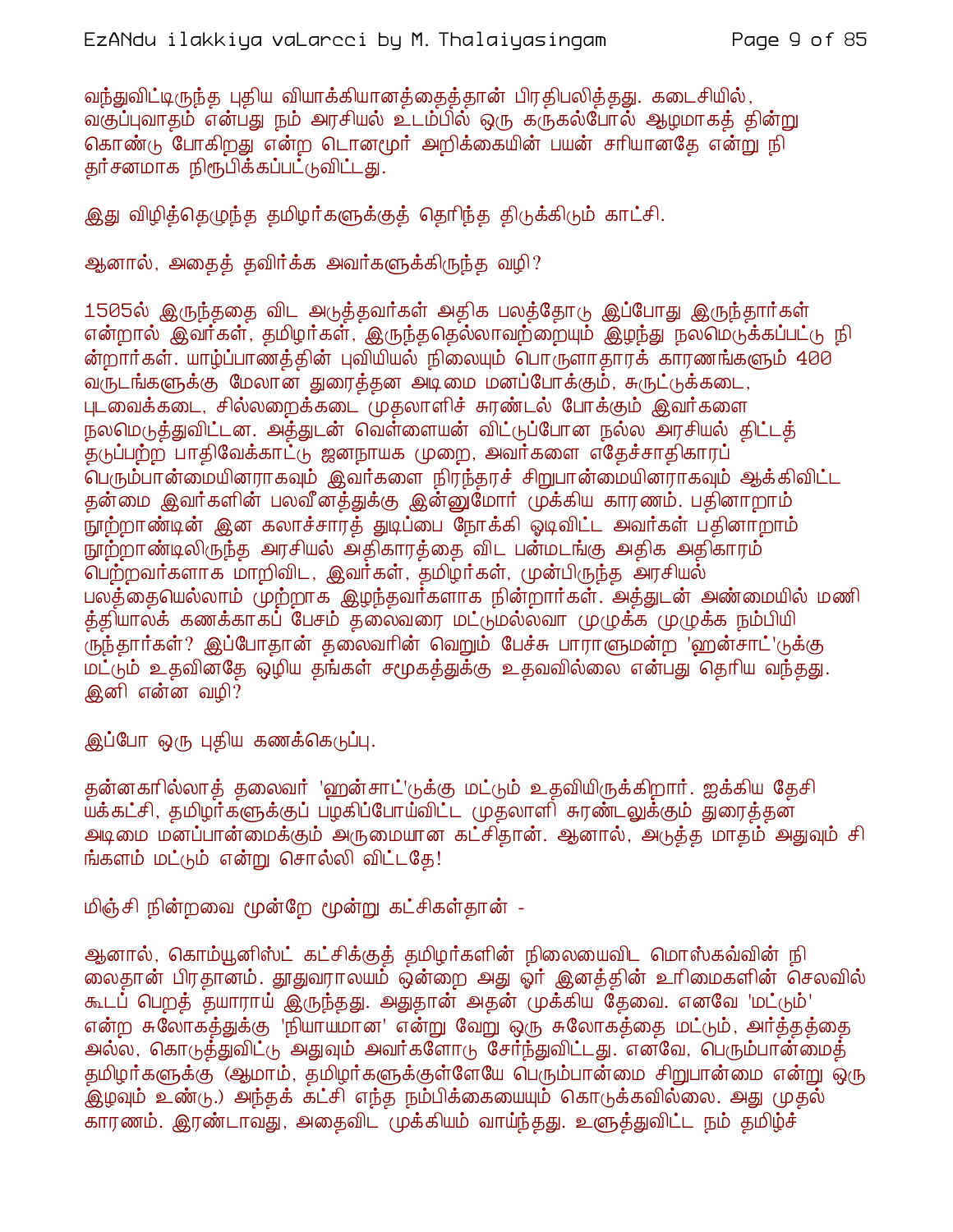சமுதாய அமைப்பை எதிர்ப்பதற்கு அதைவிட வேறு கட்சி இல்லை என்று தங்களின் தாழ்த்தப்பட்ட நிலையின் காரணமாக ஏற்பட்ட உணர்ச்சியால் மட்டும் உந்தப்பட்ட சிறு பான்மைத் தமிழர்களுக்கு, அந்தக் கட்சிதான் கோட்டையாக மாறிவிட்டது. பெரும்பான்மைத் தமிழர்களுக்கு ஏற்பட்ட ஓர் இக்கட்டான நிலையில் அவர்களைப் பழி வாங்குவகற்கு சிறுபான்மைக் கமிழர்களுக்கு கொம்யூனிஸ்ட் கட்சியில் சேர்வகைவிட வேறு சிற்ந்த வழி இருக்கவில்லை. உடலில் பெரிய நோய் தீண்டும்போது பழைய சின்னக் காயங்களும் தங்களை அதிகமாக உணர்த்திக்கொள்ளும். சிறுபான்மைத் தமிழர்களின் நிலை சின்னக் காயமில்லை; அது முழுத்தமிழர்களும் வெட்கப்பட வேண்டிய ஒரு .<br>அழுகல், குஷ்டம். ஆபத்தான நேரத்தில் அதனால் வரும் வேதனை அதிகம். ஆனால், அதற்காகச் சிறுபான்மைத் தமிழர்களின் செயலைக் குறை கூறவே முடியாது. ஆனால், அவர்களின் செயலால் கொம்யூனிஸ்ட் கட்சி யாம்ப்பாணக்கில் சிறிய அளவில் பலம் வாய்ந்ததாக இருப்பினும் பெரிய அளவில் பெரும்பான்மை பலத்தைப் பெற முடியாததாகி விட்டது. மொழிப் பிரச்சினை தீரும்வரைக்கும் அது முடியாது. மேல் நாட்டவர் வந்தபோது மதம் மாறிக் காட்டிக் கொடுத்த ஓர் ஐந்தாம் படையினரைத்தான் அந்தக் கட்சியில் சேருபவர்கள் பெரும்பான்மைக் தமிழர்களுக்கு நினைவூட்டுகிறார்கள். அதுதான் காரணம். அந்த நிலையில் இடதுசாரிகளின் முன்னணி என்ற ஒன்று ஏற்படாதவரைக்கும் தனித்த பொதுவுடமைக் கட்சியின் நிலை தமிழர்களிடையே அப்படித்தான் இருக்கும். அது காலத்தின் கோளாறு. எனவே, 1956க்குப் பின்வந்த நிலையைப் போக்குவதற்கு கொம்யூனிஸ்ட் கட்சி போதாது. அது தமிழ்ச் சமுதாயத்தின் பழைய ஓர் அழுகலுக்குத் தேவையான ஒரு பரிகாரத்தைத்தான் பிரதிபலிக்கிறது. இனி வரவேண்டிய விமோசனம் மொழி, பிரதேச உரிமைகளாய் மட்டுமல்ல. சமூகப் புரட்சியாயும் இருக்க வேண்டும் என்பதற்கு அது ஓர் அறிகுறி. அவ்வளவுதான். ஆனால், உடனடித் தேவையைத் தீர்ப்பதற்கு ஒரு சிறந்த வழியாக அது பெரும்பான்மைத் தமிழர்களுக்குப் படவில்லை. .<br>உடனடிக் கேவை மொழி உரிமை, பிரகேச உரிமை.

இலங்கை சமசமாஜிக் கட்சி மிக முற்போக்கான ஒரு கட்சி. கடைசிவரை தமிழர்களின் நிலையையும் இலங்கையின் நிலையையும் தைரியமாகக் கூறும் ஒரு கட்சி. தேசியத்தைப் .<br>பிரதிபலிக்கும் ஏதாவது ஒரு கட்சி இப்போ இலங்கையில் இருக்கிறதென்றால் அது <u>இந்தக் கட்சியேதான். ஆனால், அது தமிழரசுக் கட்சியைச் சாரும் அளவுக்கு ஆளும் </u> கட்சியைச் சாடுவதில்லை. துணிவு அதற்கும் அவ்வளவு போதாது. அதோடு, தமிழரசுக் கட்சியின் அரசியல் திட்டக் கோரிக்கை மிக நியாயமானது, நாகரிகமானது என்பதையும் கட்சிப் போட்டி காரணமாக அது ஒப்புக்கொள்ள மறுக்கிறது. தனியே தமிழகரசுக் கட்சியை மட்டும் சாடுவது பிரச்சினையைத் தீர்க்கப்போவதில்லை. தமிழரசுக் கட்சி என்பது நம் இலங்கை அரசியல் உடலில் ஏற்பட்ட ஒரு காய்ச்சல். ஆனால் காய்ச்சல் ஒரு நோய் ஆகாது. காய்ச்சல் நோயின் அறிகுறி மட்டுந்தான் நோய், சிங்களம் மட்டும் சட்டமும் அதைக் கொண்டு வரும் கட்சியுந்தான். நோய் தீர்ந்தால்தான் அதன் அறிகுறியும் தீரும். <u>அதுவரை அறிகுறியும் நிற்கவே செய்யும். சமசமாஜிக் கட்சிக்கு அந்த நோய்க்குரிய பரி</u> காரம் ஓரளவுக்குத் தெரியும். ஆனால் முழுக்கத் தெரியாது. அதோடு எதையும் உடனடியாகச் செய்து காட்டவும் அதற்குத் தெரியாது. துணிவும் இல்லை. கட்சியின் போக்கில் ஒரு மந்த நிலை. பிரஜா உரிமைப் பிரச்சினை போன்றவை அந்த மந்தப் போக்்கின் காரணமாய் எப்படிப் போராட்டமற்று மறக்கப்பட்டனவோ அப்படியே அதனிடம் ஒப்படைக்கப்படும் புதிய பிரச்சினைகளும் மறக்கப்பட்டுவிடும் என்ற ஒரு நியாயமான பயம் தமிழர்களிடம் இருக்கிறது. அது இருக்கும்வரைக்கும் இந்தக் கட்சியும் பிரச்சினையைத் தீர்க்க ஒரு சிறந்த வழியாய் தமிழர்களுக்குப் படாது. இப்போகைக்கு, தமிழர்களின்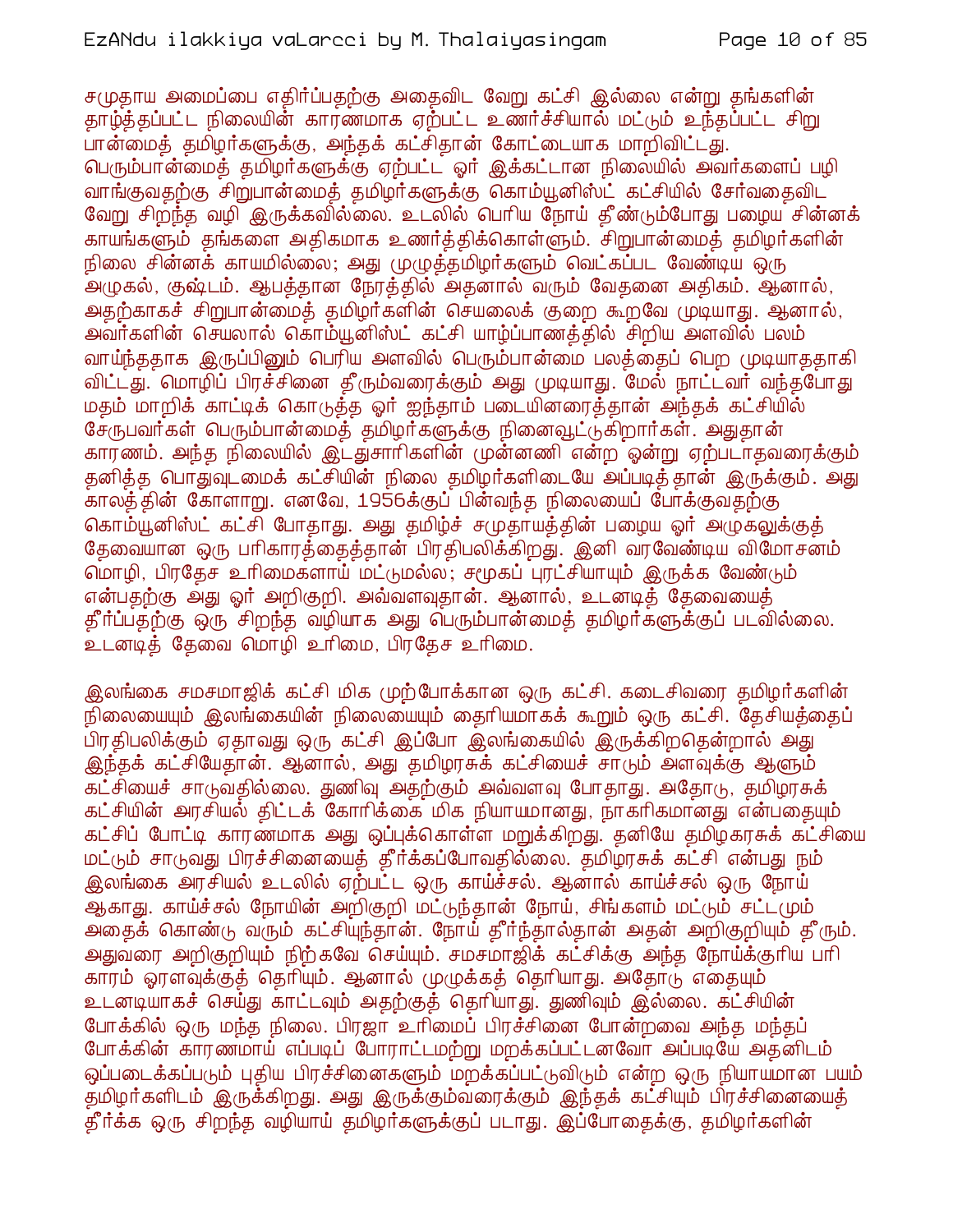பழைய சோம்பல் துரைக்கன அறிவாளி வர்க்கக்துக்கு மட்டுந்தான் அது ஒரு புகலிடமாக இருக்கிறது. ஆபத்தைச் சந்திக்க விரும்பாமல் தேசியம் தேசியம் என்று சொல்லி செயலைக் கடத்திப் போடும் ஒரு மந்தப் போக்கு, இந்தக் கட்சிக்குள் புகுந்துவிட்டிருக்கம் துரைத்தன அறிவாளி வர்க்கத்தின் போக்கு. அதனால் சாதாரணத் தமிழனை இன்னும் அது தொடவில்லை.

சாதாரணக் தமிழனைக் தொட்ட ஒரே கட்சி சமஷ்டிக் கட்சிதான். எப்படி பண்டாவின் கட்சி சிங்கள்ச் சமூகத்தின் அடித்தளத்தையே தொட்டதோ அப்படியே தான் இதுவும் தமி ழ்ச் சமூகத்தின் அடித்தளத்தையே தொட்டுள்ளது. வாத்தியார், வைத்தியர், விதானை - வி வசாயி. அங்குபோல் இங்கும் அவர்கள்தான் கதா பாத்திரங்கள். அங்கு 'சிங்களம் மட்டும்' கவுங், கிரிபத், பண ஒதுதல், வேட்டி, சட்டைஎல்லாம் எப்படியோ அப்படியேதான் இங்கும் 'எல்லாம் தமிழ் இயக்கம்' தோரணங்கள், யாகங்கள், வேட்டி, சட்டை, சத்தியாக்கிரகம், சட்டமறுப்பு எல்லாம். நோய் எப்படியோ அதன் எதிர்ப்பு அறிகுறியும் அப்படியேதான். அதனால் தமிழ்ச் சமூகத்தின் அடித்தளம்வரை பாயும் ஒரு புதிய விழிப்பு, விறுவிறுப்பு, வேகம், உணர்ச்சித் துடிப்பு. ஆனால், தமிழ்ச் சமூகத்தின் அடித்தளமும் சிங்களச் சமூகத்தின் அடித்தளம் போல் மான்யமுறை மறையாத ஒரு பிற்போக்குத் தளம். எனவே, அதன் பிரதிபலிப்பும் சமஷ்டிக் கட்சியின் யக்கங்களில் விழவே செய்கிறது. காந்தியையும் அகிம்சையையும் சத்தியாக்கிரகத்தையும் இடந் தவறிப் புகுத்திய ஒரு மத்தியதர வகுப்பு, பண்டித (முதலாளித்துவப் பிற்போக்குச் சாயல். ஆனால், பாராட்டப்படக்கூடியவையும் இரண்டு அதனிடம் இருக்கின்றன. மொழி, பிரதேச உரிமைகளுக்கு வி ட்டுக்கொடுக்காமல் குரல் கொடுப்பதுவும், அவற்றைக் கீர்ப்பகற்கு இருபதாம் நூற்றாண்டுக்குத் தெரிந்த நியாயான, நாகரிகமான சமஷ்டி முறையைக் காட்டியதும் அவையாகும். அதை பண்டாரநாயக்காவே உணர்ந்து ஒப்புக்கொண்டதை பண்டா-செல்வா உடன்படிக்கை நிரூபிக்கிறது. ஆனால், குறை என்னவென்றால் சமஷ்டிக் கட்சி காட்டும் பரிகாரம் வெறும் அரசியல் திட்டப் பரிகாரந்தான். சமூக, பொருளாதாரப் பரிகாரமல்ல. அதனால் சமஷ்டி ஆட்சி கிடைத்தபின் முற்போக்கான தமிழர்களின் முதல் எதிரி, சமஷ் டிக் கட்சியாகவே மாறிவிடும். ஆட்சித் திட்டம் ஒன்று தருவதுடன் அதன் தேவை தீர்ந்துவி நம். எனவே சமஷ்டிக் கட்சியும் பூரணமான வழி அல்ல.

எனவே, பூரணமான வமி என்ன?

பண்டா செல்வா உடன்படிக்கையின் அடிப்படையில் வளரும் ஒரு அரசியல் திட்டத்தின் பி .<br>ன்னணியில் ஏற்படவேண்டிய ஓர் (இடதுசாரிகள் காட்டும்) சமூக, பொருளாதார மாற்றந்தான். ஆனால் அது பல கட்சிகள் ஐக்கியப்பட்டால்தான் ஏற்படக்கூடிய ஒரு பரி காரம், ஆனால் அரசியலில் அது லகுவில் முடியாக ஒன்று. எனவே, இப்போகைக்குப் பி ளவுதான் மிச்சம். இன்றுவரை அதுதான் நிலை. பிளவுபட்ட மனப்போக்கில் இயங்கும் ஓர் மனிதனைப்போல் தமிழ்ச் சமூகம் ஒன்று இயங்குகிறது. நியாயமான உரிமைகளையும் அதற்குரிய வழிகளையும் கோரும் அதே சமயத்தில் அதிக உணர்ச்சியையும் அதிக ஊ ழல்களையும் அதிகப் பிற்போக்குச் சாயலையும் பரப்பி நிற்கும் நம் தமிழ்ச் சமூகத்தின் அடிமனமாக நிற்கிறது. சமஷ்டிக் கட்சி. அடிமனத்தின் ஊழல்களையும் பிற்போக்குச் சாயலையும் எதிர்ப்பதால் அது காட்டும் நியாயமான வழிகளையும் உரிமைகளையுங் கூட மறுத்துவிட்டு அதனுடன் சமரசம் செய்ய விரும்பாமல் பிளவுபட்டு நிற்கும் துரைத்தனச் சோம்பல் அறிவாக, மேல்மனமாக நிற்கின்றன இடதுசாரிக் கட்சிகள். எனவே, ஆபத்து ஏற்பட்டுள்ள ஒர் இக்கட்டான நிலையில் ஆபக்கை உணர்ந்த பின்பும் தனக்குள்ளேயே பி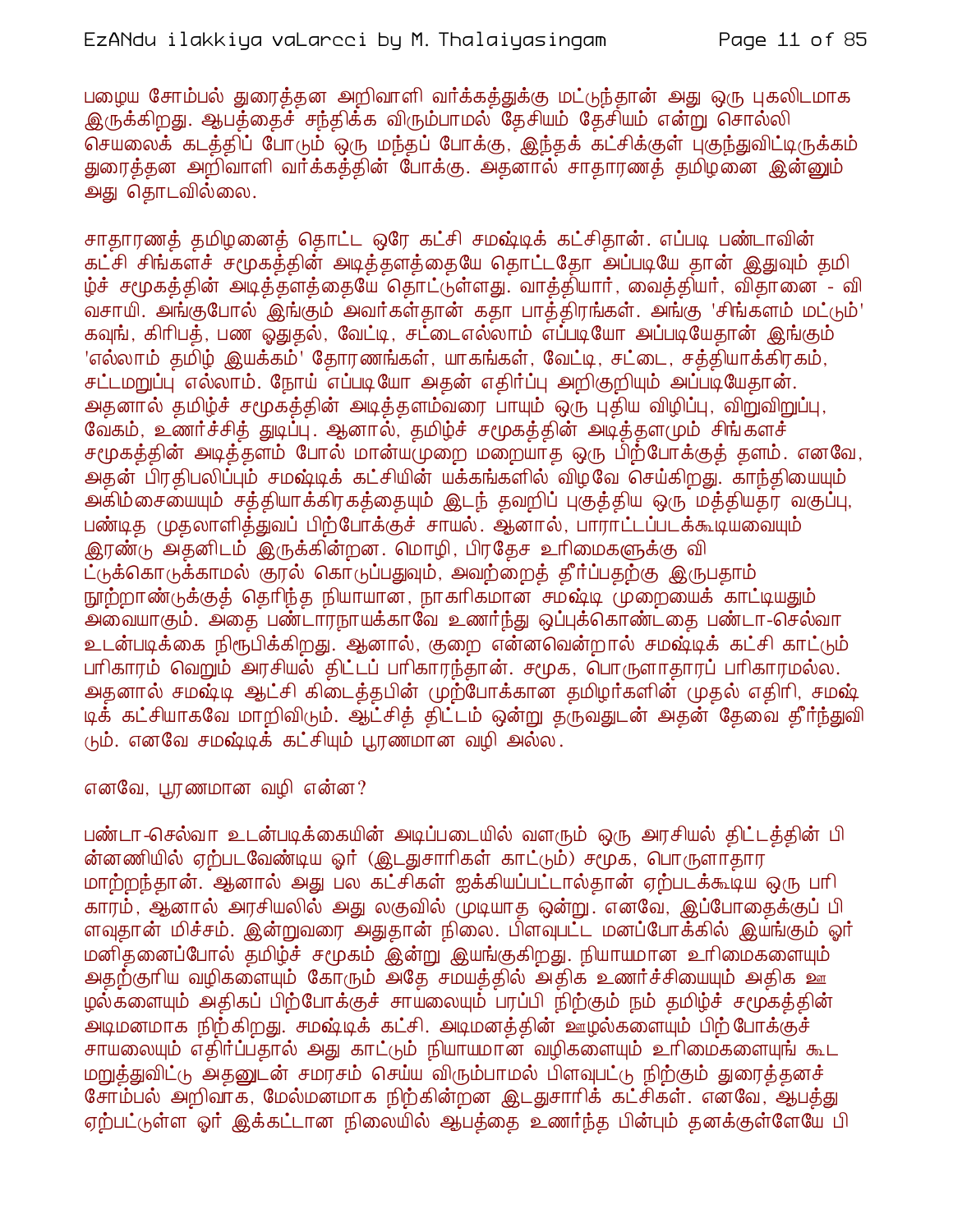ளவுபட்டு விவாதித்துக்கொண்டு தடுமாறி நிற்கிறது தமிழ்ச் சமூகம். ஆபத்தால் ஏற்பட்ட புதிய வேகம், விறுவிறுப்பு, உணர்ச்சிப் பெருக்கம், விழிப்பு எல்லாம் இருக்கின்ற அதே சமயத்தில் தனக்குள்ளேயே உள்ள பிளவால் ஏற்பட்டுள்ள சச்சரவு, தடுமாற்றம், செயலற்ற பேச்சுக்கள். இன்று நம் இலக்கியத்தில் வளர்ச்சி ஏற்பட்டிருக்கிறதென்றால், அதே வளர்ச்சியில் அதே சமயத்தில் பிளவும் தேக்கச் சூழலும் விமுந்துவிட்டிருக்கி ன்றனவென்றால் காரணம், இந்தப் பொதுப் பின்னணிதான்.

சந்தர்ப்ப விபத்தும் சரித்திரமும்: நம் இலக்கிய வளர்ச்சியில் ஈழத் தமிழரின் சமூக, வாருளாதார், அரசியல் பின்னணி, சந்தர்ப்ப விபத்தால் வந்த க. கைலாசபதியின் வருகையோடு அளவுகெட்டுப் பிரதிபலிக்கத் தொடங்கியது. 'சந்தர்ப்ப விபத்தால்; அளவு கெட்டு; இவை கவனக்துக்குரியவை,

சரித்்திர நிகழ்ச்்சிகளையும் வளர்ச்சிகளையும் நிர்ணயிப்பதில் சமூக, பொருளாதார நி லைகளுக்கும், பொதுமக்கள் என்ற கூட்டுக்குமுள்ள பங்கைப்போல் சந்தர்ப்ப வி பக்துகளுக்கும் தனிக்துவம் நிறைந்த தனிப்பட்டமனிதர்களுக்கும் சமபங்கு, சில சமயம் அதற்கு அதிகமாகவும் உண்டு. இது விஞ்ஞான ரீதியில் சாித்திரத்துக்கு வியாக்கியானம் தேடும் மார்க்சியவாதிகள் விழுங்க மறுக்கும் ஓர் உண்மை. ஆனால், உண்மையைக் காணவேண்டுமானால், அதை விழுங்கித்தான் ஆகவேண்டும். அதை நிரூபிப்பதற்கு இங்கு மார்க்சும் லெனினும் தேவையில்லை. ஓர் அற்ப உதாரணம் போதும். நம் இலக்கிய உலகி ல் கைலாசபதியின் வருகை.

1956க்குப் பின் ஏற்பட்ட விழிப்பு நான் முன்பு கூறிய பின்னணிக்கேற்பச் சாியாகப் பிரதி பலிக்கப்பட்டிருந்தால் கைலாசபதிக்கும் அவருடைய சகாக்களுக்கும் கட்டாயம் இடமி ருந்திருக்காது. சமூகத்தில் சாதாரண விவசாயிகளிடமும் வாக்தியார் போன்ற நடுத்தர மக்களிடமும் ஏற்பட்ட விழிப்பு வேட்டி, சட்டை, குத்துவிளக்கு, தோரணம் எல்லாம் தமிழி யக்கம் என்று கலாச்சார வெளிக்காட்டல்களாக மாறி, அரசியலில் எங்கும் ஏக சமஷ்டிக் கட்சியாக வளர்ந்து பொன்னம்பலத்தின வீழ்ச்சியையும் செல்வநாயகத்தின் எழுச்சியையும் கொண்டுவந்து, இடதுசாரித் தலைவர்களையும் தமிழ்ப் பிரதேசங்களில் பின்னுக்கு ஒதுக்கி விட்ட புதிய ஓட்டங்களாக மாற்றியபின், கட்டாயம் தங்களுக்கு மாறுபட்டஅதே இடதுசாரிக் கட்சிக் கருத்துகளைக் கலையிலும் இலக்கியத்திலும் சர்வாதிகாரம் செய்ய விட்டுவைக்க நியாயமில்லை. அது முன்னுக்குப் பின் முரணானது. பொன்னம்பலத்தின் நிலையைப்போல் .<br>இடதுசாரிகளின் நிலை மோசமானதல்ல என்பது உண்மைதான். அவர்கள், நான் முன்பு குறிப்பிட்டதுபோல், பிரச்சினைகளைத் தீர்ப்பதற்கு நியாயமான வழிகாட்டுபவர்களாக ஓரளவுக்குத் தெரிந்தனர். குறுகிய அளவில் ஓரளவுக்கு யாழ்ப்பாணத்தில் அவர்கள் பலம் வாய்ந்தவர்களாகவே இருந்தனர். ஆனால் அந்தளவு பலமுங்கூட சமஷ்டிக் கட்சியின் நி ழலில் முற்றாக விழுங்கப்பட்டேதெரிந்தது. எனவே, இலக்கியத்திலும் கலையிலும் <u>இடது</u>சாரிக் கருத்துகள் மற்றவற்றை அமுக்கிக் கொண்டு சர்வாதிகாரம் செய்ய நியாயமி ல்லை. அது பின்னணிக்கு முரணானது. இருந்தும் அப்படி முன்னுக்குப் பின் முரணாகவேதான் நடந்துவிட்டது! 'அளவு கெட்டு' என்று கூறுவதன் மூலம் அதைத்தான் நான் குறிக்கிறேன்.

#### காரணம் என்ன?

பண்டிதர்களின் கிழடு தட்டிவிட்ட பழமை வாதத்தின் பலவீனம் காரணமாய் இருக்க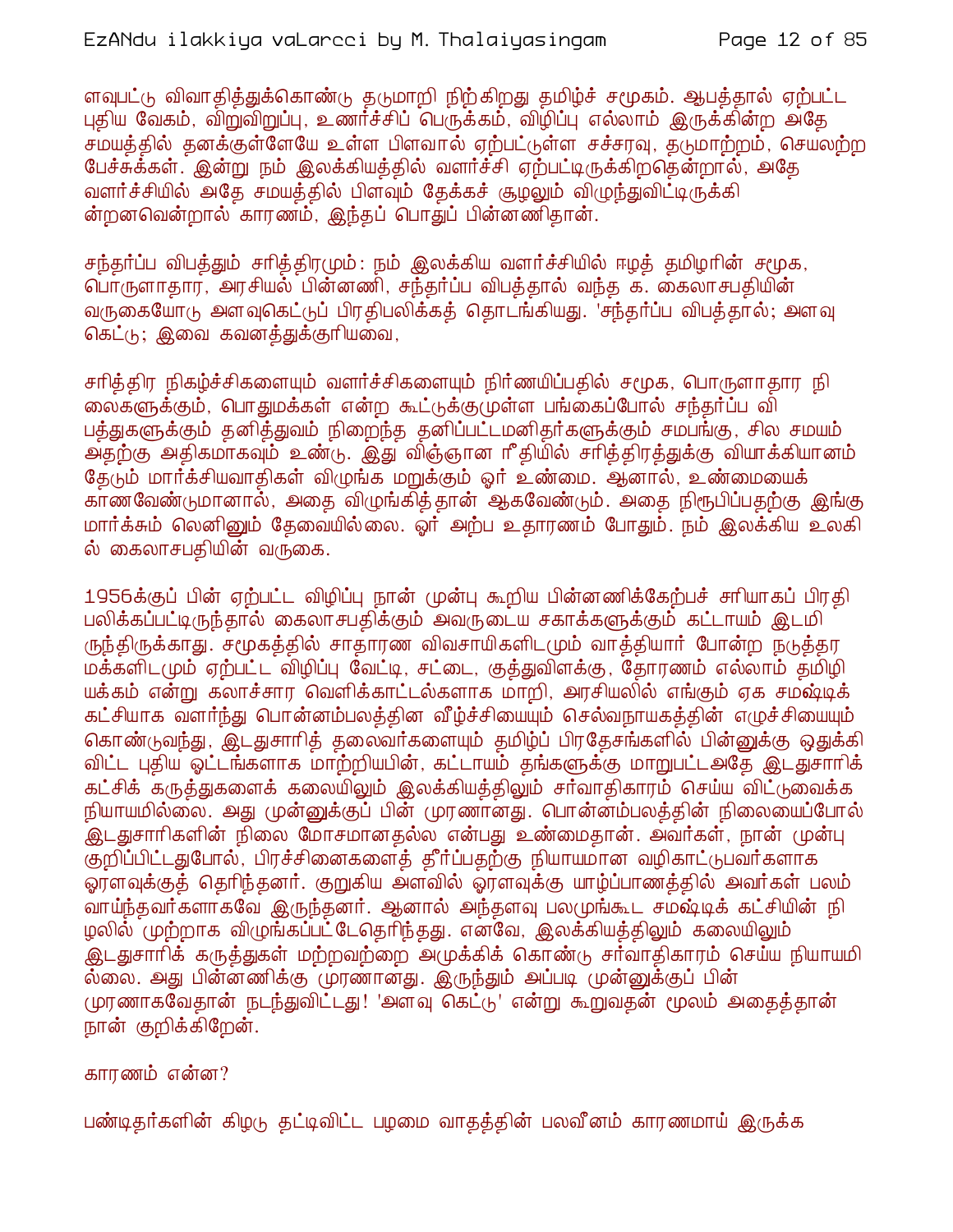முடியாது. புதிய விழிப்போடு அவர்கள் வீழ்ந்துதான் ஆகவேண்டும். அரசியலில் எப்படிப் பறைய தலைவரின் வீழ்ச்சி இருந்ததோ, சமூகத்தில் எப்படி நலமெடுக்கப்பட்ட முதலாளி த்துவ சுரண்டல் செய்வது இன்னவென்று தெரியாது திகைத்து நின்றதோ, அப்படியே கலையிலும் இலக்கியத்திலும் இந்தக் கிழட்டுப் பண்டிதத் தனிமரபு வாதமும் வீழ்ந்துதான் ஆகவேண்டும். (சதாசிவ வாகம் எப்படி வந்தது என்பதைப் பின்பு பார்க்க வேண்டும்.) புகிய விழிப்பின் கலை இலக்கியப் பிரதிபலிப்பு ஏற்படுவதாய் இருந்தால் அது காலத்தை எதி ர்த்து முன்பு போராடிய ஈழகேசரிப் பரம்பதையின் வேகங்கூடிய ஒரு புது வளர்ச்சி யாகத்தான் இருந்திருக்க வேண்டும். அரசியல் விவகாரங்களில் ஆயுதங்களாக மாறிய அகிம்கை, சத்தியாக்கிரகம், சட்டமறுப்பு போன்றவற்றின் சாயல் விரிக்கும் ஓர் இடைப்பட்டபோக்குக்கான் லக்கியப் போக்காகவும் வந்திருக்க வேண்டும். ஆகப் பண்டிதப் பழமை வாத(முமல்ல, ஆகப் பிழைத்துவிட்ட புரட்சிவாதத்துக்குரிய சோஷலிஸ யதார்த்தமுமல்ல, ஓர் இடைப்பட்டபோக்கு. அத்தகைய போக்குக்கிணங்க புதிய வழி காட்டும் இலக்கிய விமாசகராக கைலாசபதிக்குப் பதிலாக கனகசெந்திநாதன் வந்தி ருக்கவேண்டும். ஆனால், கனகசெந்திநாதன் கைலாசபதியின் தலைமைக்கு ஒத்துழைக்கும் Collaborator ஆகத்தான் வந்தார். காரணம் இடதுசாரிகளின் கருத்துவன்மையல்ல. அதுவுந்தான், ஆனால் அதுவல்ல முக்கிய காரணம். அதே கருத்து வன்மையோடுதான் இடதுசாரிக் கட்சிகளிலிருக்கும் அறிவாளி வர்க்கத்தைச் சேர்ந்த பெரும்பாலான மற்ற துரைத்தனச் சோம்பல் பேர்வழிகளும் இருக்கிறார்கள். ஆனால் அவர்கள் எந்தத் துறையிலும் பெரிதாகச் சாதிக்கவில்லை. கைலாசபதியும், சிவத்தம்பி யுங்கூட அப்படித்தான். சந்தர்ப்பம் கிடைக்காவிட்டால் தங்கள் பாட்டில் தங்கள் கருத்துகளோடு இடைக்கிடை பலமற்றுக் கறுவிக்கொண்டு, இல்லை வெறும் பாவனைக்காகக் கறுவிக்கொண்டு, உத்தியோகமே பெரிதென்று நினைத்த வண்ணம் சோம்பல் துரைகளாய் எங்கோ ஒரு மூலையில் கிடந்து திருப்திப்பட்டிருப்பார்கள். இலக்கி யத்துக்குள் பிரவேசித்திருக்க மாட்டார்கள். இருந்தும் பிரவேசித்துவிட்டார்கள்! அதற்கு முழுக் காரணம் கைலாசபதி 'தினகரன்' ஆசிரியர் ஆனதுதான். அதுவேதான் நான் கூறிய சந்தர்ப்ப விபத்து !

பத்திரிகைக் கொம்பனியின் பங்குக்காரர்களின் உறவின் காரணமாய் சந்தர்ப்பவசத்தால் தின்கரன் ஆசிரியரான க.கைலாசபதி, வர்த்தகத்தையே பிரதானமான நோக்கமாகக் தொண்டு இலக்கியத்தைப்பற்றி அக்கறைப்படாது அதுவரையும் வெறும் புதினத்தாளாக இயங்கி வந்த ஒரு முதலாளி வர்க்கப் பத்திரிகைக்குள் இலக்கியத்தைப்பற்றிய ஓரளவுக்குத் தரமான பொதுவுடமைக் கருத்துகளை மட்டும் புகுத்தவில்லை. கூடவே, அதே வண்டியில் கா.சிவத்தம்பி, ஏ.ஜே.கனகரத்தினா போன்ற இலக்கியம்பற்றிய தரமான கருத்துக்களையுடைய வேறு பலரின் செல்வாக்கையும் பக்கபலத்தையும் சேர்த்துக்கொண்டும் வந்தார். சிவத்தம்பியும் கனகரத்தினாவும் நம் துரைத்தன அறிவாளி வர்க்கத்தின் சிறந்த பிதிநிதிகள். இருவரையும் திட்டவட்டமான கட்சிப் பற்றும் கொள்கையுமுடைய இடதுசாரிகள் என்றுகூடச் சொல்ல முடியாது. கனகரக்்தினா கட்டாயம் அந்த ரகம் இல்லை. சிவத்தம்பிகூட அடிப்படையில் ஒரு தமிழ்ப் பற்றுடைய தேசி யவாதியே ஒழிய அகில உலகப் புரட்சியை விரும்பும் ஒரு பொதுவுடமைவாதியல்ல. பக்கத் துணையாக வேறு திசைகளிலிருந்து வந்த காவலூர் ராசதுரை, சில்லையூர் செல்வராசன் போன்றோர்கூட அப்படித்தான். சந்தர்ப்ப விபத்தால் உள்ளே புகுந்தவர்கள். எல்லோரும் எங்காவது நல்ல உத்தியோகம் கிடைத்தால் நிம்மதியாக எங்கள் பாட்டில் உறங்கி வி டுவோம் என்று நினைக்கும் துரைத்தனக்காரர்கள்தான். கைலாசபதிகூட அப்படித்தான். சி வில் சேவையில் சேர்ந்திருந்தாலோ அல்லது ஆரம்பத்திலேயே சர்வகலாசாலை விரி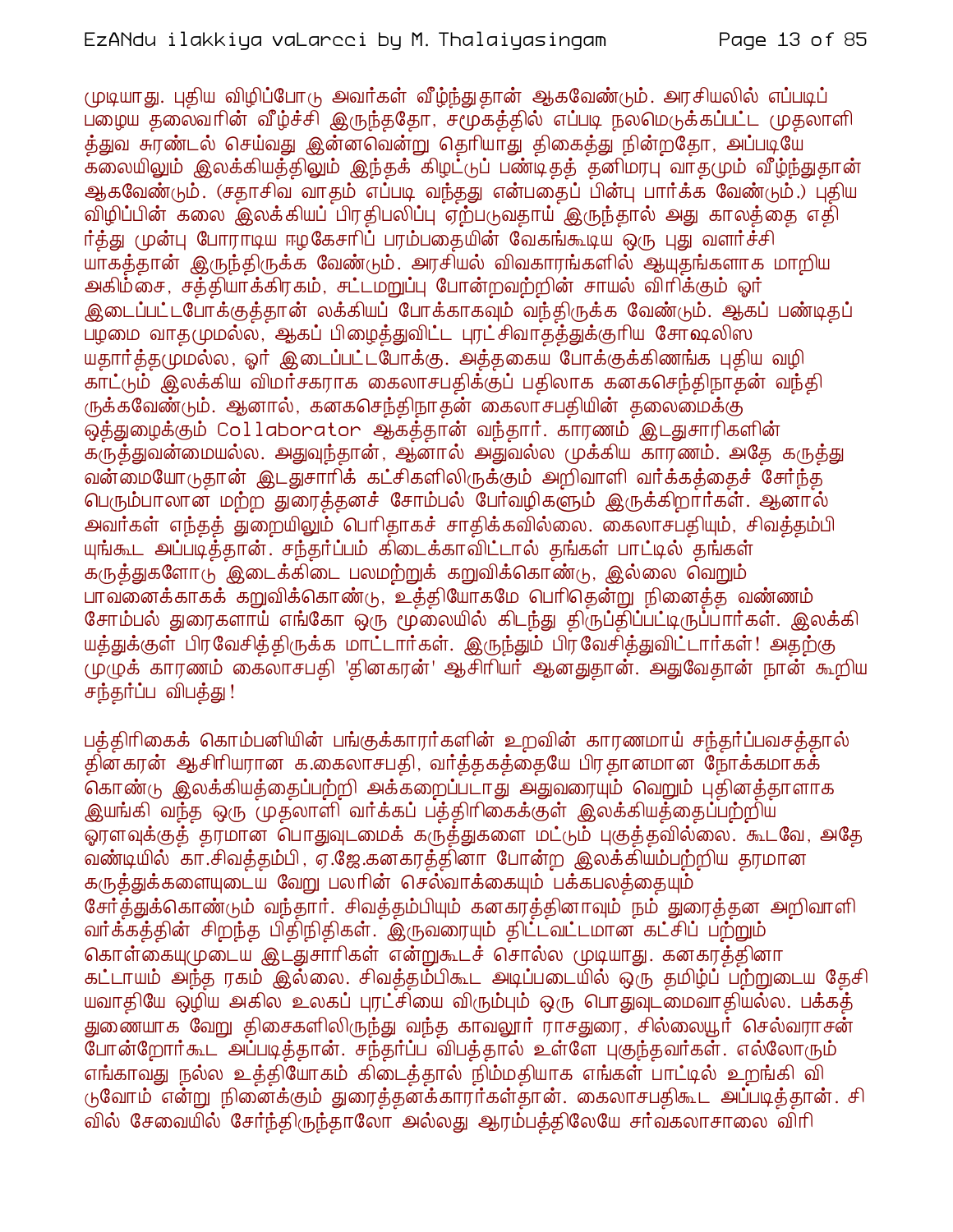வுரையாளராக வந்திருந்தாலோ கைலாசபதியில் பெயரை இன்றைய இலக்கிய வட்டாரத்தில் சில சமயம் கேள்விப்பட்டிருக்கக் கூடமாட்டோம். ஆனால், பத்திரிகை ஆசிரி யராக வந்த பின்பு கட்டாயம் அவரின் தனித்தன்மையும் தலைமையும் வேலை செய்யத் தொடங்கிவிட்டன. பல்கலைக் கழகத்தில் பழக்கமான அவரது சகாக்கள் அதற்குப் பின்னர் .<br>அ்வாால் கிறமையாகப் பயன்படுத்தப்பட்டனர். அதனால், இலக்கியத்தில் அவர்களுக்கி ருந்த ஈடுபாட்டைவிட கைலாசபதிக்கு அவர்கள் பழக்கமானவர்களாய் இருந்ததுதான் அவர்கள் ஈழக்குமிழ் இலக்கிய உலகில் பிரவேசிக்குதற்கு முக்கிய காரணம் என்று சொல்லவேண்டும். இலக்கியத்தில் அவர்களுக்கு ஈடுபாடில்லை என்பதை எந்த ரீதியில் குறிக்கிறேன் என்பதும் இங்கு கவனிக்கப்படவேண்டும் அதுவரை நம் ஈழத் தமிழிலக்கி யத்தில் ஈடுபட்டிருந்த மற்றவர்களைவிட இவர்களுக்கு நிச்சயமாக இலக்கியத்தைப் பற்றி ய ஒர் ஆழமான பார்வை இருக்கத்தான் செய்தது. அதோடு இவர்கள் பட்டதாரிகள். கைலாசபதி எப்படி தமிழிலக்கியம் படித்த ஓரு சிறப்புப் பட்டதாரியோ அப்படித்தான் கனகரத்தினா மேற்கு இலக்கியங்களைப் படித்த ஒரு சிறப்புப் பட்டதாரி. சிவத்தம்பியும் கைலாச பதியை ஒத்தவர். எனவே, இலக்கியம் பற்றிய ஆழமான பார்வை இவர்களி டந்தான் இருந்தது. முதன்முதலாகப் பல்கலைக் கழகப் பட்டதாரிகள் உடன்நிகழ்காலத் தமிழிலக்கியத்தில் அத்தனை கவனம் செலுத்தியது இவர்களோடு தான் ஆரம்பமாகிறது. அதனால் ஏற்பட்டபுதிய வளர்ச்சியின் ஆழம் இன்று வடிவமாகத் தன்னைக் காட்டி நிற்கி றது. எனவே,இ வர்களுக்கு அந்த வகையில் இலக்கிய அறிவு ருக்கவே செய்கிறது. ஆனால் நான் குறிப்பிடுவது வேறு. சந்தர்ப்ப விபத்து. கைலாசபதி 'தினகரன்' ஆசிரி யரான சாட்டில் இவர்களை உடன்நிகழ்கால ஈழத் தமிழிலக்கியத்துக்குள் வருந்தி அமைத்திருக்காவிட்டால் இவர்கள் அங்கு வந்திருக்கவே மாட்டார்கள் என்று ஒரளவுக்கு நிச்சயமாகக் கூறலாம். அதைத்தான் நான் இங்கு குறிப்பிடுகிறேன். சந்தாப்பம் சாதகமாக அமையாமல் பாதகமாக அமைந்தால்கூட அதை எதிர்த்து இலக்கியமே மூச்சு என்று ஈடுபடும் நோக்கமுடையவர்களல்ல இவர்கள். பல்கலைக் கழகத்திலிருந்து வெளி வந்த போது இலக்கியக் கனவுகளோடு வெளிவந்த 'பிறவி' இலக்கிய ஆசிரியர்களல்ல இவர்கள். கார், பங்களா, உத்தியோகம் என்று துரைத்தனக் கனவுகளோடு வெளிவந்த பேர்வழிகள்தான். சந்தர்ப்ப வசத்தால் நல்லகாலமாக, ஆமாம், நல்லகாலமாகத்தான், <u>இலக்கிய வழிகாட்டிகளாகவும் மாறிவிட்டனர். காவலூர் ராசதுரையையும் சில்லையூர் </u> செல்வராசனையுங்கூட - ஏன் அ.முத்துலிங்கமும் அதே ரகந்தான் - சந்தர்ப்ப விபத்தால் உள்ளே இமுக்கப்பட்டவர்களென்றுதான் சொல்ல வேண்டும். எனவே, 1956க்குப் பின் ஏற்பட்டபொதுப் பின்னணியின் விழிப்பிலிருந்து வேறுபட்ட ஒரு தனிப் பின்னணி இது. வெறும் சந்தர்ப்ப விபத்து. ஆனால் சந்தர்ப்ப விபத்தும் சரித்திரம் செய்யத்தான் செய்கிறது. அதோடு அதை பாவிக்கக் கூடிய ஒரு தனித்தன்மை வாய்ந்த தலைவரும் ருந்தால் அதன் விளைவு அதிகமாகி விடுகிறது. கைலாசபதி அப்படி ஒருதலைவர்.

பொதுப் பின்னணியைப் பிரதிபலிக்காது முன்னுக்குத் தள்ளப்பட்ட 'முற்போக்கு இலக்கியம்'.

இந்தச் சந்தர்ப்ப விபத்தால் வந்த புதிய தனிப் பின்னணி சமூக, பொருளாதார, அரசியல் வொதுப் பின்னணியில் கைலாசபதியால் ஏற்றப்பட்டபோது அந்தப் பொதுப் பின்னணி இலக்கிய உலகத்தில் அளவுகெட்டுப் பிரதிபலிக்கத் தொடங்கியது. எப்படி ஒரு கனகசெந்திநாதன் போன்றவர் இலக்கியத் தலைவராக (அப்படி யாராவது இருந்துதான் ஆகவேண்டுமென்றால்) இருக்க வேண்டிய இடத்தில் ஒரு கைலாசபதி நுழைந்தாரோ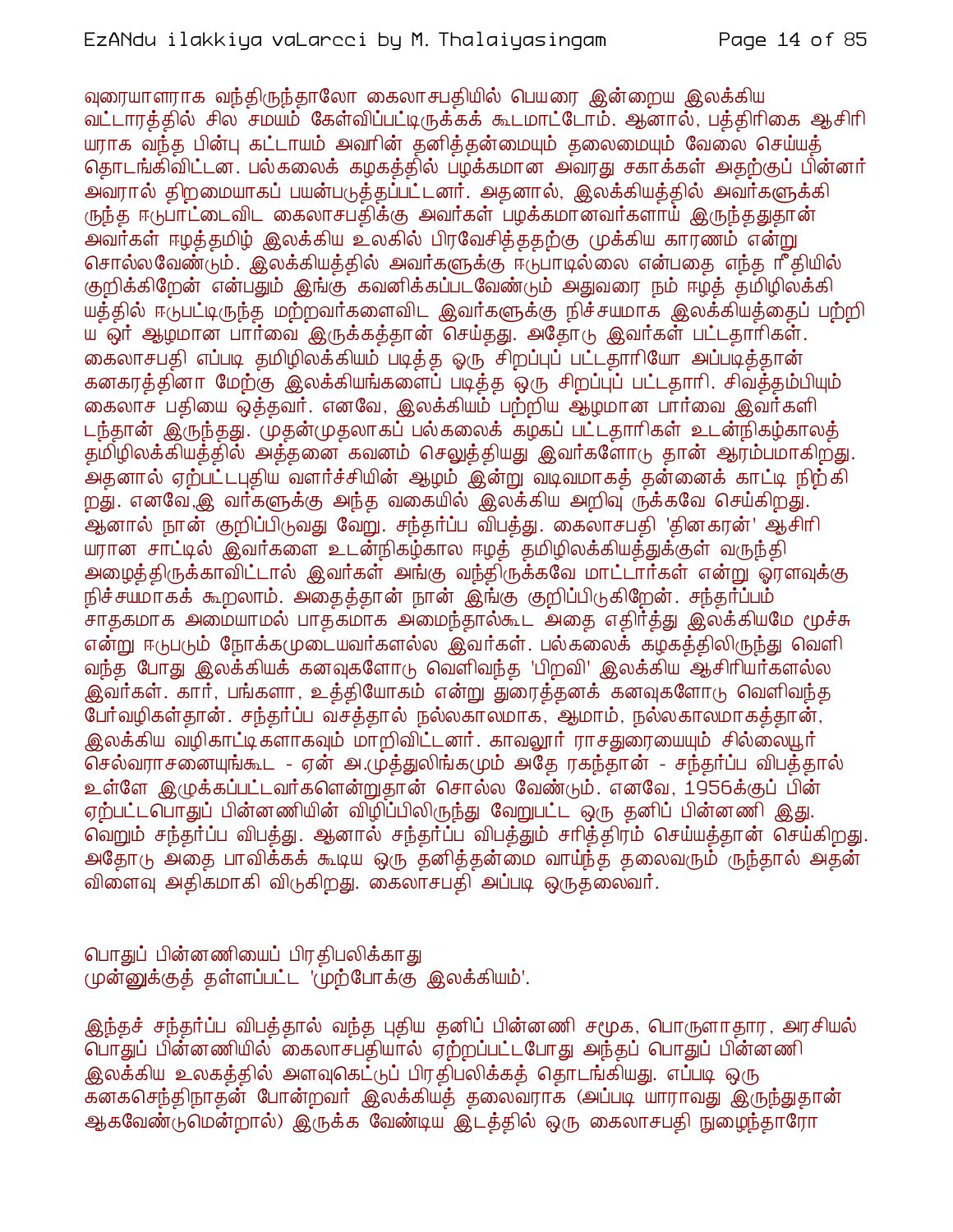அப்படியே விழிப்புப் பெற்ற மக்கியகர வர்க்கக்கைப் பிரகிபலிக்கும் இலங்கையர்கோன் போன்ற எழுத்தாளர்கள் (அரசியலில் சமஷ்டிக் கட்சிபோல) தலைமை தாங்க வேண்டிய இடத்தில் 'முற்போக்கு' எழுத்தாளர்கள் தலைமை தாங்கத் தொடங்கிவிட்டனர். இந்த முற்போக்கு எழுத்தாளர்கள் ஈழத் தமிழ்ச் சமுதாயத்தில் தாழ்த்தப்பட்ட சிறுபான்மையி .<br>னாரகிய ஒரு சிறு வட்டத்தைப் பிரதிபலிப்பவர்கள். யாம்ப்பாணத்தில் சமஷ்டிக் கட்சியின் நிழலில் மறைக்கப் பட்டுவிட்ட கொம்யூனிஸ்ட் கட்சி எப்படியோ அப்படித்தான் அதே கட்சி எமுத்தாளர்களான இவர்களும், தொகைக் கணக்கில் அளவிடும்போது, தமிழ்ச் சமுதாயத்தில் ஒரு சிறு குறுவட்டத்தின் பிரதிபலிப்பு. இங்கே எண்ணிக்கையின் அளவி ல்தான் குறிப்பிடுகிறேன்; கருத்து ஆழத்தைக் குறிப்பிடவில்லை. 1956 வரை இந்த எமுக்காளர்கள் பெரும்பாலும் அநாமகேயங்களாகவே இருந்கனர். மற்ற ஈழகேசரிப் பரம்பரை என்று சொல்பவர்களும் அதுவரை அப்படித்தான். ஆனால், அவர்களோடு ஒப்பி ட்டுப் பார்க்கும்போது இந்த 'முற்போக்கு' எழுத்தாளர்கள் ஆகக்கூடிய அநாமதேயங்களாக மட்டுமல்ல, உண்மையாகப் பக்குவப்படாதவர்களாகவுந்தான் இருந்தனர். சிலர் இன்றுகூடப் பக்குவப்படவில்லை. மார்புக் கச்சைக்குள் வெறும் வார்த்தை ஜாலத் துணியைச் செருகுவது சில சமயங்களில் கூழ்முட்டைகள் கூடப் பயன்படுக்கப் படுகின்றன - -பக்குவப்பட்டவர்களாக நடிக்கும் போலிகளாகவே இன்னும் இருக்கின்றனர் சிலர். ஆனால், அவர்கள் இங்கு இப்போதைக்குத் தேவையில்லை. அதோடு அவர்களுக்கு முரணாக நிற்கும் எதிர்க் கட்சியில் - நற்போக்கு? - அதைவிட மோசமானவர்களும் இருக்கிறார்கள். எனவே, பொதுப் பின்னணியில் ஒரு சிறு குறுகிய வட்டத்தைப் பிரதிபலி க்கும் இந்த 'முற்போக்கு' எழுத்தாளர்கள்தான் கைலாசபதியின் வருகைக்குப் பின் கைதூக்கி விடப்பட்டனர். அதற்குப் பின்னர் அவர்களின் பிரபல்ய வளர்ச்சி மைல் பாய்ச்சலில் முன்னேறியது. அவர்களின் சிருஷ்டித் தரம் அந்தப் பிரபல்யப் பாய்ச்சலோடு ஒத்து ஒட(முடியாமல் பின்னுக்கு நொண்டி நொண்டி இழுபட்டு விசித்திரமாகத் தெரியும் அளவுக்கு அவர்களின் பிரபல்யம் பாய்ந்து வளர்ந்தது. சீக்கிரம் அது ஒரு இலக்கியச் சர்வாதிகாரமாகவும் மாறிவிட்டது. பிரசுரிக்கப்படுபவர்கள் அவர்கள். வாசிக்கப்படுபவர்கள் அவர்கள், விமர்சிக்கப்படுபவர்கள் அவர்கள், பேசப்படுபவர்கள் அவர்கள், அப்படி ஒரு வளர்ச்சி. கூடவே ஈழத் தமிழிலக்கியம் அதுவரை கேட்டிராத புதிய சுலோகங்கள் பிரதேச இலக்கியம், மண்வளம், மக்கள் இலக்கியம், சோஷலிஸ்ட் யதார்த்தம்! கடைசியில் எல்லாமே கட்சி இலக்கியம் என்ற அளவுக்கு ஒரு கருத்து வளர்ச்சி! வெளியிலிருந்து பார்ப்பவர்களுக்கு ஆக அவர்கள் மட்டுந்தான் நம் நாட்டுத் தமிழ் எழுத்தாளர்கள் என்று நினைக்குமளவுக்கு அவர்கள் முன்னுக்கத் தள்ளப்பட்டனர். அவர்களைக்கொண்டு பார்க்கும்போது நம் சமூக, பொருளாதார, அரசியல் பின்னணியைப் பிழையாக அளவிடச் செய்யுமளவுக்கு வளர்ச்சி. இந்திய எழுத்தாளர்கள் அப்படித்தான் தவறுதலாகக் கணக்கி ட்டனர். சென்ற ஆண்டின் ஆரம்பவரை அதுதான் நிலை. இந்த அளவு பிழைத்த வளர்ச்சி க்குக் காரணம் சந்தர்ப்பவசக்தால் உள்ளே வந்த கைலாசபதிதான்.

இந்த இடத்்தில் கைலாசபதியையும் அவரது விமர்சன சகாக்களையும் அவர்கள் எந்தளவுக்கு, ஏன் கொம்யூனிஸ்ட் கட்சிக்காரர்கள் என்று திரும்பவும் நோக்குவது பொருந்தும். ஆரம்ப 'முற்போக்கு' எழுத்தாளர்கள் கொம்யூனிஸ்ட் கட்சியைச் சேர்ந்தவர்கள். ஆனால், அவர்களுக்குக் கைகொடுத்த ந்த விமர்சகர்களும் பின்பு உள்ளே புகுந்த வேறு எழுத்தாளர்களும் அதே வகையில் கட்சிக்காரர்களா? புதிதாக வந்த இந்த விமர்சகர்களைப் பொதுவாக இடதுசாரிகள் என்று சொல்வது பொருந்தும். நான் உட்பட இன்றைய பெரும்பாலான எழுத்தாளர்கள் எல்லோரும் அப்படியேதான். காலம் அகைத் தவிர்க்க முடியாமல் செய்துவிடுகிறது. ஆனால், திட்டவட்டமான கட்சிக்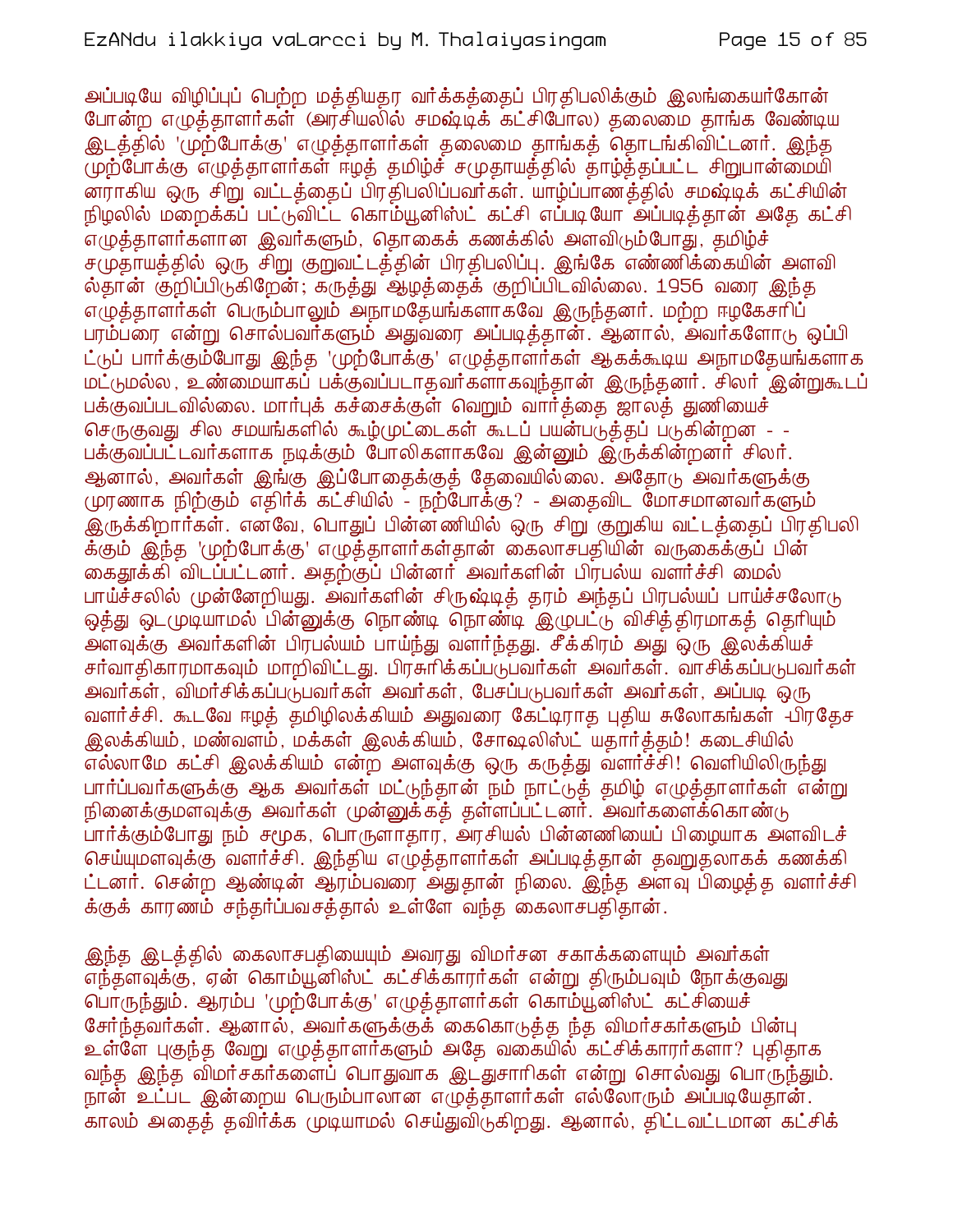கொள்கையில் மறுப்பற்று பக்கி வைக்கும் கொம்யூனிஸ்ட்களா? ஏற்கனவே சிவக்கம்பி மையும் கனகரத்தினாவையும் அந்த ரகத்தில் பார்க்க முடியாது என்று குறிப்பிட்டேன். .<br>இவர்களை இடதுசாரிகளாகப் பார்க்க வேண்டுமானால் சமசமாஜக் கட்சி செல்வாக்குப் பெற்றிருக்கும் நம் சோம்பல் துரைத்தன அறிவாளி வர்க்கத்தில் நிறுத்தித்தான் பார்க்க வேண்டும். இந்த அறிவாளி வர்க்கத்திடம் கட்சிப்பற்றைவிட உத்தியோகப்பற்றும் துரைக்கனச் சோம்பலும் அசிரக்கையந்கான் அகிகம். பெரும்பாலோர் மரியாகைக்காக வேண்டி, தாங்க சிந்தனா வளர்ச்சியுடைவர்கள் என்று மற்றவர்கள் நினைக்க வேண்டுமென்பதற்காக வேண்டி, வெளிப்படையில் இடது சாரிகளாக நடிப்பவர்கள். இந்தப் பண்பு இலங்கைப் பல்கலைக்கழகத்திலிருந்து வரும் பட்டதாரிகளிடம் ஒரு பொதுவான பண்பு. அதோடு 1956க்கு முன் பல்கலைக் கழகத்திலிருந்து வெளிவந்தவர்கள் மொழிப்பி ரச்சினையில் காரணமாக வந்த மன உறுத்தலை அனுபவிக்கவில்லை. அதனால் இடதுசாரிக் கட்சிகளின் வசீகரத்தை எதிர்க்க வேண்டிய தேவை அவர்களுக்கு ஏற்பட்டதி ல்லை. எனவே, துரைத்தனக் கன்வுக்ளோடு இடதுசாரிக் கட்சிகளுடன் அங்கு வைத்தி ருந்த உரைசலும் உடைபடாமல் வெளியே வர அவர்களால் முடிந்தது. கைலாசபதி, சி வத்தம்பி, கனகரத்தினா போன்றவர்களை அந்த ரீதியில்தான் பார்க்க வேண்டும். ஆனால் அவ்வளவும் 'முற்போக்கு' எழுத்தாளர்களைச் சார்வதற்குரிய ஒரு சாய்வை ஏற்படுத்துவதற்குப் போதுமாய் இருந்தது. அதனால், பின்பு பழகப் பழக கைலாசபதிக்குப் பத்திரிகை ஆசிரியர் என்ற காரணத்தால் இருந்த வசதிகளும் அதோடு அவருக்கும் அவரது சகாக்களுக்கும் இருந்த லக்கியம் பற்றிய தரமான அறிவும் பார்வையும் கட்சிப் பற்றுடைய 'முற்போக்கு' எழுத்தாளர்களைத் தூக்கிவிட, முற்போக்கு எழுத்தாளர்களிடமி ருந்த கட்சிப்பற்று முன்னவர்களைப் பாதித்து ஒன்றுக்கொன்று முட்டுக் கொடுத்த ஒரு கூட்டாக வளர்ந்திருக்கிறது. அந்தக் கூட்டு கடைசியில் இறுகும் போது உள்ளே முக்கப்படக்கூடியவர்களான, ஏற்கனவே அந்தக் கட்சிச் சாய்வுள்ள கைலாசபதி, சிவத்தம்பி போன்றவர்களை இறுக்கமாகக் கட்சியோடு ணைத்துக்கொண்டு அதிலிருந்து வி (நபடக்கூடியவர்களான கனகரத்தினா போன்றோரை வெளியே நழுவவிட்டிருக்கிறது. அதோடு அண்மையில் 'முற்போக்கு'க் கட்சிக்காரர்களுக்கு எதிராக ஒரு இலக்கிய வேகம் எழுந்தபோது அந்தக் கூட்டு இன்னும் இறுகிவிட்டது. அப்படித்தான், கைலாசபதி யும், கா.சிவத்தம்பியும் முற்போக்கு எழுத்தாளர்களான இளங்கீரன், டொமினிக் ஜீவா, டானியல் போன்றவர்களின் தலைவர்களானதற்குரிய காரணத்தைப் பார்க்க வேண்டும். அதோடு லகுவில் வந்த ஒரு தலைமைப் பதவி கைலாசபதிக்கும் சிவத்தம்பிக்கும் தங்களி ன் இலக்கியப் பங்கில் ஒரு புதிய பற்றை விழுத்தி விடாமலில்லை. ஏற்கனவே கட்சி ரீதி யாக இயங்கிய ஒரு கோஷ்டி பின்னால் வரக்காத்திருக்கிறது என்பது தெரிந்தபோது அதை மறுப்பது கஷ்டமாகத்தான் இருந்திருக்கும். அதுவும் எங்காவது ஒரு நல்ல உத்தி யோகம் கிடைத்தால் போதும் என்று பல்கலைக் கழகத்தைவிட்டு வெளியே வந்த இந்தத் துரைக்கன அநாமகேய அறிவாளிகளுக்குப் பின்னால் வர ஒரு கோஷ்டியும் வழிபாடும் பி ரபல்யமும் காத்திருந்தன என்பது தெரிந்தபோது அதை ஆவலோடு வரவேற்காமல் இருந்திருக்க முடியாது. கடைசியில் இரண்டுவகை அநாமதேயங்களின் கலப்பு பி ரபல்யமடைந்த கூட்டு ஒன்றைப் பிரசவித்திருக்கிறது. இந்தத் தலைமைப் பதவி ஆசையும் போட்டியுந்தான் ஆரம்பத்தில் 'முற்போக்கு'க் கட்சியின் வளர்ச்சிக்கு அதிகமாக உதவிய எஸ்.பொன்னுத் துரையைக் கடைசியில் கூட்டிலிருந்து வெளியே தள்ளிய காரணம். பொன்னுத்துரைக்கும் அவர்களுக்குமிடையே இப்போது நிலவும் பரஸ்பர வெறுப்புக்குக்கூட அடிப்படைக் காரணம் அதுவேதான். இவ்வளவும் 'முற்போக்கு'க் கூட்டிலிருக்கும் வி மர்சனத் தலைவர்களுக்கும் அவர்களைப் பின்பற்றும் எழுத்தாளர்களுக்கும் இடையே கொள்கைப் பிணைப்பு ஏற்பட்டதற்குரிய காரணம். ஆனால் அவர்களின் பிரபல்யத்துக்கு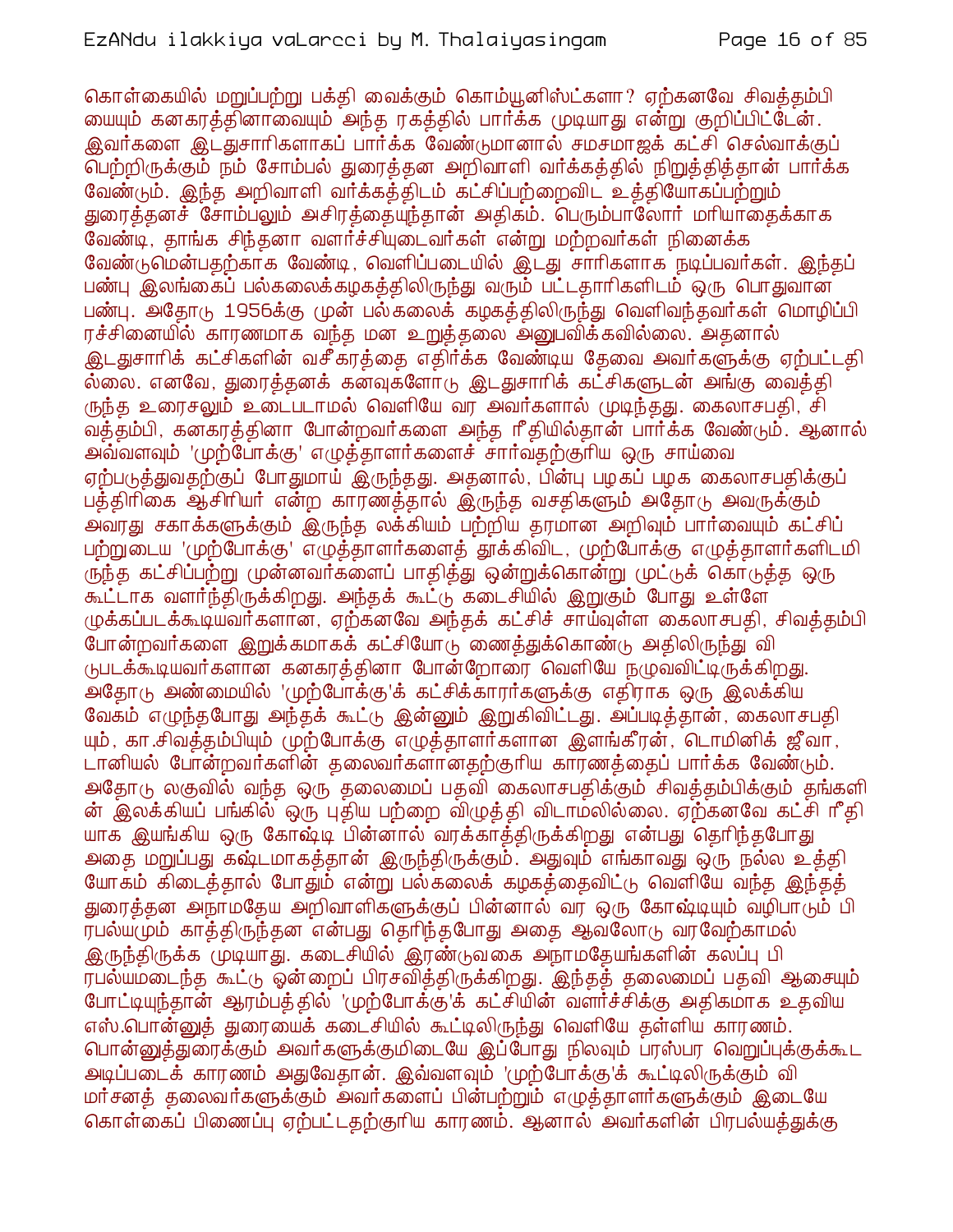அது மட்டுமல்ல காரணம். இன்னும் பல இருந்தன.

இலக்கியத் தரம் கருத்திலும் கலையிலும் தங்கியுள்ளது. எழுதும் எழுத்தாளர்களின் எண்ணிக்கையிலல்ல. அப்படியென்றால் 1956க்குப் பின் வந்த பொது விழிப்பைப் பயன்படுத்துவதற்கு இந்தப் பட்டதாரி அறிவாளி வர்க்கத்துக்கும் 'முற்போக்கு' எழுத்தாளர்களுக்குமிடையே வந்த இலக்கியக் கூட்டு பிறப்பித்த கருத்துகளைவிட வேறு தரமானவை அப்போதைக்கு இருக்கவில்லை. அதுதான் சமஷ்டிக் கட்சி அரசியலில் ் பெற்ற ஆதிக்கத்துக்கு ஏற்ப இலக்கியத்தில் தன் ஆதிக்கச் சாயலைப் பிரதிபலிக்க முடியாமல் போனதற்குரிய அடுத்த காரணம். இலக்கிய உலகத்தைப் பொதுப் பின்னணியி லிருந்து, அளவுபிழைத்து அளவு கெட்டுப் பிரதிபலிக்கச் செய்வதற்கு கைலாசபதிக்கு உதவிய அடுத்த காரணம் அது. புதிய இலக்கிய கூட்டு நிச்சயமாக ஒரு தரமான கருத்தைக் கொண்டு வரவே செய்தது. அதன் குறைகள் அதிகம். ஆனால், அதை எதி ர்த்தவர்களின் குறைகள் அதைவிடஅதிகம். இலக்கியத்தில் கருத்துகள் அவற்றின் வன்மையின் காரணமாகவே ஒமிய எண்ணிக்கையின் காரணமாய் நிலைப்பதி ல்லையாதலால் '(முற்போக்கு' கூட்டின் கருத்துகள் பொதுப் பின்னணியைப் பிரதிபலிக்காத ஒரு குறுகிய வட்டக் கருத்துகளாய் இருந்தாலும் அப்போதைக்கு முற்போக்காகவே தெரி ந்தன. கனக செந்திநாதன் போன்றவர்கள் ஆரம்பத்தில் அந்தக் கூட்டுக்குள் நுழைந்ததற்கு அதுதான் காரணம். ஈழகேசரி பரம்பரைக்குத் தனித்து நிற்க வலுவிருக்கவி ல்லை. அதற்கு இலக்கிய அறிவும் பார்வை ஆழமும் போதா. ஆதனால் பொதுப் பி ன்னணியின் விழிப்பைப் பயன்படுத்த அதனால் முடியவில்லை. ஆனால் அதனிடம் அதேசமயம் ஆழமான லக்கியத்தைத் தேடும் ஒரு தாகம் இருக்கவே செய்தது. எனவே அதற்கு வேறு வழி இருக்கவில்லை. அதுவும் சேர்ந்து புதிய கூட்டோடு ஆரம்பத்தில் இழுபட்டதற்கு அதுதான் காரணம். கடைசியில் 'முற்போக்கு'க் கூட்டைவிட ஆழமான, அகலமான இலக்கிய உலகைக் காட்டக் கூடியவர்கள் அப்போது இருக்கவில்லையாகலால் இலக்்கியத் தலைமை அவர்களிடமே ஒப்படைக்கப்பட்டது. அது அப்போதைக்்குத் தவிர்க்க (முடியாதது மட்டுமல்ல, ஓரளவுக்கு நியாயமானதுங்கூட.

ஆனால் அந்தத் தலைமை ஈழத் தமிழ் இலக்கிய உலகம் முழுவதும் விரும்பியோ வி ரும்பாமலோ பரவிவிட்டதற்கு வேறு ஒரு காரணமும் உதவியது. அதாவது, அவர்களின் பரவலான பிரபல்யத்துக்குரிய காரணமாக வேறு ஒரு வசதியும் இருந்தது. தமி ழ்நாட்டில்போல் கல்கி, ஆனந்தவிகடன், குமுதம் என்று இங்கு பத்திரிகைகள் இலக்கிய உலகத்தை ஆக்கிரமித்துக்கொண்டு இருக்கவில்லை, இருந்திருந்தால் சமஷ்டிக் கட்சி தன் சாயலை இலக்கிய உலகத்திலும் செவ்வையாகப் பிரதிபலித்திருக்கவே செய்யும். தமி ழ்நாட்டில் எந்தவகையான ஆழமான இலக்கியக் கருத்துகளும் தரமான எழுத்தாளர்களும் சாதாரண மக்களைத் தொடாமல் இருப்பதற்கு இந்தப் பத்திரிகைகள் தான் காரணம். ஆனால் இங்கு, இங்குள்ள இலக்கியத்தைப் பிரதிபலிப்பதாகப் போலித்தனம் செய்து .<br>இலக்கிய உலகை ஆக்கிரமிப்பதற்கு அப்படி ஒன்று இல்லை. எனவே, புதிய கூட்டின் கருத்துகளும் எழுத்தாளர்களும் இங்கே பரவலாகத் தெரிய வந்தனர். அதே காரணம் புதி ய கூட்டு ஒரு புதிய இலக்கியச் சர்வாதிகாரம் செய்வதற்கும் கடைசியில் சாதகமாக அமைந்துவிட்டது. அதோடு பிரசுர வசதியாலும் பிரபல்ய ஆசையாலும் பிரச்சார இழுப்பாலும் அதே சம்யத்தில் ஆழமான இலக்கியக் கருத்தில் ஆசை கொண்டதினாலும் இழுபடும் வேறு பல புதிய எழுத்தாளர்களையும், வேறு பத்திரிகைகளின் ஆக்கிரமிப்பு இங்கு இல்லாமல் இருந்ததினால், புதிய 'முற்போக்கு'க் கூட்டு தன்னகத்தே இலகுவில் இழுத்துக்கொண்டது. வேறு தரமான வழிகளும் வேறு தரமான பத்திரிகைகளும் இருந்தி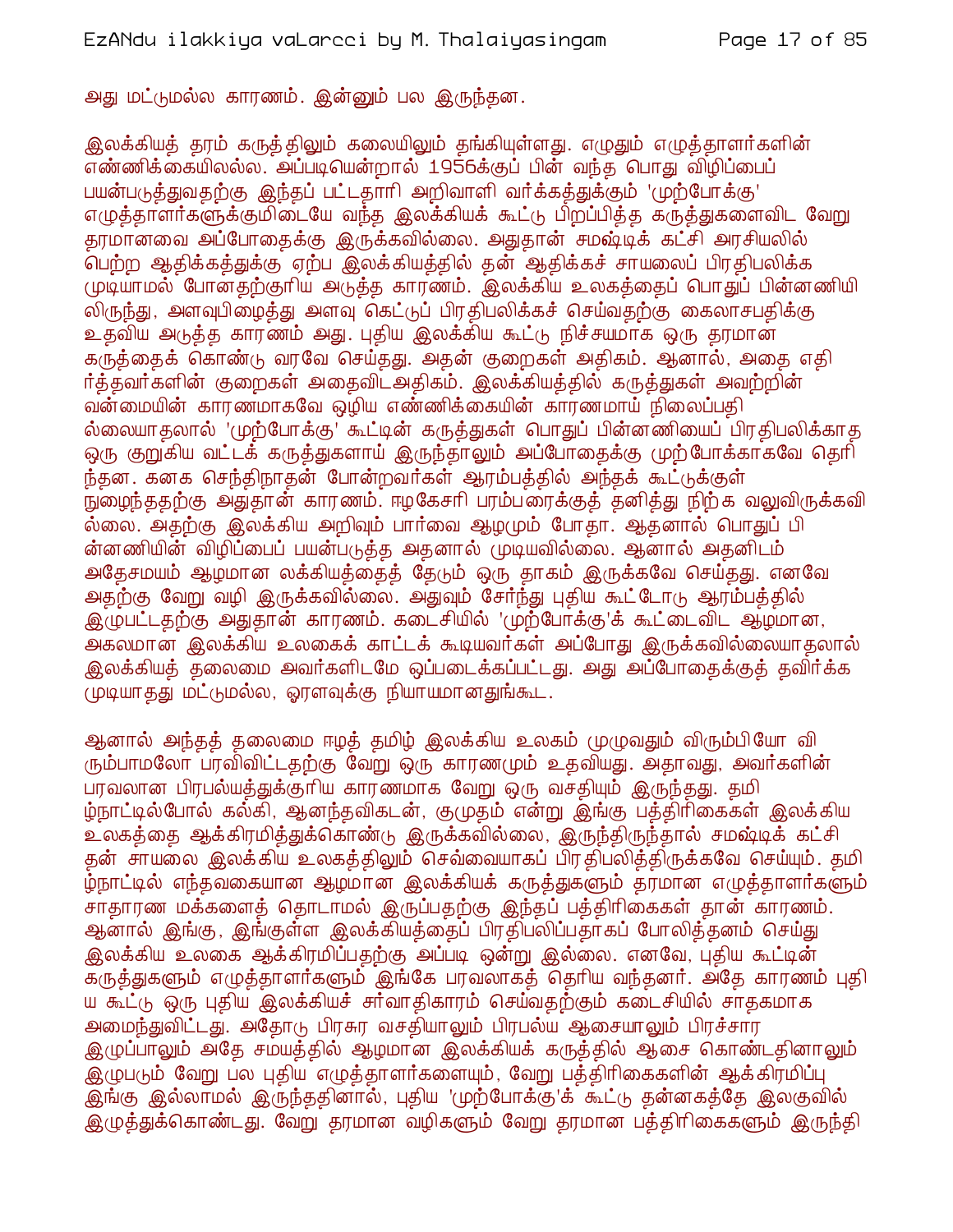ருந்தால் இவர்கள் 'முற்போக்கு'க் கூட்டுக்குள் புகுந்துதான் இருப்பார்கள் என்பது நி ச்சயமாக இருந்திருக்காது. சொக்கன், நந்தி, யோகநாதன் போன்றோர் அந்த ரகம். காவலூர் ராசதுரை, சில்லையூர் செல்வராசன்கூட அப்படித்தான். அப்படிச் சேர்ந்தவர்களும் எதிர் 'முற்போக்கு' யக்கம் ஒன்று அண்மையில் எழுந்தபின் உண்மையி லேயே கட்சிக் கொள்கையிலும் பற்றுடையவர்கள்போல் 'முற்போக்கு' கூட்டில் இறுக்கமாக <u>ஒட்டிக்கொண்டனர்.</u>

மொத்தத்தில் பொதுவிழிப்பு, சந்தர்ப்பம், சகாக்கள், வசதிகள் என்று எல்லாம் சேர்ந்து பொது விழிப்புக்கே புறம்பான, பொதுப் பின்னணியை அளவு கெட்டுப் பிரதிபலித்திருக்கும் ஒரு இலக்கியப் போக்கை ஓடவிடுவதற்குக் கைலாசபதிக்கு உதவின. கைலாசபதியின் குறைகளையும் நிறைவுகளையும் இனிப் பார்க்கும்போது அந்த இலக்கியப் போக்கின் வி ளைவுகளும் சேர்ந்து தெரியவரும்.

இன்று எழுந்துள்ள 'நற்போக்கு'க் கூடாரம் கைலாசபதியின் பெயரை முற்றாக ஒதுக்கிவி ட் முயல்கிறது. 'முற்போக்கு'க் கட்சி எப்படி அவரையே முழு முதல் இலக்கியக் கடவுளாக வழிபட விரும்பிற்றோ அப்படியே 'நற்போக்கு' அவரின் பெயரை முற்றாக அழித்துவிட முயல்கிறது. அதனால் இரண்டும் பிழைத்து விடுகின்றன. உண்மை இரண்டிலும் இல்லை. <u>இரண்டுக்குமிடையில்தான். கைலாசபதி கட்டாயம் நம் இலக்கியப் பார்வையை ஒரு படி</u> உயர்த்தியேதான் இருக்கிறார். முதலில் அதை ஒப்புக்கொண்டுதான் கைலாசபதியின் செல்வாக்கைப் பற்றிய ஒரு ஆராய்ச்சி ஆரம்பமாக வேண்டும். அதன் முக்கியத்துவம் பல வகையானது. 1956க்கு முன்னிருந்த பார்வையை விட இவரோடு வந்த இலக்கியப் பார்வை ஆழமானது. நம் உடனிகழ்கால இலக்கிய வளர்ச்சிக்கு உதவ வேண்டுமானால், வெறும் பழைய இலக்கியங்களைப் பற்றிய அறிவு மட்டும் போதாது. கூடவே, உலக இலக்கியத்தைப் பற்றியும் முக்கியமாக மேற்கத்தைய இலக்கியத்தைப் பற்றியும் தெரிந்தி ருக்கும் ஓர் ஒப்பிலக்கியப் பார்வையும் தேவை என்ற உணர்வு முதன் முதலாக ஈழத் தமி ழ் இலக்கியத்தில் நியாயமான அழுத்தம் பெறத் தொடங்கியது. அதனால் புதிய பார்வை ஆழமானது.

அதோடு புதிய பார்வை இலக்கியத்திடம் அதிகப் பொறுப்பை ஒப்படைத்து அதிக சேவையையும் கோரியது. நேரத்தைப் போக்குவதற்காகவும் கவலைகளிலிருந்து தப்புவதற்காகவும் எழுதப்படும் ஜனாஞ்சகமான கதைகள் அல்ல இலக்கியம். இலக்கியம் மக்களை விழிக்கச் செய்வது; சிந்திக்கச் செய்வது; அதனால் வரும் விழிப்பும் சிந்தனையும் மற்ற துறைகளில் ஒரு தொடர் விழிப்பையும் சிந்தனையையும் கிளற வேண்டும், மற்ற துறைகளில் ஏற்கனவே எழுந்துள்ள சிந்தனைக்கும் விழிப்புக்கும் உதவ வேண்டும் என்ற ஒரு பொறுப்பைப் போடும் பார்வை. அதனால் ஒரே விறாண்டலில் கல்கி, குமுதக் கதைகள் மட்டுமல்ல அதுவரை பெரிய எழுத்தாளர்களாகக் கருதப்பட்ட கல்கி, அகிலன் போன்றோர்களும் ஒரு மூலைக்கு ஒதுக்கப்பட்டனர். ராஜமய்யரோடு ஆரம்பமாகிய நாவல் ஊற்றையும் புதுமைப்பித்தனோடு வந்த சிறுகதை ஊற்றையும் பாரதியோடு ஓடிவந்த கவி தை ஊற்றையும் தடைசெய்து தடம் புரட்டிய அழுக்குகள் நீக்கப்பட்டன. புதிய ஓட்டத்தின் தேவை தெரிய வந்தது. அழுக்குக்கும் அழுக்கு அல்லாதவற்றுக்குமுள்ள வித்தியாசம் உணர்த்தப்பட்டது. இலக்கியத்தின் பொறுப்பு அதனால் கூடிவிட்டது.

அடுத்த பண்பு, அவற்றைவிட (முக்கியமானது. இந்த ஆழமான அதிகப் பொறுப்பு கலந்த இலக்கியப் பார்வை வேறு நாடுகளில் இருப்பதுபோல் இங்கு மிகக் குறுகலாக இருக்கவி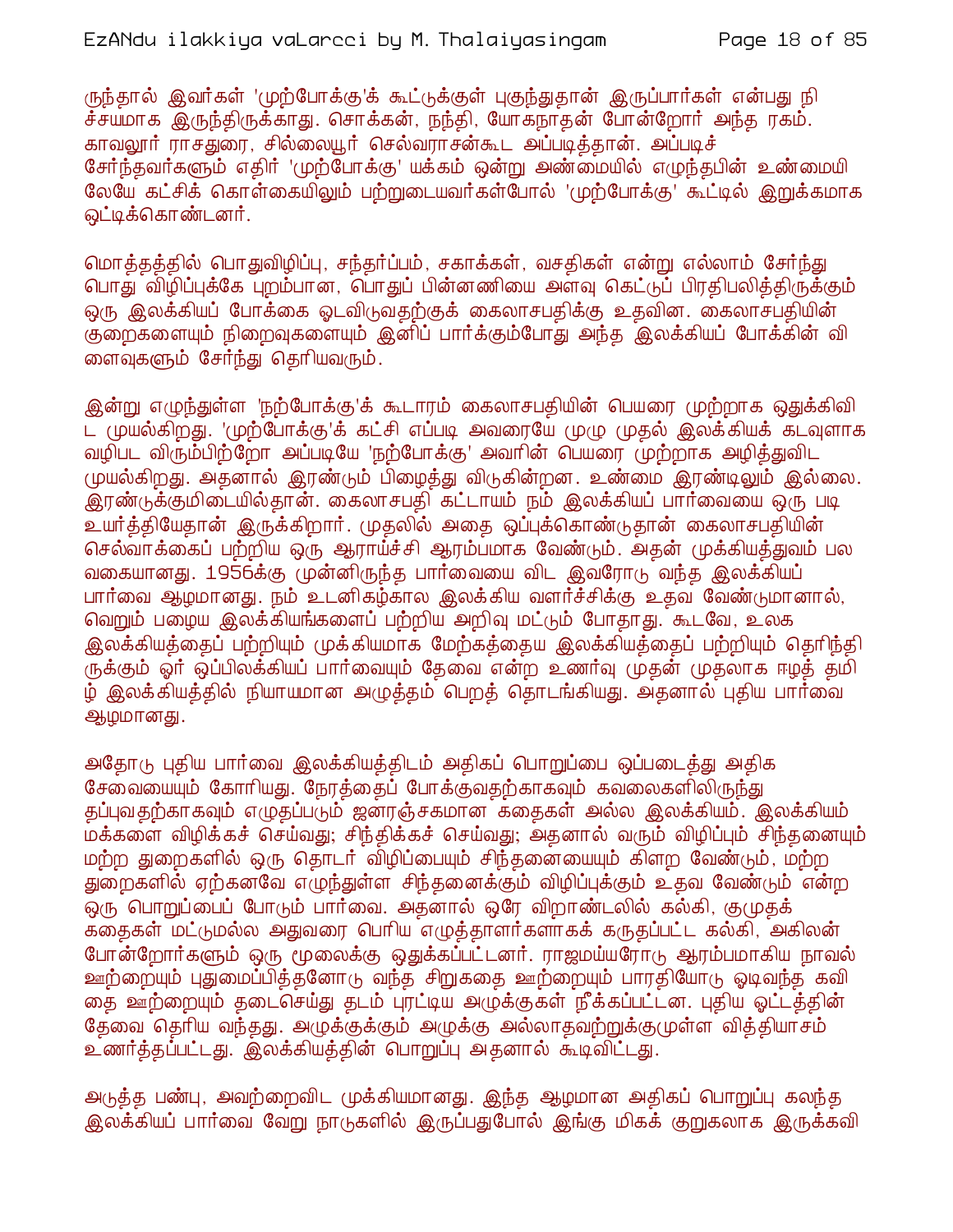#### EzANdu ilakkiya vaLarcci by M. Thalaiyasingam

ல்லை. மேல்வட்ட, மேல்புருவக் கலைஞர்களுக்கும் ஒரு குறுகிய அறிவாளி இவர்க்கத்தி ற்கும் மட்டும் உரியதாக இருக்கவில்லை. ஈழத் தமிழ் இலக்கியத்துறையில் இப்பார்வை மிகப் பரவலாகப் பிரபல்யம் பெறத் தொடங்கியது. அதற்குக் காரணம் நம் சமூக, அரசி யல், பொருளாதாரப் பின்னணியில் வந்து விட்டிருந்த பொது விழிப்புத்தான். ஆனால் அது மட்டுமல்ல பின்னணியின் பொது விழிப்பிலுங்கூட அகற்கேற்ப ஆழமான இலக்கியப் பார்வை முன்பைப் போலவே ஒரு 'ஈழகேசரி'யிடமும், ஒரு 'சுதந்திரனி'டமும் மட்டும் ஒப்படைக்கப்பட்டுக் குறுகலாகவே நின்றிருக்கலாம். முக்கியமான வாரப் பக்கிரிகைகளில் பறைய பிரகிருதிகள் இருந்திருந்தாலோ அல்லது இலக்கிய உலகை ஆக்கிரமித்துவிட்ட தரமற்ற வேறு இதழ்கள் இருந்திருந்தாலோ கட்டாயம் அப்படியே தான் நடந்திருக்கும். ஆனால் நல்லகாலம் அப்படி இருக்கவில்லை. அதனால் 'தினகரனு'க்கு ஆசிரியராக வந்த கைலாசபதி புதிய, ஆழமான, பொறுப்பு கலந்த இலக்கியப் பார்வை ஒன்றை அல்லது கடைசி அதன் தேவையையாவது வெகு குறுகிய காலத்துக்குள்ளேயே பரவலாகப் பி ரபல்யப்படுத்்திவிட்டார். அது சந்தர்ப்ப விபத்துதான். ஆனால் அதனாலேயேதான் கைலாசபதியின் பங்கும் மதிப்பும் உயர்ந்து விடுகின்றன. வேறு யாராவது என்றால் அந்தச் சந்தர்ப்ப விபக்கால் வரவிருந்த பயன்களைச் சிகைத்திருக்கக் கூடும். கைலாசபதியும் பி ன்ப கட்சியைப் பகுத்தி அவற்றைச் சிதைத்துத்தான் விட்டார். ஆனால் புதிய ருசியைப் பரவலாகக் காட்டிய பின்புதான். அதற்குப் பின்பு அவர் பிழைத்துவிட்டபோது ஒதுக்கப்பட்டது புதிய தேவையைப் பற்றிய உணர்வல்ல. ஒதுக்கப்பட்டவர் அவரேதான். காரணம், அதற்குப் பின்பு இடத்தை நிரப்ப வேறு பலர் வந்துவிட்டனர்.

ஆனால் அது பின்பு வரவேண்டியது. இன்னும் கைலாசபதியின் முக்கியக்துவம் முடியவி ல்லை. அது பல வகையானது. பொதுப் பின்னணியின் விழிப்பு ஓரளவுக்குப் பழைய மான்ய முறையின் பிற்போக்குச் சாயல் கலந்தது என்று முன்பு குறிப்பிட்டிருந்தேன். சமஷ்டிக் .<br>கட்சியின் சமூக, பொருளாதாரப் பாா்வையில் நிழல் விரித்து நிற்கும் சாயல் அதுதான். அது இலக்கியமாகப் பிரதிபலிக்கத் தொடங்கியிருந்தால் நம் சமூக, பொருளாதார மரபையும் அதிலுள்ள ஊழல்களையும் கண்டிக்காத (இங்கு இலக்கண மரபைக் குறிக்கவி ல்லை. அது பின்பு வந்த ஒன்று ) யதார்த்தப் பக்கபலம் இல்லாத லட்சியக் கதைகளும் ஜனரஞ்சகக் கதைகளும் அதிகமாக வெளிவந்திருக்கும். அவற்றுக்கும், உண்மையான தரமான இலக்கியத்துக்குமுள்ள வித்தியாசத்தைக் காட்டுவதற்குப் பழைய ஈழகேசரிப் பரம்பரையின் வாரிசுகள் அவ்வளவு உதவியிருக்க மாட்டார்கள். அவர்களே தடுமாறிப்போய் அவற்றை இலக்கியமாக ஏற்றுக்கொண்டிருப்பார். அதோடு புதிய அரசியல் விழிப்பு குழந்தைப்பிள்ளைத்தனமான பிரசாரக் கதைகளையும் இலக்கிய நிலைக்குப் பிழையாக உயர்த்தியிருக்கும். பொதுப் பின்னணியில் புதிதாகக் கிளறப்பட்ட உணர்ச்சிவசம் நிறைந்த போக்கு எல்லாவற்றுக்கும் வித் தியாசமின்றி இடமளித்திருக்கும். நல்லகாலம் அகைத்தடுத்து ஓரளவுக்கு - ஓரளவுக்குத்தான் அது கவனிக்கப்பட வேண்டும் - வித்தி யாசம் காட்டியது கைலாசபதி கொண்டுவந்த இலக்கியப் பார்வையேதான்.

ஆனால் அவை எல்லாவற்றையும் விட முக்கியமானது வேறொன்று; அதுதான் விமர்சனம். இலக்கிய வளர்ச்சிக்கு விமர்சனம் அத்தியாவசியமானது என்பது கைலாசபதிக்கு முன்பும் இங்கு தெரிந்திருக்கலாம். ஆனால் செயலில் காட்டப்பட்டது கைலாசபதியின் வருகைக்குப் பின்னரே தான். இன்றும் நம் ஈழத்தில் தரமான விமர்சகர்கள் இல்லாமல் இருக்கலாம். ஆனால் விமர்சனக்கின் கேவையை உணர்ந்து அகைக் கேடும் ஒரு போக்கு தாராளமாகப் பிறந்துவிட்டிருக்கிறது என்பதை மறுக்க முடியாது. 'மு.வ. நாவலாசிரியரா?' என்ற ஆராய்ச்சி ஈழத் தமிழிலக்கியத்தின் புதிய விழிப்பை மட்டும் பிரதிபலிக்கவில்லை,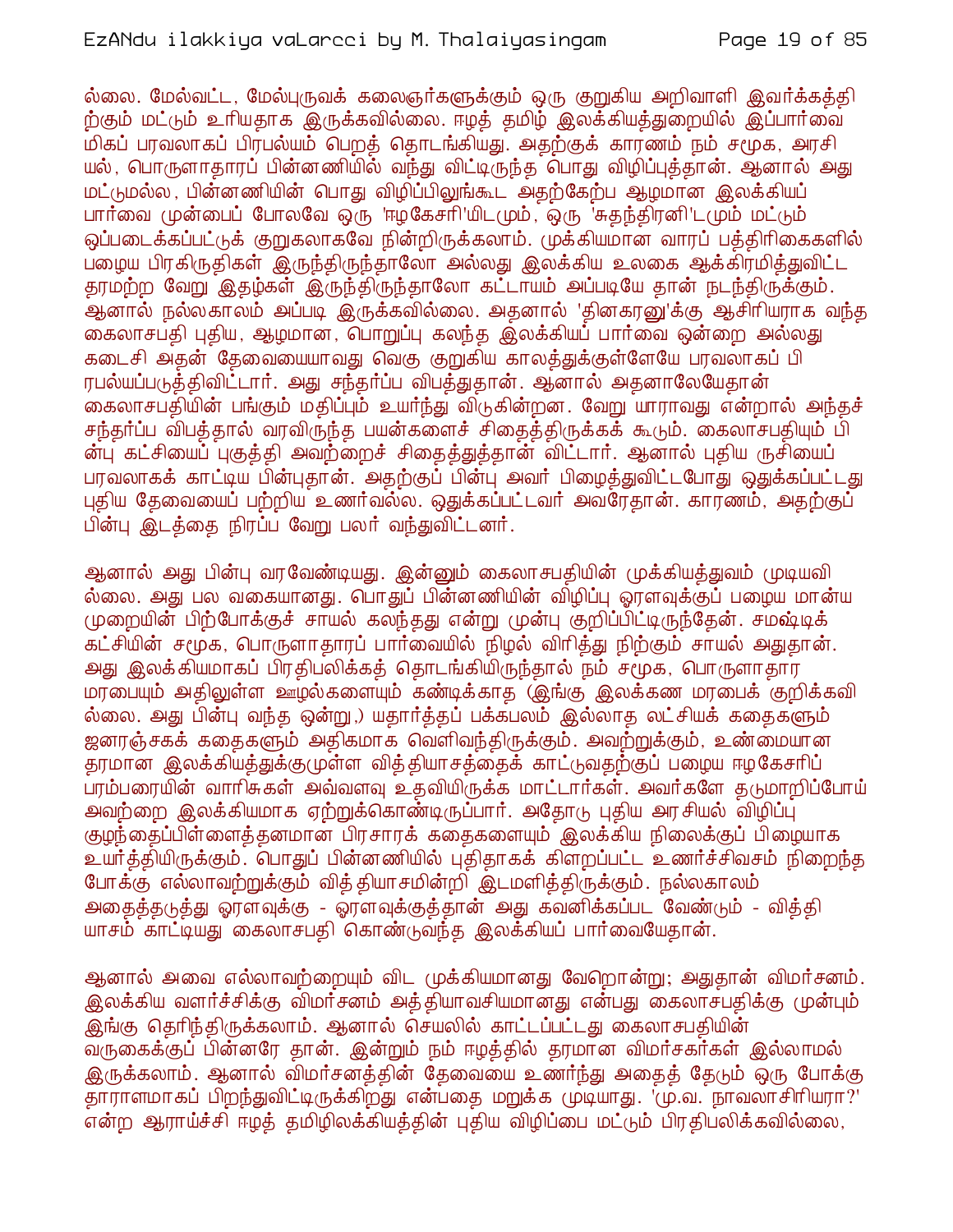#### EzANdu ilakkiya vaLarcci by M. Thalaiyasingam

கைலாசபதியின் வருகையையுந்தான் பிரதிபலிக்கிறது. உண்மையில், அதைக் கைலாசபதி எழுதவில்லை. பின்பு வந்த அவரது பிரபல்யத்துக்கேற்ப அவர் எதையும் அவ்வளவு எழுதவி ல்லைதான். அந்தத் தன்மையைப் பின்பு ஆராய வேண்டும். ஆனால் இன்றுங்கூடகாவலூர் இராசதுரையின் கட்டுரைக்குப் பின்னால் கைலாசபதியைக் காணாமல் இருக்க முடியாது. அது ஒரு மரபு உடைப்பு. வழமைக்காக, மற்றவர்கள் சொல்கிறார்கள் என்பதற்காக ஏற்றுக்கொள்ளாமல், எடைபோட்டுத்தான் இலக்கியம் ஏற்றுக்கொள்ளப்படவேண்டும் என்ற பார்வை அதற்குப்பின் அமுத்தம் பெறத் தொடங்கியது. 'மௌனி வழிபாடு' அடுத்த றைல்கள். அதற்குப்பின் அந்தப் போக்கை ஆரம்பித்தவர்களே அளக்கப்படுவதற்கு, எடை போடப்படுவதற்கு நேரம் செல்ல நியாயமில்லை. 'விமர்சன விக்கிரகங்கள்','(மற்போக்கு லக்கியம்' என்பவை வந்தபோது அந்தப் போக்கு ஒரு முழுவட்டம் சுற்றிவிட்டது. அதற்குப் பின் யாரையும் பெயருக்காக ஏற்றுக்கொள்ள முடியாது என்றாகிவிட்டது. தரத்துக்காகத்தான். பழைய 'மரியாதை' விமர்சனத்தோடும் 'விதானைமார்களின் முக்ஸ்துதியோரும்' ஒப்பிரும்போது புதிய போக்கின் தரத்தை அளவிடலாம். புதிய கட்டுரைகள் பெரிய அளவில் எதையும் சாதிக்கும் தரமற்றவையாக இருக்கலாம். ஆனால், புகிய போக்கை அவை நிச்சயமாக நிர்ணயிக்துவிட்டன. கரமான விமர்சனமாக அவை இல்லாவிட்டாலும் அதற்கு முன்னோடிகளாய் அவை கட்டாயம் நின்றன. அதை ஆரம்பித்துவைத்த பங்கு கைலாசபதியினுடையது.

எனவே, கைலாசபதியின் முக்கியத்துவம் பல பக்கங்களைக் கொண்டது. அதன் முழுத் தாக்கங்கூட அப்படித்தான். முதன் முதலாக ஈழத்தில் தமிழ் எழுத்தாளன் தன்னைப் பற்றி, தன் தொழிலைப்பற்றிக் கர்வப்படமுடிந்தது. தன்னில் நம்பிக்கை வைக்க முடிந்தது. பத்திரிகைகளுக்கேற்ற வித்த்தில் கதைகள் எழுதவேண்டிய நிலை போய் அவனது தனி த்தன்மையைப் பத்திரிகைகள் வரவேற்கும் நிலை ஏற்பட்டது. தரமான கதைகள் சுதந்தி ர்னுக்கு, ஹாஸ்ய ஜனரஞ்சகக்கதைகள் 'வீரகேசரி'க்கு, அபாரமான, அதனால் யதார்த்தத்தில் நடைபெறாத 'ப்ளொட்' கதைகள் 'தினகரனு'க்கு என்று நான் திட்டம் போட்டு எழுதிய காலம் இப்போ எனக்குச் சிரிப்போடு நினைவுக்கு வருகிறது. 1956 ஐ ஒட்டிய காலம் அது. எழுத்தாளன் பத்திரிகைகளால் பழுதாக்கப்பட்டகாலம் அது. ஆனால் அது கைலாசபதியின் வருகையோடு நின்றுவிட்டது. அதற்குப்பின் தன்னை உணரத் தொடங்கிய எழுத்தாளன் தன் சூழலின் முக்கியத்துவத்தையும் உணரத் தொடங்கி வி ட்டான். அவனது சூழலுக்குரிய பிரச்சினைகள், பேச்சு வழக்கு எல்லாம் இலக்கியத்தில் ஏற வாய்ப்பு பிறந்தது. அதுவரை நின்ற இந்திய அபிநயம் திடீரென்று வெட்கப்படுமளவுக்கு நிர்வாணமாக்கப்பட்டது. 1956க்குப் பின் ஈழத் தமிழன் தன் உரிமைகளுக்காகத் தானே .<br>போராடத் தொடங்கிய நேரத்தில் இலக்கியத்திலும் தன் தனித்தன்மையைக் காட்டத் தொடங்கினான். பகீரதனும் பார்த்தசாரதியும் இங்கு வருதற்கு முன்பே நாம் அவர்களுக்குப் பதிலளிக்கத் தயாராகிவிட்டிருந்தோம். கைலாசபதி செய்த தொண்டு அது. பகீரதன் வந்தபின்தான் நாம் விழித்தோம் என்பது பிழை. நாம் அவர்களைச் சாடுவதற்குக் காத்துக் கொண்டிருந்தோம் என்பதுதான் சாி. ஏற்கனவே சாடத் தொடங்கி விட்டோம். 'மு.வ. நாவலாசிரியரா?' என்று முதன்முதலாகக் கேட்டது நாம்தானே? அப்படி <u>இருந்திருக்காவிட்டால் அவர்கள் இங்கு வந்து சொன்னவற்றில் எந்தத் தவறையும் </u> கண்டிருக்க மாட்டோம். இன்றுங்கூட யாழ்ப்பாணத்தில் சிலர் அவர்களைத் தூக்கித் தலையில் வைக்கக் காத்திருப்பதுபோல் எல்லா எழுத்தாளர்களும் அன்றும் ஆமாம் போட்டிருப்பார்கள். எனவே, பகீரதன் பேசினதால் விழிப்பு ஏற்பட்டது என்பது பிழை. அவர்களை 'வரவேற்க' நாம் காத்திருந்தோம். அவர்களுக்கு எதிராக வந்த முழு எதி ர்ப்பும் 'தினகானி'ல் தான் வெளிவந்தது. எமுதியவர்களும் கைலாசபதியைச்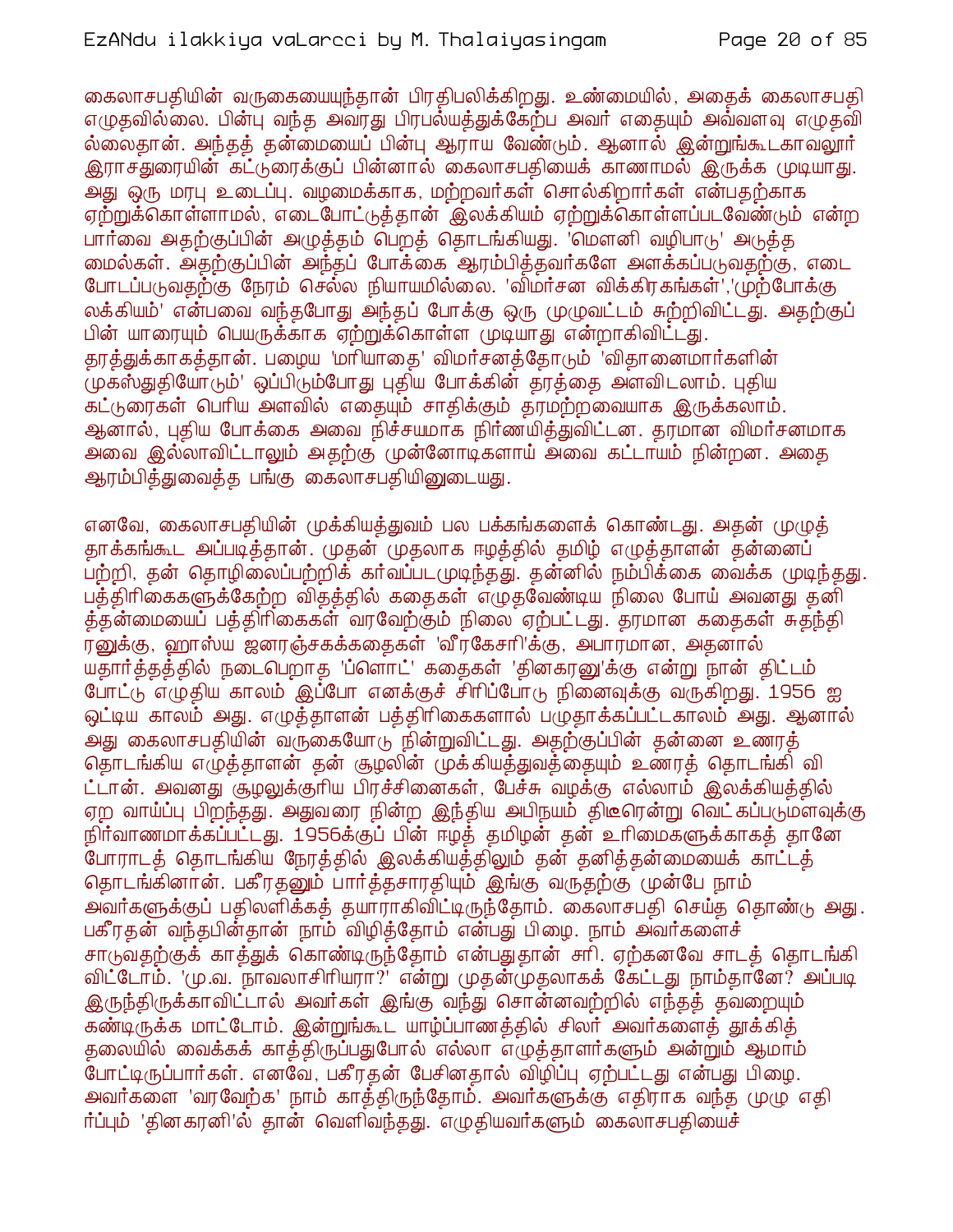சார்ந்தவர்களேதான். அந்தளவுக்காவது கட்டாயம் நாம் கைலாசபதிக்குக் தலை சாய்க்கத்தான் வேண்டும்.

அப்படி ஒரு தலை சாய்ப்புடன்தான் அவர் செய்த தொண்டின் அடுத்த பக்கத்தை ஆராயத் தொடங்குகிறேன். அடுத்த பக்கம் 'முற்போக்கு'க் கட்சி, 'முற்போக்கு' லக்கியம், அதோடு .<br>அவருடைய தனிப்பட்டகுறைகள். அங்கே கைவைக்கும்போதுதான் அவரது தொண்டைப் பற்றித் திருப்திப்படமுடியாது என்பது நிச்சயமாகத் தெரியவரும். அதோடு மேலே சொன்ன ஒவ்வொரு நிறைவும் பரிதாபமாகச் சுருங்கிவிடும்.

சோஷலிச யதார்த்தமும் '(மற்போக்கு' இலக்கியமும்

'(மற்போக்கு' அடிப்படையில் பார்க்கும்போது கைலாசபதி செய்த இலக்கியக் கொண்டின் முக்கியத்துவம் சுருங்கிவிடுகிறது என்று முன்பு கூறினேன். அவருடைய தனிப்பட்ட குறைகளை ஆராய்வதற்கு முன்னர் அதை விளக்குவது நன்று.

'(மற்போக்கு' என்ற அடிப்படையில் பார்க்கும்போது முதலில் சுருங்குவது அவர் கொண்டுவந்த இலக்கியப் பார்வையின் ஆமந்தான். ஆரம்பத்தில் விரிந்து பரந்து தெரிந்த ஒரு தரமான இலக்கியப் பார்வை 'முற்போக்கு' இலக்கியப் பார்வையாக மாறியபோது தன்னை ஒரு குறுகிய கட்சிக்குள்ளும் கொள்கைக்குள்ளும் திணித்துத் தானும் குறுகி க்கொண்டது. பழைய தமிழ் இலக்கிய அறிவு மட்டுமல்ல மற்ற நாட்டு இலக்கியங்களைப் பற்றித் தெரிந்திருக்கும் ஒர் ஒப்பிலக்கியப் பார்வையும் தேவை என்ற நல்ல கொள்கையும் அதனால் தேயத் தொடங்கிவிட்டது. பின்பு, அது பின்னர் வந்த பிஞ்சுகளிடம் அக்ப்பட்டபோது தேய மட்டும் செய்யவில்லை, தேய்ந்து சிதைந்து கோரமாகியும் விட்டது. 'தி னகரனி'ல் வெளிவந்த 'நான் விரும்பும் நாவலாசிரியர்' என்ற தொடரை இப்போ நி னைத்துப் பார்த்தால் கைலாசபதி கொண்டுவந்த பார்வையின் ஆரம்ப நிலையையும் அது பின்னர் அடைந்த திரிபையும் யூகிக்கலாம். அதோடு, கைலாசபதியும் சரி, சிவத்தம்பியும் சரி, அவரோடு ஒட்டிவந்த மற்றவர்களும் சரி, ஆரம்பத்தில் கட்சி இலக்கியத்தில் அவ்வளவு அக்கறைப்பட்டிருக்கவில்லை என்பதையும் உணர முடியும். அந்த வியாதி, அவர்களோடு ஒட்டிக்கொண்டபழைய 'முற்போக்கு' எழுத்தாளர்களிடமிருந்துதான் தொற்றியிருக்கிறது. கோர்க்கி, சொலொக்கோவ், ஹெரன்பேர்க், கொன்ஸ்ரான்டின் பெடின், லியோனிட் சொபலோவ், லியோனிட் லெனோவ் போன்ற ரஷ்ய சோஷலிஸ்ட் யதார்த்த நாவலாசிரியர்களைப்பற்றியும் 'நான் விரும்பும் நாவலாசிரியர்' தொடரில் எழுதப்படவில்லை. கைலாசபதி, ஜொய்ஸை ப்பற்றித்தான் எழுதினார். ஜொய்ஸிற்கும் 'முற்போக்கு' வாதத்திற்கும் எட்டாம் பொருத்தம். இன்றுவரை அவரை ரஸ்ஸிய எமுத்தாளர் சங்கம் ஏற்றுக்கொண்டதில்லை. அவர்களின் சுலோகப்படி ஜொய்ஸ் மேற்கத்தைய அழிவின் அல்லது அழியும் மேற்கத்தைய நாகரிகத்தின் (Decadent West) பிரதிபிம்பம் தான். காவலூர் ராசதுரை எமிங்வேயைப்பற்றித்தான் எழுதினார். எமிங்வே பா…ி…த்துக்கு எதிராகப் போராடத்தான் செய்தார். ஆனால், அதற்காகவேதான் அவர் எந்தக் கட்சிக்குள்ளும் தன்னைப் பகுத்திக்கொள்ள விரும்பவில்லை அதுவும் இயந்திரம் போன்று இறுகித் தனிமனிதனைச் சாகடித்துவிடும் அமைப்புக்கும் கட்சிக்கும் எமிங்வே ஒரு முழு விரோதி. அதை ரஸ்ஸிய 'முற்போக்கு' எழுத்தாளர்களுக்கே ஞாபகமூட்ட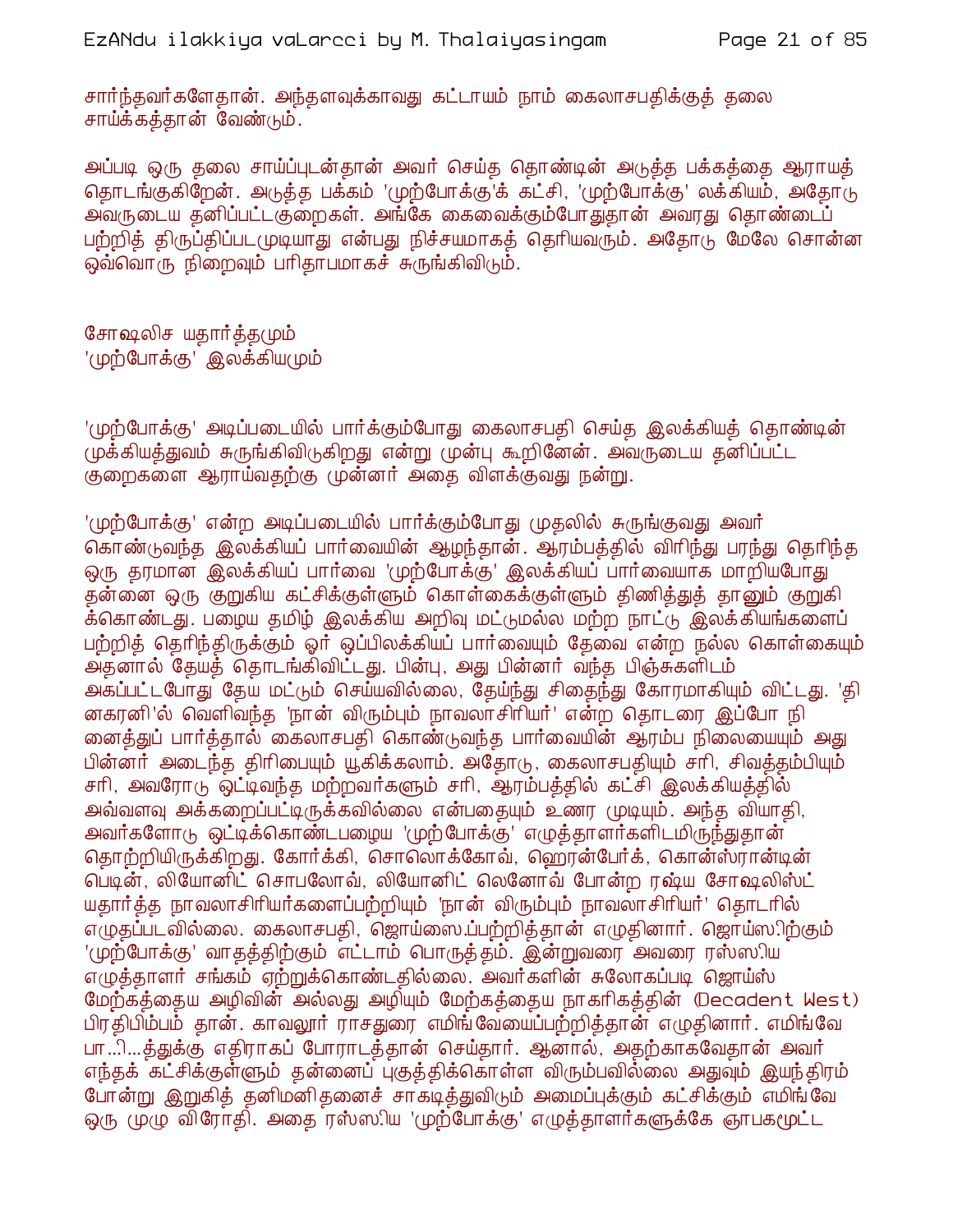அவர் தவறியதில்லை.

I cannot be a communist now because I believe in only one thing; liberty. First I would look after myself and do my work. Then I would care for my family. Then I would help my neighbour. But the state I care nothing.... I believe in the absolute minimum of government.... A writer..... owes no allegiance to any government. If he is a good writer he will never like the government he lives under. His hand should be against it and its hand will be always against him. The minute anyone knows any bureaucracy well enough he will hate it. Because the minute it passes a certain size it must be unjust.\*

\* Soviet Literature, 11-1962

சிவத்தம்பி ஏர்ஸ்கின் கோல்ட்வெல்லைப் பற்றித்தான் எழுதினார். கோல்ட்வெல் அந்தளவு பெரிய எழுத்தாளர் அல்ல. யாழ்ப்பாணத்தில் வடபகுதியிலுள்ள வாழ்க்கைப் பிரச்சினைகளி ன் சாயலைக் கோல்ட்வெல்லின் ககைகளில் காணலாம் என்பது சிவக்கம்பி காட்டிய காரணம். ஆனால் 'முற்போக்கு' கொள்கைக்கிணங்க அதே பிரச்சினைகளையும் அதோடு அதிக கட்சி சார்பையும் தரத்தையும் மற்ற அமெரிக்க எழுத்தாளரான ஜோன் ஸ்டெயி ன்பெக்கின் கதைகளில் (The Grapes of Wrath) கண்டிருக்கலாம். அல்லது இன்னும் அதிக 'முற்போக்்கை'யும் நல்ல இலக்கியத் தரத்தையும் காண வேண்டுமானால் \*பரல், டொஸ் ப…ோஸ், சிங்கிளெயர் லுவிஸ் போன்றவர்களை எடுத்திருக்கலாம் அல்லது கட்சி யின் முழுக் கொள்கையையே பார்க்க வேண்டுமானால் ஹொவட் பாஸ்ட்டைப் பிடித்தி ருக்கலாம். ஆனால், சிவத்தம்பி அவர்களை விட்டு விட்டு கோல்ட்வெல்லைத்தான் எடுத்தார். அ.ந. கந்தசாமி கூட சோலாவைப்பற்றித்தான் எழுதினார். சோலா <u>இயற்</u>கைவாதியே ஒழிய சோ…லிஸ்ட் யதார்த்தவாதியல்ல. அதோடு அப்படி ஒருவரைத்தான் தேடவேண்டுமென்றால் மார்க்ஸே. புகம்ந்த பால்சாக்கைப் பிடித்தி ருக்கலாம். ஆனால் அவர் சோலாவைத்தான் பிடித்தார். பொன்னுத்துரை மொராவி யாவைப் பற்றி எழுதினார். க்னேஷியஸ் சைலோனைப் பற்றி அல்ல. சிவகுமாரன் டிக்கன்ஸைப்பற்றி எமுதினார். எனவே கைலாசபதிக்கும் அவரது குமுவுக்கும் ஆரம்பத்தி ல் திட்டவட்டமான கட்சிக்குள்ளாக லக்கியத்தைப் பார்ப்பதை விடகட்சிக்கு வெளியால் பார்க்கும் ஒரு பார்வைதான் அதிகமாகக் தெரிந்திருக்கிறது. சோ…லிஸ்ட் யதார்க்க இலக்்கியத்்தையும் அந்த ரக எழுத்தாளர்களையும் பற்றி வடிவாக இவர்கள் தெரிந்தி ருக்கவில்லை என்று கூடச் சொல்லாம். இப்பவும் கூடதே நிலைதான். அதனால் அப்படி ஒரு மெல்லிய சாயல் தெரியும் மேற்கூறிய நாவலாசிரியர்களில் திருப்திப்பட்டிருக்கி றார்கள். இளங்கீரன் மட்டும் (அவர் பழைய 'முற்போக்கு'க் கட்சி எழுத்தாளர், கைலாசபதியோடு வந்த புதிய விமர்சகர் அல்ல என்பது வித்தியாசத்துக்குரிய காரணத்தை விளக்கும்.) 'முற்போக்கு' என்று சொல்லக்கூடிய தகழி சிவசங்கரம்பிள்ளையைப் பற்றி எழுதினார். ஆனால் மேற்கத்தைய தத்துவம், மனோவியல் போன்றவற்றைத் தெரிந்து எழுதும் தகழியை, அவை எதுவும் தெரியாத இளங்கீரனால் புரிந்துகொள்ள முடியவி ல்லை. 'செம்மீன்'ப்பற்றி இளங்கீரனுக்கு எதுவும் விளங்கவில்லை என்றுதான் சொல்ல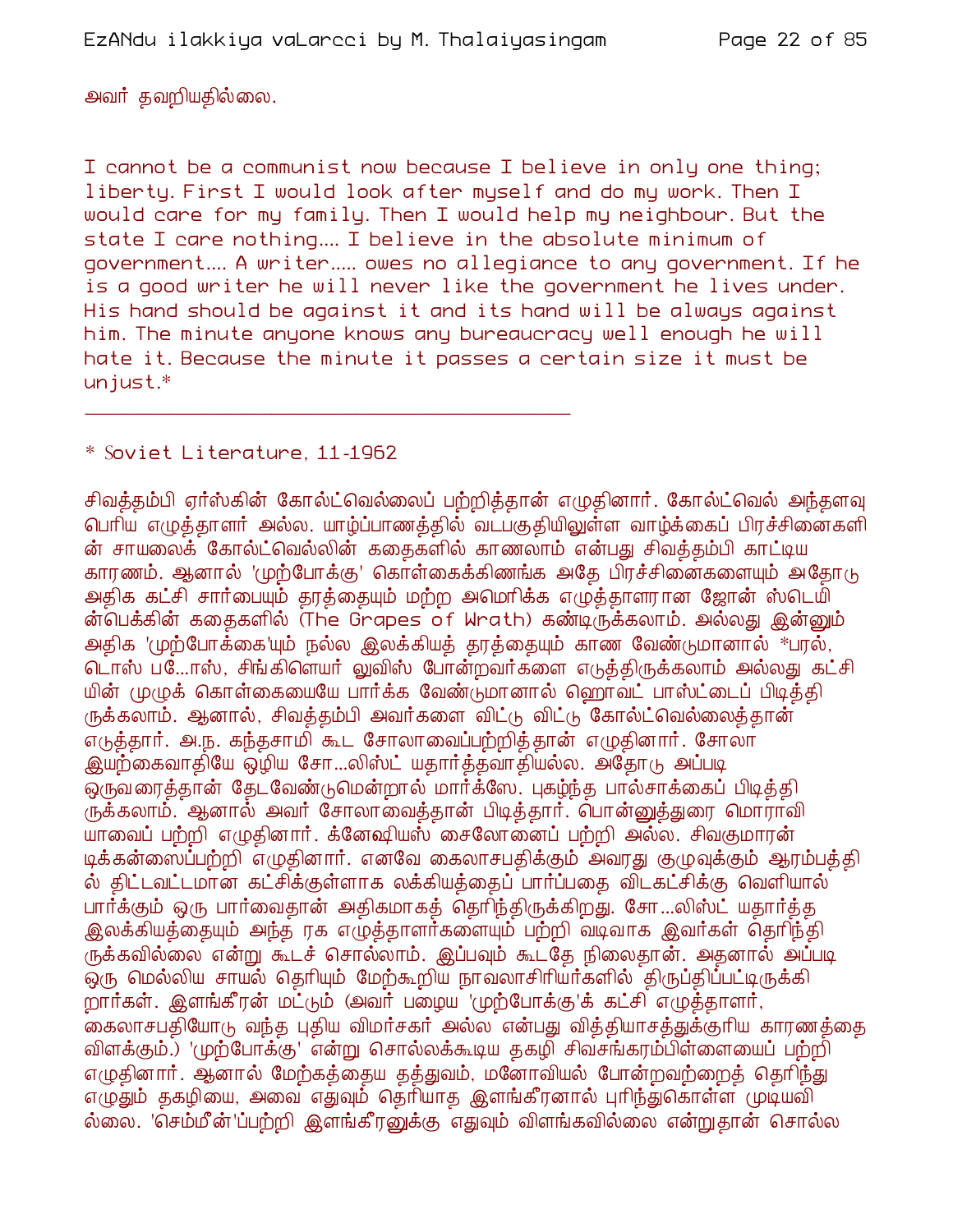வேண்டும். ('செம்மீன்', 'நீதியே நீ கேள்', 'குட்டி' ஆகியவற்றைப்பற்றி 'மூன்று முற்போக்கு நாவல்கள்' என்ற தலைப்பில் ஓர் விமர்சனம் எழுத நான் எண்ணியுள்ளேன். அப்போ அதை இன்னும் விளக்க (முடியும்.) எனவே, கைலாசபதியும் அவரது விமர்சக சகாக்களும் பழைய 'முற்போக்கு' எழுத்தாளர்களுடன் கொள்்கைப்பிணைப்பு ஏற்படுத்தி யபோது ஒரு பார்வைக் குழப்பத்தைத்தான் ஏற்படுத்தியிருக்கிறார்கள்.

மேலோட்டமாகவாவது அவர்களுக்குத் தெரிந்திருந்த மேற்கத்தைய இலக்கியத்தையும் .<br>இலக்கியாசிரியர்களையும் போல், சோஷலிஸ்ட் யகார்க்க இலக்கியாசிரியர்களையும் அந்த ரக எழுத்தாளர்களைப் பற்றியும் அவர்கள் தெரிந்திருக்கவில்லை. பழைய 'முற்போக்கு' எழுத்தாளர்களுக்கும் கூட 'முற்போக்கு' என்ற சுலோகத்தில் இருந்த மோகத்திற்கு ஏற்ப அந்த இலக்கியக்கைப் பற்றியோ எமுக்காளர்களைப் பற்றியோ எந்தக் கரமான அறிவும் இருக்கவில்லை. அதோடு வேறு வெளிநாட்டு இலக்கியங்களைப் பற்றிய ஞானமும் இவர்களுக்குச் சூனியந்தான். எனவே, கடைசியில் இரு சாரரும் சேர்ந்து '(முற்போக்கு இலக்கியம்' என்று சொல்வதன் மூலம் ஒரு பார்வைக் குழப்பத்தைத்தான்' ஏற்படுத்தியிருக்கிறார்கள். ஒருவகை வலுவற்ற improvised '(மற்போக்கு' இலக்கியம். அதில் ஆரம்பத்தில் கைலாச பதிக்கும் அவரது சகாக்களுக்கும் தெரிந்த கட்சியைத் தாண்டிய ஒரு பரந்த பார்வையுமில்லை; சோஷலிஸ்ட் யதார்த்தவாதம் என்பதற்குரிய உண்மையான அர்த்தமுமில்லை. ஆனால், அதேசமயம் இரண்டும் சிதைந்துபோய்க் கலந்தும் காணப்படுகின்றன. ஒருவகைச் சாம்பாறு. அதனால்தான் அவர்களை விட அதி கம் தெரிந்த கனக ரத்தினாவை அத்தனை சீக்கிரத்தில் அவர்கள் மறைமுகமாக முற்போக்கு இலக்கியக் கூட்டிலிருந்து துரத்திவிட்டனா். இல்லாவிட்டால் தங்கள் பொட்டுக்கேடு தெரிந்துவிடும் என்ற பயம். அதனால்தான் சோஷலிஸ்ட் யதார்த்த வாதத்த்துக்குரிய முக்கிய ஒரு பண்பான கூட்டுத் தோற்றம் அல்லது கூட்டுப் பிம்பம் Collective image) என்பது இங்கு கொஞ்சஞ்கூடக் கேள்விப்படாத ஒரு பொருளாகப் போய்விட்டது. அதனால்தான் எல்லா நாட்டு இலக்கியத்துக்கும் தெரிந்த பிரதேச மணம், பிரதேசப் பேச்சு என்பவை இங்கு பெரிய கண்டுபிடிப்புகளாகப் போற்றப்படுகின்றன. ஏதோ அவைதான் 'முற்போக்கு' என்பவை போல. அதே நடையை இங்குள்ள அத்தனை பிஞ்சு '(முற்போக்கு' எழுத்தாளர்களாலும் அத்தனை அடிமைத்தனமாக அபிநயிக்க முடிகிறது.' .<br>அதனால்தான் அதே அபிநயத்தைக் கடைசியில் ஜேம்ஸ் ஜொய்ஷின் நடை என்று சொல்லி மற்றவர்களுக்குச் சிரிப்பூட்டவும் அவர்களால் முடிகிறது. தனியனாகவே சோஷலிஸ்ட் யதார்த்தவாதம் இந்தக் காலத்தில் செல்லுபடியாக மாட்டாது. அப்படியி ருக்கையில் இந்தச் சாம்பாறுத் தோற்றத்தின் நிலையைச் சொல்லத் தேவையில்லை.

இனி அடுத்த பண்பு. கைலாசபதியின் வருகையோடு இலக்கியத்தின் பொறுப்பும் சேவையும் இங்கு கூடிவிட்டன என்று முன்பு கூறினேன். 'கலை கலைக்காக' என்பது ஈழத்்திலும் நிராகரிக்்கப்பட்டுவிட்டது. ஆனால் அதே சமயம் இலக்்கியம் 'முற்போக்்காக' மாறியபோது கலை கட்சிக்காக என்று மாறிவிட்டது. அதனால் கட்சிக்கு அப்பாற்பட்ட மனி கப் பிரச்சினைகள், உணர்ச்சிகள் எல்லாம் ஒதுக்கப்பட்டன. அவை பிற்போக்காகக் .<br>கருதப்பட்டன. அந்தப் போக்கு கடைசியில் கீழ்சாதிக்காரனையோ அல்லது தொழிலாளி மையோ வைத்து எழுதினால்தான் இலக்கியமாகும் என்ற கொள்கை வளர்ச்சியாகவும் மாறிவிட்டது. அதன் காரணமாய் இங்குள்ள கதைகளில் இங்கு இருக்காத ஆலை முதலாளி - தொழிலாளி சண்டை தலைதூக்கியது. அதோடு மனோவியல் தத்துவ ஆழமோ இலக்கியத்தரமோ எதுவுமற்ற பிரசாரக் கதைகளுக்கு இடம் கிடைத்தது. மற்ற நாட்டு <u>இலக்கியங்களைத் தாங்களே படித்திராதபடியால் மற்றவர்கள் சொல்ல மட்டும் கேட்டு</u> எழுதும் பழக்கம், தங்களுக்குக் தெரியாதவற்றை 'அமெரிக்கக் காப்பி' என்று சுலோகம்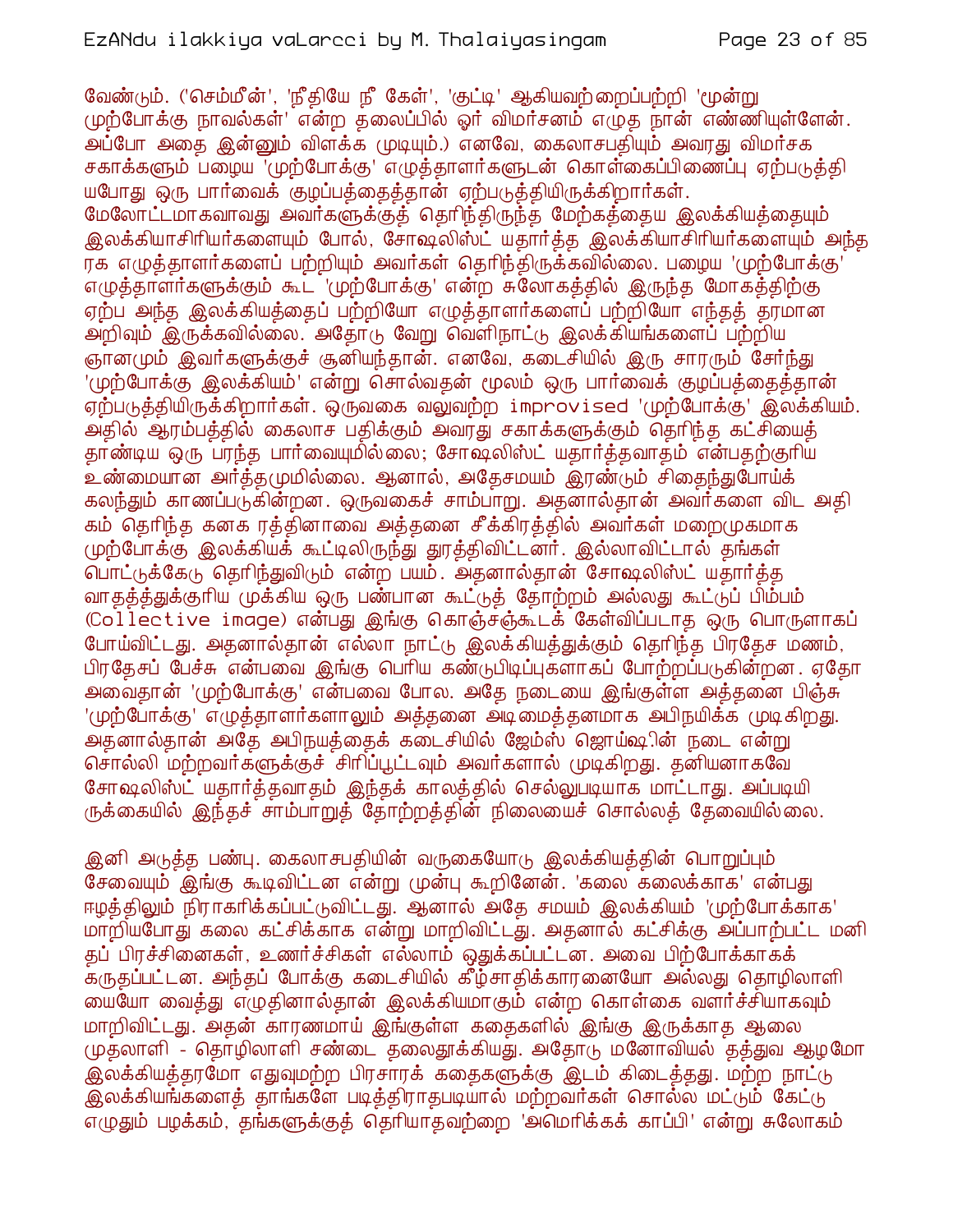பாடும் அறியாமைக்கு வித்திட்டுவிட்டது. அதோடு அதே அறியாமை -- வெளி நாட்டவரையும் வெளிநாட்டு விசயங்களையும் கண்டு பயப்படும் பொதுவுடமை நாட்டவர்க்கே உரிய வெருட்சியைப் போல் (Xenophobia) - இங்குள்ள 'முற்போக்கு' எழுத்தாளர்களி டம், அவர்களை விட முற்போக்கான, அவர்களை விடஆழமும் தரமும் கூடியவர்களான வேறு எமுத்தாளர்களின் கருத்துகளைக் கண்டு வெருண்டு அவர்களைக் கள்ளர்கள் என்று கிட்டும் குழந்தைப்பிள்ளைக்கனக் குழுறல்களுக்கும் வழிவிட்டிருக்கிறது.

அடுத்து, கைலாசபதியின் வருகையோடு இலங்கையின் பொதுப் பின்னணியின் ஏற்பட்ட வி ழிப்பு இலக்கியத்தில் குழந்தைப்பிள்ளைத்தனமான உணர்ச்சிவசம் நிறைந்த அரசியல் ககைகளுக்குக் கடை போட்டது என்று முன்பு கூறினேன். ஆனால், அதே தடை அந்த அரசியல் விழிப்பைப் பிரதிபலிக்கும் தரமான கதைகளுக்கும் இடம் இல்லாமல் ஆக்கிவி ட்டது. சிங்களச் சரித்திராசியர்களே 'சிங்கள வகுப்புவாதத்தின் எழுச்சி' என்று உண்மையை ஒப்புக்கொண்டு சரித்திரம் எழுதும் நேரத்தில் இவர்கள் உண்மையை மறைத்து, செயற்கையான 'தேசியக்' கதைகள் எழுத முனைந்தனர். அதனால் <u>இரண்டொரு சிங்களப் பெயர்கள் கதைகளில் இடம் பெற்றனவே ஒழிய நாட்டின் </u> உண்மையான யதார்த்த நிலை தரமாகப் படம் பிடிக்கப்படவில்லை. நடுநிலை நின்று காட்டப்படவில்லை. அதனால் முக்கியமான ஒரு துறைக்கு முன்னால் இந்த 'முற்போக்கு' வாதிகள் கண்களை மூடிக்கொண்டனர்.

இப்படிப் பல்வேறு வகை சிதைவுக்கும் திருகலுக்கும் இடம் கொடுத்தது கைலாசபதியோடு வந்த இலக்கிய விமர்சன முறை. வரதராசனாரையும் ஜனரஞ்சக எழுத்தாளர்களையும் யபோது தன் கட்சிக்கு அப்பால் வேறு தரமான இலக்கிய விமர்சகர்களும் இலக்கியப் பார்வையும் இல்லை என்று வாதாடத் தொடங்கிவிட்டது. அப்படி ஒரு மூட நம்பிக்கை அந்தக் கட்சி எமுக்காளர்களிடம் பிழையாக வளர்க்கப்பட்டது. அதனால் அவர்களும் மற்றவர்களைப் பார்க்க மறுத்தனர். அந்த மாற்ற(மம் மறுப்புமே இலக்கிய வளர்ச்சிக்குத் தடையாவதற்குப் போதுமானவை. ஆனால் அதோடு அந்த 'முற்போக்கு' விமர்சனமே, '(முற்போக்கையும்'யும் சரி, மற்றவற்றையும் சரி செவ்வையாகத் தெரிந்துகொள்ளாமல் ஒரு improvised பாணியில் செய்யப்படும்போது, அதோடு அப்படி ஒரு விமர்சனம் வேண்டுமென்றே மற்றவர்களின் கருக்துகளையும் எமுக்துகளையும் கயிறிமுப்புகளாலும் குறுக்கு வழிகளாலும் அமுக்கிவிட்டு நடைபெறும்போது அதில் இலக்கியச் சேவையே இல்லாமல் போய்விடுகிறது. இந்த வீழ்ச்சிக்குக் கைலாசபதி பெரிதும் உதவியிருக்கிறார். அவரின் தனிப்பட்ட குறைகளும் சேர்ந்து அதற்கு உதவியிருக்கின்றன. இலக்கிய வி மர்சகர் என்ற அடிப்படையில் அந்தத் தனிப்பட்ட குறைகளை ஆராயும்போது அது நன்கு தெரியவரும். இனி அவற்றை ஆராயலாம்.

நம் இலக்கிய வளர்ச்சியில் கைலாசபதியின் செல்வாக்கு தன்னை நேரடியாகக் .<br>காட்டிக்கொள்ள முயன்றதில்லை. மறைமுகமாக நின்றுதான் திசை திருப்பியிருக்கிறது. எதிர் காலத்தில் தமிழ் இலக்கிய மாணவன் ஒருவன் கைலாசபதியின் பெயருக்கும் பி ரபல்யத்துக்கும் ஏற்ற வகையில் அவரின் விசயதானங்கள் இல்லையே என்று ஆச்சரி யப்பட்டால் தவறு அவனுடையதல்ல, கைலாசபதியினுடையதுதான். அவர் எழுதிய வி மர்சனம், கட்டுரைகள் மிக மிகச் சொற்பமானவை மட்டுமல்ல, மிக மிக ஆழமற்றவையுங்கூட. திட்டவட்டமாகத் தர்க்கரீதியாகவும் நேர்மையாகவும் கட்டுரை எழுதி த் தன்னை விளக்கிக்கொள்ள கைலாசபதி அவ்வளவு தூரம் முயன்றிருக்கிறார். வி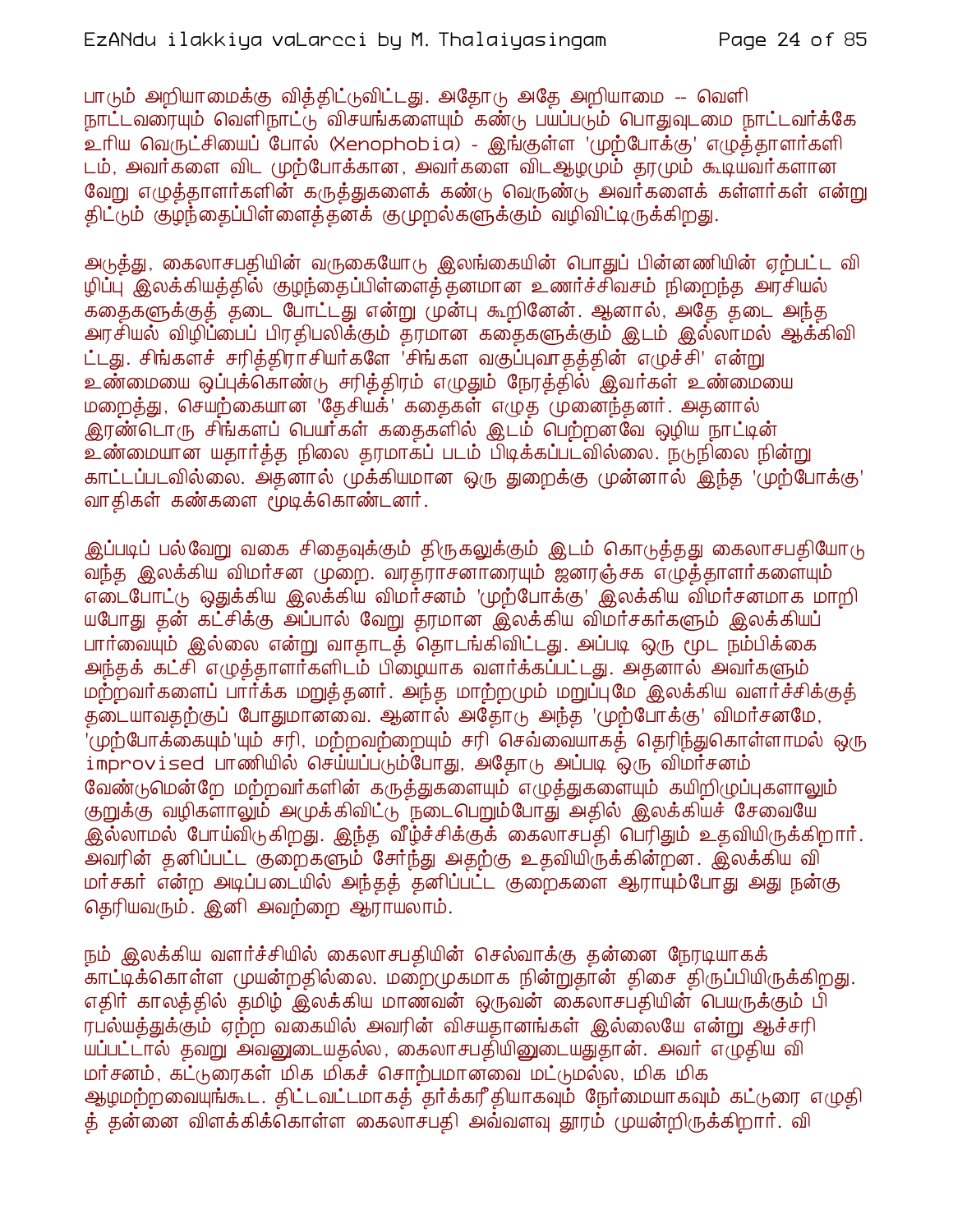சயதானங்களின் மூலதனத்தில் அவர் தன் செல்வாக்கை நிறுவிக்கொள்ள முயன்றதி ல்லை. இதற்குக் காரணம் அவர் சேர்ந்துவிட்டிருந்த கட்சியின் இலக்கியக்கொள்கை தர்க்க ரீதியாகத் தன்னை நியாயமாக்கிக்கொள்ள முடியாதது என்பது மட்டுமல்ல, .<br>ஆழமான விமர்ச்னக் கட்டுரைகள் எழுதினால் அவர் தூக்கிவிட முயன்ற அதே எமுக்காளர்களின் சிருஷ்டிகளில் ஆழமற்ற கன்மையைக்கான் முகலில் சுட்டிக் காட்ட வேண்டி வரும் என்ற தயக்கம் மட்டுமல்ல, அவையுந்தான். ஆனால் அவற்றுக்கும் மேலாக அவரிடம் உள்ள கனிப்பட்ட குறைகள்கான் முக்கியமாக நிற்கின்றன. கைலாசபகி கன் செல்வாக்கைப் பதித்துக் கொள்ள முயன்ற முறையையும் அவர் எழுதிய சொற்பக் கட்டுரைகளையும் பார்க்கும்போது அவர் வேண்டுமென்றே மற்றவர்கள் தன்னில் குறைபி டிக்காமல் தப்பிக்கொள்ள முயன்றவராகவே தெரிகிறார். பிடிபடாமல் நமுவிவிடும் ஒரு முயற்சி. நிரந்தரமாகத் தன் கருத்துக்களை அச்சில் விட்டுவைக்க அவர் விரும்பவில்லை, ஆரம்பத்தில் பத்திரிகாசிரியர் என்றபடியால். ஆனால் கட்சி சார்பற்ற வேறு விஷயங்களி ல்கூட அந்த நழுவல் வரும்போது அதுவல்ல முக்கிய காரணம் என்பது தெரியவரும். பெரும்பாலும் தன் கருத்துகளை மற்றவர்கள் மூலமாகவேதான் அவர் பரப்ப முயன்றி ருக்கிறார். அதனால் மற்றவர்களின் நிரந்தர நன்றியும் கட்மைப்பாடும் கூட்டு வழிபாடும் நியாயப்படுத்தப்படும் சமயத்தில் அவரின் கருத்துகளின் குறைகள் வெளியே தெரி யவராமல் பாதுகாக்கப்படுவதோடு, அப்படி வரும்போது மற்றவர்களின்மேல் அவை சுமத்தப்படக் கூடியவையாகவும் மாறிவிடுகின்றன. தன் சக்தியையும் உருவத்தையும் விட மிகப் பெரிதான, அவற்றின் குறைகள் தெரியாத, யாருக்கும் பிடிபடாத நழுவலான ஒரு பெருநிழலை கைலாசபதியே மிக ராஜகந்திரமாக வளர்க்கிருக்கிறார் என்றுதான் சொல்லவேண்டும். கட்சி முறையில் பெரும்பாலும் வெளியே தெரிய வராக அந்தரங்கக் கூட்டங்களின் மூலமே இலக்கியம் வளர்க்கப்படும்போது இப்படி ஒரு நழுவலான நி ழலையே உருவமாக வளர்ப்பது இலகுவானது. அதற்குத் தடையாக வரக்கூடிய, கைலாசபதியை விடக் கெட்டிக்காரர்களான கனகர்க்கினா, பொன்னுக்துரை போன்றவர்கள் மெதுவாகக் கட்சியிலிருந்து அதே ராஜதந்திர முறையில் அகற்றப்பட்ட பி ன் அதன் வளர்ச்சிக்கு உத்தரவாதம் கிடைத்துவிட்டது. கடைசியில் க.கைலாசபதி என்ற பெயர் கைலாசபதியின் பெருநிழலுக்கு மட்டும் உரித்தாகிவிட்டது. அதாவது அவரிடம் இருப்பதாக மற்றவர்கள் எதிர்பார்ப்பதற்குரிய பெயர், உண்மையாக இருப்பதின் பெயரல்ல. பின்ப கட்சி அங்கத்தவர்கள் விசாரணையற்ற பக்தியோடு அவரின் புகழ் பாடித் திரியத் தொடங்கியபோது கைலாசபதி ஒரு புராணமாகிவிட்டார். அந்தப் புராணப் போர்வைக்குள்ளே கைலாசபதி தன் சொந்த இயலாமையையும் ஆழமின்மையையும் மிகக் கெட்டித்தனமாக மறைத்துக் கொண்டார்.

தன்னைக் காப்பாற்றிக் கொள்ளக் கையாண்ட இந்த நழுவல் நிழல்முறை மற்றவர்களின் .<br>இலக்கியக் கருத்துகளைக் கண்டிக்கும்போதுகூட தார்க்கரீதியான யதாார்த்த அணுகலுக்கு <u>இடம் வைக்காமல் வெறும் நிழல் போராட்டங்களுக்குத்தான் வழிவிட்டிருக்கிறது. இவர், </u> ் பெயர் சொல்லிச் சாட முனைந்ததில்லை. இது ஒரு புதுவகை மரியாதை; பழைய பண்டிதர்களின் மரியாதைக்கும். இந்த மரியாதைக்குமிடையே வித்தியாசம் எவ்வளவோ இருக்கிறது. இந்த மரியாதை, மற்றவர்களுக்கு மரியாதை கொடுப்பதை விடத் தன்னைக் காப்பாற்றிக்கொள்ளும் ஒரு மறைமுகமான முறையேதான். நியாயமாகப் பெயர் சொல்லி எழுதுவதுகூட Personal என்று கைவிடப்படும்போது, விளக்கமில்லாமல் தரங்குறைந்து பி டிகொடுக்காமல் எல்லாரைப்பற்றியும் எழுதலாம். ஆனால் அதே சமயம், எவருடைய எதி ர்ப்பும் வெளிக் கிளம்பாது என்று நிச்சயமாகச் சொல்லலாம். கைலாசபதி காட்டிய இலக்கி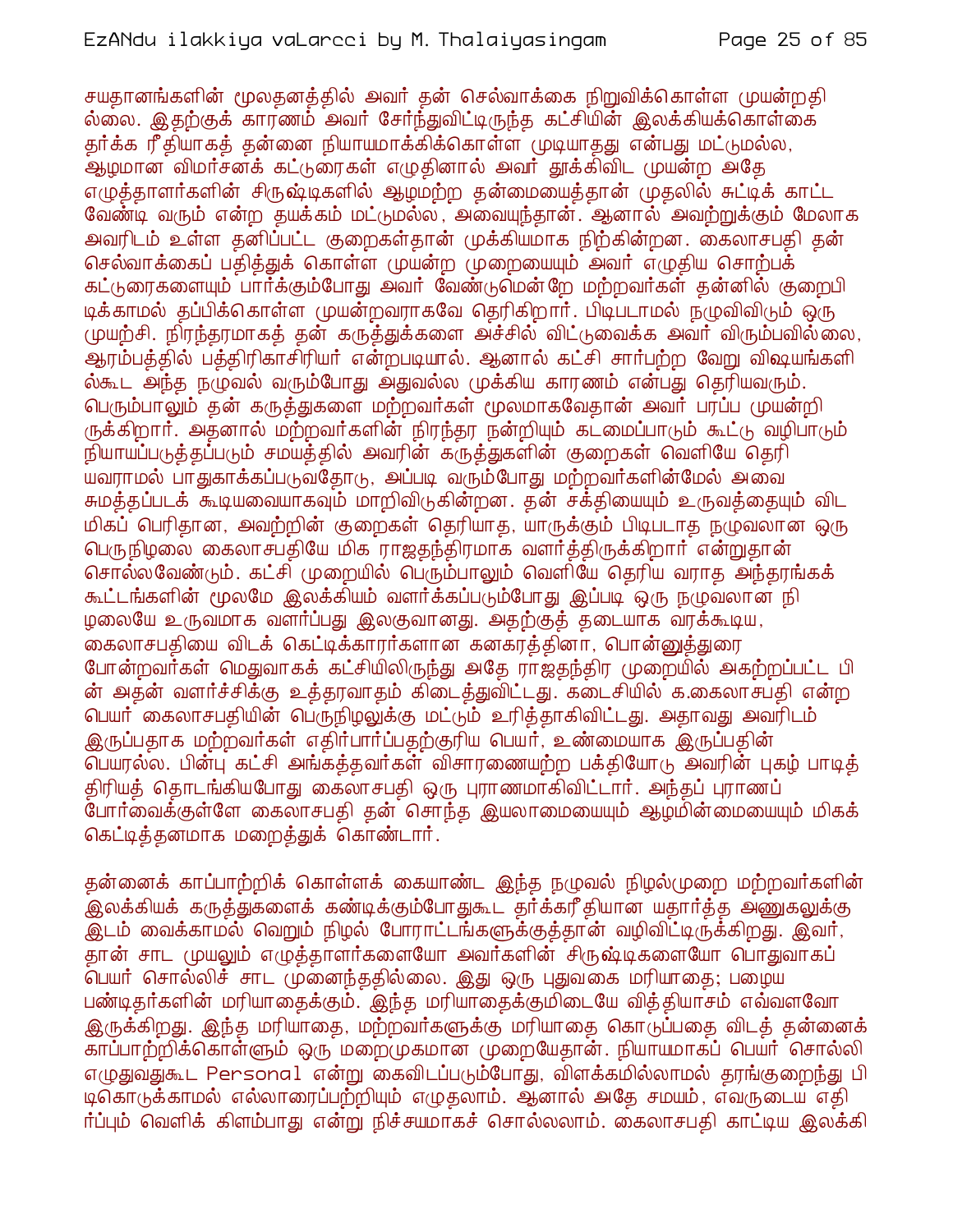#### EzANdu ilakkiya vaLarcci by M. Thalaiyasingam

ய விமர்சனத்தின் அடுத்த பண்பு அது. அதாவது அடுத்த குறை. அவரின் தனிப்பட்ட குறை. அதனால் இலக்கிய விமர்சனம் என்பது விளக்கமற்ற நிழல் போராட்டங்களாக இங்கு மாறிவிட்டது. பின்பு அவரைப் பின்பற்றிய அகஸ்தியர் போன்ற விமர்சனக் கற்றுக்குட்டிகளும் (அகஸ்தியரைச் சிருஷ்டி எழுத்தாளர் என்ற ரீதியில் இங்கு குறிப்பி டவில்லை) 'தேசாபிமானி' போன்ற பக்கிரிகைகளும் ('கேசாபிமானி'க்கு இலக்கிய விஷயங்களைப்பற்றி மட்டுமல்ல அரசியல் விஷயங்களைப்பற்றிக்கூட எதையும் தரமாகச் சொல்வதற்கு தகுதியில்லை. ஆனால் உதாரணத்துக்காக இங்கே அதைக் குறிப்பிடுகி றேன்.) இந்த நடுவல் முறையை அதன் உச்சத்துக்கே கொண்டுபோய் விட்டார்கள். அ்தோடு அவர்களுக்குப் போட்டியாக வந்த "நான்தான்" பேர்வழியும் பண்டிதர் புரசுராமனும், பால்ராஜுவும் அதன் அடுத்த உச்சத்தையும் காட்டிவிட்டனர். கடைசியில் <u>இவையெல்லாம் இங்கு விமர்சனமாகி விருகின்றனவென்றால் அகற்கு முமுக் காரணம் </u> கைலாசபதியேதான்.

ஆனால் அவை பின்பு வந்தவை. அதற்கு முதல், வேறு பல இருக்கின்றன. கைலாசபதி காட்டிய நமுவல் விமர்சனக்கால் அதிக காலம் கன்னைக் காப்பாற்றிக்கொள்ள முடியாது. கடைசியில் கைலாசபதிதான் மற்றவர்களை நேரடியாக நேர்மையாக அணுகத் தயங்கி னாலும் மற்றவர்கள் அவரை அணுகத் தொடங்கும்போது அந்த நழுவல் விமர்சனம் தன்னை ஒன்றில் நியாயமாக நிரூபிக்க வேண்டும் அல்லது அது நிர்வாணமாக்கப்பட வேண்டும். அப்படி ஒரு சோதனைக் காலம் அண்மையில், எதிர்பார்த்தபடியே தவிர்க்க முடியாமல் வந்துவிட்டது. அதைச் சமாளிக்க கைலாசபதி கையாண்ட முறை இலக்கிய மாணவர்களுக்கு ஒரு நிரந்தரச் சுவையைக் கொடுக்கக்கூடியது.

(முதலில் புதிய போக்கின் முக்கிய நிகழ்ச்சியை எடுக்காமல் ஒரு உபநிகழ்ச்சியை எடுப்பது நல்லது. மரபுபற்றி எழுந்த விவாதம் வெறும் பண்டிதர்களின் கூச்சலாக மாறும்போது அது நான் கூறும் ஏழாண்டு இலக்கிய வளர்ச்சியின் கடைசிக் கட்டமாகிவிடும். அதையும் கலாநிதி சதாசிவத்தையும் பின்பு ஆராய வேண்டும். இருந்தும் அதை இப்போதைக்கு உதாரணத்துக்காக எடுப்பது இங்கு கைலாசபதியை விளக்குவதற்காகவேதான். மரபுபற்றி 'தினகரனி'ல் கட்டுரைகள் வந்தபோது பொதுவாகத் தாக்கப்பட்ட 'முற்போக்கு'க் கட்சியின் த்லைவர் என்ற காரணத்தால் கைலாசபதியின் பதிலை பலர் எதிர்பாத்திருந்தனர். ஆனால் கைலாசபதி அவரின் வழமைக்கிணங்கத் தன்னைக் காட்டிக்கொள்ளவில்லை. அப்படிப்பட்ட மிக இலகுவான தர்க்கத்தில் கூடத் சொந்தக் கருத்துகளை இளங்கீரனிடம் ஒப்படைத்துவிட்டு அவர் தன் பெயரை விவகாரத்துக்குள் விட்டுவிடாமல் வெளியே நழுவிவி ட்டார். அது ஒரு அற்ப விவகாரம் என்ற நினைவை விட தன் பெயருக்கு ஆபத்து வரலாம் என்ற பயந்தான் அந்த நமுவலுக்கு முக்கிய காரணம் என்று சொல்ல வேண்டும். இதே சந்தர்ப்பத்தில் அண்மையில் எழுந்த எதிர் முற்போக்கு வேகத்திற்குப் பின் கா.சிவத்தம்பி யின் பெயர் அதிகமாக அடிபட கைலாசபதி பின்னால் போய்விட்டார் என்பதையும் கவனி த்தல் நல்லது. முழுப் பொறுப்பையும் சிவத்தம்பியிடம் ஒப்படைத்துவிட்டு (இங்கிலாந்துக்குப் போகுமுன்பே) கைலாசபதி தப்பிவிட முயன்றிருக்கிறார் போலவே அது உணர்த்துகிறது. அதோடு கைலாசபதியை விட்த் துணிவும் தன்னம்பிக்கையும் சிவத்தம்பியிடம் அதிகம் உண்டு என்று அதேவாக்கில் சொல்லவும் இப்போ இட(முண்டு.

இனி முக்கிய உதாரணத்துக்கு வரலாம். கைலாசபதியின் நமுவல் விமர்சனத்துக்கும் அவர் தலைமை தாங்கிய 'முற்போக்கு' இலக்கியத்துக்கும் உண்மையான சோதனை 'கலைச்செல்வி' நடத்திய 'முற்போக்கு இலக்கியம்' என்ற விவாதத்தோடுதான் வந்தது.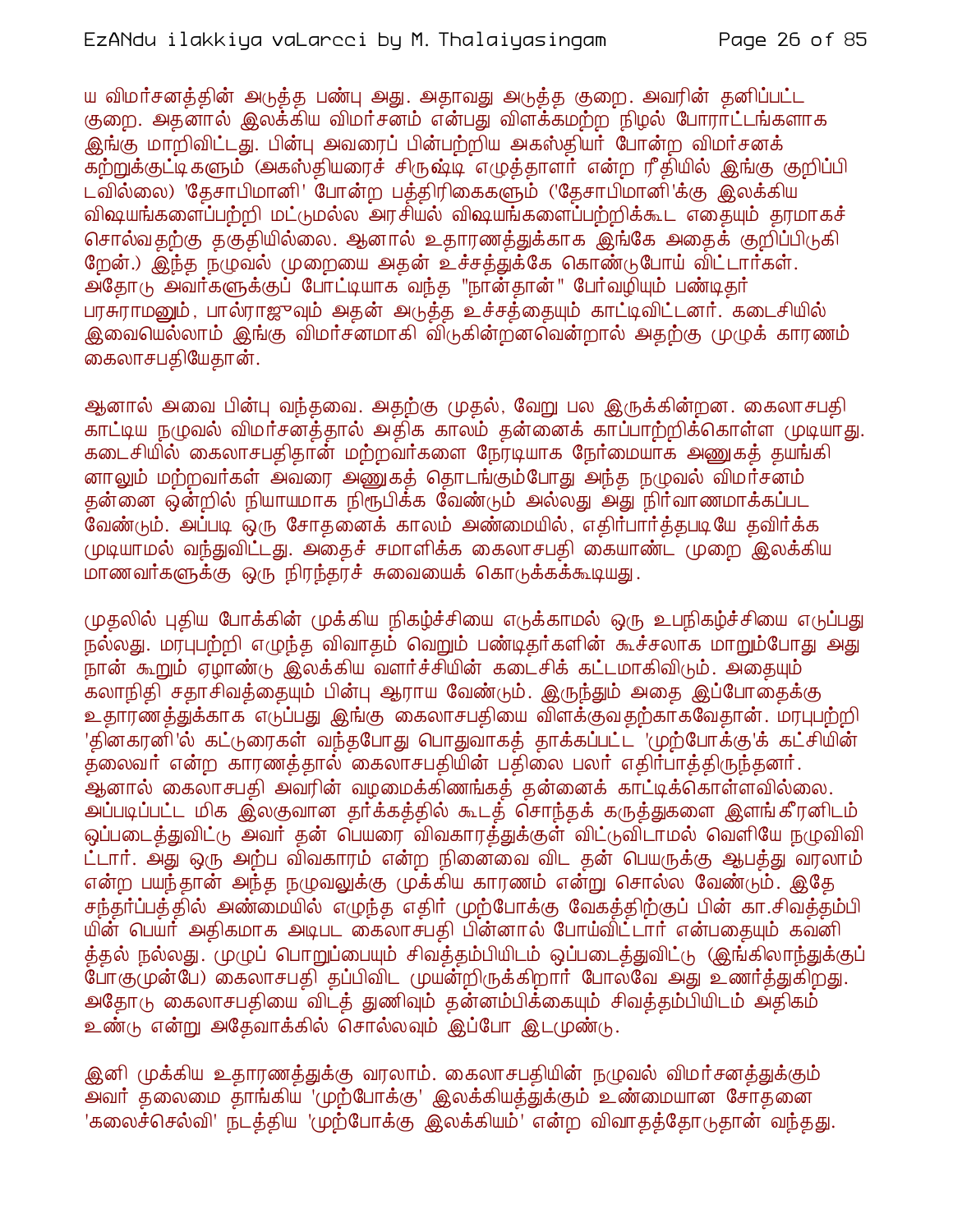#### EzANdu ilakkiya vaLarcci by M. Thalaiyasingam

'முற்போக்கு' வாகக்கின் வீம்ச்சியும், அகைவிட முன்னேற்றமும் கரமும் கொண்ட புகிய பார்வையின் எழுச்சியும் ஈழத்து இலக்கியத்தில் அந்த விவாதத்தோடு ஆரம்பமாகிறது என்பதுதான் என் எண்ணம். 'கலைச்செல்வி'யில் நான் எழுதிக்கொண்டிருந்தபோத இந்திய விமர்சக நண்பர் ஒருவர் "நீங்கள் மட்டும் தனியாக எதிர்நீச்சல் போடுகிறீர்களே, வெல்ல முடியுமா" என்று எனக்கு எழுதிக் கேட்டிருந்தார். 'முற்போக்கு' வாதத்தை எதி ர்த்தவர்கள் அதற்கு முன்பே இங்கு பலபேர் இருந்தாலும் ஈழத்தில் முதல் முறையாக தரத்தோடு நியாயமாக அச்சில் ஏறிய எதிர்ப்பு அதுவேதான். அதற்குப் பின்புதான் மற்றவர்களுக்குத் தைரியம் பிறந்தது. நேரடியாக இப்போ பெரும் துணிச்சலோடு பலர் எதிர் 'முற்போக்கு'க் கட்டுரைகள் எழுதுகிறார்கள் என்றால் அதற்கு வழிகாட்டி, 'கலைச்செல்வி'யில் வந்த 'முற்போக்கு' இலக்கியம் என்ற விவாதமேதான். அந்த வி வாதத்தில் கைலாசபதியும் பங்கு பற்றுவதாக உறுதியளித்திருந்தார். ஆனால் நேரம் வந்தபோது அவர் மறுத்துவிட்டார். அதற்கு அவர் காட்டிய காரணம் பின்பு அந்த வி வாதத்தில் பங்கு பற்றிய சோ. நடராசா personal ஆக எழுதிவிட்டார் என்பதுதானாம். 'குலைச்செல்வி' ஆசிரியர் கூறினார்) கைலாசபதியின் இலக்கியக் கொள்கைக்கும் அவரி ன் கட்சிக்கும் முதல் முதலாக ஒரு தரமான எதிர்ப்புக் கிளம்பியபோது அதைச் சமாளி க்க அவர் கையாண்ட ஒந்த முறை பரிதாபமானது. ஆனால் அவரைப் பொருத்தவரையில் அது வழக்கமான ஒன்றே. Personal என்று சொல்லி விசயத்தை விட்டு நழுவுவது அவருக்குரிய ஒரு பண்பு. அந்தக் கட்டத்தில் அதன் அர்த்தம் நிழல் போராட்டம் ஆட முடியவில்லை என்பதுதான். ஆனால் 'கலைச்செல்வி'யில் நிழல் போராட்டம் ஆடாவி ட்டாலும் அதற்குப் பின் 'தினகரனி'ல் அவர் ஆடாமல் இல்லை. முன்பு கூறிய அதே ய விமர்சகரின் வார்க்கைகளில் சொல்லப்போனால், இன்றுங்கூடக் 'தினகரனு'க்கு கைலாசபதிதான் ஒரு father figure. எனவே, அதில்தான் அவர் பதிலளித்தார். 'எழுத்தாளர்களும் சதந்திரமும்' என்பது அந்தக் கட்டுரை. என் பெயர், ஊர் சொல்லாமல் நான் 'கலைச்செல்வி'யில் பாவித்த இரண்டொரு சொற்களை மேற்கோள்குறிக்குள் மாட்டி 'தனித்தன்மை' என்பதைச் 'சுதந்திரம்' என்று திரித்து அதைச் சூனியத்துள் புகுத்தி குழந்தைப்பிள்ளைத் தனமாய் எழுதினார். கடைசியில் கைலாசபதியின் கொள்கைப் பி ரகடனம் என்றாகிவிட்டது! அதைப் படித்த போதுதான் நான் 'கலைச்செல்வி'யில் '(முற்போக்கு இலக்கியம்' பற்றி எழுதி அதுவரை ஒரு செத்த பாம்பை அடித்துக்கொண்டிருக்கிறேன் என்பது எனக்குத் தெரிய வந்தது. ஆனால் அந்தச் செத்த பாம்புதான் அதுவரை ஒரு பெரு நிழலாக, ஒரு புராணமாக நின்றிருக்கிறது. கைலாசபதி யின் நிழல் போராட்டமும் நமுவல் விமர்சனமும் அப்போதுதான் விசயத்தில் அககறை கொண்ட மற்றவர்களுக்கும் தெரியவந்திருக்க வேண்டும். கடைசியில் கைலாசபதி காட்டிய நழுவல் விமர்சனத்தால் தன்னை நியாயமாக்கிக்கொள்ள முடியவில்லை. அது நி ர்வாணமாக்கப்பட்டுவிட்டது.

அதற்குப் பின் கைலாசபதிக்கும் அவருடைய சகாக்களுக்கும் தங்களைக் காப்பாற்றி க்கொள்ள ஒரே ஒரு வழிதான் இருந்தது. எதிர் 'முற்போக்கு' வேகம் அதிகரிக்க அதிகரி க்க, அதில் அதுவரை பேசாதிருந்தவர்கள் எல்லோரும் சேர்ந்துகொள்ள அந்த வழி மைத்தவிர அவர்களுக்கு வேறு வழி இல்லை என்றாகிவிட்டது. உண்மை முழுவதையும் ஒரே கட்சிக்குள்ளேயே காட்ட முயன்று அதனால் தர்க்கத்தையும் நியாயத்தையும் அறி வையும் மறுப்பற்ற பக்தியின் தலைமைக்குள் ஒப்படைத்துவிட்<sub>டு</sub> இயங்க முயலும் எந்தவகைக் கூட்டும் கடைசியில் தனக்கு எதிர்ப்பு வரும்போது வெறும் உடல்பலத்தைத்தான் கையாளும். அறிவாலும் தர்க்கத்தாலும் தன்னை நியாயமாக்கி க்கொள்ள முடியாமல் போகும்போது அதற்கு அதுதான் ஒரே வழி. அதற்குப் பின் பக்தி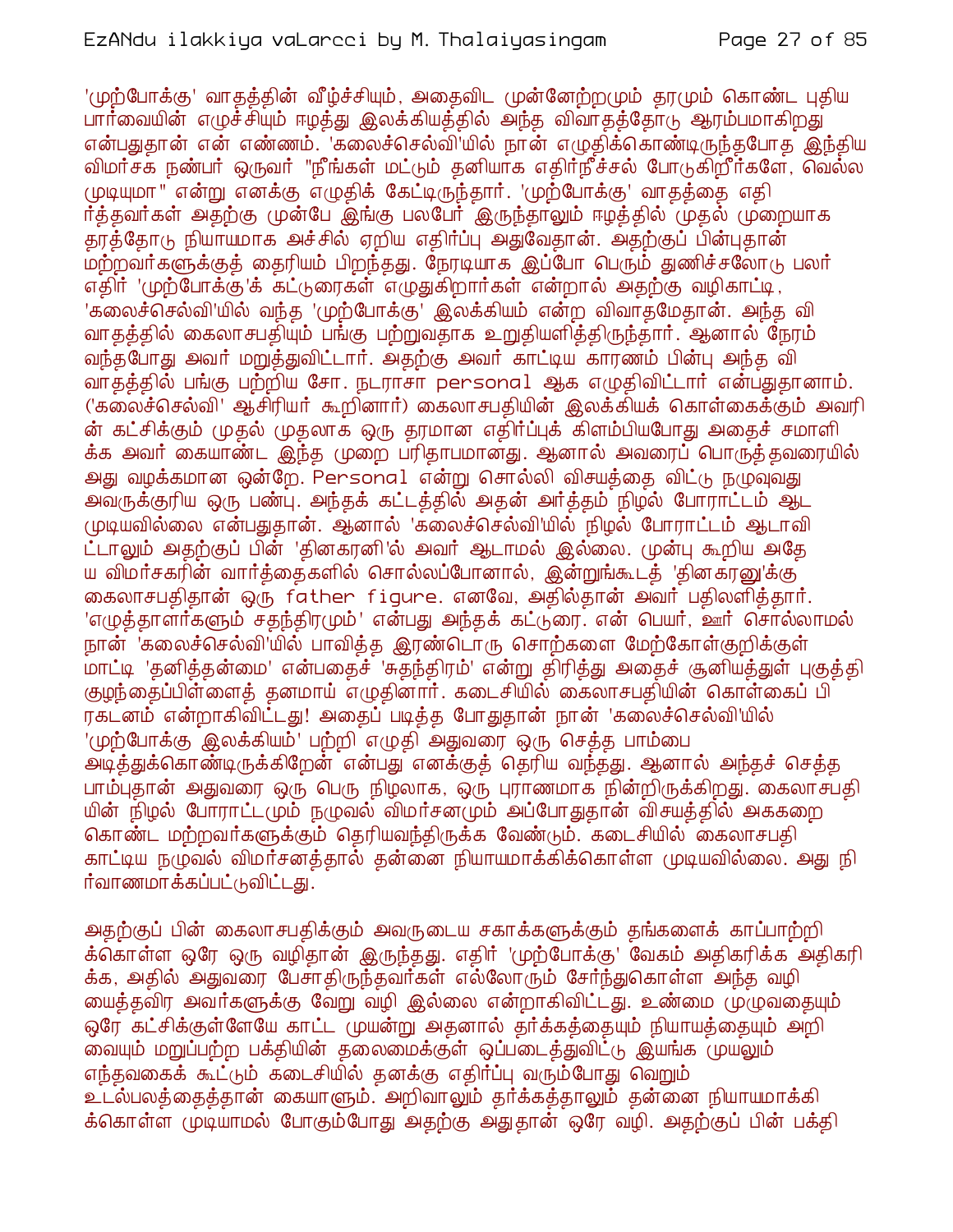சரிவராது. பலந்தான் பாவிக்கப்படும். கடைசியில் கைலாசபகியும் 'முற்போக்கு'க் கூட்டும் அதைத்தான் பாவிக்கத் தொடங்கினர். பத்திரிகைகளில் எழுதப்படும் கட்டுரைகளால் முடியாமற்போன ஒன்றைக் கைலாசபதி கூட்டங்களில் வெறும் ஆள்பலத்தால் செய்யத் தொடங்கினார். தன் எதிரிகளைத் தோற்கடிப்பதற்காக கூட்டங்களில் ஏற்கனவே ஒழுங்கு செய்யப்பட்டு வந்திருக்கும் அவரின் கையாட்கள் பாவிக்கப்பட்டனர். அவரின் கருத்துவன்மையும் விமர்சனமும் செய்ய முடியாத ஒன்றை அதற்குப் பின் அவரின் கையாட்கள் செய்ய முயன்றனர். இலக்கிய விமர்சனக்கை அகற்குப் பின் கைலாசபதி ஒரு தொழிற்சங்க அலுவலாகவும் விவகாரமாகவும் ஆக்கிவிட்டார். விமர்சகராக இருந்த .<br>அவரும் அதற்குப் பின் ஒரு மூன்றாந்தர தொழிற் சங்கத் தலைவராகிவிட்டார். கொழும்புத் தமிம் மன்றம் விவேகானந்தா கல்லூரியில் நடத்திய கூட்டத்தில், கைலாசபதி நடந்துகொண்ட விதத்தையும் அவருக்குக் கிடைத்த பக்கபலத்தையும் அப்படித்தான் பார்க்க வேண்டும். அதே போக்கின் வளர்ச்சிதான் யாழ்ப்பணத்தில் நடந்த கூட்டங்குழம்பலும் (மட்டை எறியும். அதற்குப்பின் 'முற்போக்கு'க் கூட்டு கருத்துவன்மையி ல் நிற்க முடியாத ஒன்றென்பது நிச்சயமாகிவிட்டது. அதற்குப் பின் வெறும் ஆள் பலத்தி ல்தான் அதன் செல்வாக்கு. ஆனால் இலக்கியத்தை நியாயமாகக் கருத்துவன்மையில் நி ை நாட்ட முயன்ற ஒரு கூட்டு, கடைசியில் உடல் பலத்தால் நிலைநாட்ட முயன்றதென்றால் அது முழு வீழ்ச்சியையும் தொட்டுவிட்டது என்பதுதான் அர்த்தம். கைலாசபதியின் செல்வாக்குக்கும் அதற்குப் பின் அதே கதிதான். கைலாசபதி என்ற புராணம், அதற்குப் பின் கிழிந்துவிட்டது.

புராணம் போய்விட்டது. ஆனால் அதன் வடு இன்னும் முற்றாகப் போய்விடவில்லை. கைலாசபதி காட்டிய நழுவல் நிழல் போராட்ட விமர்சனத்தின் விளைவுகள் பல. அவற்றுள் ஒன்று, அது 'முற்போக்கு'க் கட்சிக்காரர்களின் இலக்கியத்தரத்தையே. குறைத்ததுதான். அவா்களின் சிருஷ்டிகளை அது ஆராய முய்ன்றதில்லை. அதோடு, அச்சில் ஏற்றப்பட்டு நி ரந்தரமாக விளக்கங்களுக்கும். கருக்துகளுக்கும் விடப்படாமல் வெளி எகிர்ப்பற்ற பக்கி ச்சூழல் நிறைந்த கட்சிக் கூட்டங்களில் மட்டும் பேசப்பட்டுக் காற்றில் விடப்படும்போது '(முற்போக்கு' எழுத்தாளர்களுக்கே தங்கள் கருத்துகள் பிழையாகவும் தெளிவற்றும் நி ற்பது தவிர்க்க முடியாததாகிவிடுகிறது. கடைசியில் அதே தெளிவற்ற கருத்துகள் புதி தாக வந்த இளம் எழுத்தாளர்களாலும் பத்திரிகாசிரியர்களாலும் பின்பற்றப்படும்போது .<br>இலக்கியதரம் வெறும் பக்தி மார்க்கத்தில் நிறுத்தப்பட்ட அறிவற்ற கேலி நிலையை அடைந்துவிடுகிறது. அண்மையில் 'தினக்ரனி'ல் டீயா. பெனடிக்ற் பாலனால் 'உருவகச் சி த்திரம்' என்ற பெயரில் எழுதப்பட்ட 'தத்துவம்' என்ற கதையைப் படித்தால் 'முற்போக்கு'க் .<br>கட்சிக்காரர்களின் இன்றைய ஞானம் எந்த நிலையில் இருக்கிறது என்பதை உணர முடியும். கதையில் வரும் ரிஷி சிருஷ்டியின் காரணத்தை 'ஏன்' (Why) என்ற ஆத்மீக அடிப்படையில் கேட்கிறான். சிஷ்யா்கள் 'என்ன?'(What) 'எப்படி?' (How) என்ற விஞ்ஞானக் கேள்விகளுக்குரிய 'பரிணாமம்' என்ற பதிலைக் கொடுத்துவிட்டு மதங்களுக்கு மட்டும் சொந்தமான ஆம்ந்த 'ஏன்' என்ற கேள்விக்கும் பதிலளித்துவிட்டதுபோல் திருப்திப்படுகி றார்கள். விஞ்ஞானிகளே தங்கள் இயலாமையை ஒப்புக்கொள்ளும் ஓர் துறையிலும் அதன் கேள்வியிலும் நம் பெனடிக்ற் பாலனும் சரி, அவரைப் போன்ற மற்ற 'முற்போக்கு' எழுத்தாளர்களும் சரி, கைலாசபதியின் வாரிசுகள்தான். இன்றைய ஈழத்து 'முற்போக்கு' வாதிகள் `prep` வகுப்பில் முதல் முதலாக விஞ்ஞானம் படிக்க ஆரம்பித்துவிட்டுத் தாங்கள் ஏதோ மேதாவிகள் என்ற நினைவில் கத்தும் வளரிளம் பருவப் .<br>பையன்களாகத்தான் தெரிகிறார்கள். இவர்களின் 'prep' வகுப்பு விஞ்ஞான ஆசிரியர் வேறு யாருமில்லை, கைலாசபதியேதான்! இதன் பிரதிபலிப்பு 'நற்போக்கு'க் கட்சியிலும்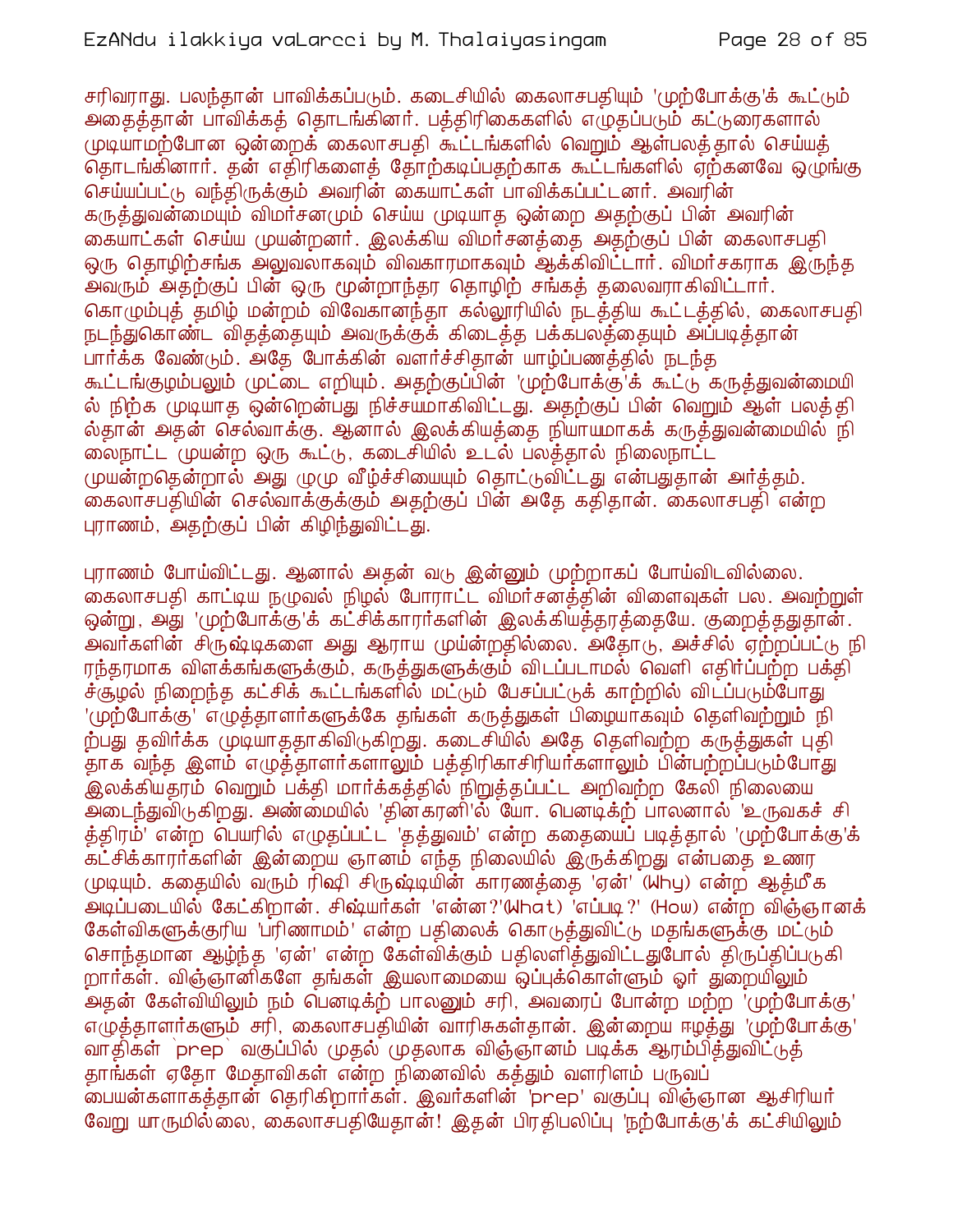இல்லாமலில்லை. மார்க்ஸைத் தாக்குகிறோம், மார்க்ஸீயத்தைக் கேலி செய்கிறோம் கொள்ளாமல் கதை எழுதுபவர்களும் அதில் தாராளமாய் உள்ளனர். உதாரணத்துக்கு செம்பியன் செல்வன் 'கலைச்செல்வி'யில் எழுதிய 'சமத்துவம்' இங்கு போதும்.

கைலாசபதியைப் பற்றி இவ்வளவும் சொன்ன பின் திரும்பவும் ஒன்றை ஞாபகப்படுத்துவது நல்லது. கைலாசபதியின் குறைகள் பெரிகாய்க் கெரிகின்றனவென்றால் அது அவரைப் பற்றிய புராணம் வெரிதாய் வளர்க்கப்பட்டதினாலேதான் என்பதை மறந்துவிடக் கூடாது. அந்த அடிப்படையில் பார்க்கும்போதுதான் பெயருக்கேற்ற வகையில் அவர் எதையும் செய்யவில்லையே என்று குறைபட வேண்டியிருக்கிறது. அதனால்தான் அவரின் குறைகள் அத்தனை பெரிதாய்த் தெரிய வந்திருக்கின்றன. ஆனால் புராணம் இனி மறையத் தொடங்கிய பின் அவரின் நிறைவுகள் அவைக்குரிய நியாயமான பின்னணியில் நி றுத்தப்படும். அப்போது கைலாசபதி நம் இலக்கிய வளர்ச்சியை நிச்சயமாக ஒரு படி உயர்த்தவே செய்திருக்கிறார் என்பது வழிபாடற்ற நன்றியோடு ஒப்புக்கொள்ளப்படும். கனக செந்திநாதன்போல் கைலாசபதியும் ஒருவகை யுகசந்தி. 'ஈழகேசரி' பரம்பரை விட்ட <u>இடத்திலிருந்து நம் இலக்கிய வளர்ச்சியை இன்னுமொரு படி உயர்த்திய பங்கு</u> அவருடையது. அதற்கு மேல் நாம் அவரிடமிருந்து அதிகம் எதிர்பார்க்கக் கூடாது. எதி ர்பார்க்கும்போதுதான் நாம் அவர்களைப் புராணங்களாக்கி விடுகிறோம்.

கைலாசபதியைப் பற்றிய ஆய்வு இத்துடன் முடிவடைகிறது. ஆனால் அதற்காக நம் ஏழாண்டு இலக்கிய வளர்ச்சியைப் பற்றிய ஆய்வு முடிவடைந்துவிடாது. ஏழாண்டின் முடிவி ல், 1963இன் ஆரம்பத்தில் எப்படி கைலாசபதியும் அவர் தலைமை தாங்கிய '(முற்போக்கு'க் கூட்டின்ரும் திடீரென்று வீழ்ச்சி அடைந்தனர்? எப்படி ஒரு புதிய பார்வையின் தேவை தெரியவந்தது? யார் யார் அதைக் கொண்டு வந்தனர்? அப்படிப்பட்ட பல கேள்விகளுக்கு விடை காண்வேண்டும். அதோடு 1956க்குப் பின் 'முற்போக்கு'க் கூட்டின் இறுகிய சர்வாதிகாரத்துக்கும் - அப்படி அதைச் சொல்ல முடியுமானால் - பி ரபல்யத்துக்கும் பின்னால், வேறு பல ஓட்டங்களும் மறைமுகமாக இருந்தே வந்திருக்கி ன்றன. அவற்றைத் தெரிந்துகொண்டால்தான் மேலே எழுப்பப்பட்ட கேள்விகளுக்கு வி டைகாண முடியும். எனவே, வசதிக்காக அவற்றை எல்லாம் விளக்குவதற்கு வேறு சில பி ரமுகர்களை எடுத்து ஆராயலாம். கனக செந்திநாதன், எஸ்.பொன்னுத்துரை, தர்மு சி வராமு, மு.தளையசிங்கம், கலாநிதி சதாசிவம். இவர்கள் ஒவ்வொருவரும் நம் இலக்கி யச் சூழலில் ஒரு தனி வகை ஓட்டத்தைப் பிரதிபலிக்கின்றனர். அவையெல்லாம் மிக அண்மையில்தான் நிச்சயமாகத் தெரிய வந்தாலும் அதுவரையும் 'முற்போக்கு'க் கூட்டால் மறைக்கப்பட்டிருந்தாலும் 'முற்போக்கு'க் கூட்டின் வளர்ச்சியின் ஆரம்பத்தோடு சேர்ந்தே அவையும் மறைமுகமாக வளரத் தொடங்கிவிட்டன. இனி அவற்றை ஆராயலாம்.

'நற்போக்கின்' ஆரம்பப் பின்னணி

1956க்குப் பின் கைலாசபதியால் தூக்கிவிடப்பட்ட 'முற்போக்கு'க் கூட்டு 60, 61இல ஏறக்குறைய ஒரு இலக்கியச் சர்வாதிகாரமாகவே வளர்ந்து 63இன் ஆரம்பம் வரை அப்படியே நின்று பிடித்தது. சர்வாதிகாரம் என்ற சொல் இங்கு சரியானதா என்று சிலர் சந்தேகிக்கலாம். ஆனால் அதை விட அக்கால இலக்கிய நிலையை விளக்குவதற்கு வேறு நல்ல வார்த்தை இல்லை. அந்த வகையில் ஈழத்து இலக்கிய உலகை அவர்கள்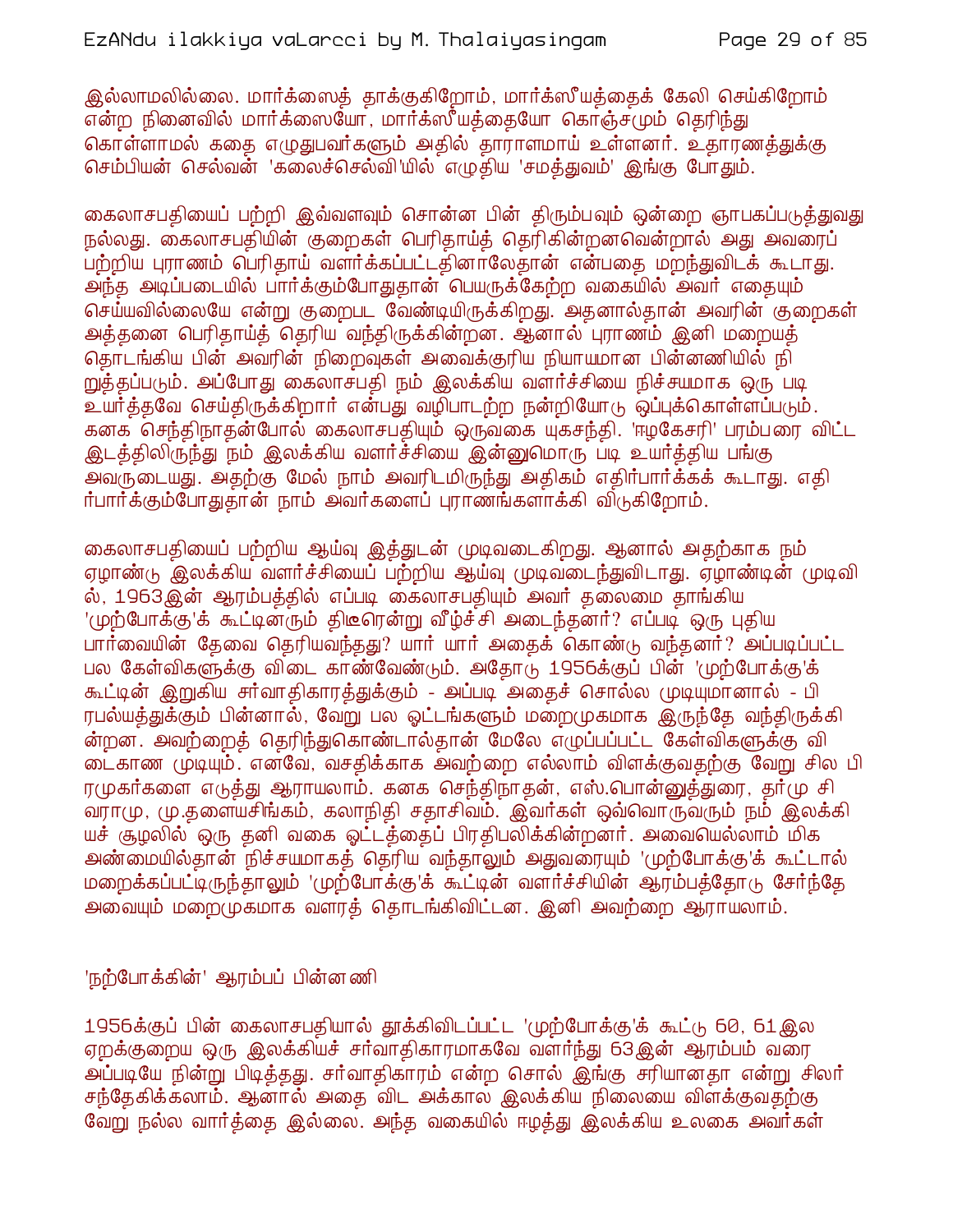ஆக்கிரமித்துவிட்டிருந்தனர். அந்த ஆக்கிரமிப்புக்கு எற்ற வகையில் அவர்களின் சிருஷ் டிகள் தரம் நிறைந்தனவாய் இருந்தனவா, அவர்களிடையே தரமான சிருஷ்டி எழுத்தாளர்கள் இருந்தார்களா என்பவை எல்லாம் வேறு விசயங்கள். இலக்கியச் சர்வாதி காரம் என்பது இலக்கியத் தர உச்சத்தைக் குறிக்கத் தேவையில்லை. இங்கு அவர்களுக்குக் கிடைக்க பிரபல்யக்கையும் பிரசுர வசகிகளையுந்தான் அது குறிக்கிறது. ஒரு கூட்டு அடிப்படையில் அவர்கள் இயங்கியதும், அவர்களுக்குச் சார்பான கைலாசபதி 'தினகரனு'க்கு ஆசிரியராக வந்து அந்தப் பக்கிரிகைக்குக் கரமான ஒர் இலக்கிய அக்கறையைக் கொடுத்ததும், அதோடு அந்தப் பத்திரிகைக்குப் போட்டியாக வேறு தரமான சஞ்சிகைகளும் பத்திரிகைகளும் இங்கு இல்லாமல் இருந்ததும் அந்த இலக்கிய ஆக்கி ரமிப்புக்கு ஒத்து உதவின. ஆனால் எந்தச் சர்வாதிகாரமும் பெரும்பாலும் அதன் வெளி த்தோற்றத்துக்கு ஏற்ற வகையில் உள்ளேயும் இயங்குவதில்லை. உள்ளே அதன் அதி காரத்துக்கு முரணான பல எதிர் ஓட்டங்களும் எதிர் இயக்கங்களும் இருந்துகொண்டே இருக்கும். கனக செந்திநாதன், எஸ். பொன்னுத்துரை, தா்மு சிவராமு, மு. தளையசி ங்கம், கலாநிதி சதாசிவம் ஆகியவர்கள் அப்படிப்பட்ட எதிர் ஓட்டங்களை நம் இலக்கிய உலகில் பிரதிபலிப்பவர்கள் என்பகனாலேயே அவர்களைக் கனிக்கனியாக ஆராயலாம் என்று முன்ப கூறினேன். அது நம் ஏழாண்டு இலக்கிய வளர்ச்சியின் அடுத்த பக்கங்களை, பொதுவாக வெளியே தெரியவராத வேறு பக்கங்களை, அதன் உள் ஓட்டங்களை எல்லாம் அலசி, ஒரு பூரணமான பொதுக் கணக்கெடுப்பு செய்ய உதவும். அதேசமயம் 'முற்போக்கு'க் கூட்டினரின் வீழ்ச்சிக்குரிய காரணங்களை ஆராய்வதாயும் அது இருக்கும்.

1956க்குப் பின்னர் 'முற்போக்கு'க் கூட்டினர் இலக்கியச் சர்வாகிகாரம் செய்தனர் என்றால் கனக செந்திநாதன் ஆரம்பத்தில் அதற்கு ஒத்துழைப்பவராகத்தான் இருந்தார். ஒரு Collaborator. வெகு காலத்துக்குப் பின்னர்தான் வெளிப்படையாக அதற்குத் தன் எதிர்ப்பைக் காட்டுபவராக மாறினார். மிக மிக அண்மையில்தான். ஆனால் அதுவும் பொது இலக்கியச் சூழல் 'முற்போக்கு'க் கூட்டினருக்கு எதிராக ஓடத் தொடங்குகிறது என்பதை உணர்ந்த பின்பு மட்டுமல்ல, பக்கபலமாக வேறு பலர் நிற்கிறார்கள் என்பதையும் நிச்சயமாகத் தெரிந்துகொண்ட பின்னர்தான். அந்த உண்மை தனிப்பட்ட ஒரு கனக செந்தியை மட்டும் விளக்குவதாய் இல்லை. ஒரு பரம்பரையையே விளக்குவதாய் நிற்கி றது. கனக செந்திநாதன் வெறும் தனிப்பட்ட ஒரு கனக செந்திநாதன் அல்ல, ஒரு பரம்பரையின் பிரதிநிதி; அவர் ஒரு பரம்பரை. தான் எழுதிய 'ஈழத்து இலக்கிய வளர்ச்சி' என்ற நூலில் கனக செந்தியே எல்லை பிரித்த 1920க்குப் பிந்திய 1930க்கு முந்திய இடைவெளிக்குரிய, புதிய இலக்கியத்துறைகளில் அக்கறை கொண்ட எழுத்தாளர்களின் பார்வை ஆழத்தையும் சிருஷ்டித் தரத்தையும் எடைபோடுவதற்கு கனக செந்தையையே எடுத்துக்கொண்டால் போதும். அவர் அவருடைய எல்லைப்படி 1950க்கு முந்தியவர். என்னுடைய கணக்குப்படி 1956க்கு முந்தியவர். பழைய ஈழகேசரிப் பரம்பரை. புதிய இலக்கியத் துறைகளில் அக்கறை கொண்ட அந்தப் பழைய பரம்பரையின் பிரதிநிதிதான் அவர். அந்தப் பிரதிநிதி 1956க்குப் பின் எப்படி இயங்கினார் என்பதை ஆராயும்போது அவர் பிரதி்பலிக்கும் ப்ரம்பரையும் எப்படி இயங்கிற்று, அது எப்படிப்பட்டது, புதிதாக வந்த விழிப்புக்கு முன்னால் அதன் தரம் எத்தனை ஆழம் வாய்ந்தது என்பவை எல்லாவற்றையுங்கூட மறைமுகமாக ஆராய்ந்துவிடலாம்.

இந்த இடத்தில் அதிக விளக்கத்துக்காக வேண்டி மெல்ல வழி தப்பிப் போகவேண்டியி ருக்கிறது. 'முற்போக்கு'ச் சர்வாதிகாரத்தின் பின்னணியில் வைத்துக் கனக செந்தியையும் பழைய பரம்பரையையும் எடைபோடும் முன்னர் வேறு ஒன்றைத் தெளிவுபடுத்திக்கொள்ள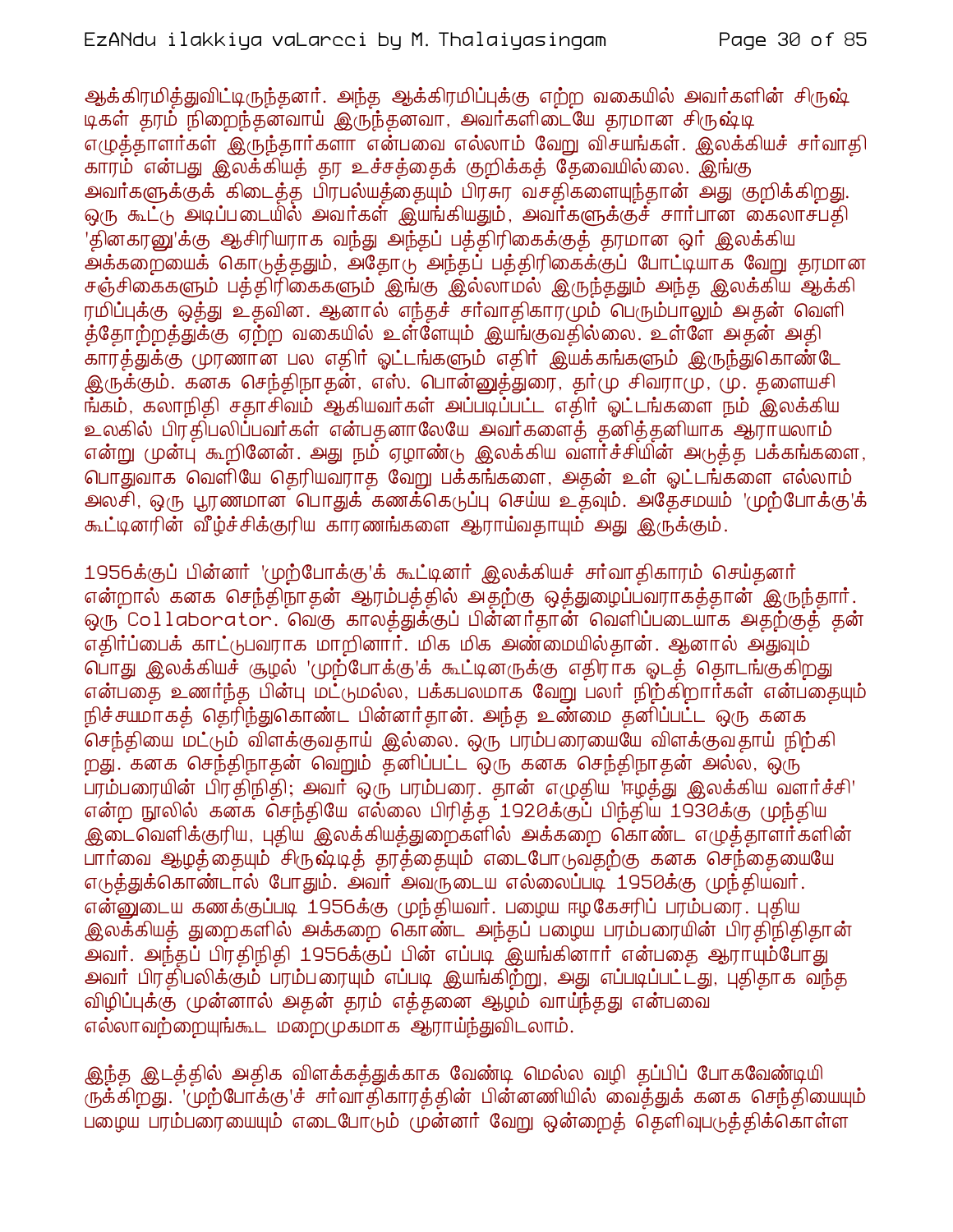#### EzANdu ilakkiya vaLarcci by M. Thalaiyasingam

வேண்டும். புதிய விழிப்பின் ஆரம்பமாக 1956ஐ எடுத்து அதிலிருந்து நம் ஈழத்து இலக்கிய வளர்ச்சியை ஆராய்வதற்குரிய காரணத்தை எல்லாரும் விளங்கிக்கொண்டவர்களாக இல்லை. கனக செந்திநாதன் அதையே என் முக்கியக் குறையாகவும் கருதுகிறார். கனக செந்திநாதன் பழைய பரம்பரையின் பிரதிநிதி என்ற காரணத்தால் அந்தப் பரம்பரைக்கு அவர் முக்கியத்துவம் கொடுக்க முயல்வதை விளங்கிக்கொள்ளலாம். ஆனால் எந்தளவுக்கு நம் இலக்கிய வரலாற்றின் உள்துடிப்பு வித்தியாசங்களை அவர் புரி ந்துகொள்ளார். 1956ஐ எல்லையாக வைத்து நம் இலக்கிய வளர்ச்சியை ஆராய்கிறேன் என்றால் அதற்கு முன்னர் எதுவும் இல்லை என்பதல்ல அர்த்தம். அப்படி நான் எப்பவும் குறிப்பிட்டதில்லை. 1956ஐ நான் ஓர் எல்லையாகத்தான் பாவிக்கிறேன். எனவே, அந்த எல்லை ஏற்கனவே உள்ள ஒன்றைப் பிரிக்துக் காட்டிய பின்பே ஒரு பதிய வளர்ச்சியின் ஆரம்பமாக நிற்கிறது. 1956க்குப் பின்பு வந்த காலத்தின் முக்கியத்துவத்தை இக்கட்டுரைத் தொடரின் ஆரம்பத்திலேயே விளக்கியிருக்கின்றேன். அதை இங்கு ஞாபகப்படுத்திக்கொள்வது நல்லது. 56க்கு முன்னிருந்த நம் பொதுச் சமூக, பொருளாதார, அரசியல் பின்னணி தனித்தன்மை நிறைந்த தரமான ஒரு சுதேச இலக்கி ய வளர்ச்சிக்குச் சாககமாக அமையவில்லை. அகனால் அப்போ இருந்த இலக்கிய முயற்சி காலத்தை எதிர்த்த ஒரு முயற்சியாகவே இருந்தது. அதோடு அதே காரணத்தால் .<br>அது இந்தியச் செல்வாக்கு நிரம்பியதாகவும் இருந்தது. எப்படி அரசியல் சமூகத்துறைகளி ல் இங்குள்ள தமிழர்கள் தமிழ்நாட்டிலுள்ள நிலைகளால் வசீகரிகப்பட்டு அவர்களை அபி நயித்து வழிபட்டார்களோ அப்படியேதான் இலக்கியத்துறையிலும் இயங்கினார்கள். நேருவி ன் படத்தையும் காந்தியின் படத்தையும் தங்கள் வீடுகளில் தொங்கப்போட்டுவிட்டு, தங்கள் பொறுப்பையும் கடமைகளையும் இந்தியாவிலுள்ளவர்களிடம் இடம் மாற்றிவிட்டு சும்மா இருந்தார்கள். அல்லது அவர்களைப்போல் இவர்களும் கதர் ஆடை அணிந்தார்கள். 'ஜெய் ஹிந்த்' கோசம் போட்டார்கள். அது அரசியல் சமூகத்துறைகளில். அதேபோல் இலக்கி யத்துறையிலும் தங்கள் பொறுப்பை இந்திய எழுத்தாளர்களிடம் ஒப்படைத்துவிட்டு ஒன்றுந் தெரியாமல் பழைய இலக்கியங்களோடு தூங்கினார்கள் அல்லது அவர்களையே அபிநமி த்தார்கள். காலம் அப்படி. தங்கள் நிலை, பிரச்சினைகள் எல்லாம் வேறானவை, .<br>தாங்களும் வேறானவர்கள் என்ற எண்ணமும் எழவில்லை. அதற்கேற்ற இலக்கியமும் படைக்கப்படவில்லை.

1956க்கு முன்பிருந்த ஈழகேசரி, மறுமலர்ச்சிப் பரம்பரை எழுத்தாளர்களைப்பற்றி கனக செந்திநாதனே கூறுகிறார்.

"தமிழ்நாட்டு எழுத்தாளர்களான கு.ப.ரா. 'கல்கி' ஆகியோரது எழுத்தின் ஆதிக்க நிழல் <u>இ்வர்களுடைய எழுத்து</u>களில் மலிந்திருக்கிறது. 'கலைமகளை'யும் 'ஆனந்தவிகடனை'யும் இலட்சியப் பக்கிரிகைகளாக வைக்துக்கொண்டு எமுகிய கன்மையைக் கவனிக்க முடிகி றது "\*

"மறுமலர்ச்சி வட்டச் சிறுகதை ஆசிரியர்களை மொத்தமாக நோக்குமிடத்து வாசகர்கள் அதிகம் பரவியிராத ஒரு காலத்தில், சிறுகதை இலக்கியத்தைப்பற்றி அலசி ஆராய்ந்து அதன் இலட்சணங்கள் தமிழில் வரையறுக்கப்படாத ஒரு நிலையில், மிக இளம்வயதில் தமக்குத் தெரிந்தவற்றை வைத்துக்கொண்டு, ஏதாவது எழுத்துலகில் செய்யவேண்டவமன்ற .<br>துடிப்படன் எழுத வந்தவர்கள் என்பதை மறந்துவிடக் கூடாது."+

மேற்கூறிய பண்புகள்தாம் 1956க்குப் பின் வந்த பரம்பரையை வேறுபடுத்துபவை. 56க்குப்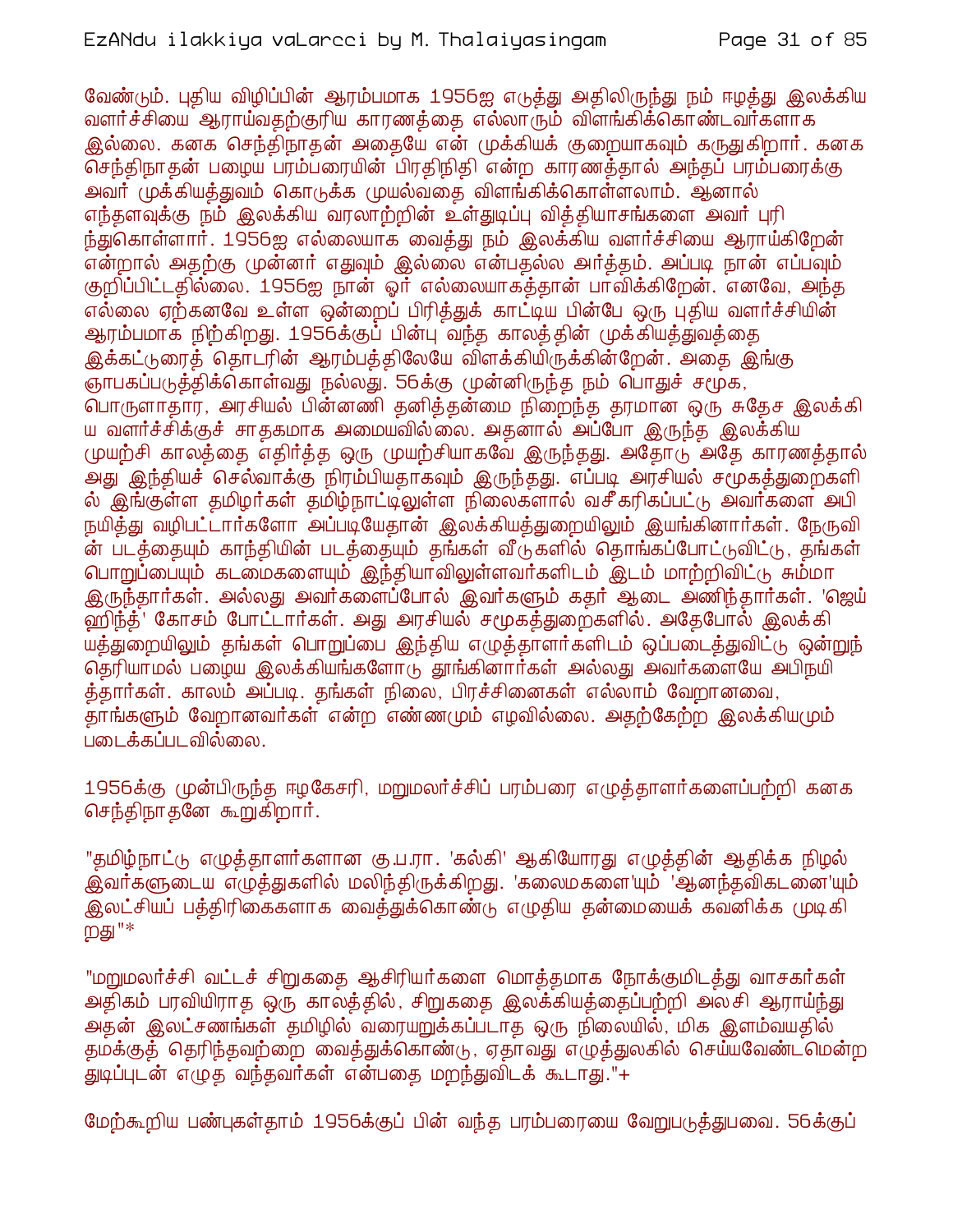## EzANdu ilakkiya vaLarcci by M. Thalaiyasingam

பின் வந்தவர்கள் அவற்றிலிருந்து தங்களை விடுவித்துக்கொள்ள மட்டும் செய்யவில்லை; முதல் முதலாகத் தங்கள் சமூகநிலை, வாழ்க்கை, பிரச்சினைகள் எல்லாம் தமிழ்நாட்டில் உள்ளவற்றை விட வேறானவை என்பதை உணர்ந்து தங்கள் பிரவேசப் பிரச்சினைகளைப் பிரதிபலிக்கும் தனித்தன்மை வாய்ந்த இலக்கியத்தை (முழுச் சுயஉணர்வுடன் படைக்கவும் தொடங்கினர். 56வரை நம் இலக்கிய எண்ணங்கள் எல்லாம் மற்ற துறைகளில் இருந்ததுபோல் இந்தியப் போக்கின் ஒரு குடல்வால் (appendix) ஆகவே இருந்தன. அந்த நிலையை அறுத்துக்கொண்டு நம் இலக்கியம் ஒரு புது உயிரையும் உடலையும் பெறத் தொடங்கியது. 56க்குப் பின்னரேதான். அந்த அடிப்படையில்தான் 56ஐ நம் இலக்கிய வளர்ச்சியில் ஓர் எல்லையாகவும் புதிய போக்கின் ஆரம்பமாகவும் நான் கருதுகிறேன். விழிப்படைந்த நம் பொதுச் சமூக, பொருளாதார, அரசியல்நிலை சுய

உணர்வுபெற்ற ஓர் தனித்துவ இலக்கியத்துக்கு 56க்குப் பின்புதான் உதவிற்று. சுதந்திரம் பெற்றபின்பு கூட அப்படி ஒரு சாதகமான பின்னணி ஏற்படவில்லை. 56க்குப் பின் பண்டாரநாயக்காவோடுதான் ஆரம்பமாயிற்று. எனவே, 56 வரையும் நடந்த இலக்கிய முயற்சி காலத்தின் ஒத்துழைப்பற்ற முயற்சி. அதனால் வலுவற்றது. தனித்தன்மை குறைந்த ஒன்று. சுயஉணர்வு அற்றது. கனக செந்திநாதனே தனது நூலில் 50க்குப் பிந்தி ய வளர்ச்சிக்குத்தான் அதிக முக்கியத்துவம் கொடுக்கிறார். கொடுக்க வேண்டியவராக இருக்கிறார். 50 என்று அவர் வசதிக்காகப் பிரிக்கிறார். 56 என்று நான் சரிக்கிர, அரசி யல், சமூக மாற்றங்களைக் காரணங்களாக வைத்துப் பிரிக்கிறேன். ஆனால், 56க்குப் பி ன்னர் ஏற்பட்ட மாற்றங்களில் பாதிப்பு கூட 59,60களில்தான் உண்மையாகத் தெரி யவந்தது. நம் இன்றைய இலக்கிய வேகம் அப்போதுதான் ஆரம்பமாகியது. 50க்குப் பி ன்னரல்ல, 50க்கு முன்னரே இருந்து எழுதத் தொடங்கி இன்று வரை நின்றுபிடிப்பவர்கள் கூட மிக அண்மையில்தான் - 59,60க்குப் பின்னர்தான்- பிரபல்யம் பெறத் தொடங்கினர். தங்களை உணரவும் ஆரம்பித்தனர். வைத்திலிங்கம், சம்பந்தன், இலங்கையர்கோன் .<br>போன்று ஏற்கனவே எழுதி முடித்தவர்களுக்குக் கிடைக்கவேண்டிய கணிப்பு இப்போதுதான் கிடைக்கிறது. அதுபோல சொக்கன், சு.வே. போன்று முன்பே ஆரம்பி த்தவர்கள் கூட இப்போதுதான் தங்களை உண்மையாக உணர்ந்து எழுதுகிறார்கள். 56க்கு முன்பே எழுதியவர்களின் ஆக்கங்கள் இப்போதுதான் நூல்வடிவம் பெறுகின்றன. அப்படி இருந்தும் ராஜமய்யரின் நாவலைப்போல், புதுமைப்பித்தனின் கதைகளைப்போல் முந்திய பரம்பரைகளுக்குச் சொந்தமாய் இருந்தும் இன்றும் தங்களுக்கு நிகரில்லாமல் நிற்கும் எந்த ஆக்கமாவது கனக செந்திநாதன் கூறும் 50க்கு முந்திய பரம்பரையிலிருந்து .<br>இன்றுவரை நின்று பிடிக்கிறதா? கவிதைத்துறை ஒரு புறநடை. அந்தத் துறை தமி ழார்களுக்குப் பழக்கமான ஒரு பழைய துறை என்ற காரணத்தால் 50க்கு முந்தியே தரம் வாய்ந்தவை அந்தத் துறையில் வந்துவிட்டிருந்தன. ஆனால் அப்படி இருந்தும் அந்தத் துறையில்கூட புதிய வேகத்தைக் காட்டும் ஒரு பாரதியை, 50க்கு முந்திய பரம்பரையால் காட்ட முடிந்ததா? முந்திய சோமசுந்தரப் புலவரையும் இன்றுவரை வாழும் மஹாகவி மையும் இன்னும் வடிவாய்க் கண்டுபிடிக்கவில்லை என்பது உண்மையாய் இருப்பினும் அவர்களைப் பாரதியோடு ஒப்பிட முடியுமா? பாரதிக்கேற்ற சூழல் நம் நாட்டில் அப்போது இருக்கவில்லை. கனக செந்திநாதனது நூலில் முதல் அறுபத்தெட்்டு பக்கங்களுடன் முடிந்துவிடும் பழைய பரம்பரையின் வரலாற்றைப் படிக்கும்போது ஏதோ முன்பு தொட்டே நாங்களும் புதுத்துறைகளில் அக்கறைப்பட்டிருக்கிறோம் என்று நம்மையே நாம் திருப்தி

<sup>\*</sup> ஈழத்து இலக்கிய வளர்ச்சி, பக்கம் 36

<sup>+</sup> லை - பக்கம் 44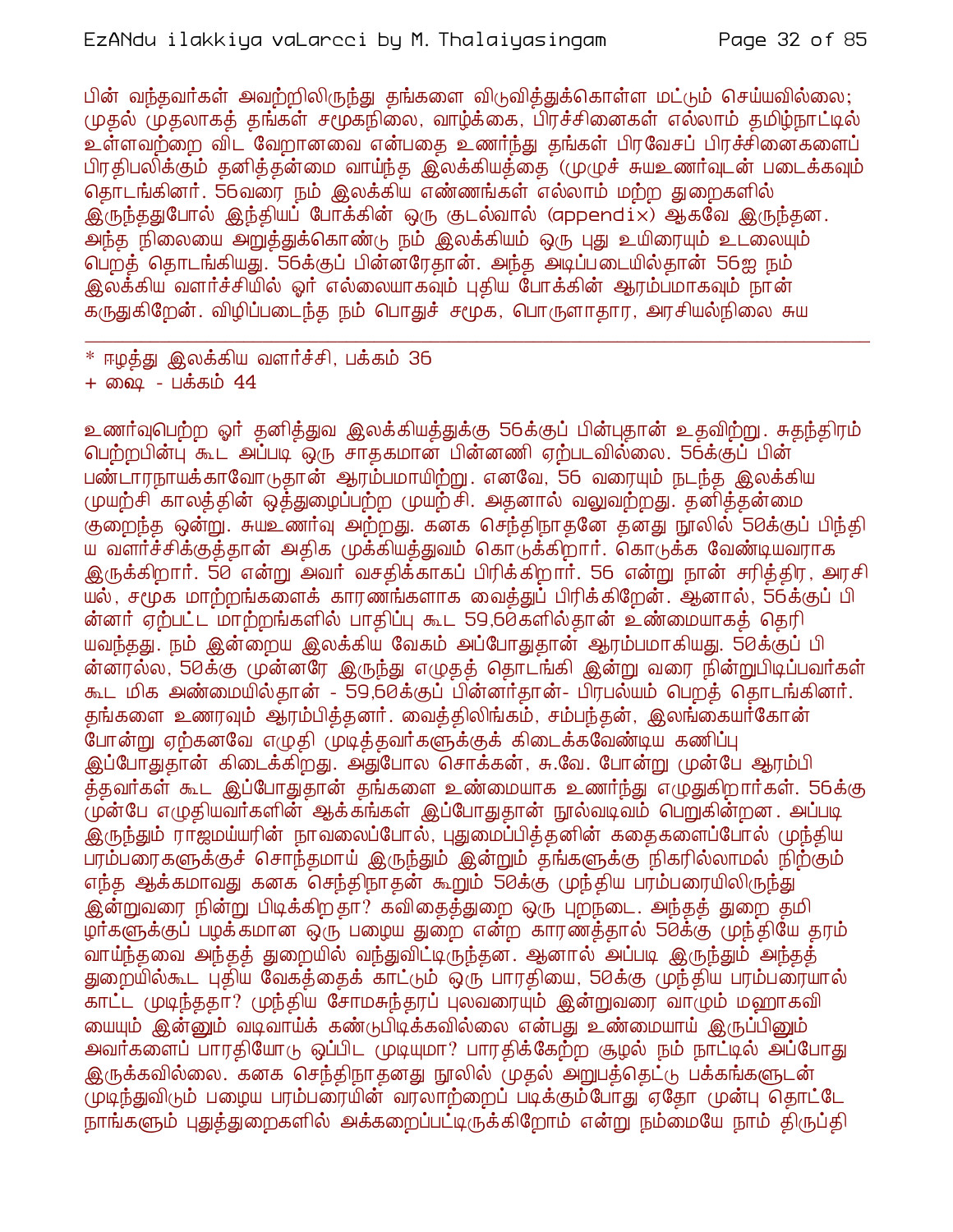ப்படுத்திக்கொள்ளும் ஒரு மருட்சி ஏற்பட்டிருக்கிறதே ஒழிய பெரும் சாதனையாகக் காட்டுவதற்கு ஏதாவது கிடைத்திருக்கிறதா? உண்மை, பாரதியோடும் பதுமைப்பி த்தனோடும் ராஜமய்யரோடும் ஒப்பிடக்கூடியவர்களை 56க்குப் பின்னர் கூட நான் இன்னம் புடிவாகக் கண்டுபிடிக்கவில்லைதான். ஆனால் 56க்குப்பின் ஏற்பட்ட ஓட்டங்கள் முடிவடைந்துவிட்டனவா, எதையும் முடிவாகச் சொல்வகற்கு? இப்போதுதான் புதிய பரம்பரை வளரத் தொடங்கியிருக்கிறது. ஆனால் ஆரம்பத்திலேயே அது தன்னை நி ச்சயமாகப் பிரித்துக் காட்டிக்கொண்டே ஆரம்பித்திருக்கின்றது. இப்போ சாகித்தியப் பரிசு வென்ற எழுத்தாளர்கள் அதன் சாதனைகள் அல்ல. அதன் விளைச்சல்கள் இனித்தான் வரவேண்டும். அதற்குரிய நம்பிக்கை அதனிடம் இருக்கிறது. ஐரோப்பாவின் கலை ஆதி க்கத்திலிருந்து தன்னை விடுவித்துக்கொண்டு தனக்கே உரித்தான, மற்றவர்கள் தன்னை அபிநயிக்கக்கூடிய, ஆக்கங்களைப் படைக்கக் தொடங்கிய ஒரு புகிய பரம்பரை பத்தொன்பதாம் நூற்றாண்டின் இறுதியிலிருந்து அமெரிக்காவில் வளரத் தொடங்கியது. அப்படி ஒன்று 'இப்போ ஈழத்தில் ஆரம்பித்திருக்கிறது. தமிழ்நாட்டின் கலை ஆதிக்கத்தி லிருந்து தன்னை விடுவித்துக்கொண்டு தனித்தன்மையோடு தானாகவே இயங்கும் ஒரு போக்கும் புதிய பரம்பரையும்! 1956 அவற்றின் ஆரம்ப எல்லை. 56க்கு நான் முக்கி யத்துவம் கொடுப்பது அந்த அடிப்படையில்தான்.

இவ்வளவும் வழிதப்பிய விளக்கங்கள். கட்டுரைத் தொடரின் ஆரம்பத்திலேயே இவற்றைக் கூறவில்லையா? இருந்தும் கனக செந்திநாதனை ஆராயும்போது இந்த எல்லை முக்கி யத்துவத்தைப்பற்றிய சரியான உணர்வ இருப்பது நல்லது. புதிய விழிப்பின் புதிய பரம்பரையின் பின்னணியில் வைக்து அவரை ஆராயும்போது விக்கியாசக்கை அறிவகற்கு அந்த உணர்வு அவசியம். இனி அவரிடம் வரலாம்.

56க்குப் பின் 'முற்போக்கு'க் கூட்டினரின் சர்வாதிகாரம் எற்பட்டபோது கனக செந்தி நாதன் அதற்குக் கைகொடுத்து உதவவே செய்தார். ஒரு collaborator. அது அவருக்கும் அவருடைய பரம்பரைக்கும் உரிய இரண்டு முக்கிய பண்புகளை விளக்குகி றது. ஒன்று, அவருக்கும் அவருடைய பரம்பரையினருக்கும் உண்மையாகத் தரமான இலக்கியத்தில் அக்கறை இருந்தது. அதை ஒப்புக்கொள்ள வேண்டும். ஒருவகைத் தேடல். ஆனால் அந்த அக்கறை, பார்வை ஆழத்தையோ பார்வை வலுவையோ பக்கபலமாகச் சேர்ந்திருக்காத ஒன்று. அது இரண்டாவது. அது அவருடைய, அவர் பரம்பரையினுடைய குறை. அதனால் கனக செந்திநாதன் தானே தனியாக நிற்க முடியாதவராகி விடுகிறார். ஏதாவது ஒரு துணையில் பற்றிப் படரத்தான் அவரால் முடியும். ஆரம்பத்தில் முற்போக்குக் கூட்டும், பொதுப் பின்னணியில் ஏற்பட்ட விழிப்பை இலக்கிய ரீதியாக அது பயன்படுத்திய வித(மும் கனக செந்திக்கு ஒரு புதிய இலக்கிய ஆழத்தை மட்டும் காட்டவி ல்லை. பற்றிப் படர்வதற்கு ஒரு துணையையுந்தான் காட்டின. மிக ஆவலோடு அவர் சுற்றிக்கொண்டார். ஆனால் ஒத்துழைக்கும்போது விட்டுக்கொடுக்க வேண்டி மட்டுமல்ல தூக்கிக்கொடுக்க வேண்டியும் வரும் 'தினகரனி'ல் அவர் ஈழத்து இலக்கிய வளர்ச்சிபற்றிக் கட்டுரை எழுதியபோது அவை இரண்டையும் செய்ய அவர் தவறவில்லை. 'முற்போக்கு'க் கூட்டின் சர்வாதிகாரம் பின்னர் வளரத் தொடங்கியபோது, அவர்களின் உள் விவகாரங்கள் ஒத்துழைப்பவருக்குத் தெரியாமல் மறைக்கப்பட்டிருக்க வேண்டும். Tacticsஐ அடிப்படையாகக் கொண்ட அரசியல் பார்வையுள்ள ஓர் இலக்கியக் கூட்டின் கைக்கருவி யாகிவிட்ட ஓர் அவல நிலையையும் அவர் உணரத் தொடங்கியிருக்க வேண்டும். அதோடு உண்மையாகவே அவர்களின் கொள்கைகளும் நடத்தைகளும் வர வரத் தெரி யவரும்போது அவருக்குப் பிடிக்காமல் போயிருக்க வேண்டும். கொமும்பில் 'முற்போக்கு'க்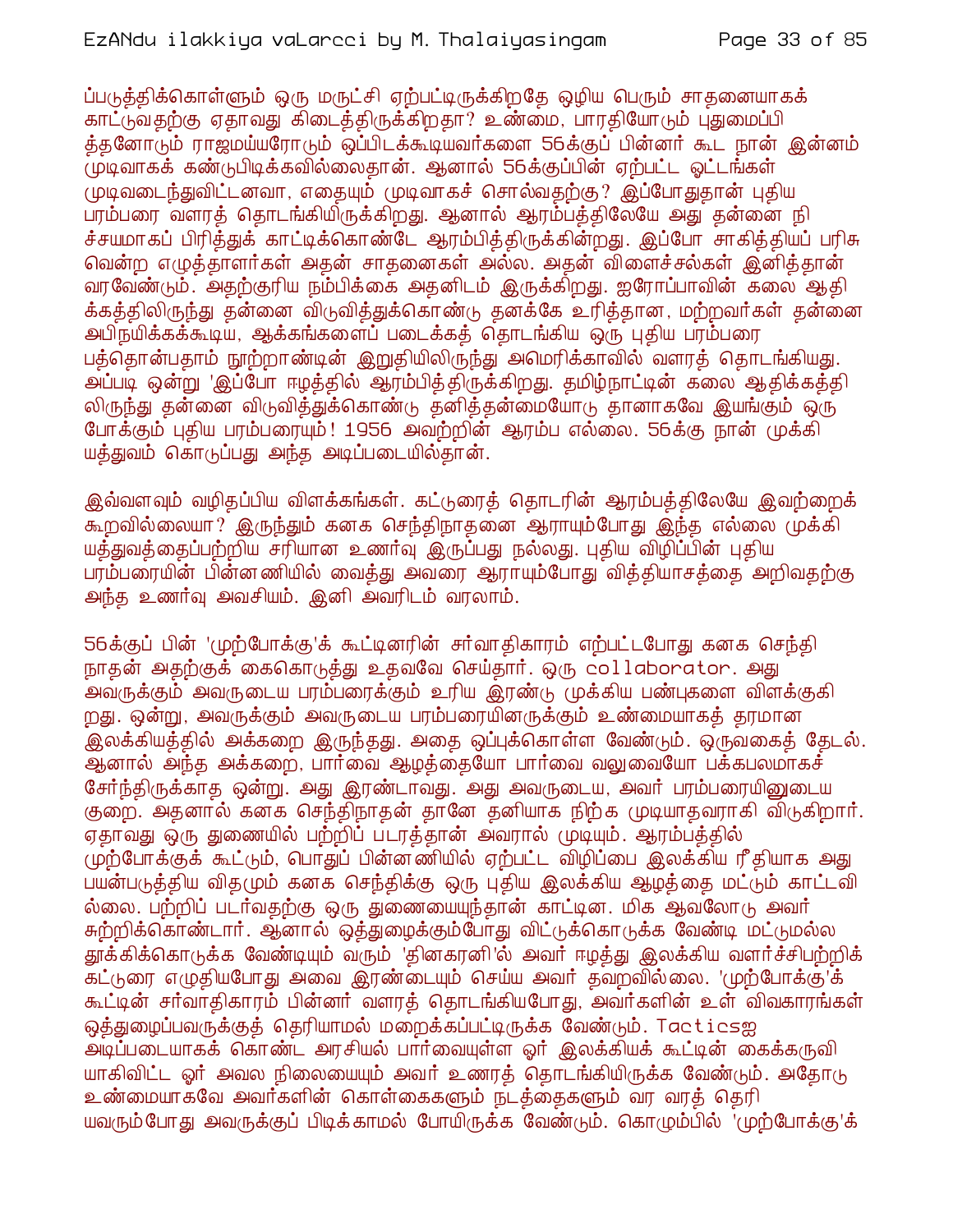கூட்டினர் எழுத்தாளர் மகாநாடு நடத்தியபோது நடத்தியபோது அந்தத் திருப்பம் எற்பட்டதாம். கனக செந்தி அதை மிக ஆர்வத்தோடும் உணர்ச்சியோடும் சொல்வார். இருபத்தைந்து வருடங்களாக இலக்கிய விவகாரங்களில் ஈடுபட்ட ஒருவரின் தணியாத ஆர்வம் அது. கேட்கும்போது அவரில் மரியாதையும் அபிமானமும் ஏற்படவே செய்யும். என்றும் நம் ஈழக் தமிமுலகம் அவருக்கு அந்த அபிமானக்கைக் காட்டவே செய்யும் ஆனால், என்றுமே அது ஓர் அடைமொழி சேர்க்கப்பட்ட அபிமானமாகவே இருக்கும் என்பதையும் மறந்துவிடக் கூடாது. காரணம் அவர் 'முற்போக்கு'க் கூட்டுக்கு எதிராகத் தன்னைத் தயாரித்தது இன்னுமொரு கூட்டில் தன்னை இழப்பதற்குத்தான். ் பொன்னுத்துரை சூழந்தைப்பிள்ளைத் தனமாக 'நற்போக்கு' என்று அதற்கு இப்போ நாமம் சூட்டியிருக்கிறார். 'முற்போக்கு'க் கூட்டில் ஏற்பட்ட தனது அதிருப்தியையோ வெறுப்பையோ கனக செந்திநாதன் ஒரு தரமான கட்டுரை எழுதி வெளிப்படுத்தவில்லை. அப்படி எழுதித்தான் ஆகவேண்டும் என்ற கட்டாயம் இல்லை. ஆனால் கனக செந்தி நாதனைப் பொருத்தவரையில் அப்படித் தன் கருத்தை வெளிப்படுத்தாது அவருடைய வேறு .<br>ஒரு தன்மையை வெளிப்படுத்துகிறது. அனாவசியமாகத் தன் செல்வாக்கைக் குறைத்துக்கொள்ள விரும்பாமல் காற்று வீசும் திசையை நிச்சயமாக உணரும் வரைக்கும் மதில்மேல் பூனைபோல் மௌனமாகக் காத்திருக்கலாம். ஆனால் அதுமட்டும் அவருடைய மௌனத்துக்குக் காரணமாகாது. முக்கியமான காரணம் தர்க்கத்தாலோ கட்டுரைகளாலோ 'முற்போக்கு'க் கூட்டினரைத் தாக்கும் திறமையும் வலுவும் கனக செந்திநாதனுக்கு இல்லை. அவருக்கு மட்டுமல்ல, பொதுவாக அவர் பிரதிபலிக்கும் பரம்பரைக்குமே கிடையாது. இல்லாவிட்டால், 'முற்போக்கு'க் கூட்டினரால் நம் இலக்கிய வரலாற்றில் ஒரு புது வளர்ச்சியைப் பிரதிபலிப்பவர்களாக வந்திருக்க முடியாது. முந்திய பரம்பரையின் வலுவற்ற இயலாத் தன்மைதான் புதிய பரம்பரையை அந்தளவு வேறுபடுத்தி க் காட்டுகிறது. கனக செந்திக்கு கைவந்த விசயம், எழுத்தாளர்களையும் அவர்களின் சி ருஷ்டிகளையும் பற்றிப் பட்டியல் எழுதுவதுதான். ஆனால்அந்தக் கெட்டித்தனம் ஒன்று மட்டும் 'முற்போக்கு'க் கூட்டினரை முறியடிக்க உதவியிருக்காது. எனவே, தனித்து நின்று தன் அதிருப்தியையோ, வெறுப்பையோ, தன் சொந்தக் கருத்துகளையோ அவரால் காட்ட முடியவில்லை. மாறாக, சுற்றிப் படர்வதற்கு வேறு ஒரு பொறுப்பு கிடைக்கும் வரைக்கும் அவர் தருணம் பார்த்துக் காத்திருந்தார். தருணம் வராமல் போய்விடவில்லை. புதிய எதிர் - 'முற்போக்கு' வேகம் பிறந்தபோது தருண்மும் வந்தது. காற்று எந்தப் பக்கம் வீசுகிறது என்பதும் நிச்சயமாகத் தெரியவந்தது. அவர் கண்டுபிடித்த புதிய பொறுப்பு எஸ். <u>பொன்னுத்துரை. மட்டக்களப்பு விழா, பொன்னுத்துரையின் பேரவாவை மட்டும் தீர்க்கவி</u> ல்லை. கனக செந்தியின் சபலத்தையும் தீர்த்துவைத்தது. ஆனால் கனகசெந்தி எந்தளவுக்கு அதற்குப் பின் தன்னை காப்பாற்றிக் கொண்டார்?

அந்தக் கேள்வி எழும்போதுதான் கனக செந்தியின் மீதுள்ள நம் அபிமானம் குறைந்துவி டுகிறது. அதற்கு அடைமொழி சேர்க்க வேண்டிய நிலை தவிர்க்க முடியாமல் வந்துவிடுகி றது. உண்மையில் அவருக்காக அனுதாபப் படாமல் இருக்க முடியாது.

பொன்னுத்துரையையும் 'நற்போக்கு'க் கூட்டையும் பற்றிக் கொண்ட பின் கனக செந்தியின் இருபத்தைந்து வருட இலக்கிய அக்கறையின் சின்னமாக வெளிவந்திருக்கிறது வளர்ச்சிபற்றி எமுதிய கட்டுரைக் கொடர் காலக்துக்கேற்றவகையில் விரிக்து நூலாக்கப்பட்டிருக்கிறதாம். அதன் மூலம் ஈழத்து இலக்கிய வளர்ச்சியை விட கனக செந்திநாகனின் வளர்ச்சியை, இல்லை வீம்ச்சியைக்கான், அதிகமாகப் படிக்கலாம்.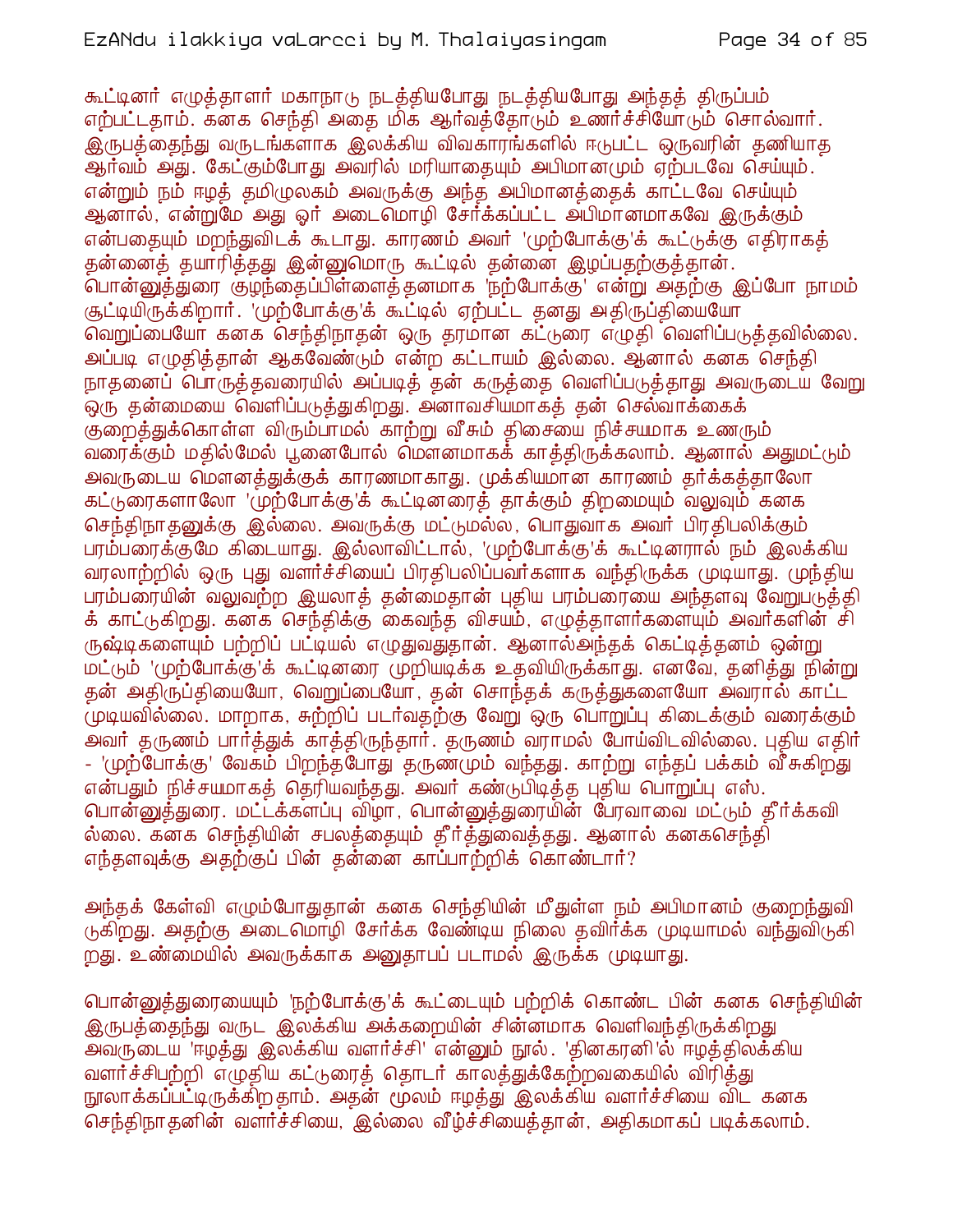## EzANdu ilakkiya vaLarcci by M. Thalaiyasingam

படிக்க வேண்டும். 'தினகரனி'ல் வந்த கட்டுரைத் தொடரையும் அதையும் ஒப்பிட்டு யாராவது அக்கறைப்பட்டவர்கள் விரிவாக ஒரு தனிக் கட்டுரையே எழுத வேண்டும். இலக்கிய மாணவனுக்கு அது ஒரு சுவையான விருந்தாக இருக்கும். நம் எதிர்கால இலக்கிய வளர்ச்சிக்கு அது கட்டாயம் தேவையுங்கூட. இக்கட்டுரைத் தொடரை இடையில் வேண்டுமென்றே தேவைக்கதிகமாக நிறுத்தித் தாமதிக்க வைத்துங்கூட<sup>்</sup>தினகரனி'ல் வந்த கனக செந்தியின் பழைய கட்டுரைகளைப் பெற முடியாமல் போனதால் அப்படி ஒரு அலசலை இங்கு செய்ய முடியாமல் இருக்கிறது. 'முற்போக்கு'க் கூட்டுக்கு ஒத்துழைத்தபோது கனக செந்தி எவ்வளவு தூரம் தன்னை இழந்தார் என்பதையும் பின்பு 'நற்போக்கு'க் கூட்டில் சேர்ந்த பின் எவ்வளவு தூரம் தன்னைப் பறிகொடுத்திருக்கிறார் என்பதையும் அவை இரண்டையும் ஒப்பிட்டுப் பார்த்தால் தான் வடிவாகப் படிக்கலாம். இங்கு அது முடியாமல் இருக்கிறது. எனவே, 'நற்போக்கி'ல் சேர்ந்த பின் எவ்வளவு தூரம் அவர் தன்னை இழந்திருக்கிறார் என்பதை மட்டும் இங்கு பார்க்கலாம். ஆனால் இப்போ அது பலருக்குத் தெரிந்த இரகசியமாகப் போய்விட்டது. இருந்தும் நம் இலக்கிய வளர்ச்சி யை வரலாற்று ரீதியில் இங்கு ஆராய முயல்வதால் ஒரு சில உதாரணங்களையாவது அச்சில் ஏற்றுவது தேவையாகிறது.

'ஈழத்து இலக்கிய வளர்ச்சி'யைப் படிக்கும்போது (முதலில் எழும் பிரச்சினை எங்கே அதில் கனக செந்திநாதன் இருக்கிறார் என்பதைத் தேடிப் பிடிப்பதுதான். எவ்வளவு தூரம் தேடத் தொடங்குகிறோமோ அவ்வளவு தூரம் அவர் காணாமல் போய்விடுகிறார். கனக செந்தி நாதனது பெயரை யாராவது இரவல் வாங்கிக்கொண்டார்களா? அல்லது கனக செந்தி தன் பெயரை நம் இலக்கியச் சந்தையில் விற்கவும் செய்கிறவரா? கனக செந்தியிடம் பல குறைகள் இருக்கலாம். ஆனால் போற்றிக் காப்பாற்றுவதற்கும் அந்தப் பெயரில் நி றைவுகள் இல்லாமலில்லை. நம் இலக்கியத்தில் அக்கறையுள்ள எவரும் அதைத் துஷ்பி ரயோகம் செய்யக் கூடாது. கனக செந்திககுக்கூட அந்த உரிமை இல்லை.

மட்டக்களப்பு விழாவில் கனக செந்தியைச் சந்திக்கும்போது தர்மு சிவராமுவைப்பற்றி அவர் என்னிடம் சொன்னதை இங்கு உதாரணமாகக் காட்டலாம். தர்மு சிவராமுவைப் போன்று புதிய பார்வையோடு நல்ல தரமான இலக்கியக் கட்டுரைகள் எழுதுவபவர்கள் அதிகம் பேர் நம் நாட்டில் இல்லையென்றும் அவரைப் போன்று இன்னும் பலர் நமக்குத் தேவையென்றும் அவர் என்னிடம் கூறியபோது உண்மையான கனக செந்தியை என்னால் காண (முடிந்தது. பழைய பரம்பரைக்கும் புதிய பரம்பரைக்கு(முள்ள வித்தியாசத்தை ஒப்புக்கொள்ளும் ஒரு பாவம் மட்டும் அவரிடம் தொனிக்கவில்லை. பழைய பரம்பரைக்குள்ள நேர்மையும் (அரசியல் காரணங்களுக்காக உண்மையை ஒப்புக்கொள்ளாமல் எல்லாவற்றையும் திருகும் புதிய tactics என்ற ஓன்று புதிய பரம்பரைக்கு மட்டுந்தான் உரியது.) கனக செந்திக்குள்ள உண்மையான இலக்கிய அக்கறையும் கூடவே தொனித்தன. அதோடு அது உண்மையுங்கூட. தர்மு சிவராமுவிடம் குறைகள் பல இருந்தாலும் நிறைவுகள் எவ்வளவோ இருக்கின்றன. 'முற்போக்கு'க் .<br>கூட்டுக்குப் பின் வந்த அதிக ஆழங்கூடிய புதிய வேகத்தைப் பிரதிபலிப்பவர்களில் அவரும் ஒருவர். எனவே, கனக செந்தியின் கூற்று நியாயமானதே. ஆனால் அந்தக் கனக செந்தி யை அவரது நூலில் காணவில்லை. திடீரென்று தர்மு சிவராமு, அவருடைய கண்களில் ஒன்றுந் தெரியாத ஒரு குழந்தைப்பிள்ளையாக மாறிவிட்டார். அது மட்டுமல்ல. விஞ்ஞான விஷயங்களைப் பற்றி அதிகம் தெரிந்தவராக கனக செந்தியும் அத்தனை சீக்கிரம் வளர்ந்துவிட்டார். ஐன்ஸ்டீனின் சார்பத் தத்துவத்துக்குப் பின் பழைய லோகாயுதவாதிகளி ன் ஜடம் பற்றிய கொள்கைகள் பிமைக்து விடுகின்றன என்பதுவும் வேகாந்கக்கின்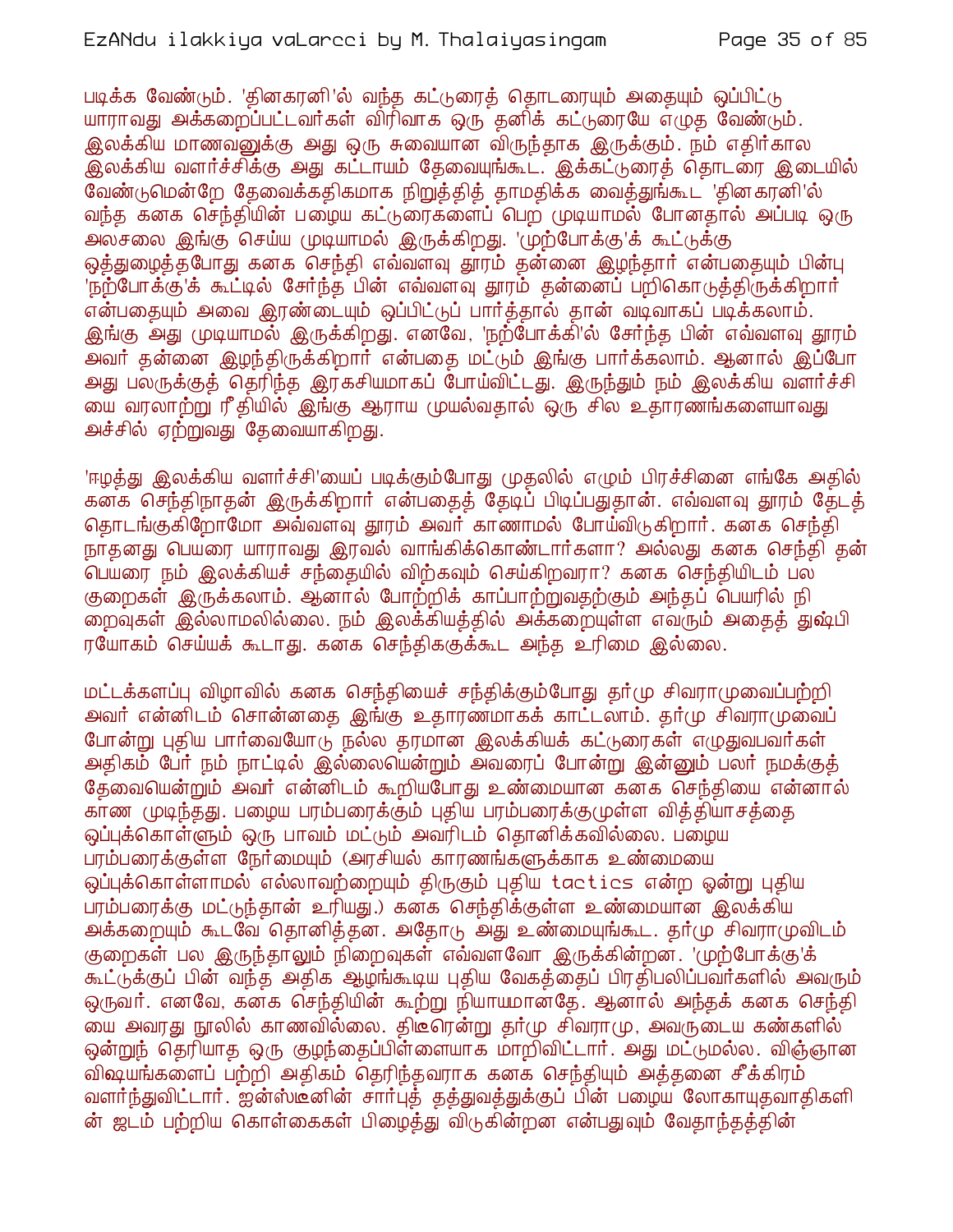'எல்லாம் சக்தி' என்ற கொள்கை நியாயமாக்கப்படுகிறதென்பதுவும் உண்மை. அதைத்தான் தர்மு சிவராமு 'தீ' பற்றி எழுதிய கட்டுரையில் ஞாபகப்படுத்த முயன்றார். பொன்னுத்துரை அதைப் புரிந்து கொள்ளாமல் விதண்டாவாதம் செய்தார். (அதைப் பின்பு விளக்க வேண்டும்.) ஆ்னால் திடீரென்று எப்படி கனக செந்தியின் நூலிலும் அதே அறி யாமையும் விதண்டாவாகமும் உள் நுழைந்தன? கனக செந்திக்குச் சொந்தமாக அபிப்பி ராயம் தெரிவிக்கப் பயமென்றால், முடியாதென்றால் எந்தவித நடிப்புமின்றி சும்மா ஒரு எழுத்தாளர் பட்டியலை மட்டும் தந்திருக்கலாம். இப்படி இரவல் வாங்கப்போய் தன்னையே இழந்திருக்கக் கூடாது. வரலாற்றுக்காக இன்னமொரு உண்மையை அச்சில் ஏற்றிப் பதி த்துவைக்க விரும்புகிறேன். காரணம், அதன் மூலம் கனக செந்தியின் நூலில் காணப்படும் .<br>கருத்துகளுக்குரிய ஊற்றைக் கண்டுபிடிக்கலாம் என்பதோடு இன்றுமோர் ஒப்பு ஆராய்ச்சி க் கட்டுரைக்கு அது உதவவும் கூடும் என்பதே. உதவ வேண்டும்.

ஆங்்கிலத்்தில் poetry என்பதை recite பண்ணுவார்கள். (செய்யுள்்களை ஒப்புவி ப்பார்கள்) song என்பதைப் பாடுவார்கள். இவற்றினை ஒன்று சேர்த்து பாட்டை 'ஓதல்' என்று குழப்புவதிலே அர்த்தமிருப்பதாக எனக்குப் படவில்லை.\*

'ஆங்்கிலத்தில் poetry எழுதுகிறார்கள்......... அதை recite பண்ணுவார்கள். இதைக் கொண்டுவந்து தமிழிற் புகுந்தி 'பா ஓதல்' என்று மோசஞ் செய்கிறார்கள்.'+

\*கனக செந்திநாதன் 'ஈழத்து இலக்கிய வளர்ச்சி' பக்கம் 198 + எஸ்.பொன்னுத்துரை, 'நற்போக்கு இலக்கியம்' - 'வீரகேசரி'.

இவ்வளவும் கூறிய பின் கனக செந்தியையும் அவர் பிரதிபலிக்கும் பரம்பரையையும் புதிய விழிப்பின் பின்னணியில் வைத்து முடிவாக எடைபோட்டுத் தீர்ப்புக் கூறுவது நல்லது. ஏன் <u>இப்படி கனக செந்திநாதன் தானாகவே வலியத் தன்னைப் பறிகொடுத்துவிட்டிருக்கிறார்?</u> ...<br>காரணம், அவரின் பார்வை ஆழமின்மையே. அவர் பிரதிபலிக்கும் பரம்பரையின் பொதுவான இலக்கியக் குறை அது. 1956ஐப் புதிய எல்லையாக எடுப்பவர்களைச் சாட முயலும் கனக செந்திநாகன் எந்த நூலில் சாட முயலுகிறாரோ அந்த நூலாலேயே தோற்றுவிடுகிறார். அந்த நூலிலேயே அவர் கூறும் இலக்கியப் பரம்பரையின் ஆழமி ன்மையை அச்சில் ஏற்றி நிரூபித்து விடுகிறார். பழைய பரம்பரையின் குறைகள் தவிர்க்க முடியாதவை. ஆனால், அதனிடம் சில நிறைவுகளும் இருந்தன. அந்த நி றைவுகளைத்தான் நம் இலக்கிய உலகம் கனக செந்தி மூலம் அனுபவிக்க விரும்புகிறது. அவற்றைக் கொடுக்கக் கூடியவர் என்பதினால்தான் கனக செந்தி நம் இலக்கிய உலகில் ஒரு முக்கியமானவர் ஆகிறார். அவருடைய நூல் அந்தப் பொறுப்பைப் பூர்த்தி செய்தி ருக்க வேண்டும். ஆனால் தனக்கும் தன் பரம்பரைக்கு மரிய அதே குறைகளை, எல்லோருக்கும் தெரிந்த அந்தக் குறைகளை, மறைப்பதற்காக நம் இலக்கிய உலகம் அவரிடமிருந்து எதிர்பார்க்கும் நிறைவுகளையுமே அழித்துவிடுகிறார். 'ஈழத்து இலக்கிய வளர்ச்சி'யில் அவர் அதைத்தான் பார்வை ஆழமின்மையை மறைத்து, புதிய பரம்பரையின் வளர்ச்சிக்கேற்றவாறு நடிக்க முயன்று (அதனால் புதிய பரம்பரையின் பார்வை அப்படி ஒன்றும் பெரிதல்ல என்று நிரூபிக்க (முயன்று) தன்னையே இழந்ததுமல்லாமல் மற்றவர்களின் கருவியாகவும் அவர் மாறிவிட்டிருக்கிறார். அவரது பரம்பரையின் குறைகள் பெரியவைதான். ஆனால் அந்தளவுக்கு, தன்னை இழக்குமளவுக்கு, அவை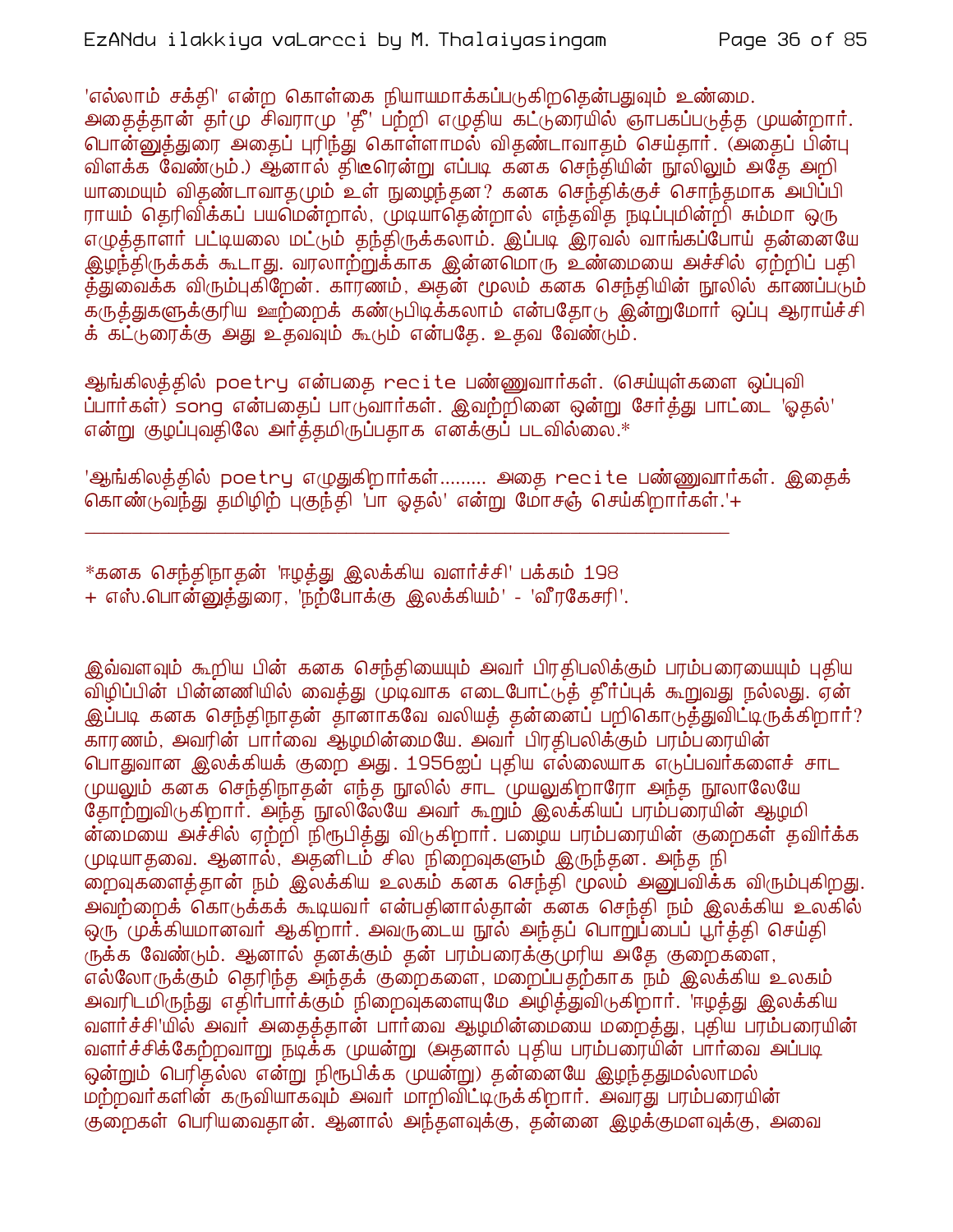ஒருவரைத் தூண்டத் தேவையில்லை. கனக செந்தியே வலிந்து தன்னை விற்றுச் சிலரைத் திருப்திப்படுத்த முயன்றிருக்கிறார் என்பதுதான் பாதிக் காரணம். இருபத்தைந்து வருடங்களாக இலக்கியத்தில் அக்கறைப்பட்டுவரும் ஒருவர் எதிர்காலத்தைப் பற்றிய எண்ணம் கொஞ்சமுமற்று இரண்டொருவரைத் திருப்திப் படுத்துவதற்காக வேண்டித் தன்னைப் பறிகொடுத்திருக்கக் கூடாது. ஒரு பெரிய எழுத்தாளர் பட்டியலை நூல் வடிவில் கொடுத்திருக்கிறார் என்பதல்ல கனக செந்தியின் குறை. பல்வேறு ஓட்டங்களையும் ஆராயாமல் விட்டுவிடுகிறார் என்பகல்ல அவரின் குறை. அவரின் சொந்த இலக்கிய அபி ப்பிராயங்கள் நீடித்து நிற்கும் வலுவற்றவை, ஆழமற்றவை என்பதல்ல குறை. கனக செந்திநா தனிடமிருந்தோ அவர் பிரதிபலிக்கும் பரம்பரையிடமிருந்தோ நம் இலக்கிய உலகம் அவற்றுக்கப்பால் வேறு எகையும் எதிர்பார்ப்பதில்லை. ஆனால் குறை என்னவென்றால், அவற்றைக் கூட அவரால் இப்போ சீராகக் கா முடியவில்லை என்பதுதான். ஆழமற்றதாய் இருந்தாலும் அவரிடமிருந்து நாம் எதிர்பார்த்த இந்த நேர்மையான சொந்த அபிப்பிராயங்களையும் அவருக்கே உரிய அந்த நீண்ட பட்டியல் (முறையையுங் கூட இப்போ அவர் சிதைத்துத்தான் தந்திருக்கிறார்.

இத்தனையும் கூறிய பின் இங்கு ஒன்றைத் திரும்பவும் ஞாபகப்படுத்திக்கொள்ள வேண்டும். கனக செந்திநாதனைத் தனியே இங்கு எடுத்து ஆராய்ந்தது அவர் ஒரு தனி யான ஓட்டத்தைப் பிரதிபலிப்பதோடு பழைய பரம்பரையின் பிரதிநிதியாகவும் இருக்கிறார் என்பதனாலேயே. அந்த அடிப்படையிலேயே மேலே கூறப்பட்டவை விளங்கிக்கொள்ளப்பட வேண்டும். கனக செந்தியை நாம் அதிகமாகக் கண்டிக்கிறேன் என்று முன்பு சிலர் குறைபட்டிருக்கிறார்கள். ஆனால் அவர்களின் குறை என்னவென்றால் அரசியல், சமூகத்துறைகளை அணுகுவதுபோல் இலக்கியத்துறையையும் அவர்கள் அணுகுவதுதான். எல்லோருக்கும் சம அந்தஸ்து, எல்லோருக்கும் சம உரிமைகள் என்ற கொள்கைக்கு இலக்கியத்தில் இடமில்லை. இலக்கியத்தில் திறமைக்குத்தான் இட(முண்டு. இலக்கி யத்தில் இலக்கிய நொண்டிகளுக்கும், குருடுகளுக்கும் சம உரிமை கிடையாது. எனவே, இலக்கியக் கண்டனம் தெரிவிக்கப்படும்போது அதைத் தனிப்பட்ட முறையில் கண்டிப்பதாகத் திரித்துக் கூறுவது (மட்டாள்தனமாகும். தனிப்பட்ட (முறையில் எனக்கு கனக செந்தியிடம் அதிகமான அக்கறையும் அன்பும் உண்டு. (ஒரு சிலவேளை அதன் காரணமாகத்தான் அவரை நான் அதிகம் ஆராய முயல்வதாயும் இருக்கலாம். சொந்த அண்ணனை தம்பி நல்ல எண்ணக்துடன் கண்டிப்பதுபோல்) தனிப்பட்ட (முறையில் அவர்மேல் எனக்கு அதிக அபிமானம் உண்டு. ஆனால் அது வேறு. என்னைப் பொருத்தவரையில், என்று நாம் கனக செந்தியை ஆராயத் தொடங்கினோமோ அன்றுவதாட்டே விமர்சகர்களைப்பற்றிய நமது பார்வையில் மட்டுமல்ல இலக்கி யத்தைப்பற்றிய நம் பார்வையிலும் கூட ஆழம் விழுந்துவிட்டது என்பதுதான் எண்ணம். அந்த நினைவில்தான் திரும்பவும் கனக செந்தியைப்பற்றி, அவருக்குக் காட்டவேண்டிய அபிமானத்தோடு, இங்கு குறிப்பிட முயன்றிருக்கிறேன்.

'நற்போக்கும்' 'முற்போக்கும்'

எஸ்.பொன்னுத்துரையை அணுகும்போது புதிய பரம்பரைக்கு மட்டுமே உரிய பல கோணங்கொண்ட ஒரு பேர்வழியைச் சந்திக்கிறோம். பல நிறம் காட்டும் பல கோணங்கள். முந்திய பரம்பரையிலிருந்து இவரை ஒத்தவர் ஒருவரைக் காணவே முடியாது. புதிய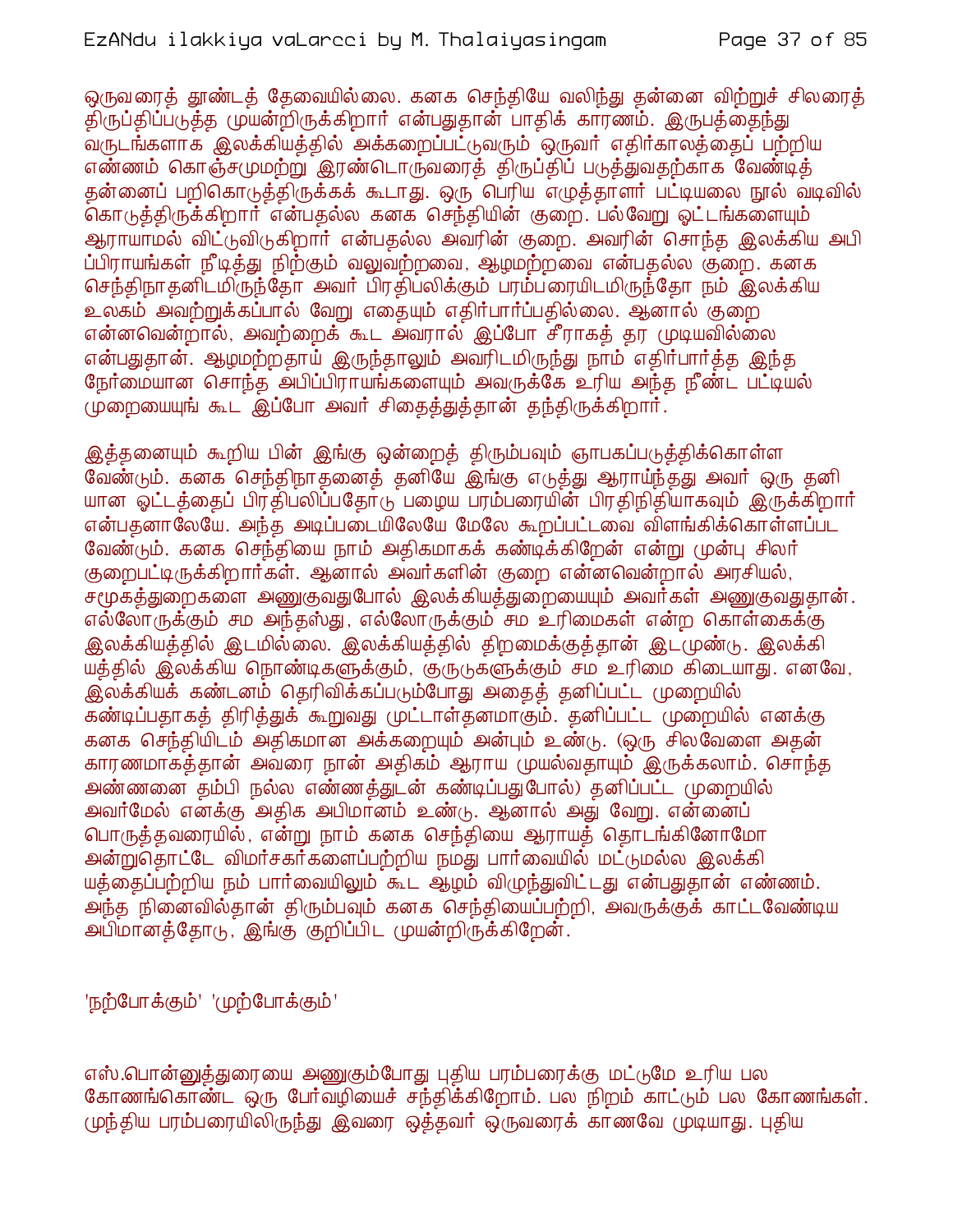பரம்பரையின் முந்திய பரம்பரையிலிருந்து சிருஷ்டி இலக்கிய ரீ தியில் வேறுபடுத்துவதற்குப் பெரும்பாலும் இவர் ஒருவரையே எடுத்துக்கொண்டால் போதும் என்று கூடச் சொல்லலாம். அதனால் ஓரளவுக்கு 1956 முதல் 63இன் ஆரம்பம் வரையுள்ள நம் ஏழாண்டு இலக்கிய வளர்ச்சி பற்றிய வரலாறு பொன்னுத்துரையின் வரலாறுமாகும். 56க்குப் பின் வந்த பரம்பரையையும் அதன் சாதனைகளையும் நிரந்தரமாக நிலைத்து நி ற்கச் செய்யக்கூடிய ஒரு சிலரில் இவர் முக்கியமானவர். ஆனால் அதேசமயம் புதிய பரம்பரையையும் அதன் சாதனைகளையும் பமுதாக்கிவிடக் கூடியவரும் இவரேதான். அதற்குரிய ஓர் வித்தும் இவரது வளர்ச்சியிலே சேர்ந்து நிற்கிறது என்பதையும் மறந்து வி டக் கூடாது. அதோடு பொன்னுத்துரையைப் படிக்கும் போதுதான் 'முற்போக்கு' இலக்கியச் சர்வாதிகாரம் என்பது பெரும்பாலும் வெறும் மேற்பரப்பு விசயம் என்பதும், உள்ளே இலக்கி ய சிருஷ்டி ரீதியிலும் தர ரீதியிலும் அந்தச் சர்வாதிகாரத்தின் நிலை மெல்லிதாய் மறைக்கப்பட்ட சூன்யந்தான் என்பதும் தெரியவரும். ஆனால் அதே சூன்யத்தை '(முற்போக்கு'க் கூட்டினர் பொன்னுத்துரையின் செல்வாக்கைப் பிரதிபலிக்கும் சிருஷ் டிகளைக் கொண்டேதான் இப்போ மறைத்து நிரப்ப முயல்கிறார்கள் என்பதை, அடுத்து ஆராயும்போது அது பொன்னுத்துரையின் தரத்திலுள்ள ஓட்டையையும் கூடவே காட்டிவிடும். உண்மையில் பொன்னுத்துரைக்கும் 'முற்போக்கு'க் கூட்டினருக்கும் அந்தளவு பெரிய வி த்தியாசமில்லை. 'நற்போக்கு' என்பது 'முற்போக்கு'க் கூட்டின் மறுபிறப்பத்தான். .<br>வான்னுத்துரை எழுதியவற்றைத்தான், எழுதிய மாதிரிதான் 'முற்போக்கு' எழுத்தாளர்கள் இப்போ எழுதுகிறார்கள். 'முற்போக்கு'க் கூட்டு செய்தவற்றைத்தான் இப்போ பொன்னுத்துரை செய்கிறார். இன்னும் அதிகமாகச் செய்கிறார். 'முற்போக்கு'ம் சரி, 'நற்போக்கு'ம் சரி அவை செய்யும் இலக்கியத் திருகுதாளங்களைப் பார்க்கும்போது இரண்டுமே நம் இலக்கிய வளர்ச்சியில் வீழ்ந்துவிட்ட சாபக்கேடுகளோ என்றுங்கூட சில சமயங்களில் பயப்பட வேண்டியிருக்கிறது. ஆனால் அந்த பயம் பின்பு வர வேண்டியது. ஏழாண்டுகளுக்குப் பின் வந்த இரண்டாண்டுகளுக்குரிய பயம் அது. அதோடு அதற்கெதி ராக நம்பிக்கை ஊட்டுபவையும் இல்லாமலில்லை. முன்பைவிட அதிகமாகவும் இருக்கி ன்றன. எனவே அதை விட்டு விட்டு ஆரம்பத்துக்குப் போகலாம்.

'(முற்போக்கு' சர்வாதிகாரத்தில் கனக செந்திநாதன் ஒரு collaborator என்றால் எஸ். பொன்னுத்துரை ஒரு புரட்சிக்காரன். ஒரு rebel. சீக்கிரமே வெளியே தூத்தப்பட்டவர் அவர்தான். Expelled. 'விமர்சக விக்கிரகங்கள்' எழுதும்போது கைலாசபதியையும், கனக ரத்தினாவையும், பொன்னுத்துரையையும் நம் இலக்கிய உலகுக்குரிய லெனின், ட்றொட்ஸ்கி, ஸ்டாலின் என்று குறிப்பிட்டேன். அப்படிப்பட்ட உவமைகள் அப்போதைய நிலையை மனத்தில் பதிக்கும் நோக்கத்துடன் உயர்வு நவிற்சி க்காகப் பாவிக்கப்படுபவை. அவற்றிலிருந்து அதிகம் எதிர்பார்க்க முடியாது. அச்சு அச்சாகப் பொருந்திப் பார்க்கவும் கூடாது. இப்போ ஏறக்குறைய மூன்று ஆண்டுகளுக்குப் பின் அதைத் திருப்பிப் பார்க்கும்போது அந்த உவமை விசித்திரமாகப் படக்கூடும். அது அப்போது சிறீதரன் என்ற பெயரில் பொன்னுத்துரை தன்னைப்பற்றித் தானே எழுதி, தான் ஒரு விமர்சகன் என்று நிரூபிக்க முயன்ற காலத்தை நினைவில் வைத்து எழுதப்பட்டது. பொன்னுத்துரை தனக்குப் பொறுப்பாகக் கைலாசபதியையும், கனக ரத்தி னாவையும் சுட்டிக்காட்டிய காலம் அது. ஆனால் சிறீதரனின் கட்டுரைகள் வந்துகொண்டிருக்கும் போது பொன்னுத்துரை தேடிய அதே பொறுப்புகள் தளர்ந்துபோய் வி ழத் தொடங்கிவிட்டன. இன்று நிலை வேறு. அதோடு தெளிவுங்கூட. முதலில் கைலாசபதி ு மை லெனினாக உவமிக்க முடியாது. அந்தளவுக்கு அவரது திறமை சோபிக்கவில்லை என்றாலும், அகைக்கான் ஏற்றுக்கொண்டாலும், கனக ரக்கினாவை ட்றொட்ஸ்கியோடு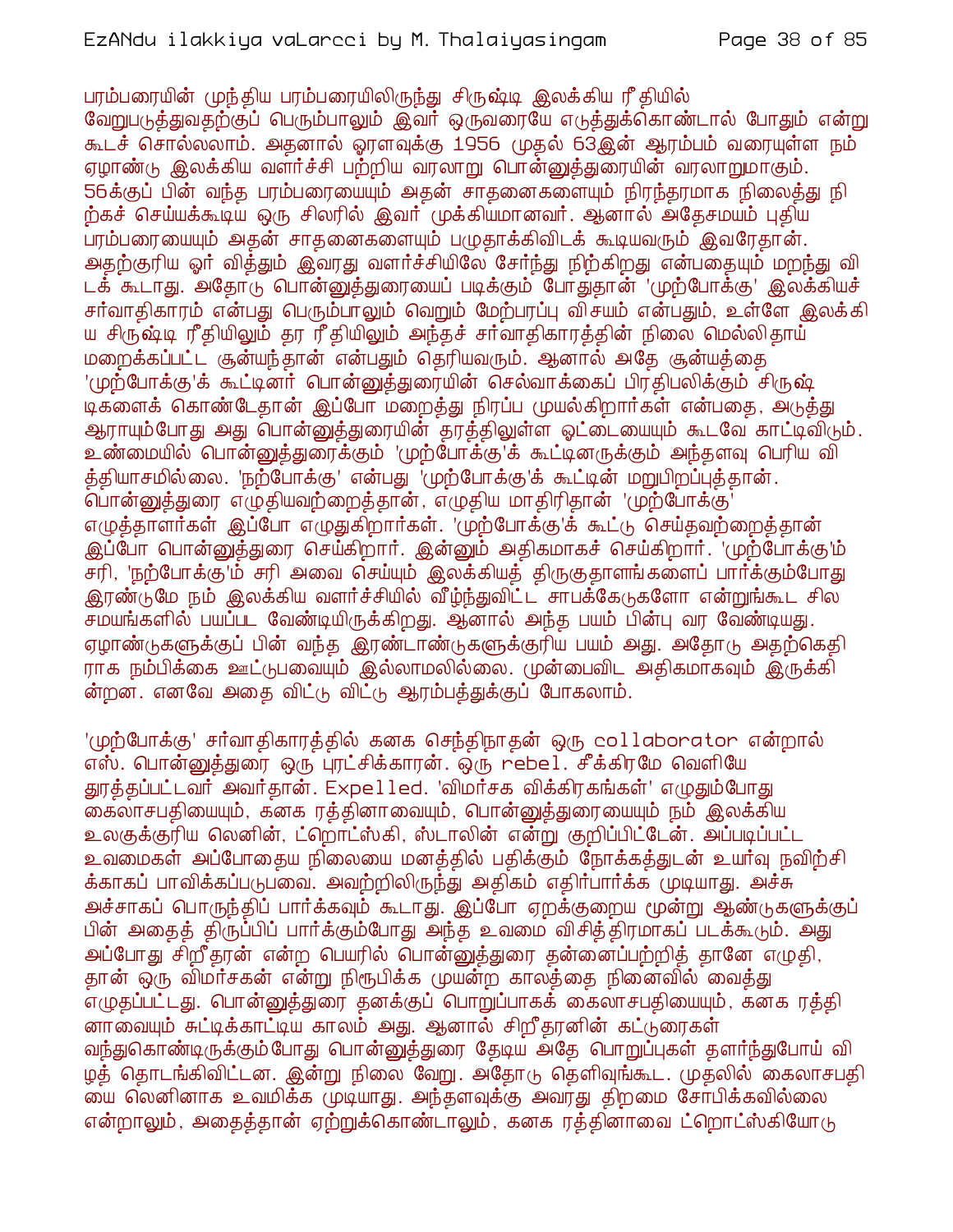ஒப்பிட் (முடியாது. கனக ரத்தினாவை சும்மா ஒரு வெளிப் பேர்வழி. இலக்கிய ரீதியில் ஒரு fellow traveller. அவரின் திறமையையும் பெயரையும் 'முற்போக்கு'க் கூட்டினரும் சரி, பொன்னுத்துரையும் சரி, தங்களின் நம்மைக்காகத்தான் அதிகம் பாவி த்தனர். பொன்னுத்துரையை ஸ்டாலினுக்கு உவமிக்க முடியாது. காரணம், கடைசியில் அவர்தான் வெளியே துரத்தப்பட்டவர். ஒரு ட்றொட்ஸ்கி. எனவே, உவமை முன்னர் பொருந்திய அளவுக்கு இப்போ பொருந்தாது. ஆனால் அதற்காக அதை உதறிவிடவும் முடியாது. 'விமர்சக விக்கிரகங்கள்'ளில் பொன்னுக்துரையையும் கனக செந்தியையும் நான் முக்கியமாக ஆராய முயன்றேன். இருவரையும் நேரடியாகச் சந்தித்துப் பழகும் முன் அவர்களுடைய எழுத்துகள் மூலமே அவதானித்து விடுபட்ட ஒரு நிலையிலிருந்து எடைபோட்ட ஒரு நிகழ்ச்சி அது. ஆனால் இன்று ஒருவரையும் நேரில் கண்டு பழகிய பி ன்பும் முன்பு தெரியவரும் ஒவ்வொரு நுணுக்கமும் அவர்களைப்பற்றிய என் பழைய கணக்கீட்டில் கொஞ்சமும் பிசகில்லாமல் பொருந்துவதைப் பார்க்கும்போது முன்பு எப்படி என்னால் அப்படி எடைபோட முடிந்தது என்று ஆச்சரியப்பட வேண்டித்தான் இருக்கிறது. 'விமர்சக விக்கிரகங்க'ளில் கனக செந்தியைப்பற்றிய பகுதி வந்ததுபோல் பொன்னுக்துரையைப்பற்றிய பகுதி பூரண்மாகப் பிரசுரிக்கப்படவில்லை. அதற்கிடையில் அவருடைய tactics ஒருவேளை குறுக்கிட்டிருக்க வேண்டும். அவரைப் பற்றி அப்போது நான் சொல்லியவற்றை நிரூபிக்க அதுவே விசயம் தெரிந்தவர்களுக்குப் போதுமாக .<br>இருந்திருக்கும். 'முற்போக்கு'க் கூட்டிலிருந்து பொன்னுத்துரை வெளியே தூத்தப்பட்டாலும் - அதாவது அவர்களுடைய அந்தரங்க விசயங்களில் பங்குபற்ற இடமளி க்காமல் மெல் மெல்ல வெளியே ஒதுக்கப்பட்டாலும் - அந்தக் கூட்டில் எவராவது ஒரு ஸ்டாலின் இருந்திருந்தால் அது பொன்னுத்துரையாகத்தான் இருக்கவேண்டும். ஸ்டாலின் மட்டுமல்ல, ஹிட்லருங்கூட! ஸ்டாலின் மெல்ல மெல்ல ஹிட்லராக வீழ்கிறார். அதனால் மற்றவர்களுக்கு ஆபத்துவரக் காத்திருக்கிறது என்று 'விமர்சக விக்கிரகங்க'ளில் நான் கணித்திருந்தேன். அதை அதற்கு முன்பே உணர்ந்து தானோ என்னவோ அவர்கள் தங்கள் கூட்டிலிருந்து அவரை ஒதுக்கிவிட்டனர். எனவே, அதற்குப்பின் பொன்னுத்துரை ஒரு ட்றொட்ஸ்கி. ஸ்டாலின், ட்றொட்ஸ்கி ஆகிவிட்டார். ஆனால் ட்றொட்ஸ்கிக்கு முடியாத்து ஸ்டாலினுக்கு முடியும். பொன்னுத்துரை இப்போ சாதித்திருப்பது அதைத்தான். .<br>ஓர் இடத்தில் இல்லாவிட்டால், ஒர் இடத்திலிருந்து ஒதுக்கப்பட்டால் இன்னோர் இடத்தில் முந்தியதை விட அதிக அதிகாரத்தோடு ஒதுக்கித் தள்ளியவர்களே தொடைநடுங்கும் வி தத்தில் மிகப் பயங்கரமாக, அவர்களை விட மிஞ்சிய மாசேதுங் சாணக்கியத்துடன், ஹி ட்லேரியன் அதிகாரத்துடன், கோயபெல்ஸின் பிரசாரத்துடன் தன்னை ஸ்தாபி த்துக்கொண்டுள்ளார். புதிய பொன்னுத்துரையிடம், 'நற்போக்கு' பொன்னுத்துரையிடம், பறைய ஸ்டாலின், ஹிட்லர் தன்மை மட்டுமல்ல புதிய மாசேதுங்ட்றொட்ஸ்கி கீற்றுகளும் சோர்ந்திருக்கின்றன. ஸ்டாலின்+ஹிட்லா்+மாசேதுங்+ட்றொட்ஸ்கி= அதிகாரத்தின் அதி உச்சம் + பல கிசையும் கை நீட்டும் அதன் அதி விரிவு அல்லது இலக்கிய ரீதியில் ஈழத்துத் தமிழ் இலக்கிய உலகில் 'நற்போக்கு' பொன்னுத்துரை! 'முற்போக்கு'க் கூட்டினருக்கு இப்போ நித்திரையில்கூட நிம்மதியிருக்காது.

இந்த இடத்தில் சிலர் முகத்தைச் சுளிக்கலாம். மேலே வந்த பெயர்களும் உவமைகளும் சில இலக்கிய விமர்சகர்களுக்கும் கட்சிப் பிரமுகர்களுக்கும் கசக்கக்கூடும். மன்னி க்கவும். இரு சாரரைப்பற்றியும் எனக்குக் கவலையில்லை. ஈழத்திலுள்ள சராசரித் தமிழ் எமுக்காளன் ஒருவனை விளக்குவகற்கும் எடைபோடுவகற்கும் கடைசி ஒருவனாவது தரமான விமர்சகன் இங்கு இல்லாதபோது விமர்சகர்கள் என்று சொல்லிக்கொள்பவர்களி ன் பேச்சுக்கு இங்கு எமுக்காளன் ஒருவன் காது கொடுக்கக் கேவையில்லை. நான்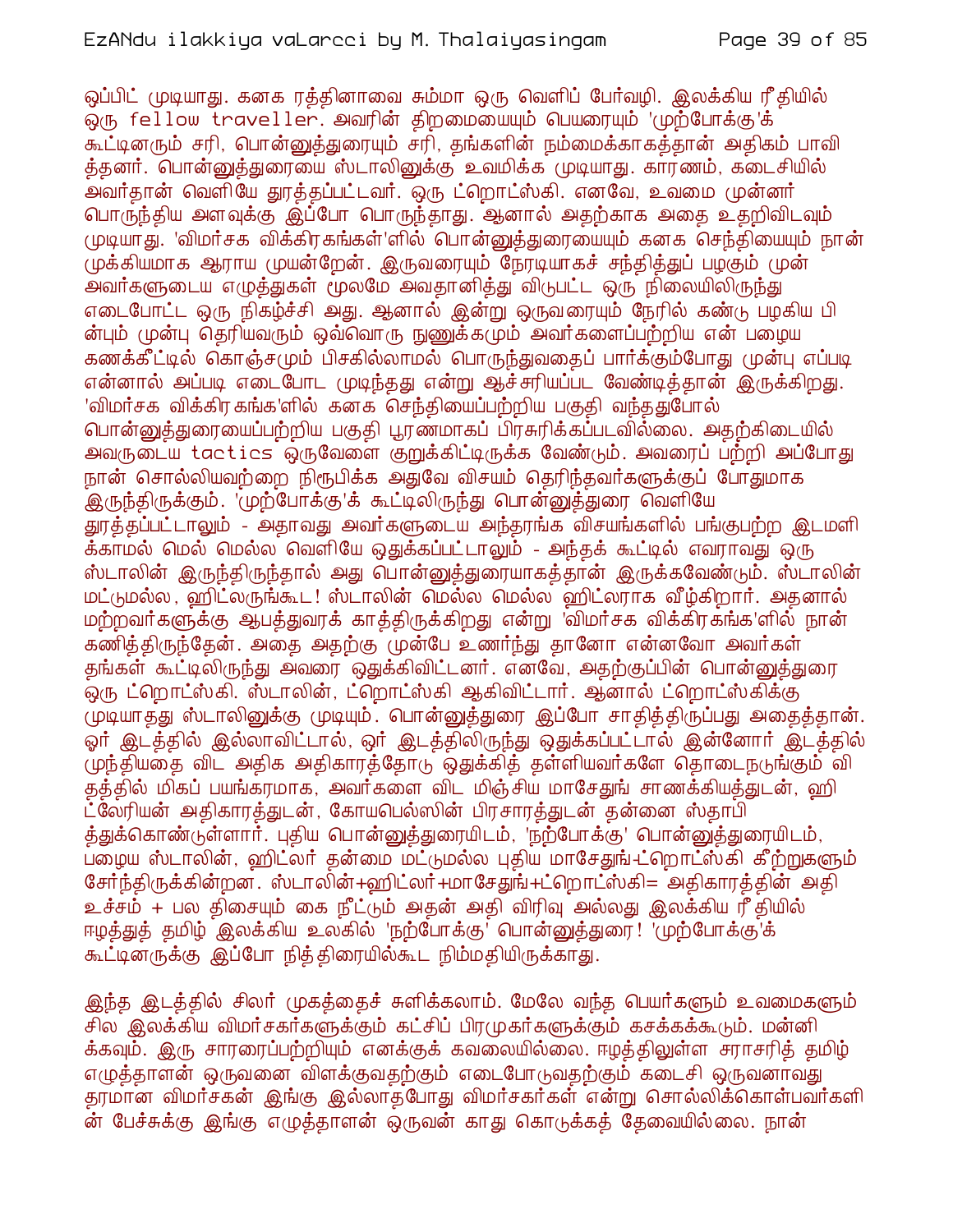எமுக்காளன் பக்கம். எனவே, மேலே வந்கவை உயர்வு நவிற்சியாகிப் போய் நிகானம் கெட்டுப் போச்சே என்று தனக்கே உரிய மலட்டுத்தனத்தோடு யாராவது விமர்சகர் முகத்தைச் சுளித்துக்கொண்டால் எனக்குக் கவலை இல்லை. கட்சிப் பிரியர்களுக்கு என் .<br>அனுதாபங்கள். அவர்களுடைய பக்தி கலந்த வார்த்தைப் பிரயோகங்களின்படி மேலே வந்த பெயர்களுக்கு அர்த்தங்கள் வேறு என்றால் நான் குற்றவாளி அல்ல. அந்த வார்த்தைச் சுவர்களுக்கு அப்பால் எப்போ அவர்கள் எழுதுகிறார்களோ அப்போதான் அவர்கள் உண்மையாக இலக்கியக்கை அணுகலாம். பமைய சரிக்கிரக்கில் வரும் நெப்போலியன், சீசர் போன்ற பெயர்கள் பேச்சுவழக்கில் என்ன அர்த்தங்களில் பேசப்படுகி ன்றனவோ அதேபோல் தான் மேலே வந்த பெயர்கள் அவற்றுக்கே உரிய சில பொது அர்த்தங்களை இலக்கிய ரீதியில் எடுக்கின்றன. கேலி கலந்த உயர்வு நவிற்சி. ஒ. பசுவுக்கு நான்கு கால்கள் உண்டு என்று சொல்வதுபோல் இருக்கின்றன இந்த வி ளக்கங்கள். Truisms. ஆனால் ஈழத்தில் அவைகூட சிலருக்கு விளங்காமல் போய்விடுகி ன்றனவே. நிற்க, 'முற்போக்கு'க் கூட்டிலிருந்து பொன்னுத்துரை ஏன் வெளியே ஒதுக்கப்பட்டார்? அந்தக் கேள்விக்குரிய விரிவான பதில் பொன்னுத்துரையை மட்டுமல்ல 'முற்போக்கு'க் கூட்டினரையும் விளக்கக் கூடியது. இனி அகை ஆராயலாம்.

1956க்குப் பின் வந்த 'முற்போக்கு'க் கூட்டும் அதன் சர்வாதிகாரமும், கைலாசபதி, சி வத்தம்பி போன்ற விமர்சகர்களினாலும் அவர்கள் செய்து கொடுத்த பிரசுர வசதிகளி னாலும் பிரபல்யம் அடைந்த அளவுக்கு அந்தக் கூட்டிலிருந்த சிருஷ்டி எழுத்தாளர்கள் சாதனைகளின் தரத்தால் பிரபல்யம் அடையவில்லை. அதாவது பொதுப் பின்னணியின் வி ழிப்புக்கு ஏற்ப 'முற்போக்கு'க் கூட்டு ஓரளவுக்கு இலக்கிய அக்கறையையும் பார்வை ஆழத்தையும் பிறப்பித்ததே ஓழிய அதே தரத்தில் இலக்கிய சிருஷ்டிகளைப் பிறப்பிக்கவி ல்லை. அப்படிப் பிறந்திருந்தால் அவை பெரும்பாலும் 'முற்போக்கு'க் கூட்டுக்குச் சொந்தமானவையாக இருக்கவில்லை. இப்படிக் கூறுவது முன்னுக்குப்பின் முரணாகக் கூறுவதாகாது. அதாவது இப்படிக் கூறுவதால் 56க்குப் பின் வந்த புதிய பரம்பரை எப்படிப் பழைய பரம்பரையை விடச் சிறந்ததாகும் என்ற கேள்வி எழக் தேவையில்லை. காரணம், முதலில் 56க்குப் பின் வந்த புதிய பரம்பரையை முற்றாக 'முற்போக்கு'க் கூட்டோடு .<br>ஒற்றுமைப்படுத்தி அதுதான் இது, இதுதான் அது என்று பார்க்கக் கூடாது. இரண்டாவது, புதிய பரம்பரையோடு ஒப்பிட்டுக் கூறுவதாக நினைப்பது தவறு. பழைய பரம்பரையின் சி ருஷ்டிகளோடு ஒப்பிடும்போது புதியவை பெரும்பாலும் தரமும் சுயஉணர்வும் தனி த்தன்மையும் கூடியவையே. ஆனால் அதற்காக, தனியே எருக்கப்பரும்போது அவை தங்களுக்குரிய குறைகளைக் காட்ட மாட்டா என்பதல்ல அர்த்தம். பெரும்பாலும் அவை எப்படிக் காட்டவே செய்கின்றன. அவற்றைத்தான் இங்க நான் குறிப்பிடுகிறேன். கைலாசபதி புதிய பரம்பரையைப் பிரித்துக் காட்டும் நிறைவுகளை உடையவராக இருந்தாலும் தனியாக எடுத்து ஒர் விமர்சகன் என்ற முறையில் அவரை ஆராயும் போது அப்படிப் பல குறைகளை உடையவராகத் தெரிந்தாரோ அப்படி. அதாவது எல்லா நாடுகளுக்கும் எல்லாக் காலக்துக்கும் செல்லுபடியாகக் கூடிய ஒரு பொதுவான .<br>அடிப்படையில் அளப்பதைக் குறிப்பிருகிறேன். அத்தகைய அடிப்படையில் பார்க்கும்போதுகூடத் தேறிவிடும் சில கதைகள் புதிய பரம்பரைக்குரியவையாய்ப் பி றந்துதான் இருக்கின்றன. ஆனால் அவை பொதுவாக பொன்னத்துரை போன்ற '(ழற்போக்கு'க் கூட்டுக்கு அப்பாற்பட்டவர்களிடமிருந்தே பிறந்திருக்கின்றன. எனவே '(மற்போக்கு'க் கூட்டின் பிரபல்யம் அதன் சிருஷ்டி எழுக்காளர்களின் காக்கை விட அதி கமான பார்வை ஆழத்தினாலும் அவர்கள் காட்டிய பிரசுர வசதிகளினாலும் தான் அதி கமாக ஏற்பட்டது என்று கூறினால் அதில் முன்னுக்குப் பின் முரணாக எதுவும் இல்லை.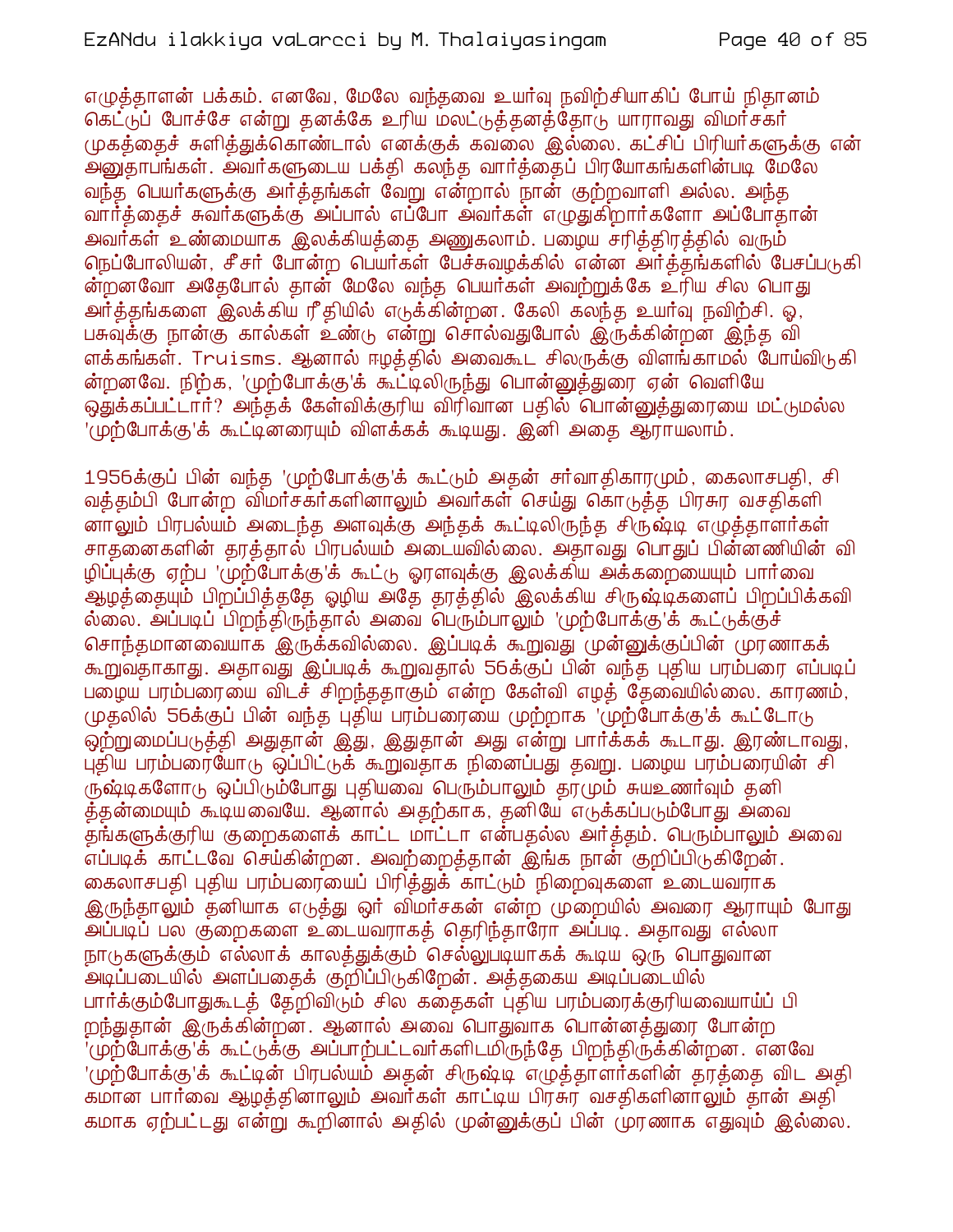டொமினிக் ஜீவாவையும், டானியலையும், செ.கணேசலிங்கக்கையும் மட்டும் நம்பி, பெரும்பாலும் அவர்கள் மூலமே தங்கள் புதிய பார்வைக்கு இலக்கிய உருவம் கொடுக்க நினைத்த எந்தக் கூட்டும் அதிக நாட்கள் நின்று பிடிக்க முடியாது. ஆனால் அவர்கள்தான் 56க்குப் பின்வந்த 'முற்போக்கு'ச் சர்வாதிகாரத்தின் முக்கிய சிருஷ்டி எமுக்காளர்கள். எனவே, 'முற்போக்கு'க் கூட்டின் சர்வாதிகாரம் பொதுப் பின்னணியின் வி ழிப்பக்கேற்ற வகையில் இலக்கிய அக்கறையையும் பார்வை ஆழக்கையும் லாளவுக்குக் கொடுத்தாலும் அதே அளவுக்கு ஈடான இலக்கியத் தரமுள்ள சிருஷ்டிகளையும் தனது பொது அம்சமாகப் பிறப்பிக்காமல் இருந்ததில் வியப்பொன்றுமில்லை. அதோடு டொமினி க் ஜீவா, டானியல் போன்றவர்கள் தங்கள் ஆரம்பக் கதைகளின் தோற்றத்துக்கு பொன்னுத் துரைக்குப் பெரிதும் கடமைப்பட்டவர்கள். இங்கு எதையும் ஒளித்து மறைக்க நான் விரும்பவில்லை. எல்லோருக்கும் தெரிந்த ஒன்றை, பொன்னுத்துரை இப்போ போகுமிடமெல்லாம் பறைசாற்றித் திரியும் ஒன்றை, சிலர் சொல்வதுபோல், 'பொன்னுத்துரை ஓர் காலத்தில் இன்றைய பிரபல்ய எழுத்தாளர்களின் புனைபெயர்களில் கதைகள் எழுதினார்' என்று மறைத்துக் கூற நான் விரும்பவில்லை. அதுவும் ஒருவகை மத்தியதா வர்க்க மரியாதை. அதை நான் விரும்பவில்லை. என் மூலமாகவாவது விசயம் பச்சையாக அச்சில் ஏறி, அம்பலமாகி, ஆட்சேபணைகளைக் கொண்டுவந்து எல்லாக் காலத்துக்கும் செல்லுபடியாகும் வகையில் முடிவு கட்டப்படட்டும். டொமினிக் ஜீவா, டானி யல் போன்ற சில 'முற்போக்கு' எழுத்தாளர்களுக்கு ஆரம்பத்தில் பொன்னுத்துரைதான் கதைகள் எழுதிக் கொடுத்தாராம். அவர்களின் பிரபல்யமான சில கதைகள் உண்மையில் பொன்னுத்துரையினுடையவைதானாம். என்ன 'தானாம்'? ஆமாம், அவை நிச்சயமாக ஆராயப்பட்டு முடிவு கட்டப்படும்வரை 'தானாம்' என்று இழுப்பது அவசியமாகிறது. அதாவது, எந்தளவு தூரம் என்பதை அறியும்வரை. ஆனால் ஒரு சிறிய அளவுக்காவது அது உண்மைதான் என்பது என் எண்ணம். அந்தளவுக்குத் தான் அதை இங்கே இந்தக் கட்டுரையை விளக்க நான் பாவிக்கிறேன். இந்த காரணமாய் அவற்றைப்பற்றிய ஆராய்ச்சிக் கட்டுரைகள் பிறந்தால் சம்பந்தப்பட்ட எழுத்தாளர்களுக்கு நன்மையாய் இருப்பதோடு இனி வரக்கூடிய வேறு புதியவர்களுக்கு எச்சரிக்கையாகவும் இருக்கும். ஆனால், அதற்காக நான் மேற்கூறிய எழுத்தாளர்களைக் கேவலமாகக் கருதுகிறேன் என்று நினைக்கத் தேவையில்லை. இன்று சுயமாக எழுதும் எத்தனையோ பேர்கள் பொன்னுத்துரை போலவே எழுதுவதில் பெருமை கொள்கிறார்கள். வேறு சிலர் பொன்னுத்துரையின் கதைகளையே தங்கள் பெயரில் பிரசுரிக்கிறார்கள். அகஸ்தியரின் 'உணர்வூற்றுச் சித்திரங்கள்' பொன்னுத்துரையினுடையவைதானாம். ஆமாம், 'னாம்.' அந்த 'உணர்வூற்றுச் சித்திரங்கள் 'என்னைப் பொருத்தவரையில், பெரும்பாலும் கீறல் விழுந்த றெக்கோட்டைப்போல் ஒன்றையே திருப்பித் திருப்பி இழுக்கும் அர்த்தமற்ற வெறும் ஒலி க்கூட்டம் நிறைந்த விழல்கள்தான். ஆனால் அவை உண்மையாக யாருடைய விழல்கள் என்பதை முடிவு கட்டுவது அத்தியாவசியமானது. அப்படியிருக்கையில் அன்று கட்சி ஒன்றுமை காரணமாய், இலக்கிய விழிப்பின் ஆரம்பத்தில் சிலர் தவறு செய்ததைப்பற்றி நாம் பெரிதுபடுத்த விரும்பவில்லை. அத்துடன், மேற்கூறிய எமுத்தாளர்கள் தாங்களாகவே .<br>கதைகளை மறுபிரதி செய்து எழுதினார்கள் என்று சொல்லப்படும்போது இருந்ததைவிட, இப்போ அவர்களின் தரம் நல்லதுங்கூட. அண்மையில் வெளிவந்த ஜீவாவின் 'படுமுடிச்சு' என்ற கதை கனக செந்திநாதனுக்கு ஓர் ஆரம்பகால எழுத்தாளனின் சிருஷ்டியாகப் படுகிறது. 'கறமுறா' என்ற சொற்கள் வர எழுதினால்தான் அது சிறுகதையாகும் என்பது பொன்னுத்துரையின் கண்கொண்டு பார்ப்பதினால் ஏற்படும் தவறு. என்னைப் பொருத்தவரையில் அது ஓர் நல்ல சிறு கதை. சில மேல்நாட்டு எழுத்தாளர்களின் ககைகளில் வரும் ஒருவகையான பிடிபடாமல் நமுவிவிடும் கலையம்சக்கைப் பிரதிபலி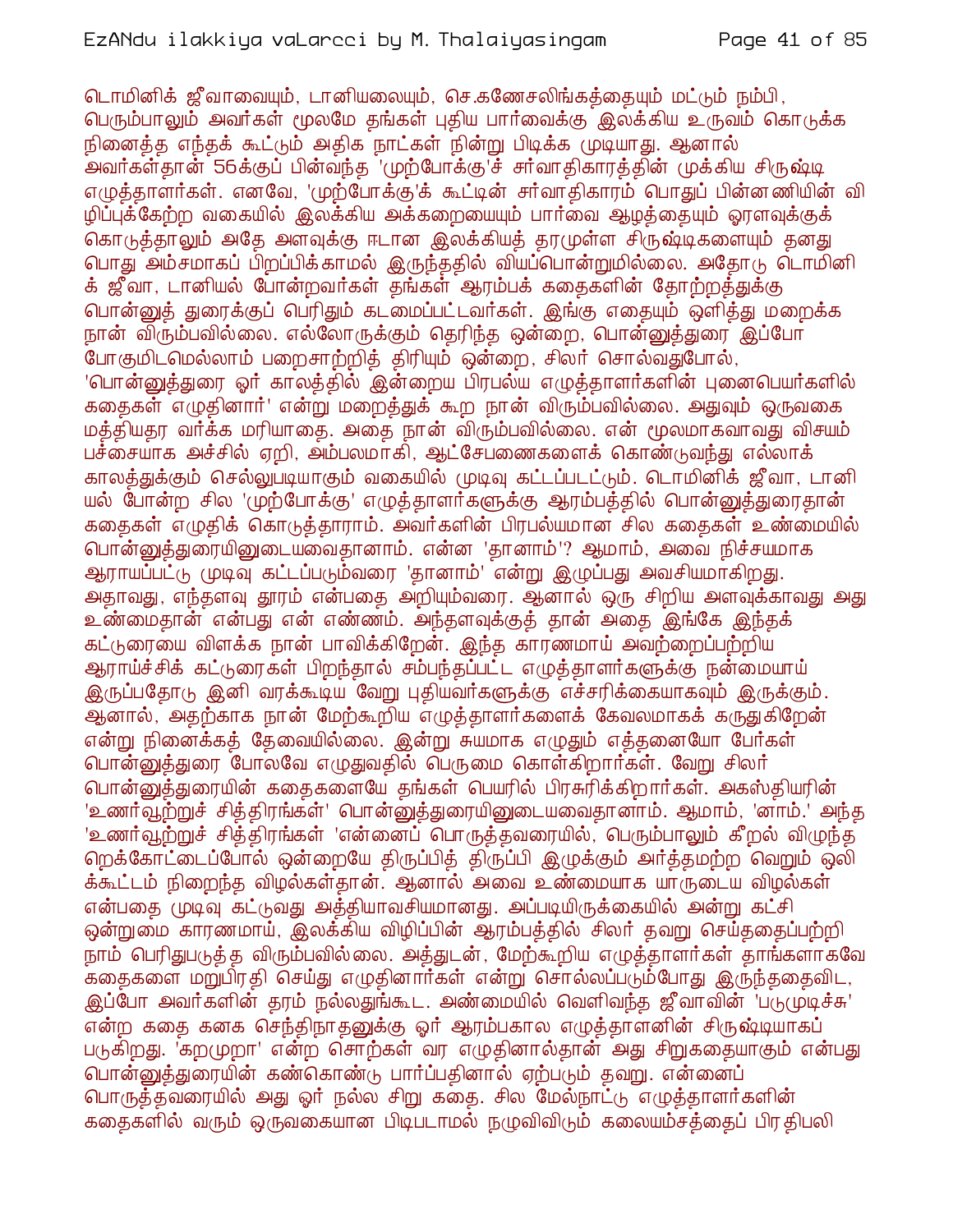ப்பதோடு, வெளியே தெரியாமல் படுமுடிச்சுப் போட்டு யாம்ப்பாணத்தவர் பதுக்கிவைக்கும் இரண்டு முக்கிய விஷயங்களை வெளிப்படுத்தி நம்மவரின் வெளி வேசத்தைச் சாடவும் செய்கிறது. வெளியே சமஷ்டியும் தமிழும் கேட்கும் யாழ்ப்பாணம் உள்ளே இரகசியமாய் சி ங்களம் படிக்கிறது. வெளியே பத்தினி வேசம் போடும் யாழ்ப்பாணப் பெண்மையும் பண்பாடும் உள்ளே 'சிற்றின்பம்' படிக்கிறது. கிழவி மூலம் பிரகிபலிக்கப்படும் நம் பமைய யாழ்ப்பாணக் கலாச்சாரம் இன்று அதனை அறியாமலேயே எத்தனை ஊழல்களை முடிச்சுப்போட்டு மறைத்து வைத்திருக்கிறது. எனவே, அவர்களை நான் கேவலப்படுத்துகி றேன் என்று நினைக்கத் தோன்றவில்லை. ஆனால் அது வேறு. உண்மை வேறு. அதோடு, அதற்காக உண்மையை மறைத்துவிடவுங் கூடாது, முடியாது. ஏதோ, எப்படியோ பொன்னுக்துரை அவர்களுக்குப் பெரிய எமுக்காளனாய் அப்போது கெரிந்கார். பொன்னத்துரை புதிய பரம்பரைக்குரிய ஒரு பெரிய எமுக்காளன்கான். ஆனால் அப்படி ஒரு விமர்சகன் அல்லது தன்னம்பிக்கையுள்ள எழுத்தாளன் சொல்வது வேறு, தன்னம்பி க்கையுள்ள திறமையும் அவ்வளவு இல்லாத இரண்டாந்தரப் போ்வழிகள் சொல்வது வேறு. இந்த இரண்டாந்தரப் பேர்வழிகளுக்கு பொன்னுத்துரையைத் தவிர வேறு ஒருவரும் இல்லை. பொன்னுத்துரைதான் எல்லாம். பொன்னுத்துரைதான் மன்னன். வான்னுத்துரையின் நடைதான் நடை. மற்றவை எல்லாம் கட்டுரை நடை. கதையென்றால் பொன்னுத்துரையின் கதைதான் கதை! அப்படிச் சிந்திப்பது சுத்த மடத்தனம் மட்டுமல்ல, முழு அடிமை மனப்பான்மையுங்கூட, அல்லது வளரிளம் பருவ அறிவற்ற அபிநயப்போக்கு. ஆனால் அப்படிப்பட்டவர்கள்தான் தூதிர்ஷ்ட வசமாக 'முற்போக்கு'க் கட்சியில் அதிகமாக இருந்தனர். இப்போதும் இருக்கின்றனர். ஜீவா போன்றவர்களும் அப்படித்தான் ஆரம்பத்தில் இருந்திருக்க வேண்டும். ஆனால் விசித்திரம் என்னவென்றால் பொன்னுத்துரையை வணங்கின அதே பேர்வழிகள் அவரைத் தங்களோடு ஓரே கட்சியில் வைத்திருக்க விரும்பவில்லை. அதன் உள் விவகாரங்களில் அவருக்கு இடமளிக்க வி ரும்பவில்லை. இடமளித்திருந்தால் அவர்களுக்கு ஆபத்து. அவர்களுக்கு மரியாதை .<br>இருந்திருக்காது. அதோடு இரவல் வாங்கிய அவர்களது பொட்டுக்கேடும் தெரியவந்துவி <u>டு</u>ம். இன்னுமொன்று. தலைமை தாங்கிய கைலாசபதி, சிவத்தம்பி போன்றவர்கள் சிருஷ் டி இலக்கியம் எழுதத் தெரியாத விமர்சகர்கள்தான். ஆரம்பகாலத்தில் அப்படிப்பட்டவர்கள் தலைமை தாங்கும்போது பள்ளிக்கூடங்களுக்கும் பல்கலைக் கழகங்களுக்குமுரிய ஒரு .<br>மலட்டுச் சூழ்நிலை academic சூழ்நிலை ஏற்படுமே ஒழிய சிருஷ்டித் தரம் நிறைந்த வேகம் பிறக்காது. அதோடு சிருஷ்டித் திறமை கொண்ட உண்மையான ஓர் எழுத்தாளனைக் காணும்போது அந்த மலட்டு வாத்திமாருக்குப் பொறாமை கலந்த எரி ச்சல் ஏற்பட்டிருந்தால் ஆச்சரியப்பட ஒன்றுமில்லை. பக்தி நிறைந்த வழிபாடு அந்த நி லையில் அவர்களுக்குக் கிடைக்காது. மாறாகத் தலைமைப் போட்டிக்குரிய அறிகுறி கள்தான் வளரத் தொடங்கியிருக்கும். எனவே 'முற்போக்கு'க் கூட்டில் பொன்னுத்துரையி ன் நிலையை கஷ்டமில்லாமல் விளங்கிக்கொள்ளலாம். அதிலிருந்து மற்றவர்கள் எல்லோருக்கும் அவர் ஓர் முள்ளாகத்தான் இருந்திருப்பார். இரவல் வாங்கிய எழுத்தாளர்களுக்கும் சரி, இரு சாராருக்கும் தங்கள் தங்கள் குறைகளை நினைவூட்டிய ஒரு முள். தங்களுக்குள்ளேயே ஒரு வழிபாடு கலந்த ஒரு மருட்சி நிலையை ஏற்படுத்தி க்கொண்டு அதன் சௌகரியத்தைப் பொன்னுத்துரை இருக்கும் வரைக்கும் அவர்களால் சுகமாக அனுபவித்திருக்க (முடியாது. எனவே, மறை(முகமாக 'முற்போக்கு'க் கூட்டுக்குரிய சாணக்கியத்தின் சாதனையால் அவர் மெல்ல வெளியே ஒதுக்கப்பட்டார். முதல் கூட்டத்தோடேயே அவருடைய கட்சி அங்கத்துவம் முடிந்துவிட்டது. ஒரு உதை. Expelled. அதன்பின் பொன்னுத்துரை வெளியே. Academic, சர்வாதிகாரத்துக்குரிய சரியான சொல். ஆனால் திறமையும் அறிவும் பொன்னுக்துரையை அவர்களிடமிருந்து வேறுபடுத்தி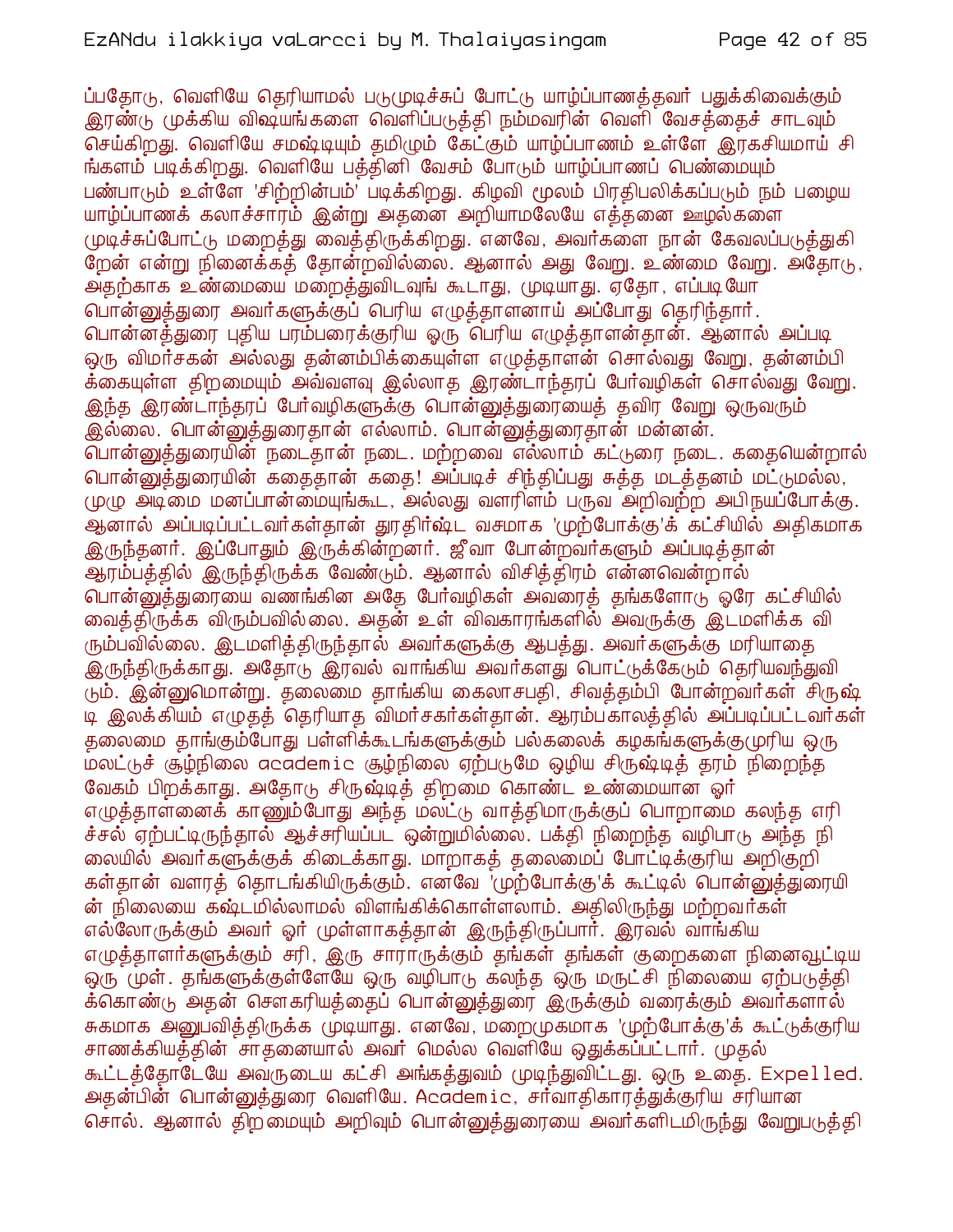யதால் மட்டும் பொன்னுத்துரை வெளியே ஒதுக்கப்படவில்லை. ராசதுரை, செல்வராசன், நந்தி, சொக்கன் போன்றவர்களிடமும் நியாயமான அளவுக்கு அவை இருக்கி ன்றனதானே? இருந்தும் அவர்களால் 'முற்போக்கு'க் கூட்டில் ஒட்டிக்கொள்ள முடிந்ததே? ஏற்கனவே இருந்தவர்களுக்கு அவர்கள் ஆபத்தாகப் படவில்லையே? ஆமாம், சர்வாதி .<br>காரக்துக்கு ஆபக்து, கிறமையும் அறிவும் மட்டுமல்ல. அவற்றைப்பற்றி அது அகிகமாகக் கவலைப்படுவதில்லை. பிரச்சாரம் என்ற ஒன்றால் அது அவற்றை நலமெடுத்துவிடும் (எத்தனை திற்மான எழுத்தாளர்கள் 'முற்போக்கு'க் கூட்டுக்கு வெளியே இருந்தார்கள். இருக்கிறார்கள். அவர்களை அது எழுத்தாளர்கள் என்று ஏற்றுக்கொண்டிருக்கிறதா?) அது பயப்படும் ஒன்றே ஒன்று பலந்தான். பலம், பலம், சர்வாதிகாரம். சிந்திப்பதெல்லாம் அதிகாரத்தின் அடிப்படையில்தான். அது பயப்படுவதும் அதே அடிப்படையில்தான். அதி காரம், பலம். அடுத்தவா்களிடம் அவை இருந்தால் அதற்கு நடுக்கம். (இப்போ 'நற்போக்கு' வளர்ச்சியில் 'முற்போக்கு'க்கு இருக்கும் பயம் அதைத்தான் அடிப்படையகக் .<br>கொண்டுள்ளது.) பொன்னுத்துரையிடம் திறமை மட்டும் இருக்கவில்லை. அவர்களைவிடப் பார்வை ஆழம் மட்டும் இருக்கவில்லை. பலமும் இருந்தது. அதாவது தலைமை வகிக்க வேண்டும் என்று, சர்வாதிகாரம் செய்ய வேண்டும் என்று ஆசையும் இருந்தது. ஸ்டாலினி யக் கீற்று விழுந்த ஒரு தணியாத ஆசை. மற்றவர்களைப்போல் கூட்டின் தேவைக்கேற்பக் கூட்டை வளைக்கக் கூடிய ஓர் ஆசை. அந்த ஆசையை நிறைவேற்றுவதற்கு 'முற்போக்கு'க் கூட்டுக்குக்கூடத் தெரியாத மாசேதுங்கிய சாணக்கியமும்' பொன்னுத்துரையிடம் இருந்தது; இருக்கிறது. 'முற்போக்கு'க் கூட்டுக்கு வேறு வழி இருக்கவில்லை. அவரை வெளியே ஒதுக்குவரைத் தவிர. ஆனால் வெளியே <u>ஒது</u>க்கப்பட்டார் என்பது பொன்னுக்துரைக்கே கெரியாக விகக்கில் ஒதுக்கப்பட்டார். அது நேரடியாக உதைத்தெறிவதை விடப் பலம் வாய்ந்தது. அதைப்போல் கெட்ட வி ை எவுகளையும் கொண்<sub>(b</sub> வராது. நேரடியாக உதைத்துவிட்டால் பொன்னுத்துரை பல ரகசி யங்களை அம்பலமாக்கிவிடுவார். அதோடு புதிய பலம் வாய்ந்த கூட்டை போட்டியாக அமைத்துவிடவும் கூடும். எனவே, மறைமுகமாக ராஜதந்திரமாக உதைக்கப்பட வேண்டும். Tactics வேண்டும். ஒதுக்கப்படுகிறேன் என்பதைப் பொன்னுத்துரையே உணராத வகையி ல் அவர் ஒதுக்கப்பட வேண்டும். அது முதலாவது. மட்டக்களப்புக்கும் (பொன்னுத்துரையின் .<br>இடம்) கொழும்பு ('தினகரன்,' கைலாசபதி, 'முற்போக்கு'க் கூட்டு, கூட்டங்கள் எல்லாம் .<br>அங்குதான்) யாழ்ப்பாணம் (ஜீவா, டானியல்) போன்ற மற்ற பகுதிகளுக்கும் இருந்த தாரம் அதை இலகுவாக்கும். பொன்னுக்துரைக்குக் தெரியாமல் எக்கனையோவற்றை அந்த நி லையில் செய்யலாம். இரண்டாவது, பொன்னுத்துரை என்பவர் ஓர் எழுத்தாளர் என்பது யாருக்கும் தெரியாமல் அமுக்கப்பட வேண்டும். இது கட்டாயம் கைலாசபதியினடைய ஆசையாய் இருக்க முடியாது. இருக்கவுமில்லை. மாறாக, இரவல் வாங்கிய மற்ற எழுத்தாளர்களுடையது. கைலாசபதி போன்றவர்கள் மீதும் இந்த எழுத்தாளர்களின் செல்வாக்குக்கான் அதிகமாக இருந்தது. எனவே, கைலாசபதி மீதுள்ள இவர்களின் செல்வாக்கு 'தினகரனை'யும் இவர்களின் சார்பாகப் பாதிக்கக் கூடியதாக இருக்கும்போது <u>இந்த இரண்டாவது ஆசையும் ஓரளவுக்கு நிறைவேறக் கூடியதாய் இருந்திருக்கும்.</u> .<br>ஆனால் தூரத்தையும் வசதிகளையும் மேவிக்கொண்டு பொன்னுத்துரையின் திறமை போட்டியாக நின்றது. திறமைதான் மறைக்கப்பட்டிருந்தாலுங்கூட அவரின் அதிகார பி ரபல்ய ஆசையை ஒரு நாளும் அமுக்கிவிட்டிருக்க முடியாது. மற்றவர்களைக் கருவி களாக வைத்துத் தான் தலைமை தாங்க வேண்டும் என்பது பொன்னத்துரையின் ஒரு தணியாத ஆசை. தலைமையும் அதிகாரமும் மட்டுமல்ல, பெயரும் புகமும் கூட வேண்டும். '(முற்போக்கு'க் கூட்டினா் போட்ட முட்டுக்கட்டைகள் அவற்றை இன்னும் அதிகமாகத்தான் வளர்த்திருக்க வேண்டும். அதோடு அவற்றை அவர் மிக நாசூக்காகத் தேடிக்கொள்கி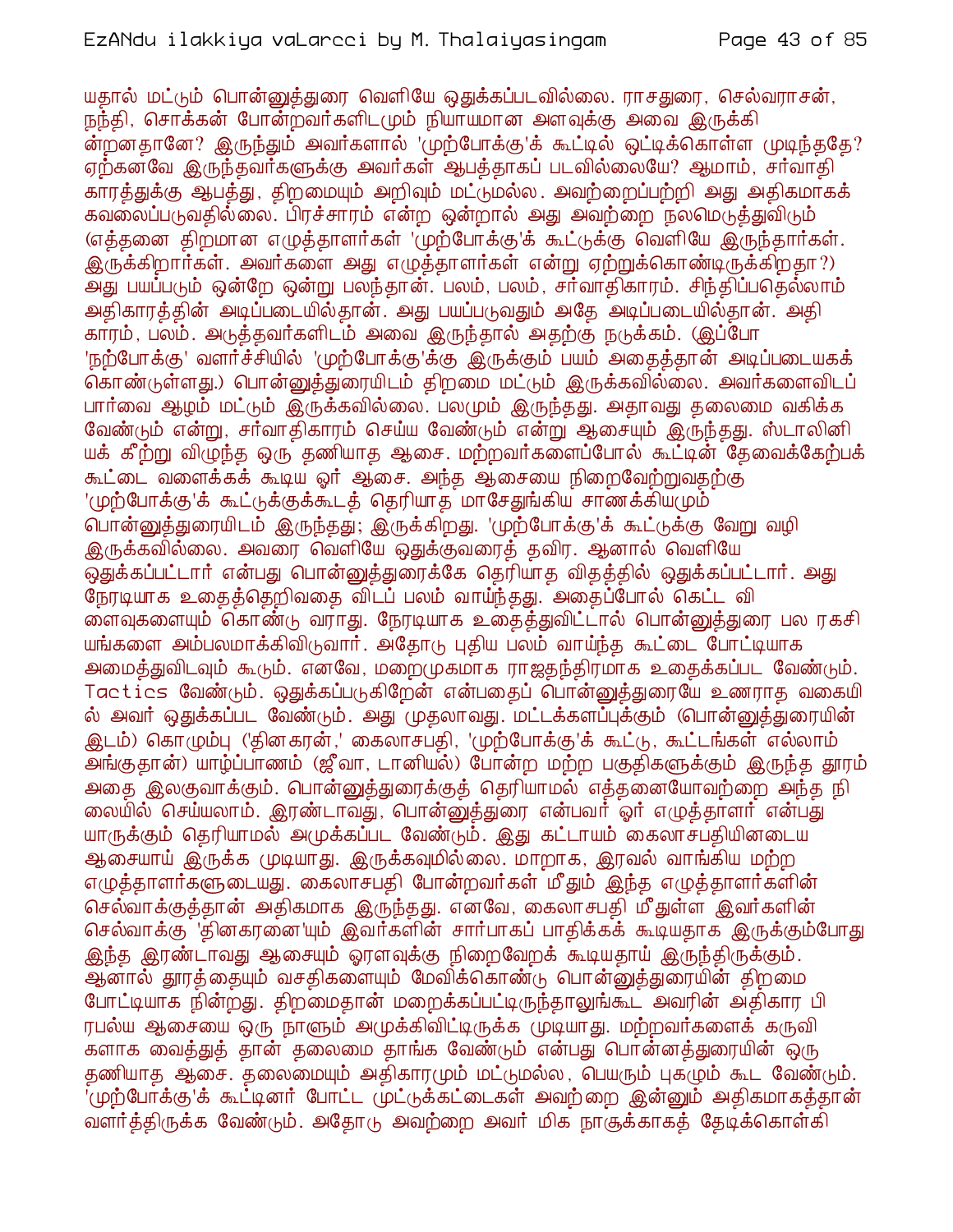றார். அந்த விசயத்தில் 'முற்போக்கு'க் கூட்டினர் கூட அவரிடம் பிச்சை வாங்கத்தான் .<br>வேண்டும். கடைசியில் பொன்னுத்துரை வென்றுவிட்டார். ஆனால் அந்த வரலாற்றுக்கு வருவதற்கு முன் பொன்னுத்துரையிடமுள்ள அந்த அதிகார பிரபல்ய ஆசையையும் அதை அடையும் சாணக்கியத் திறமையையும் சமூகவியல், மனோவியல் ரீதியில் சிறது ஆராய்ந்தால் சுவையாக இருக்கும். மற்ற 'முற்போக்கு' வாதிகளின் கொள்கை நிலையும் விளங்கிக் கொள்ள முடியும்.

பொன்னுத்துரையின் அசாதாரண அதிகார பிரபல்ய ஆசையை விளங்கிக்கொள்ள வேண்டுமானால் அவர் இருந்து வரும் சமூகப் பின்னணியை விளங்கிக்கொள்ள வேண்டும். பொன்னுத்துரை மட்டுமல்ல, பெரும்பாலான 'முற்போக்கு' எழுத்தாளர்களும் அப்படித்தான். நம் தமிழ்ச் சமூகத்தின் தாழ்த்தப்பட்ட ஒரு சிறு வட்டத்தைப் பிரதிபலி ப்பவர்கள்தான் ஆரம்பகால 'முற்போக்கு' எழுத்தாளர்கள் என்று இக்கட்டுரைத் தொடரின் ஆரம்பத்தில் குறிப்பிட்டிருந்தேன் பொன்னுத்துரையும் அதே வட்டத்திலிருந்துதான் வருகி றார். அதே வட்ட்டத்தைத்தான் பிரதிபலிக்கிறார். தாழ்த்தப்பட்டட சமூகநிலை ஆத்தி ர்த்தையும் வெறுப்பையும் தூண்டி அதிகாரத்தை நாடச் செய்வது இயற்கை. அந்த அதி காரத் தேடல்இல்லாவிட்டால் அதற்குப் பதிலாக நசிந்த குணமும், நக்கல் கலந்த பேச்சும், தருணத்துக்கு ஏற்றமாதிரிச் சமாளித்துக் கொள்ளும் தந்திரமும் தாழ்த்தப்பட்ட சமூகத்தினரின் ஆயுதங்களாக இருக்கும். பொன்னுத்துரையிடம் காணப்படும் அசாதாரண .<br>அதிகார் விருப்பமும் சாணக்கியத் திறமும் அந்த இரண்டு வகை அடிப்படையில்தான் வி ளங்கிக்கொள்ளப்பட வேண்டும். அந்த வட்டத்து மற்ற 'முற்போக்கு' எழுத்தாளர்களுடைய நிலையும் அதுவேதான். அதனால்தான் கட்சியில் அவர்களுக்கு அத்தனை பக்தி, பழைய மத நம்பிக்கை, கட்சி நம்பிக்கையாக மாறிவிடுகிறது. கட்சியிலிருந்து பிரிந்தால் அ்வர்களுடைய நிலை ஆதரவு அற்ற நிலை. அதனால்தான் கட்சிக் கொள்கைகளை அவர்கள் ஆராய முயல்வதுமில்லை. அதன் பிழைகளை மற்றவர்கள் காட்டினாலும் ஏற்றுக்கொள்ள விரும்புவதுமில்லை. எனவே, இவர்கள் இலக்கியத்தில் இறங்கும்போது தவிர்க்க முடியாத ஒரு தவறு ஏற்பட்டு விடுகிறது. இலக்கிய விவகாரங்களும் அதி .<br>காரத்தைப் பெறுவதற்குரிய வழிகளாக மாற்றப்பட்டு விடுகின்றன. அந்த உண்மைதான், நம் இலக்கிய விவகாரங்கள் அந்தளவுக்கு இலக்கிய நோக்கையும் நலனையுந் தாண்டி இங்கு பயன்படுத்தப்படுவதற்குக் காரணமாக இருக்கிறது. அந்தக் கோணத்திலிருந்து பார்க்கும்போது நாம் பெரும்பாலான எமுக்காளர்களைப் புரிந்துகொள்வதோடு 1956க்குப் பின் வந்த இலக்கிய வளர்ச்சியோடு ஒட்டி வந்துள்ள குறைகளையும் விளங்கிக்கொள்ள முடியும். எனவே அதை இன்னும் விரித்து நோக்குவது நல்லது.

'நற்போக்கு' பொன்னுத்துரையும் சரி, பெரும்பாலான மற்ற 'முற்போக்கு' எமுத்தாளர்களும் சரி, இலக்கியத்தில் முதலில் இலக்கியத்தைக் காணாமல், சமூகத்தில் அவர்கள் அனுபவிக்காத அதிகாரத்தையும் பலத்தையும் அடைவதற்கும், தாழ்த்தப்பட்ட நி லையின் காரணமாய் தங்களுக்குள்ளேயே அடக்கி வைக்கிருக்கும் ஆக்கிரங்களையும் வெறுப்பையும் வெளிக்காட்டுவதற்கும்தான் இலக்கியத்தின் மூலம் முக்கியமாக முயல்கி றார்கள். இதைக் குறிப்பிடுவதால் இலக்கியத்தின் மூலம் எதையும் அடைய முடியாது. அடையக் கூடாது என்ற நான் கூறுவதாகவோ கலை கலைக்காகத்தான் என்று கட்சி சேர்ப்பதாகவோ கருதக் கூடாது. இலக்கியத்தின்மூலம் மற்றவற்றை அடையலாம். அடைய முயலலாம். மனிதர்களின் ஆசை, அபிலாசைகளை, சூழலை, வாழ்க்கையை எல்லாவற்றையும் பிரதிபலிப்பதுதானே இலக்கியம்? ஆனால் இலக்கியத்தோடு சேர்க்கப்படும் நோக்கம் எப்படியாய் இருப்பினும் முதலில் அந்த இலக்கியம் இலக்கியமாக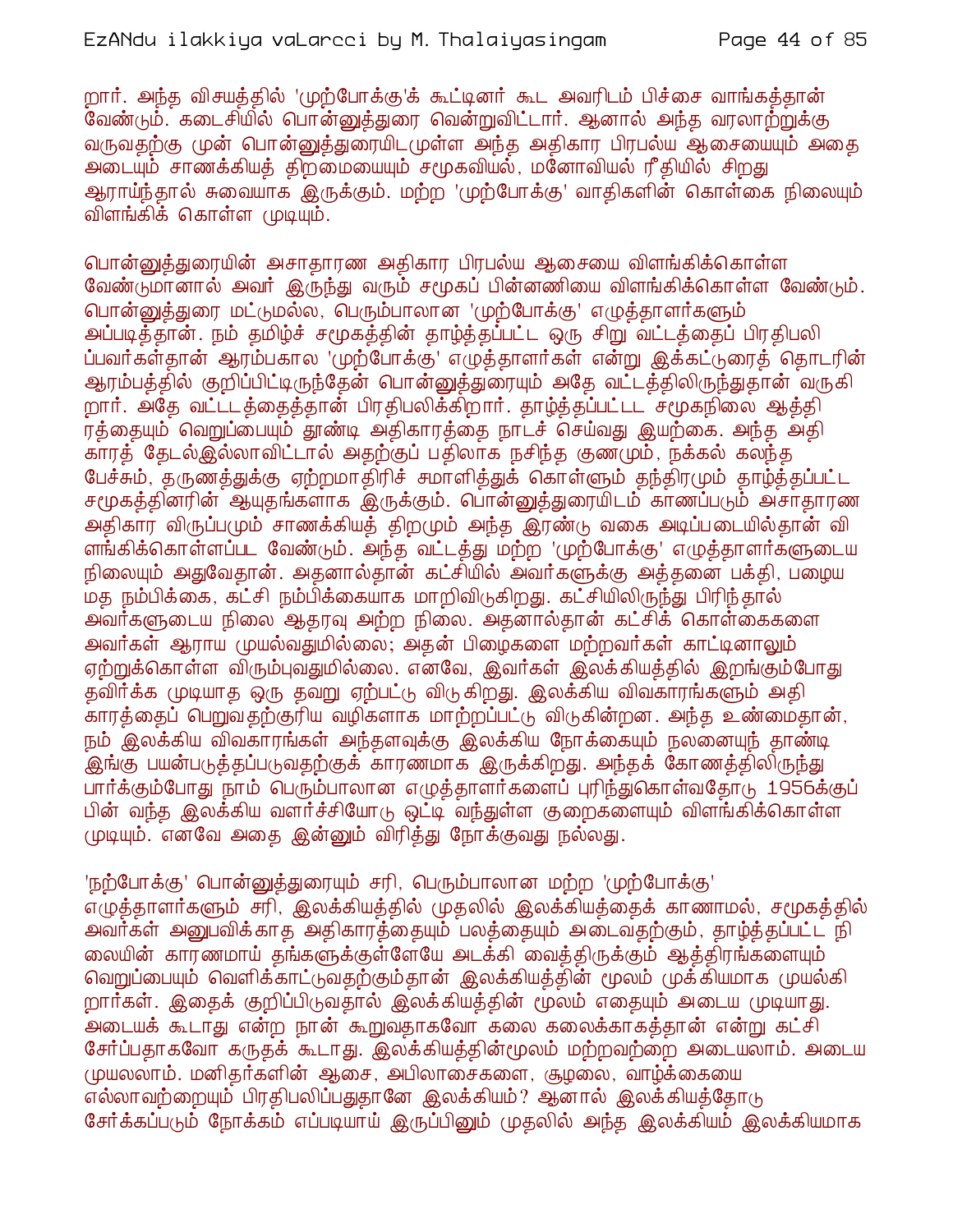இருக்கிறதா, இலக்கியக்கோடு சேர்க்கப்படும் நோக்கமும் பொறுப்பும் இலக்கியக்கின் கலையையும் அழகையும், அதாவது அதன் இலக்கியத் தன்மையையே கெடுக்காமல் இருக்கிறதா என்பவற்றைப்பற்றிக் கவலைப்படுபவர்களாகவும் நாம் இருக்க வேண்டும். இலக்கியத்துக்குக் கொடுக்கும் நோக்கமும் பொறுப்பும் இலக்கியத்தின் இலக்கியத் தன்மையைச் சிதறடித்துவிடக் கூடாது. அந்த அளவுக்கு, சொந்த மனோநிலையின் காரணமாய் அந்தச் சிதைவைப்பற்றிக் கவலைப்படாதவர்களாய் நாம் இலக்கிய வி வகாரங்களில் ஈடுபடக் கூடாது. இல்லாவிட்டால் அது உண்மையான இலக்கியத்தைச் சாகடித்துவிட்டு, மூன்றாந்தரப் போலிகளாக்கும் வெறும் அரசியல் பிரசுரங்களுக்கும் வர்த்தக விளம்பரச் சாயல் கலந்த விழாக்களுக்கும் குறுகிய நோக்குடன் சுய மேம்பாட்டுக்காகப் போராடும் கூட்டுகளுக்குந்தான் வழிவிடும். உண்மையான, தரமான சி ருஷ்டிகளுக்கும், எல்லையைக் காண்டிய கலைக் கேடலுக்கும் வழி வகுக்காது. ஆனால் அப்படி ஒரு வழிதப்பிய இலக்கியப் போக்கைத்தான் சமூகத்தில் தாழ்த்தப்பட்ட ஒரு நி லையிலிருந்து தாங்கள் வருவதன் காரணமாய் 'முற்போக்கு' எழுத்தாளர்களும் 'நற்போக்கு' பொன்னுத்துரையும் இன்று ஈழத்தில் வளர்க்க உதவுகிறார்கள்? அவர்களை .<br>அறியாமலே உதவுகிறார்கள். தங்கள் தங்கள் கட்சிக்குள்ளேயே முழு அதிகாரத்தையும் பி ரபல்யத்தையும் அடக்கிவிட (மயல்வது, அதற்காக எந்தவிதக் குறுக்கு வழிகளையும்) கடைப்பிடிக்க அவர்கள் தயாராக இருப்பது, தங்களுக்குள்ளேயே சுய வழிபாடு நடத்தி க்கொண்டு தங்கள் திரு<mark>ஷ்</mark>டிகளை *ஒ*லக்கிய ரீதியில் ஆராயாமல் வழிபாட்டு ரீதியில் நோக்குவது, தங்களைச் சேராத எவரையும் ஏற்க மறுப்பது, தங்கள் கூட்டுக்கு வெளியே பார்க்க மறுத்து ஒரு தீக்கோழிப் பார்வையை வளர்ப்பது போன்றவை எல்லாம் தரமான இலக்கியச் சூழலுக்கு உரிய பண்புகள் அல்ல. வர்க்குகக் கொம்பனிகளுக்கும், அதி காரத்தை இழக்கவோ பங்கிடவோ விரும்பாத பழைய பிற்போக்கு மேற்சாதிக் கூட்டுகளுக்குந்தான் உரியவை. சமூகத்தில் தாழ்த்தப்பட்டவர்கள் என்னென்ன நீதி நேர்மையற்ற (மறைகளில் மேற்சாதிக்காரர்களால் நசுக்கப்படுகிறார்களோ, நீதிக்கும் குர்மக்துக்கும் புறம்பானவை என்று என்னென்ன அநியாயங்கள் மேற்சாகிக்காரர்கள் மேல் சுமத்தப்படுகின்றனவோ அதே நீதிக்கு மாறான வழிகளையும் முறைகளையும் அநி யாயங்களையும் பல மடங்காகப் பாவித்து சமூகத்தில் தாழ்த்தப்பட்ட அதே பேர்வழிகள் <u>இலக்கியத்தில் தங்களை நிறுத்திக்கொள்ள முயல்கிறார்கள். அது வேடிக்கையானது. பல</u> '(மற்போக்கு' எழுத்தாளர்களுக்கும் 'நற்போக்கு' பொன்னுத்துரைக்கும் இருக்கும்' இலக்கிய அக்கறை என்பது பெரும்பாலும் இலக்கியத் திறமை அல்லது சிருஷ்டித்தரம் பற்றி அதிகம் கவலைப்படாத அதிகார பிரபல்யப் போட்டியாக இன்று மாறிவிடுவது அதனால்தான். தங்கள் தாழ்த்தப்பட்ட நிலை காரணமாய் சின்ன வயதிலிருந்தே இவர்கள் வளர்த்து வந்த அதிகார, பிரபல்ய ஆசைக்கும் தாழ்வுச் சிக்கலுக்கும் பதிலாகத் மேம்பாட்டு உணர்வுக்கும் வசதியளிப்பவையாக இலக்கிய விவகாரங்கள் இவர்களைப் பொருத்தவரையில் மாறி விடுகின்றன. அதன் காரணமாய் இலக்கியத் திறமை இல்லாவி ட்டாலுங்கூட கயிறு இழுப்பு, முதுகு சொறிதல் போன்ற குறுக்கு வழிகளால் சிலர் தங்களை இலக்கிய உலகில் நிறுவிக்கொள்ள முயல்கின்றனர். அந்த நிலையில் நம் நாட்டு இலக்கிய விவகாரங்கள் துப்பறியும் கதைகளில் வரும் சில நம்ப முடியாத மாம நி கழ்ச்சிகளாய் மாறிவிடுகின்றன. 'கூட்டு வழிபாடு'. ஒருவர் தானே மற்றவர்களுக்கு எழுதி க் கொடுத்து தனக்குப் பின்னால் வால்பிடிக்கும் ஒரு கூட்டத்தையும் வழிபாட்டையும் தானே நிறுவிக்கொள்ளல். நீ கவிஞன், நான் சிறுகதை மன்னன், அவன் விமர்சகன், .<br>அடுத்தவன் உருவகக் கதை வீரன் என்று தாங்களாகவே தங்களுக்குள்ளேயே பேர் சூட்டிப் பங்கிட்டுக்கொண்டு வெளியே பார்க்காமல், வெளியே விட்டுக் கொடுக்காமல் இலக்கியம் என்ற பெயரில் சமூகத்தில் தாழ்த்தப்பட்ட தங்கள் நிலைக்கு எதிராக அதி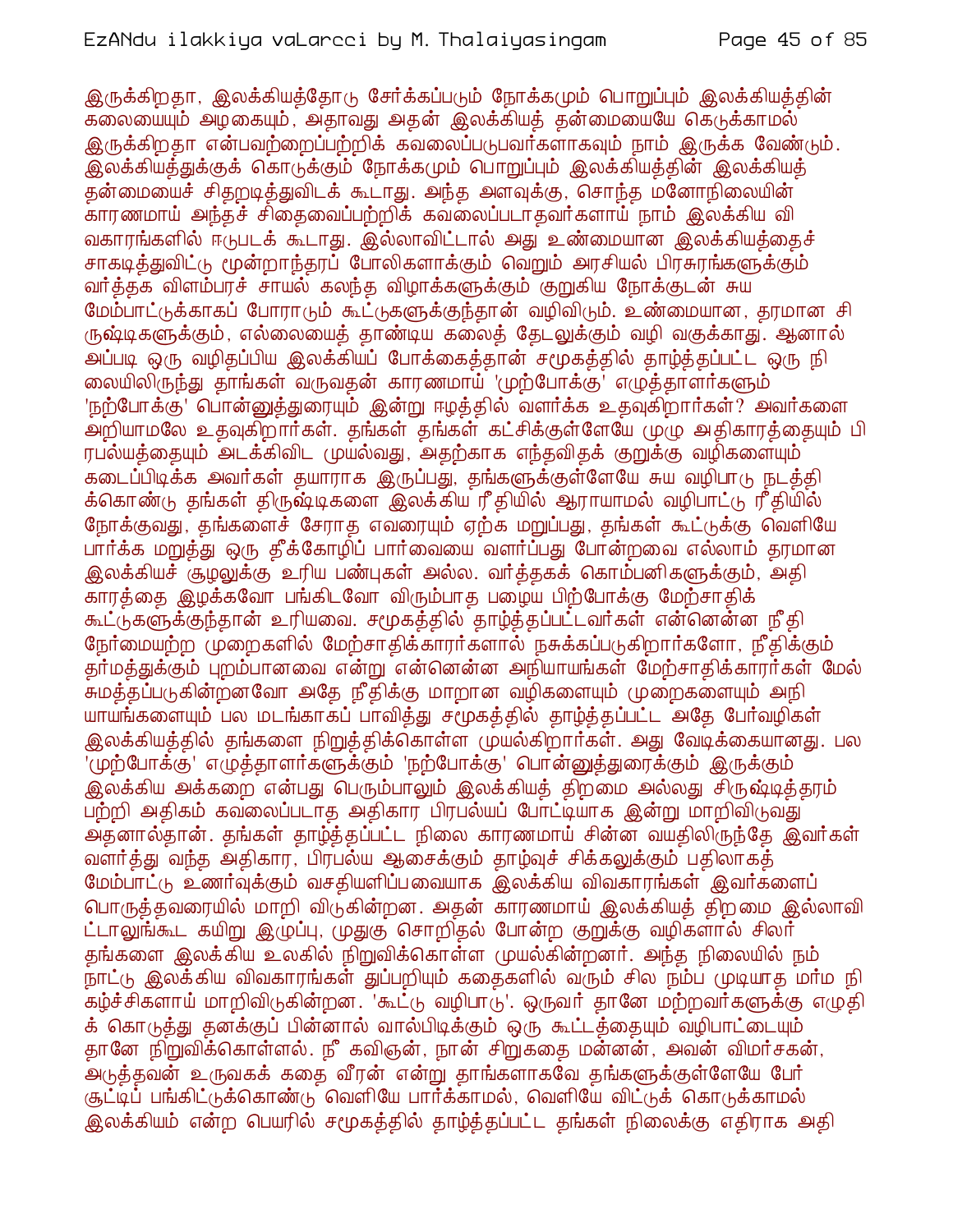காரத்தை உருவாக்கிக்கொள்ளல் என்பவை எல்லாம் உள்ளே உள்ள இரகசியங்கள் எதுவும் வெளியே தெரியாத வகையில் இவர்களுடைய கூட்டுகளைச் சுற்றி ஒரு மர்மமான இரும்புத்திரையை எழுப்பிவிடுகின்றன . துப்பறியும் கதைகளில் மட்டும் வரக்கூடிய ஒரு சூழல். இந்த வகையில் செய்கையாக இலக்கியம் வளர்க்கப்படும்போது இலக்கியமும் இலக்கியத் தாமும் சிகைந்தே விடுகின்றன. ஆனால் பெரும்பாலும் இவர்களுக்கு அந்தக் கவலை எழுதுவதில்லை. எழுந்தாலும் அவர்களால் அதை மன சாட்சியின் குறுகுறுப்பின்றி அடக்கிவிட முடிகிறது. காரணம், இவர்களைப் பொருக்கவரையில் வளர்ச்சியோடு தானாகத் தனித்து நின்று திருப்தியளிக்கக் கூடிய ஒரு சாதனையல்ல.

இங்கே ஒன்று கவனிக்கப்பட வேண்டும். பொதுவாக எல்லாக் கலைஞர்களுக்கும் பிரபல்ய ஆசை இல்லாமலில்லை. பொதுவாக எல்லாக் கலைஞர்களும் பிரபல்யத்தையும் புகழையும் விரும்பத்தான் செய்கிறார்கள். இது இயற்கை. பிரபல்யத்துக்காகவும், புகமுக்காகவுமேதான் கலைச்சிருஷ்டியில் ஈடுபடுபவர்களாகவும் இருக்கலாம். பிராய்டின் விளக்கமும் அதுதான். ஆனால் அதை அல்ல, நான் இங்கு கூறுவது. அந்தப் பொதுப் பண்பை அல்ல. அவர்கள் கலையைச் சிருஷ்டிக்கிறார்கள். ஆனால் இங்கு நான் கூற முயல்வது என்னவென்றால் பொதுவாக எல்லாக் கலைஞர்களுக்கும் உரிய பிரபல்ய ஆசை கலைகளைச் சிருஷ்டிக்க உதவுகிறதென்றால் இங்குள்ள பல 'முற்போக்கு' எழுத்தாளர்களுக்கும் 'நற்போக்கு' பொன்னத்துரைக்கும் உரிய பிரபல்ய ஆசை அதிகார ஆசை கலைகளைச் சிதைக்க உதவுகிறது. சிருஷ்டிக்க அல்ல. சிதைக்க! (ஆமாம், தாம்த்தப்பட்ட சமூக நிலையின் காரணமாய் இவர்களுக்கு அதிகாரந்தான் முக்கியம். .<br>ஆனால் தொழிலாள வர்க்கத்துக்கு அதிகாரம் தேடுவதை இங்கு நான் குறிப்பிடவில்லை. அதாவது ச(முதாய மாற்றத்தை நாடிச் சிருஷ்டிக்கப்படும் தரமான இலக்கியங்களை நான் குறிப்பிடவில்லை. தங்கள் தனிப்பட்ட நலன்களுக்காக இலக்கியத்தையும் சிதைத்து .<br>அவர்கள் செய்யும் திருகுதாளங்களையே குறிப்பிடுகிறேன்.) கூட்டுகள் அமைத்து குறுக்கு வழிகளால் தங்களுக்குள்ளேயே அதிகாரத்தைப் பங்கிட்டுக்கொண்டு துப்பறியும் கதைகளுக்குரிய சூழலில் செயற்கையாக இலக்கியம் வளர்த்து உண்மையான இலக்கி யத்தைச் சிதைப்பது முதலாவது. அடுத்தது, இயற்கையாக உள்ள திறமையைக் கூட இந்த அதிகார பிரபல்ய விருப்பம் சிதைத்து விருகிறது. அது இரண்டாவது. பொன்னுத்துரைக்கு இப்போ ஏற்பட்டுள்ள நிலை அதுதான். அவருடைய இலக்கியத் திறமையெல்லாம் இப்போ வெறும் வெளி விவகாரங்களாலும் விழாக்கள் நடத்துவதாலும் அனாவசிய அறி க்கைகளாலும் நடைச் சித்திரங்களாலும் அதிகமாகச் சிதறடிக்கப்படுகிறது. இலக்கியம் என்பது அதிகாரத்துக்காக (தனிப்பட்டவர்களின் அதிகாரத்துக்காக) நடத்தப்படும் போராட்டம் என்ற நிலைக்கு இங்க திருகப்பட்டிருப்பதால், சமூகத்தில் நடத்தப்படும் சாதி ப் போராட்டத்துக்குரிய முறைகள்தான் இலக்கியத்திலும் இவர்களால் கையாளப்படுகி ன்றன. அந்தப் போராட்டத்திலேயே பெரும்பாலும் எல்லாத் திறமையும் நீ ஒப்புக்கொள்ளக் கூடாது. அப்படி ஒத்துக்கொண்டால் உன்னுடைய சாதிக்குக் கௌரவக் குறைவு வந்துவி (நம். அடுத்த சாதிக்காரனை முற்றாக நசுக்கிவிட வேண்டும். அதற்காக நீ எந்தவழி மையும் கையாளலாம். அடுத்தவனுக்கு விட்டுக்கொடுப்பது, அடித்தவனின் திறமையை ஒப்புக்கொள்வது என்ற கொள்கையெல்லாம் உன் சாதிக்கு இருக்கக் கூடாது. உன் சாதி க்காரனின் குறையைக் கண்டித்தால் நீ ஒரு துரோகி. கருங்காலி. இதே வகைச் சுலோகங்களால்தான் இன்று நம் இலக்கிய விவகாரங்கள் பல நடத்தப்படுகின்றன. சமூகத்தில் அதே வகைச் சுலோகங்களால் தினந்தோறும் அநியாயமாகத் தாக்கப்பட்டோ, காக்கியோ வாழ்க்கையை அனுபவிக்கவர்கள் இலக்கிய விவகாரங்களை வேறு முறையில்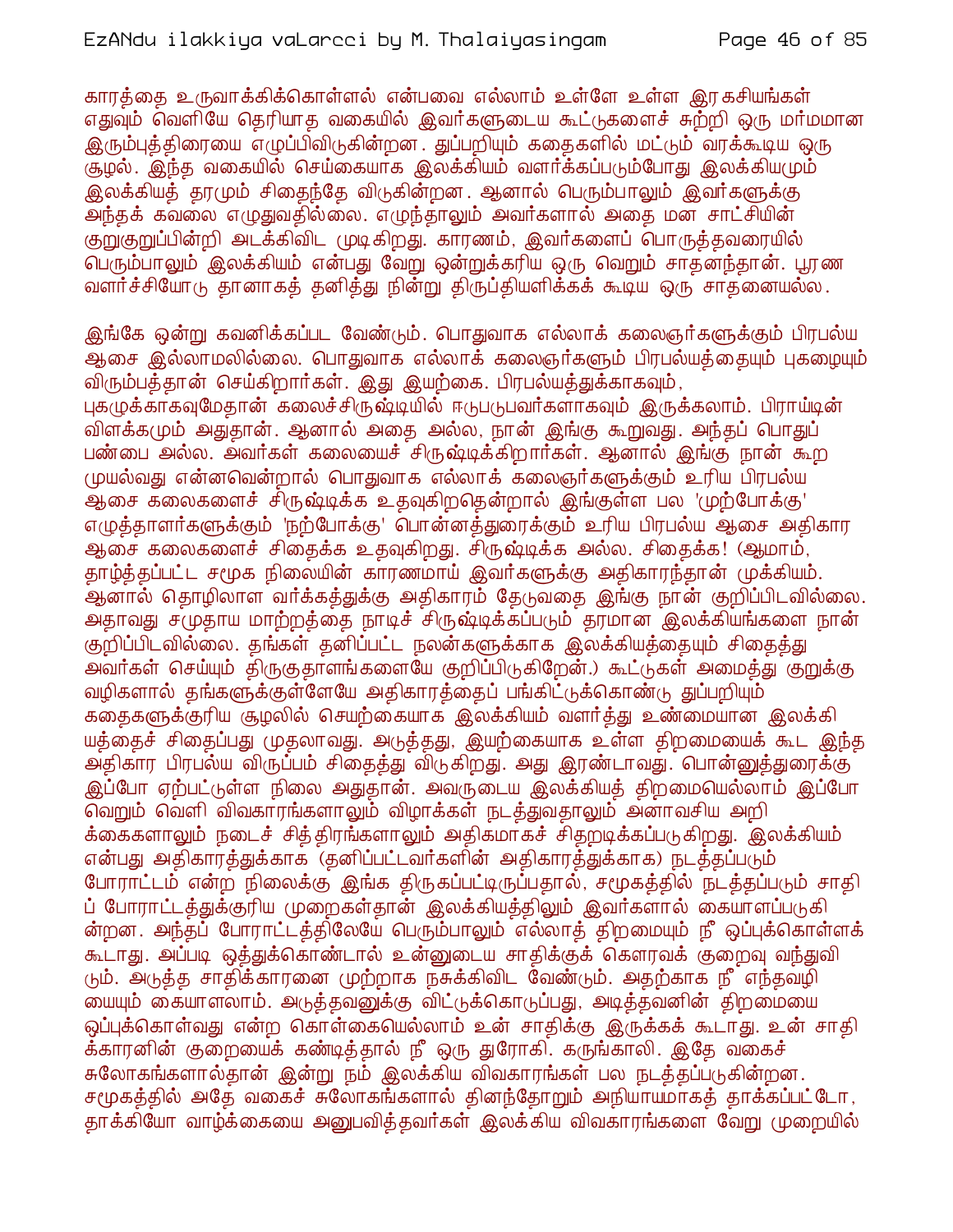நடத்த முடியாதுதான். ஆனால் இலக்கியமும் அவற்றால் மறைமுகமாகச் சிதைக்கப்படுகி றது என்பதை மறுக்க முடியுமா?

\*\* ElandEV1.mtfன் தொடர்ச்சி\*\* ஏழாண்டு இலக்கிய வளர்ச்சி\*\*

மேலே கூறப்பட்டவை எல்லாம் கருமேகங்களாகத் தெரிந்தால் ஒளியூட்டுபவையும் இருக்கவே செய்கின்றன. சாதிச் சண்டைகளால் பாதிக்கப்பட்ட ஒரு மனோ நிலை, பி ழையாக இலக்கிய உலகினுள் புகுத்தப்படும்போது இலக்கிய விவகாரங்களும் வழிதப்பி வி டுகின்றன என்பதைத் கவனிக்கும் அதே மனோநிலைதான் நம் புதிய இலக்கிய விழி .<br>ப்புக்கு ஒருவகை வேகத்தையும் கொடுத்திருக்கிறதென்பதையும் மறந்துவிடக்கூடாது. நம் தமிழ்ச் சமூகத்தில் ஒரு சிறு வட்டத்தைப் பிரதிபலிக்கும் 'முற்போக்கு' எழுத்தாளர்கள் .<br>தான் 56க்குப் பின்னார் பொதுப் பின்னணியில் வந்த விழிப்பைப் பயன்படுத்திக்கொண்டு .<br>இலக்கியத்தில் அக்கறை காட்டடினார்கள் என்று முன்பு குறிப்பிட்டிருந்தேன். மற்றவர்கள் பழைய இலக்கியங்களோடு தூங்க, பண்டிதர்களாக இருக்க, 'கல்கி,' 'கலைமகளி'டம் தங்கள் பொறுப்பை ஒப்படைத்துவிட்டுப் பார்த்திருக்க, இவர்கள் பொது விழிப்பையும் மற்ற வசதிகளையும் பயன்படுத்தி புது இலக்கியத்தில் அந்தளவுக்கு ஈடுபட்டார்கள் என்றால் பெரும்பாலும் அவர்களுடைய தாழ்த்தப்பட்ட சமூக நிலைதான் அதற்குக் காரணம். அந்தளவுக்கு ஈழக் தமிழ்ச் சமூகம் அவர்களுக்குக் கடமைப்பட்டிருக்கிறது. தாழ்த்தப்பட்டோ பாதிக்கப்பட்டோ ஏதோ ஒரு வகையில் திருப்தியுறாமல் உள்ள ஒரு ம்னோநிலைதான் கலை சிருஷ்டிப்புக்கு ஏற்ற நிலை. எட்மண்ட் வில்சன் (The wound and the bow) கூறும் அந்த நொந்தல்பட்ட மனோநிலை இவர்களுடையது. தமிழ்ச் சமூகத்தின் முழு மனோநிலையில் இவர்கள் அந்த நொந்தல்பட்ட ஒரு பகுதியைப் பிரதி பலிப்பவர்கள். எனவே, பொதுப் பின்னணியில் விழிப்பு ஏற்பட்டபோது அதைக் கலை ரீதியி ல் மற்றவர்களை விட அதிகமாகப் பயன்படுத்த முயன்றவர்கள் அவர்கள்தான். புதிய <u>இலக்கிய அக்கறைக்கும் வேகத்துக்கும் அவர்கள் அந்த வகையில் உதவித்தான் இருக்கி </u> றார்கள். இன்றைய ஈழத் தமிழ் எழுத்தாளர்களின் பாதிப் பேராவது அவர்களாய் இருப்பது அதனால்தான்.

எனவே, கருமேகங்களுக்கிடையே ஒளி இல்லாமலில்லை. ஓரளவுக்கு இரண்டுக்கும் அவர்கள்தான் பொறுப்பாளிகள். ஆனால் பிழை என்னவென்றால் இரண்டுக்குமிடையே உள்ள வித்தியாசத்தை உணராமல் ஒன்றுக்குப் பதிலாக மற்றதை அவர்கள் மாற்றி க்கொள்கிறார்கள் என்பதுதான். நொந்தல்பட்ட மனோநிலையிலிருந்து பிறந்த கலை உணர்வு அதே மனோநிலைக்கு அடியில் ஆழ்ந்து கிடக்கும் அதிகார ஆசையாகத் திரிந்து விடுகிறது. அல்லது மேலே எழுந்த கலை உணர்வை கீழே காத்துக் கிடந்த அதிகார ஆசை தாக்கி விழுங்கிவிட்டு, தானே அதுவாக மாறிவிடுகிறது.

(பொன்னுத்துரையைப்பற்றி 'விமர்சக விக்கிரகங்களி'ல் இதே வகையில் விளக்கியதை இப்போ நினைவுக்கு வருகிறது.) அதோடு மார்க்ஸிடம் வைத்திருக்கும் பக்தியும், கட்சியி ல் வைத்திருக்கும் நம்பிக்கையும் அந்தத் திருகலை சாிக்கட்டல் செய்து நியாயமாக்குகி ன்றன. இலக்கியம் கட்சியின் கருவி, அதிகாரத் தேடலின் கருவி; அப்படி ஒரு நிலை. ஆனால், அதனால் கட்சி வாழுமே ஒழிய இலக்கியம் வாழாது. இல்லை, கட்சி கூடக் கடைசியில் அதனால் பாதிக்கப்படவே செய்கிறது. கட்சி, சமுதாயம் எல்லாமே வமிதப்பிய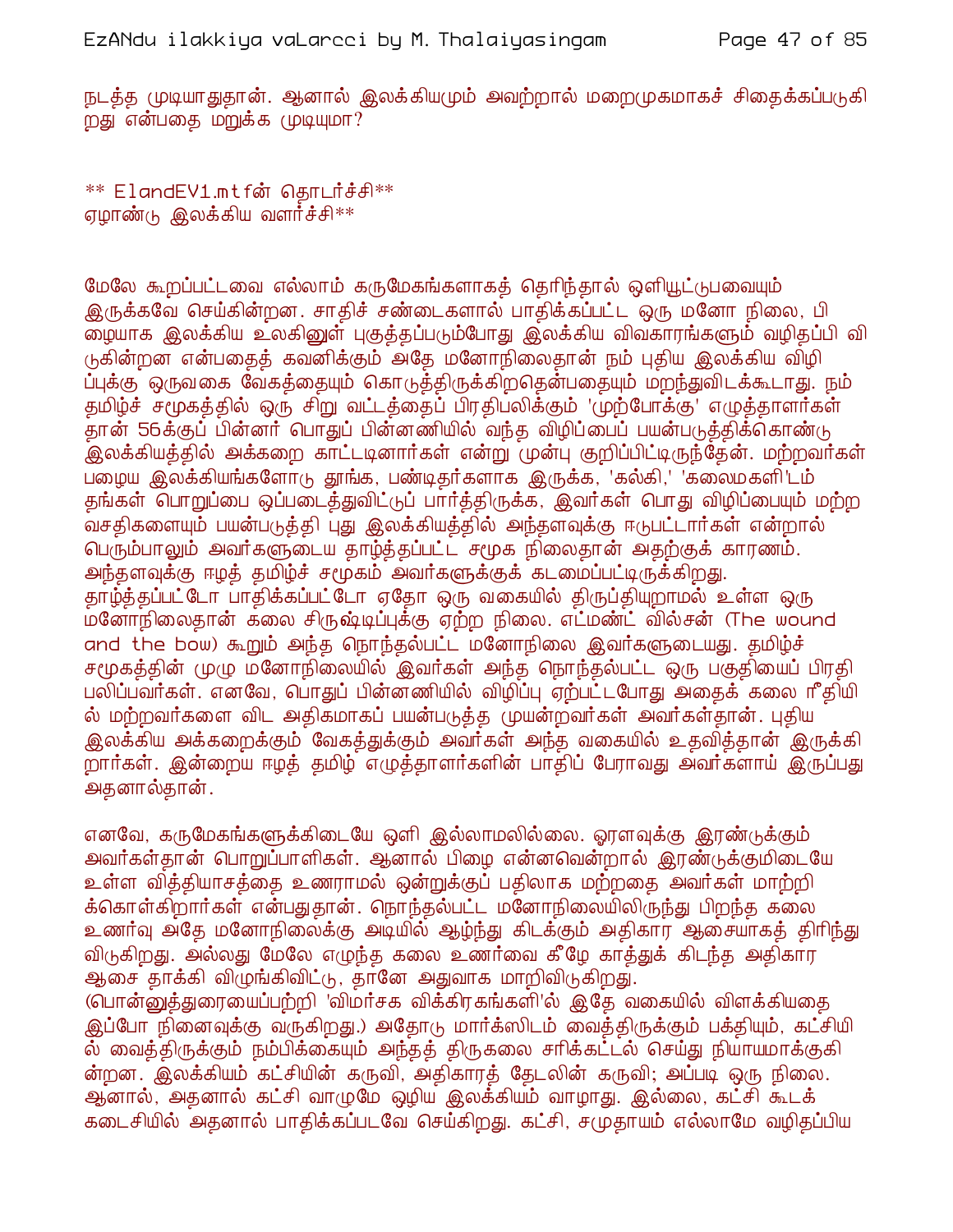## EzANdu ilakkiya vaLarcci by M. Thalaiyasingam

இலக்்கியத்தால் வமிதப்்பிவிடுகின்றன. ஸ்டாலின் கால ரஷ்யாவும் வுரிட்லர் காலத்து ஜெர்மனியும் அதை நிச்சயமாக நிரூபித்துவிட்டன. எனவே, இலக்கிய விவகாரங்கள் அதி காரப் போராட்டங்களாகத் திருகப்படாமல் தடுக்கப்பட வேண்டும். 1963இன் ஆரம்பத்தோடு ஏற்பட்ட 'முற்போக்கு'க் கூட்டின் வீழ்ச்சி (அதன் அதிகார வீழ்ச்சியைக் குறிப்பிடுகிறேன். முற்போக்கின் உண்மையான சிருஷ்டி ஆரம்பம் அகற்குப் பின்னர்கான் வரும். வருவதாகத் தெரிகிறது என்பது என் எண்ணம்.) அப்படி ஒரு பிழையான திருகல் வளர்ச்சியைத் தடுக்க உதவியது. ஆனால் பொன்னுக்துரை 'நற்போக்கு'க் கூட்டை ஆரம்பி .<br>த்து பழைய அதிகாரப் போராட்டத்தைத் திரும்பவும் தொடங்கிவிட்டாா். திரும்பவும் பழைய சுலோகங்கள். சாதிச் சண்டைக்குரிய சுலோகங்கள். நாம் மட்டுந்தான் எழுத்தாளர்கள், மற்றவர்கள் எழுக்காளர்கள் அல்ல. நான் படைப்பதுகான் இலக்கியம், மற்றவை இலக்கி யமல்ல. திரும்பவும் சுலோகங்கள். சின்ன வயதிலிருந்தே சாதிப் பிரிவினைகளின் வி ளைவுகளால் அநியாயமாகப் பாதிக்கப்பட்டு வளர்ந்த ஒருவரிடமிருந்து நீதியையும் நடுநி லையையும் கேட்பது முன்னுக்குப் பின் முரண் மட்டுமல்ல, முறையும் அல்லதான். ஆமாம், அவரிடமிருந்து வேறு எதையும் எதிர்பார்க்கக் கூடாது. 'முற்போக்கு'க்கும் 'நற்போக்கு'க்கும் அப்பாற்பட்டவர்களால்தான் அகைச் செய்ய முடியும். ஆனால் அதைப்பற்றிக் கூறுவதை இக்கட்டுரைத் தொடரின் கடைசிப் பகுதிக்கு ஒதுக்கிவிட்டு, தி ரும்பவும் பொன்னுத்துரையைப்பற்றி முன்புவிட்ட இடத்துக்கு வரலாம்.

'(முற்போக்கு'க் கூட்டிலிருந்து பொன்னுத்துரை ஒதுக்கப்பட்டதற்குரிய காரணங்களை <u>இத</u>்வரை பார்த்த புதிய கோணத்திலிருந்து அணுகும்போது இன்னும் அவை விரிவதை உணரலாம். ஆரம்ப 'முற்போக்கு' எழுத்தாளர்களான ஜீவா, டானியல் போன்றோர்கள் கட்சியில் சேர்ந்தது சமூகத்திலுள்ள தங்கள் தாழ்வு நிலையை எதிர்ப்பதற்கே. குது மிக நியாயமானது. அதைப்பற்றிக் குறையாகக் கூறுவதாகக் கருதக் கூடாது. இது ஓர் சமூகவி யல், மனோவியல் பார்வை, கட்சி, அவர்ளைப் பொருத்தவரையில் ஒரு சுமைதாங்கி. அதேபோல் அது ஒரு பலமான ஆயுதமுங்கூட. எனவே, அவர்களுக்கும் அதிகார ஆசைதான். ஆனால் பின்பு வந்த கைலாசபதி, சிவத்தம்பி போன்றோர்களே அந்த அதி .<br>கார ஆசைக்கு உதவுபவர்களாக இருக்க, பொன்னுத்துரை அதற்குத் தடையாக நின்றார். எங்கு தாழ்வு மனப்பான்மையிலிருந்து தப்பி பலத்தையும், அதிகாரத்தையும், மேம்பாட்டு உணர்வையும் அவர்கள் தேட முயன்றார்களோ அங்கு, அதே இடத்தில், அதே கூட்டில் பொன்னுத்துரையின் இருக்கை அவர்களைப் பொருத்த வரையில் புதுமையான ஒரு தாழ்வு மனப்பான்மையைப் புகுத்தியது. பொன்னுத்துரை தங்களின் குரு என்ற குறு குறுப்பு, கைலாசபதி, சிவத்தம்பி போன்றோர் அவர்களுக்குக் கொடுத்த முக்கியத்துவத்துடன் பொருந்தியிருக்காது. எனவே, பொன்னுத்துரை உள்ளே இருப்பதை அவர்கள் விரும்பவி ல்லை. இன்னுமொன்று, மிக முக்கியமான ஒர் மனோவியல் உண்மை. தாழ்த்தப்பட்டோர் மேல் சாதிக்காரன் ஒருவனைத் தங்கள் தலைவனாக வைத்திருக்க விரும்பினாலும், தங்களுடைய வர்க்கத்திலிருந்தே வரும் ஒருவனைத் தலைவனாக வைத்திருக்க விரும்ப மாட்டார்கள். மேல் சாதிக்காரர்கள் கீழே இறங்கிவரத் தயாராக இருந்தால்கூட தாழ்த்தப்பட்ட பிரிவினர் தங்களுக்குள்ளேயே ஒற்றுமையைக் காணவோ கலந்துகொள்ளவோ விரும்பார். விரும்புவது கஷ்டம். எனவே, பொன்னுத்துரை அந்த ரீதி யில் பொருந்தவே இல்லை. அதோடு பொன்னுத்துரைக்கு இருக்கும் அதிகார ஆசை அவர்களுக்கு இருப்பதை விட அதிகமானது. கைலாசபதி, சிவத்தம்பி போன்றோர் கங்களை இன்னும். காம்க்கிக்கொள்ள வேண்டும் என்ற மக்கியகா அறிவாளி ்வர்க்கத்துக்கே உரிய குற்ற உணர்வோடு அவர்களுக்கு (ஜீவா, டானியல் போன்றோருக்க) வெறும் வழிகாட்டிகளாக மட்டும் இருந்து உதவவிரும்பியபோது,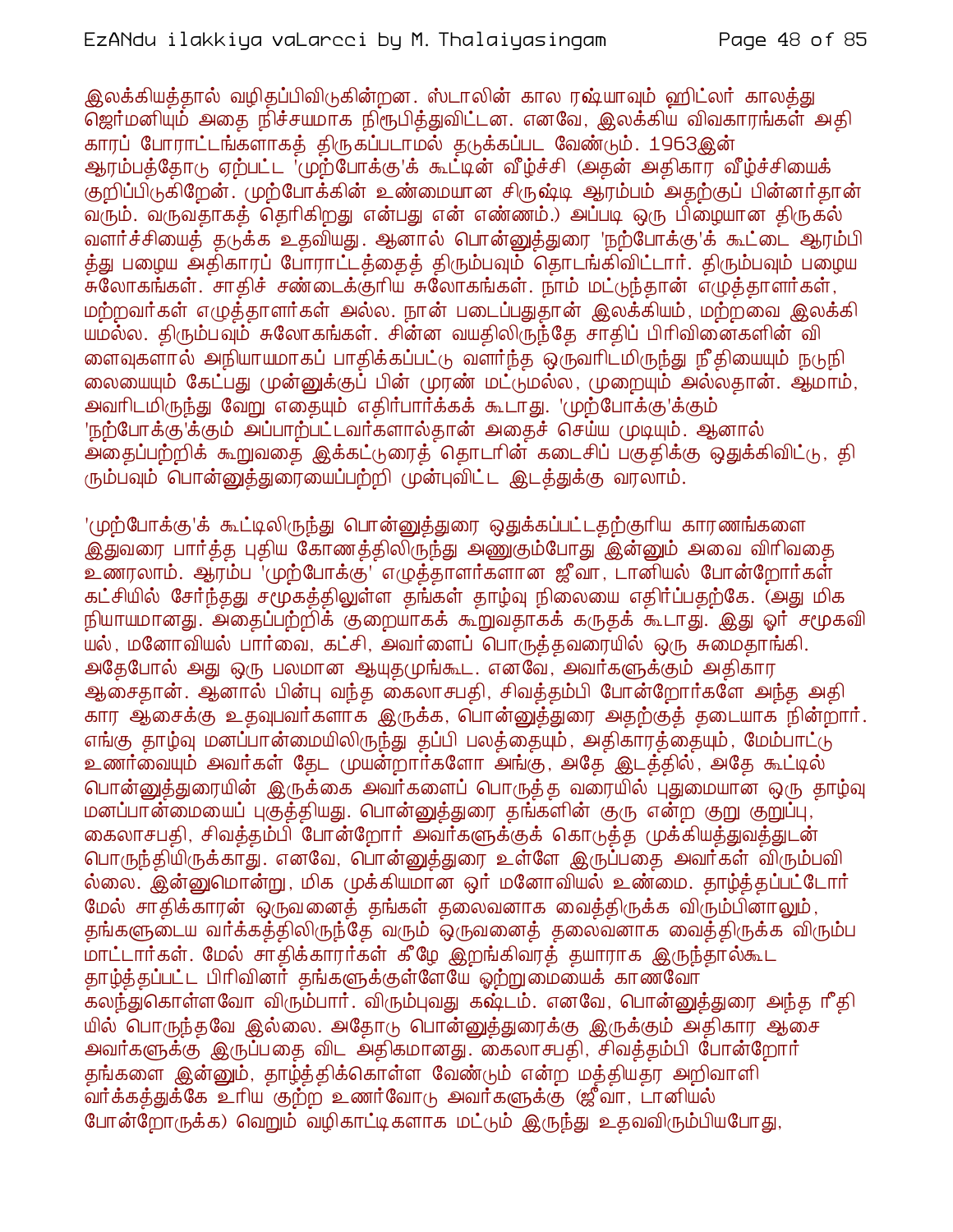பொன்னுத்துரை தன்னை ஒரு மன்னனாகக் கருதிக்கொண்டு தன் எண்ணங்களை அவர்கள் மேல் நசிந்தோ, நசியாமலோ திணிப்பவராக அவர்களுக்குத் தெரிந்திருப்பார். எனவே, பொன்னுத்துரை அவர்களைப் பொருத்தவரையில் வெளியே இருப்பதுதான் நல்லது.

பொன்னுத்துரைக்கேன் அந்தளவு ஆசை? அதாவது அதே வர்க்கத்து மற்ற எமுத்தாளர்களுக்கு இருந்ததைவிட அவருக்கேன் அதிகமாக இருக்க வேண்டும்? அப்படிக் கேள்வி எழுப்பும்போதுதான் பொன்னுத்துரை மற்றவர்களிடமிருந்து வேறுபடுவதற்குரிய காரணத்தைப் புரிந்து கொள்ளலாம். மற்ற 'முற்போக்கு' எமுக்காளர்கள் கங்களின் சமூக நிலையில் மட்டுமல்ல இலக்கியக் கிறமையிலுங்கூட ஓரளவுக்கு தாழ்த்தப்பட்டவர்களாகவே (தங்களுக்குள்ளேயே) தங்களைக் கருதி க்கொள்ளும்போது பொன்னுத்துரை தன் இலக்கியத் திறமையைப் பொருத்தவரையில் தன்னை ஒரு மன்னனாகவே நினைத்துக்கொள்கிறார். சமூகத்தில் ஒரு proletarian .<br>ஆக இருப்பினும் இலக்கியத்தில், சிருஷ்டித் திறனில், தான் ஒர் aristocrat என்ற எண்ணம் அவருக்கு. அது ஓரளவுக்கு நியாயமானதுங்கூட. சமூகத்தில் தாழ்த்தப்பட்ட நி லையினால் வந்த ஆத்திரத்தோடு தன் திறமையைப்பற்றிய உணர்வும், அதனால் வரும் நம்பிக்கையும் பொன்னுத்துரைக்கு இருந்தன. இருக்கின்றன. எனவே, மற்றவர்களை விட அவருக்கு அந்த அதிகார ஆசை அதிகம். அதோடு கைலாசபதி, சிவத்தம்பி போன்றவர்களோடு பழகும்போது மற்ற 'முற்போக்கு' எழுத்தாளர்களுக்கு இருக்கும் மரி யாதை இவருக்கு இருக்கத் தேவையில்லை. பட்டப் படிப்பும், ஆங்கில அறிவும் பொன்னுக்துரையை அவர்களோடு ஒக்கவராக்க, அவரது இலக்கியக்கிறமை அவர்களையும்விட மேம்பாடு உடையவராகவே அவருக்குக் காட்டச்செய்யும். எனவே, '(முற்போக்கு'க் கூட்டுக்கு உள்ளே இருந்தால், கடைசி மும்மூர்த்திகளில் ஒருவனாக இருந்தால் மட்டும் போதாது. அவரே பிரம்மாவாகவும் அவரே சிவனாகவும் இருக்க வேண்டும். அது கிடைக்காகவரைக்கும் பொன்னுக்துரைக்கே உள்ளே இருப்பது பி டிக்காமல் இருந்திருக்கலாம். எனவே வெளியே ஒதுக்கப்பட்டது. பொன்னுத்துரையின் இயற்கையான ஆசைகளுக்கும் திறமைக்கும் ஒத்துப்போவதாகவே இருந்தது. வெளியே நின்று அவர் செய்தவை சாித்திரத்தில் வேறு ஒர் சகாப்தத்துக்கு உரியவை. இனி அவற்றை ஆராயலாம்.

'(ழற்போக்கு'க் கூட்டிலிருந்து வெளியே ஒதுக்கப்பட்ட பொன்னுத்துரையின் நிலை ஒருவகையில் பரிதாபகரமானது. பரிதாபகரமானது ஏனென்றால், தனித்து நின்று ி உலகந்தான் எதிர்த்தாலும் தன்னைக் காப்பாற்றிக் கொள்ளலாம் என்ற கலைஞர்களுக்கு மட்டும் உரிய ஒருவகைத் துணிச்சலோடு) இயங்குவரை விட ஒரு கூட்டத்தின் மத்தியில், முடியுமானால் அதற்குத் தானே நடுநாயகமாக நின்று இயங்கத்தான் பொன்னத்துரை விரும்புவார் என்பதினால். அவர் பிறந்து வளர்ந்து சமூக நிலை தனிநிலைக்கு இடங் கொடுக்காது. கூட்டமாக வாம்ந்துங்கூட தனிமையையும், தாழ்வையும் உணர்த்தும் ஒரு சமூக நிலையில், அந்தத் கூட்டுவாழ்க்கை ஒன்றை மட்டுமே ஆயுதமாகப் பாவிக்கும் ஒரு சமூக நிலையில் பிறந்தவர்களுக்கு தனித்து நிற்பது என்பது தற்கொலைக்குச் சமமாகும். பொன்னுத்துரை ஒரு எழுத்தாளராக இருந்தும் ஒரு extravert ஆகவும், organization man ஆகவும், டொனவன் அன்ட்ரீயின் கீற்றுகள் வெளியே தெரிய விழாக்கள் நடத்தும் நிர்வாகியாகவும் இப்போ விளங்குவதற்குரிய காரணங்களை, அவர் பிறந்த சமூக நிலை கொடுத்த ஆரம்பத் தூண்டுதலிலிருந்து வந்தவையாக விளங்கிகொள்ள வேண்டும். 'முற்போக்கு'க் கூட்டாலும் ஒதுக்கப்பட்டு மற்ற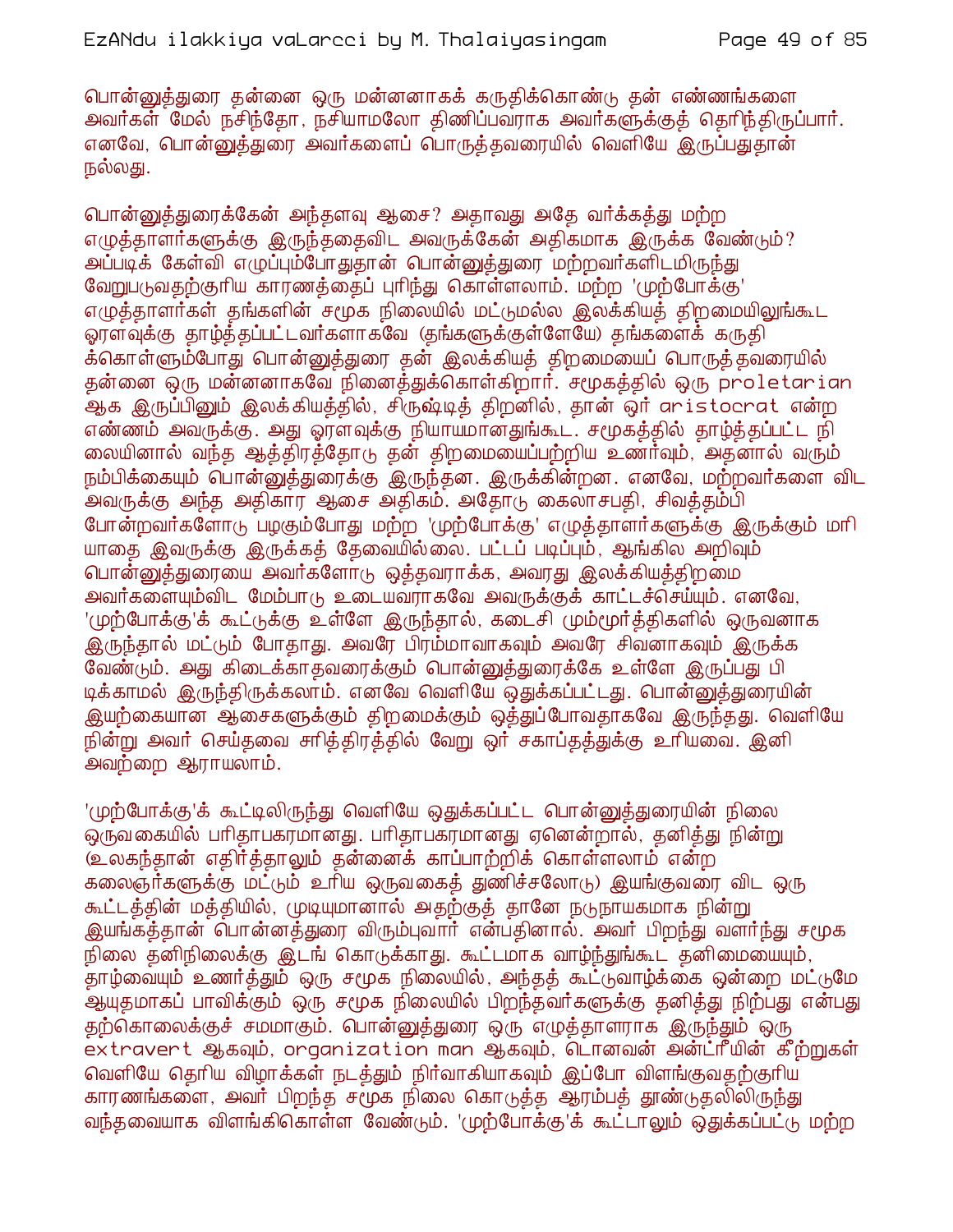யாழ்ப்பாண மட்டக்களப்பு எழுத்தாளர்களாலும் புறக்கணிக்கப்பட்டு 'பிரச்சினைக்குரிய' எழுத்தாளராக நின்ற ஒரு நிலை, பொன்னுத்துரையைப் பொருத்த வரையில் ஓரளவுக்குப் பரிதாபமானதுதான். ஆனால் அந்தப் 'பிரச்சினைக்குரிய நிலை' பொன்னுத்துரையிடம் பி ன்ப மூன்று முக்கிய பண்புகளை வளர்க்க உதவிற்று. அவற்றுள் இரண்டு, இன்று ு பொன்னுக்துரையின் வளர்ச்சிக்குப் பொறுப்பாக இருக்க, மூன்றாவது, அவரையும் இனி வரும் பரம்பரையையும் பமுதாக்கக்கூடிய பண்பாக மாறிவிட்டிருக்கிறது.

முதலாவதாக, 'முற்போக்கு'க் கூட்டிலிருந்து வெளியே ஒதுக்கப்பட்டபோது, ஒதுக்கப்பட்டிருக்கிறார் என்பதை மெல்ல மெல்ல அவர் உணரவந்தபோது, 'முற்போக்கு'க் கூட்டைச் சார்ந்தவன்தான் தானும் என்ற பொன்னத்துரையின் பழைய எண்ணமும் அதனால் இருக்கக்கூடிய கட்டுப்பாடும் தளரத் தொடங்கின. அந்தத் தளர்ச்சி '(ழற்போக்கு'க் கூட்டிலிருந்தவர்களைப்பற்றிய அவரது உண்மையான அபிப்பிராயங்களை' வெளியிட உதவியது. அதோடு அவர்களுடைய தரத்தையும் எடைபோடத் தூண்டியது. தன் கட்சியைச் சேர்ந்தவர்கள் என்ற எண்ணக்கால் அவர்களை எப்படியாவது போற்றிக் காப்பாற்ற வேண்டும் என்ற முயற்சியும் தேவையும் அதற்குப்பின் பொன்னுத்துரையிடம் மறையத் தொடங்கின. அதாவது, 'முற்போக்கு'க் கட்சியைச் சார்ந்தவர்களை அவர் எடைபோட முயலும்போது அவை மறையத் தொடங்கின. அது பொன்னுத்துரையைப் பொருத்தவரையில் ஒரு வளர்ச்சி. (ட்றொட்ஸ்கியின் புரட்சிக்குரிய நல்ல பக்கம்.) கட்சியி லிருந்து தன்னைப் பிரித்துக்கொள்பவன் அடையும் பக்குவ உணர்வு அந்த வகையானது. கட்சி ஒன்றில் இருப்பதால் ஒருவனுக்கு இல்லாமல் போய்விடும் நிறைவு அந்தப் பக்குவ உணர்வுதான். இனிமேல் எந்த ஊழல்களையும் அமுக்கி மறைக்கக் கேவையில்லை. மாறாக, இனி பயம் இல்லாமல் மனசாட்சிக்கு ஏற்ப வெளிப்படுத்தலாம். அதில் தனிப்பட்ட ஆத்திரங்களும் வெறுப்பும் கலந்திருக்கும் என்பது உண்மைதான். அதை நான் மறுக்கவி ல்லை. ஆனால் அதே போன்று அதில் கூட்டு வழிபாடும், முகஸ்துதியும், முதுகுசொறி தலும் அதற்குப் பின் கிடையா. இலக்கிய வளர்ச்சிக்கு அந்தப் பண்பு மிகத் தேவையானது. ஆனால் கட்சி உறவு அதைத்தான் சாகடித்துவிடுகிறது. அதாவது, ஒரு வட்டத்துக்குள்ளேயே இருந்தாலும் தங்கள் வேறுபாடுகளைக் காட்டிக்கொள்ளத் தேவையான, மணிக்கொடிப் பரம்பரைக்குரிய, சுதந்திரமும், தனித்தன்மையும் இல்லா யந்திரக் கட்சி இறுக்கம் அந்தப் பண்பை நசுக்கிவிருகிறது. எனவே, அந்த வகையில் பொன்னுத்துரை வெளியே விலகியது அவரிடம் ஒரு வளர்ச்சியைத்தான் கொண்டு வந்தது. 'கலைச்செல்வி'யில், 'நான் நினைப்பவை' தொடரில் கட்சியையும் ஜீவா, டானியல் போன்ற எழுத்தாளர்களையும் பற்றிப் பொன்னுத்துரை எழுதியவற்றுள் தனிப்பட்ட விரோதங்கள் கலந்திருக்கலாம். ஆனால் அவற்றை விட அவை, அந்நிலையில் கட்சிப் பற்றற்று உண்மைகளைக் கூறவே பொன்னுத்துரைக்கு அதிகமாக உதவியிருக்கின்றன. ஒரு objective பார்வை. அது முதலாவது.

அடுத்்த பண்்ப அதை விட (முக்்கியமானது. அதற்குப்்பின் கட்்சியை விட அவாிட(முள்்ள <u>இலக்கியத் திறமை அவருக்கு அதிகமாக நம்பிக்கையூட்டத் தொடங்கியது. அதாவது தன்</u> சுய திறமையை அதற்குப் பின்னர்தான் அவர் பூரணமாக உணரத் தொடங்கினார் என்று சொல்ல வேண்டும். கட்சியின் தேவைக்கப்பால் அவரின் தேவைகள் நிற்பதையும், கட்சி காட்டாத நம்பிக்கையை அவரின் திறமை காட்டுவதையும், அதுவரை கட்சியின் நிழல் அவருடைய சொந்த சுயத்தையும் அதன் பலத்தையும் மறைத்துவிட்டது என்பதையும் அவர் அதற்குப் பின்னர்தான் உணரத் தொடங்கினார். கலைஞனுக்கு ஏற்படும் பக்குவத்தோடு ஒட்டிவரும் சுய உணர்வு அது. ரிஷிகளின் ஞானத்துக்கும் ஆத்ம உணர்வுக்கும் திசை தி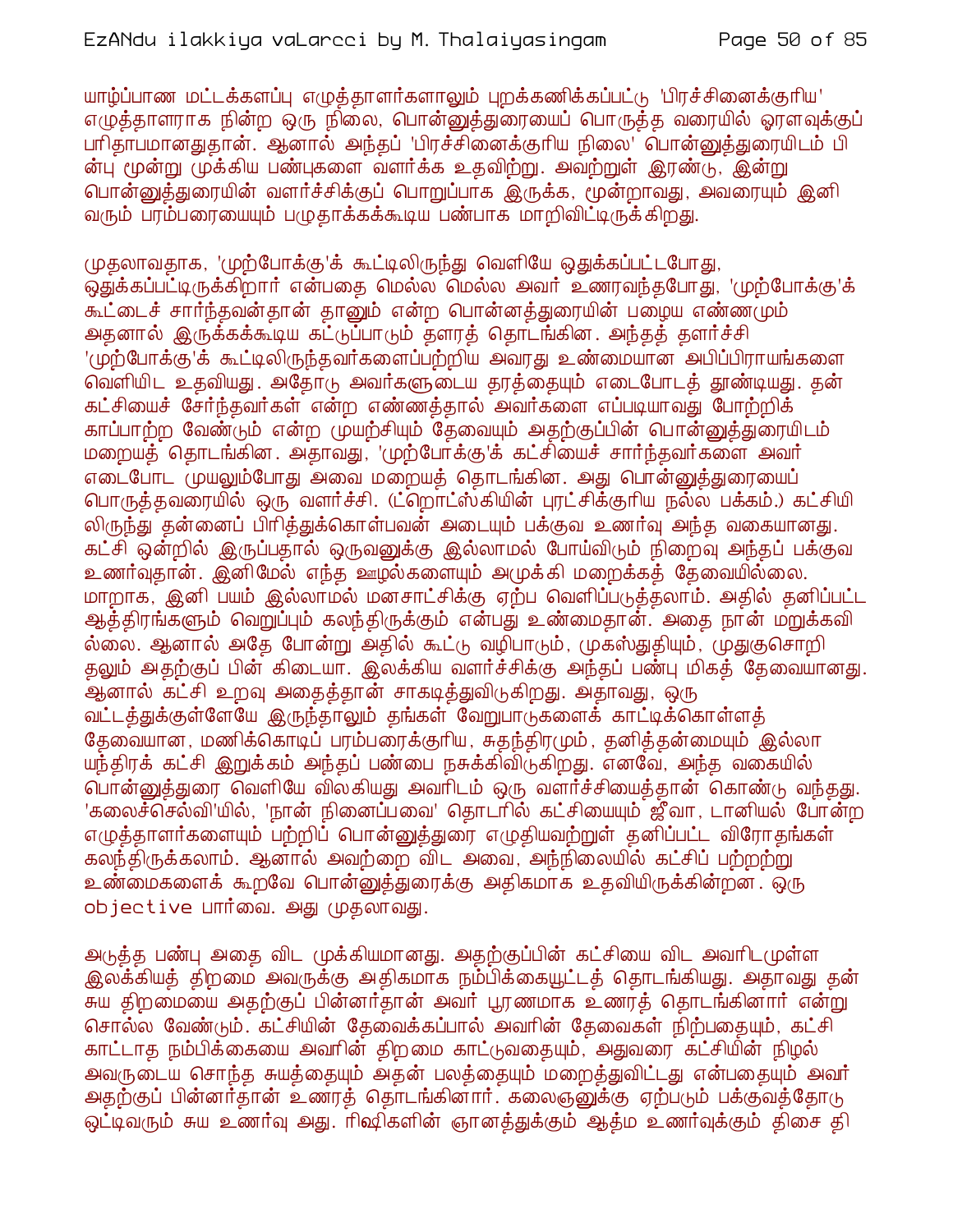ருப்பும் ஒரு படிக்கட்டு. 'முற்போக்கு' எழுத்தாளர்கள் தாங்கள் எழுத்தாளர்களாய் இருப்பதன்மூலம் தங்கள் பலத்தைக் காணாமல், தங்களை உணராமல், கட்சியில் சேர்ந்தி ருப்பதன் மூலந்தான் தங்களையும் தங்கள் பலத்தையும் அதிகமாக உணர்கிறார்கள். Self realisation என்பது அவர்களுக்குக் கட்சிமூலந்தான் வருகிறது. இலக்கியத்தி ன்மூலம் அல்ல. கட்சியிலிருந்து விலகிவிட்டால் சமூக நிலை கொடுக்கும் அவர்களது தாழ்வுச் சிக்கலை எதிர்க்க அவர்களால் (முடியாது. தங்கள் எழுத்துத் திறமையால் மட்டும் அதை அவர்களால் எதிர்க்க முடியாது. அந்த அளவுக்கு அவர்களுக்குப் பெரும்பாலும் தங்கள் எழுத்துத் திறமையில் நம்பிக்கை இல்லை. எனவே, அவர்களைப் .<br>பொருத்தவரையில் கட்சி முதலில், பின்னர் இலக்கியம் என்று தராசு ஏறி இறங்கி நிற்கி றது. அதனால் முழு உலகத்தையும் முழு உண்மையையும் கட்சிக்குள்ளேயே பார்க்க வேண்டியவர்களாய் அவர்கள் இருக்கிறர்கள். அந்தப் பொறியிலிருந்து பொன்னுக்துரை தப்பிவிட்டார். அரசியல் துறையில் செயலுக்காகவும் வசதிக்காகவும் திட்டவட்டமான .<br>தொள்கைகளுடன் இயங்கும் கட்சிகளில் அவருக்கு நம்பிக்கை இல்லாமலில்லை. இன்னும் பொன்னுத்துரை மார்க்ஸை உதறவில்லை. அதோடு இப்போ ஏற்பட்டுள்ள புதிய கட்சிப் பிளவில் அவர் சீனர் பக்கம்தான் சேர்ந்து நிற்கிறார். ஆனால் அந்த வகை அரசி யல் அபிப்பிராயங்கள் இன்றைய ஜனநாயகத்தில் எல்லாருக்கும் இருக்கவே செய்கிறது. இருக்க வேண்டும். ஆனால் அதற்காக இலக்கியத்தில் தன் பார்வையைக் கட்சி காட்டும் ஓட்டைக்குள் மட்டும் நிறுத்திவிட அவர் விரும்பவில்லை. எல்லா திட்டவட்டமான த்த்துவங்களும் கட்சிகளும் உலகத்தையும் முழு உண்மையையும் அளப்பதற்குப் பதிலாகச் சிதைக்கத்தான் செய்கின்றன. ஆகக் கூடுதலாக அவற்றால் ஏற்படும் பயன், செயல் நடை பெறுவதற்குத் தேவையான ஒர் அடிப்படையைக் கொடுப்பதற்குத்தான். ஆனால் அதற்காக முழு உண்மையையும் பிரதிபலிப்பதாக நினைக்கக் கூடாது. முழு உண்மை பி ரபஞ்சமானது, பிரபஞ்சத்துக்கும் அப்பாலானது. எனவே, நாம் போடும் தத்துவங்களெல்லாம் சார்பானவை, முற்றாகச் சரியானவையல்ல. விஞ்ஞான ரீதியான தத்துவம் என்று சொல்லப்படும் மார்க்ஸீயமும் அப்படியேதான். ஏன் விஞ்ஞான உண்மைகளே நி ரந்தரமானவையா? நியூட்டனின் கொள்கைகள் ஐன்ஸ்டீனால் மாற்றப்படவில்லையா? ் இப்போ ஐன்ஸ்டீன் கொள்கைகள் ப்ரெட் ஹொய்லால் விரித்து விளக்கப்படப் போவதாகத் தெரியவில்லையா? விஞ்ஞான உண்மைகள் நிரந்தரமானவை என்று விஞ்ஞானிகள் சொல்வதில்லை. சாதாரண அரை வேக்காட்டுப் பேர்வழிகள்தான் அப்படி நி லை த்துக்கொள்கிறார்கள். நம் கட்சிப் பிரியர்கள் பெரும்பாலும் அத்தகைய அரைவேக்காடுகளே. எனவே, பொன்னுத்துரை கட்சிப் போர்வையிலிருந்து தன்னை வி லக்கிக் கொண்டது ஒரு பெரிய வளர்ச்சியையே குறிக்கிறது. இயற்கையிலும் வாழ்க்கையி லுமுள்ள அந்தப் புதிரை, மர்மத்தை, புலன்களுக்கு அப்பால் நின்று பிடிபடாமல் நழுவி நமுவி கணப்பொழுதுக்குள் முகத்தில் அறைந்துவிட்டு மறைவதுபோல் உணர்வை எழுப்பும் அந்த நிரந்தர ஓட்டத்தைக் காட்ட விரும்பும்போது கலைஞன் ஒருவன் கட்சி காட்டும் குறுகிய ஓட்டையில் மட்டும் தொங்கிக்கொண்டிருக்க மாட்டான்.

பொன்னுத்துரை எழுதிய 'நற்போக்கு'க் கட்டுரைத் தொடரில் எனக்குப் பிடித்தது ஒரே பந்திதான்.'கலைச்செல்வி'யில் நான் எழுதிய 'முற்போக்கு இலக்கியம்' பற்றிய கட்டுரையி ல் குறிப்பிட்டவற்றுக்கு ('யேசுவும் மார்க்ஸும் பிராய்ட்டும் ஐன்ஸ்டீனும் எல்லாரும் முற்றாகச் சாியுமல்ல, முற்றாகப் பிழையுமல்ல. முழு உண்மைக்கு இட்டுச் செல்லும் படிக்கட்டுகள்தான் அவர்கள். அதில் யேசு அதற்குக் கிட்டே என்றால் மார்க்ஸ் கொஞ்சம் தூரத்தில் இருக்கிறார். அவ்வளவுதான்.' என்பதற்கு) ஒத்த ஒலி எழுப்பும் சார்பக்கொள்கை பற்றிய பந்திதான் அது. சமூக நிலையின் காரணமாய் சின்ன வயதிலி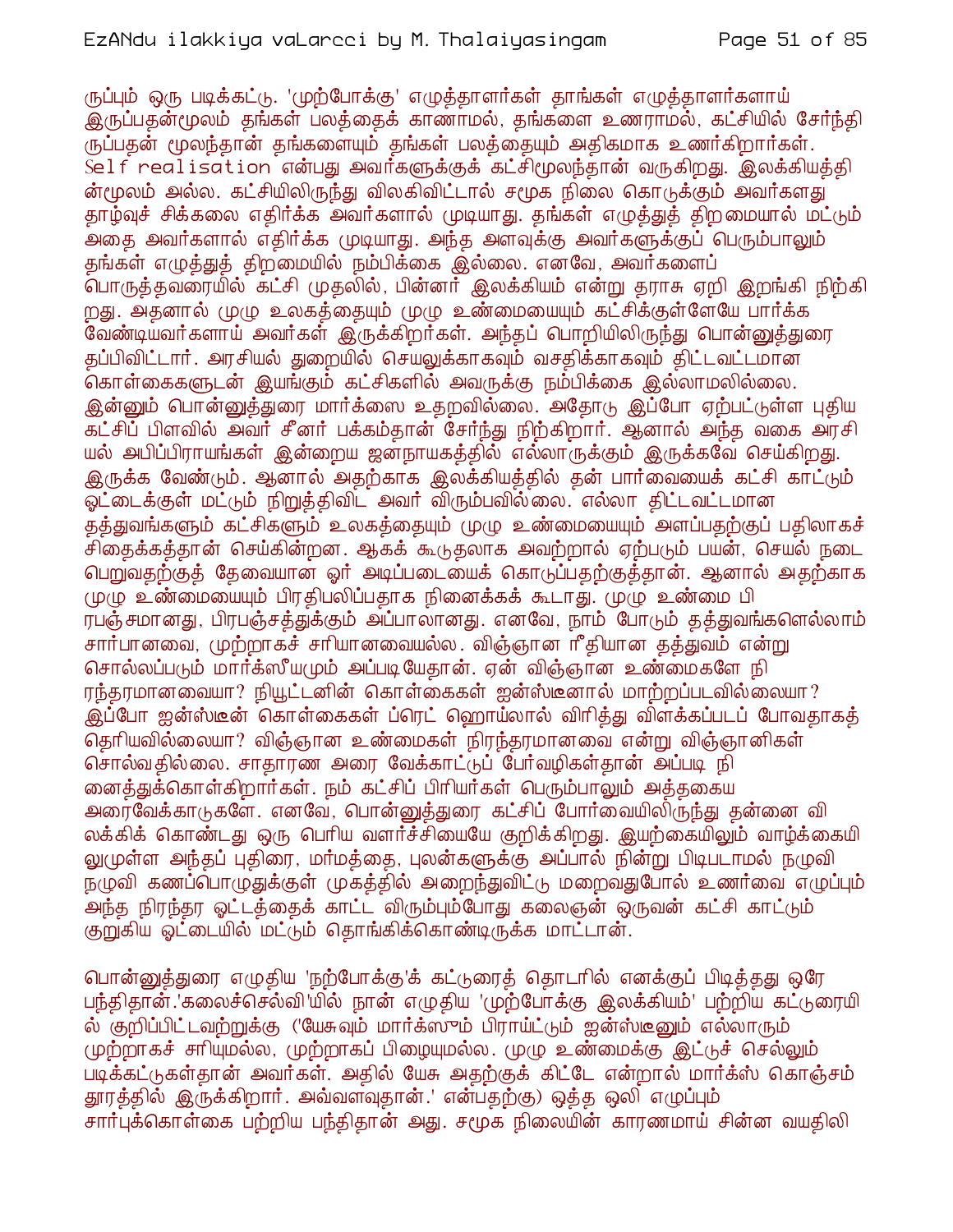ருந்தே மனோ நிலையையும் உணர்வுகளையும் நசுக்கித் திருகிக்கொண்டிருக்கும் அந்தச் சங்கிலி வளையத்திலிருந்து பொன்னுத்துரை ஓரளவுக்காவது தப்பிவிட்டார்! அப்பாடா.

என்ன தப்பிவிட்டார்தானா?

ஆமாம், முதலில் வந்த நிம்மதியான பெருமூச்சு ஓயுமுன் கேள்வி எழுந்து நிற்கிறது.

தப்பிவிட்டார்தானா?

இப்போ முந்தி வந்த நிம்மதி தொடர்ந்து நின்று பிடிக்க மறுக்கிறது. காரணம் இந்தப் புதி ய கேள்வியோடு நான் கூறிய மூன்றாம் பண்பு- பொன்னுத்துரையையும் நம் புதிய பரம்பரையையும் பழுதாக்கும் வித்துபற்றிய குறிப்பு- அதுவும் கூடவே வந்து தன்னை ஞாபகப்படுத்திக்கொள்கிறது. அதற்கு பின் 'ஓரளவுக்காவது' என்ற ஓர் அடைமொழியை ஏற்றி 'ஓரளவுக்காவது தப்பிவிட்டார்' என்று கூறினாலும் முன்பு வந்த நிம்மதி வர மறுத்துவிருகிறது.

மூன்றாவது பண்பு, நிம்மதியைக் குலைக்கும் அந்த முக்கிய பண்பு, நான் முன்பு கூறிய அதிகார - பிரபல்ய பித்துத்தான். அது நேர்மையான வழியில் தரமான சிருஷ்டிகள் மூலம் தன்னை வெளிக்காட்டாமல் குறுக்கு வழிகளைப் பயன்படுத்தும்போது இலக்கிய வி வகாரங்கள் வெறும் விளம்பரங்களாகவும், கூத்துகளாகவும் மாறிவிடுகின்றன. பொன்னுக்துரையின் அதிகார ஆசை அக்குகைய குறுக்கு வழிகளைக்கான் கூடுதலாகக் தேடுகிறது.

முன்பு நான் கூறிய அந்த நல்ல இரண்டு பண்புகளும் பொன்னுத்துரையை ஏதோ ஒரு பரந்த பார்வையுடையவராகவும், எல்லாக் கருத்துக்களையும் அவையவற்றின் சார்பு நி லைக்கு ஏற்றவகையில் விளங்கிக்கொண்டு அவற்றின் பயன்களை அந்தளவுக்கு ஏற்றுக்கொள்பவராகவும் காட்டி நம் ஈழத்து இலக்கிய உலகில் இயங்கும் எஸ்.பொன்னுத்துரை என்ற உண்மையான எழுத்தாளருக்கு எதிர்மாறான இலட்சிய பி ம்பத்தை எழுப்புகிறதென்றால் அவையெல்லாவற்றையும் திருத்தி பொன்னுத்துரையின் யதார்த்தத் தோற்றத்தைக் காட்ட உதவுகிறது. இந்த மூன்றாவது பண்பு-அவருடைய அதி கார பிரபல்ய ஆசை. முன்பு கூறிய இரண்டு பண்புகளும் பொன்னுத்துரையின் பார்வையில் சிறு கீறல்களாகத்தான் நிற்கின்றன. அவை பூரணமாக வளர்வதற்குத் தடையாக நின்று பொன்னுத்துரையின் பார்வையையும் திறமையையும் திருகிவிட்டு இப்போதுள்ள 'நற்போக்கு' பொன்னுத்துரைக்குரிய நிசமான உருவத்துக்குக் காரணமாக நிற்கிறது அந்த அதிகார பிரபல்ய ஆசை. இந்த ஆசையை முன்பு அவரின் சமூக நிலையின் அட்ப்படையிலும் தனிப்பட்ட அவாின் திறமையின் அடிப்படையிலும் விளக்க (முயன்றிருக்கி றேன். அவற்றின்படி பொன்னுத்துரை சதா தன்னை ஒரு கூட்டத்தின் மையமாக .<br>வைத்துக்கொண்டு அதற்குத் தலைமை தாங்கவே அதிகம் விரும்புவார் என்றும் குறிப்பி ட்டேன். அப்படிப்பட்ட ஒரு ஆசை 'முற்போக்கு'க் கூட்டிலிருந்து அவர் ஒதுக்கப்பட்ட பின் ஏற்பட்ட தனிமை நிறைந்த 'பிரச்சினைக்குரிய நிலை'யில் தன்னை அதிகமாகக் காட்டிக்கொள்ளத் தொடங்கியது. அதோடு 'முற்போக்கு'க் கூட்டை விட்டு விலகியதனால் அவருக்கு ஏற்பட்ட மற்ற இரண்டு நல்ல பண்புகளையும்கூட அது பூரணமான வளரவி டாமல் தடுத்ததோடு அவற்றையும் தன் நோக்கங்களுக்கேயுரிய கருவிகளாகவும் அமர்த்தி க்கொண்டது. பொன்னுத்துரையின் இன்றைய 'நற்போக்கு'க் கொள்கையில் மற்றவர்களின்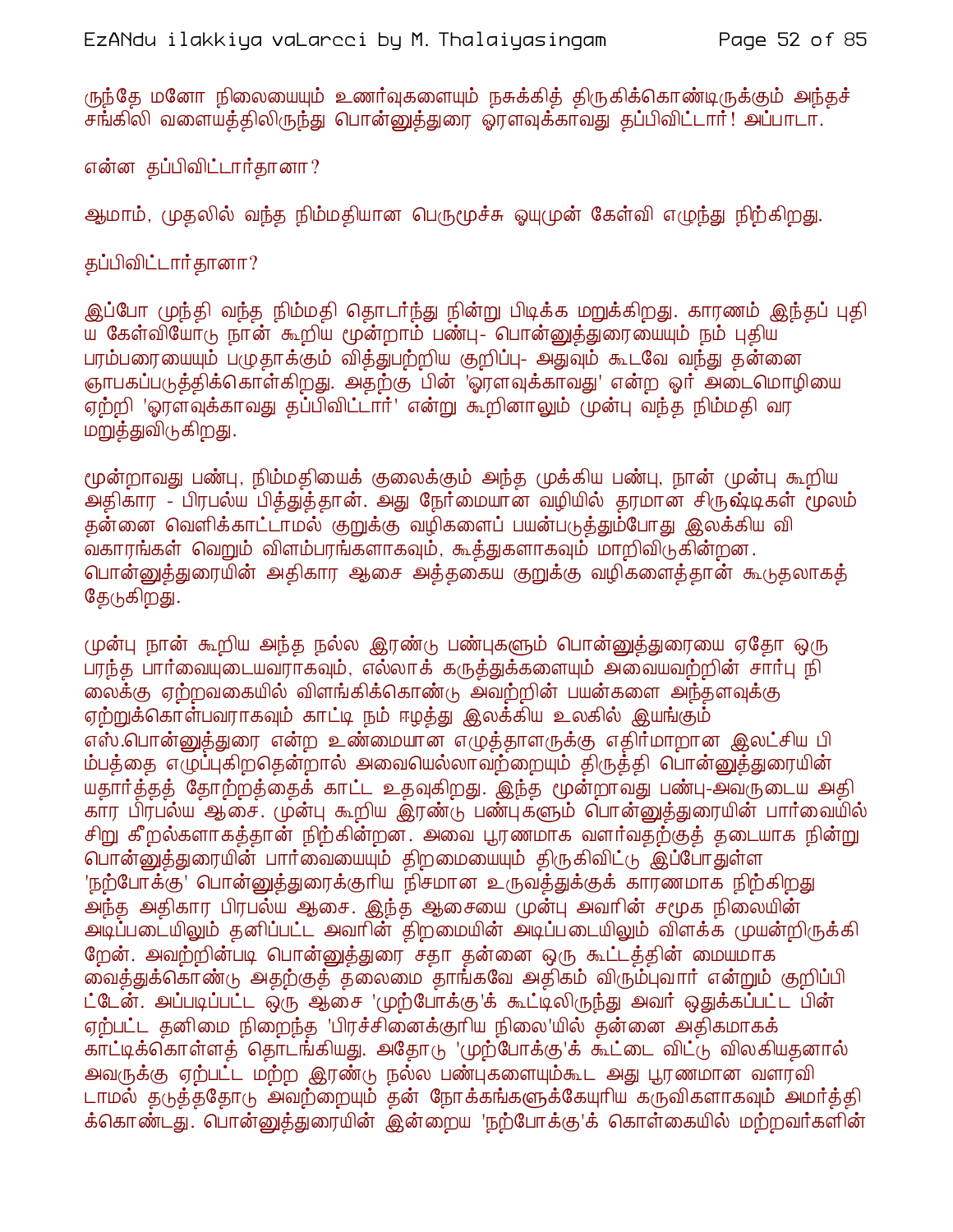சார்பு நிலைகளை உணர்ந்த, பரந்த பார்வைக்குரிய ஒரு நல்ல சாயல் தெரிந்தாலும் அது முற்றிலும் ஒரு புதிய குறுகிய வட்டத்தின் ஆதிக்கத்துகுரிய பிரகடனமாகத் தி ருகப்பட்டிருப்பது அதனால்தான். 'முற்போக்கு'க் கூட்டிலிருந்து ஒதுக்கப்பட்ட பொன்னுத்துரையிடம் ஏற்பட்ட அதிகாரத் துடிப்பின் திருப்தி பெற்ற உருவந்தான் இன்றைய 'நற்போக்கு'க் கூட்டு. அதில் 'முற்போக்கு'க் கூட்டிலிருந்து வெளியேற்றப்பட்ட பி ன் பொன்னுத்துரைக்கு ஏற்பட்ட வளர்ச்சிக்குரிய நல்ல பண்புகள் அவரிடம் தனிமையாக நிற்கும் அதிகார ஆசைக்குரிய கருவிகளாக மாற்றப்பட்டு வெறும் கீறல்களாகக்கான் தொிகின்றன. ஆனால், 'முற்போக்கு'க் கட்டத்துக்கு வருமுன் அந்த அதிகார ஆசையின் வெளிக்காட்டல்களைப் படிப்படியாக, ஆனால் அதே சமயம் சுருக்கமாகப் பார்ப்பது நல்லது.

'(ழற்போக்கு'க் கூட்டுக்கு வெளியே, தனிமை நிறைந்த 'பிரச்சினைக்குரிய நிலை'யில் நி ன்ற பொன்னுத்துரை தன்னை இலக்கிய உலகில் நிறுவிக்கொள்ள முயன்றவிதம் வேடிக்கையானது. (காரணங்கள் எப்படியாய் இருப்பினும்- அதிகார ஆசையாகவோ பிரபல்ய ஆசையாகவோ இருப்பினும்-அவை நல்லஇலக்கியக் கரக்கில் வெளி ப்படுத்தப்பட்டிருந்தால், சப்லிமேட் பண்ணப்பட்டிருந்தால், அவற்றுக்குரிய காரணங்களை நான் இங்கு ஆராயப் போவதில்லை. இங்கே நான் சமூக ரீதியாகவும் மனோவியல் ரீதி யாகவும் ஆராய்வதெல்லாம், ஆராய முயல்வதெல்லாம் இலக்கியத்தில் இலக்கியத் தி றமையுள்ளவர்களால் செய்யப்படும் திருகுதல்களைத்தான். Distortions. அவற்றுக்குரி ய காரணங்களைத்தான்.)

'பிரச்சினைக்குரிய தனித்த நிலை'யில் பொன்னுத்துரை தானே தன்னைப்பற்றி எழுதத் தொடங்கினார், சிறீதரன் போன்ற பெயர்களில் வெளிவந்த கட்டுரைகள் வெறும் சுய வி ளம்பரங்கள்தான். அது முதற் கட்டம். ஆனால் அவற்றில் ஓரளவுக்கு இலக்கியத் தரமும் உண்மையும் இருந்தபடியால் அவை அதே அளவுக்கு நியாயமாகப் படுகின்றன. ஆனால் அடுத்த கட்டம் அதையும் தாண்டிவிடுகிறது. அடுத்த கட்டம் முழுச் சர்வாதிகார முயற்சி க்குரிய கட்டம். வியாகேச தேசிகர் என்பது பொன்னுத்துரையின் அதிகார ஆசைக்குரிய தி ருநாமம். அதில் பொன்னுத்துரையின் நோக்கம் இலக்கிய ஆராய்ச்சி அல்ல. தான் சொல்பவைதான் சரி என்ற ரீதியில், அதுவரை இருந்த அபிப்பிராயங்களையெல்லாம் அகற்றிவிட்டு அவற்றுக்கு மாறாக முற்றிலும் புதியவற்றை (தரத்தை அடிப்படையாக லைக்காமல் தன்னால் புதிதாகச் சொல்லப்படுகிறது என்ற ஒன்றை மட்டும் அடிப்படையாக்கி) திணிப்பதுதான் அதன் முழு நோக்கம். நான் சொல்கிறேன், நீங்கள் கேட்டுக்கொள்ளுங்கள். கை கட்டி வாய் பொத்தி, பேசாமலிருந்து கேட்டுக்கொள்ளுங்கள், அப்படி ஒரு தொனியில். அவர் கொடுத்த பட்டியலில் சில புதிய பெயர்களும் இருந்தன. அந்தப் பதியவர்கள் பொன்னுத்துரையிடமே கதைகளை இரவல் வாங்கியவர்களாகவும் <u>இருந்தால் அதில் ஆச்சரியப்பட ஒன்றுமில்லை. பொன்னுத்துரையின் விமர்சனம் எல்லாம் </u> அப்படிப்பட்டதுதான். பட்டியலில் உள்ள பமைய பெயர்கள் வரும் இடங்களில் அவர்களுடைய கதைகளாக அதுவரை யாரும் முக்கியத்துவப்படுத்தாதவற்றையே அவர் தந்திருந்தார். அதன் நோக்கம் முற்றிலும் புதிதாக ஒரு பட்டியல் தன்னால் கொடுக்கப்பட வேண்டும் என்பதே ஒழிய, தூத்தின் அடிப்படையில் தரப்பட வேண்டும் என்பதல்ல. தன்னைத் திணி க்கும் ஒரு சர்வாதிகாரம். வியாகேசதேசிகர் படலம் பொன்னுத்துரையின் சர்வாதிகார அவதாரப் படலமாகும். அத்தியாயம் ஒன்று.

சிறீதரன், வியாகேச தேசிகர் போன்ற பெயர்களை எல்லாம் ஹிட்லரின் கோயபெல்ஸ்,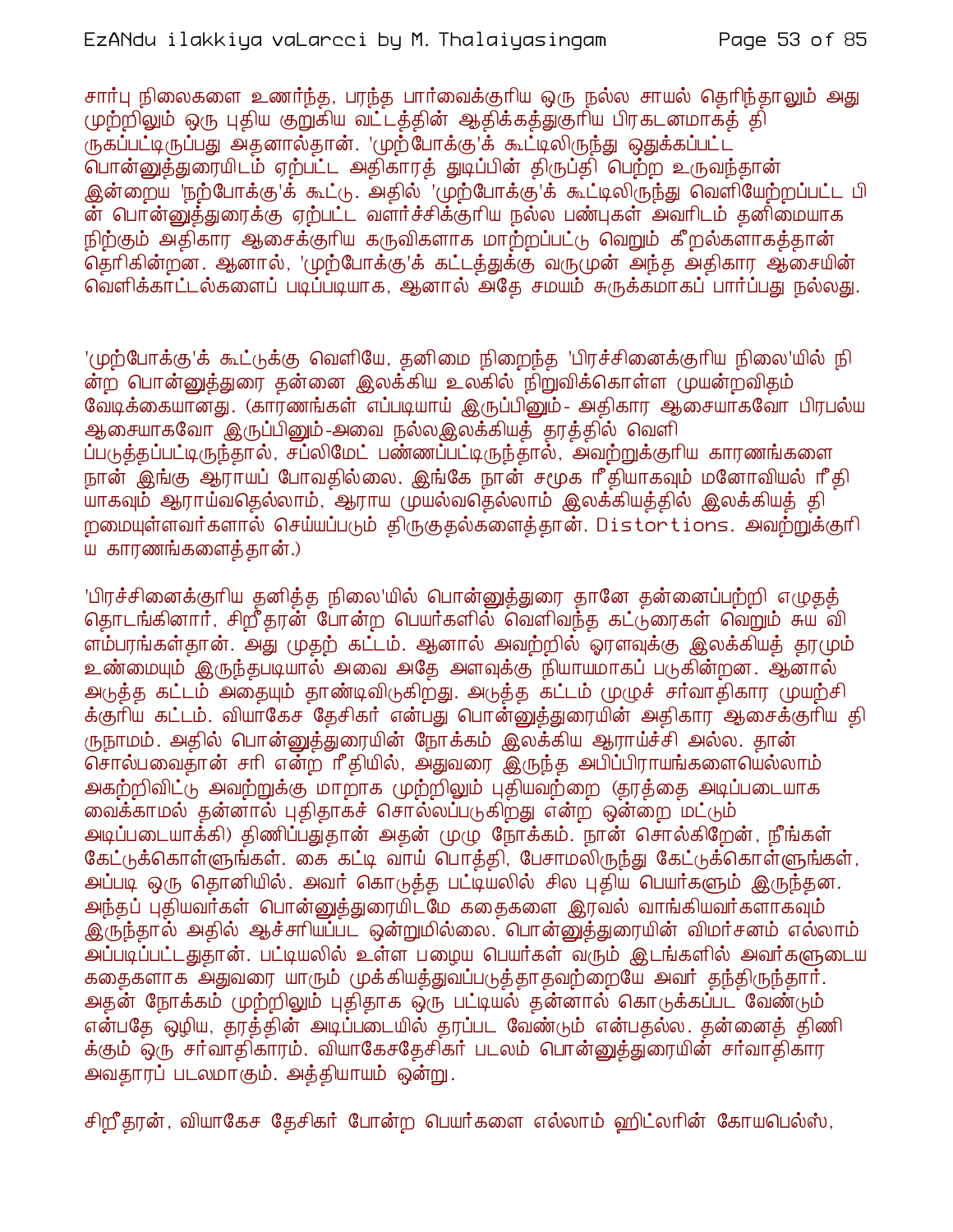கோயரிங் என்பவர்களுக்கு ஒப்பிட்டு அவர்களைப் பொன்னுக்துரையின் உருவமற்ற பரி வாரங்கள் என்று 'விமர்சக விக்கிரகங்களி'ல் குறிப்பிட்டிருந்தேன். (அந்தப் பகுதி வெளி வரவில்லை.) நான் பரிமாற விரும்பிய அங்கதச் சுவையையும் நகைச்சுவையையும் எல்லோருக்கம் வெளிக்காட்டியிருக்குமா என்பது நிச்சயமில்லை. என்னைப் பொருத்தவரையில் ஹிட்லரின் சர்வாதிகார அமைப்பிலும் இயக்கத்திலும் படுபயங்கரம் மட்டும் தொிவகில்லை. மெல்ல இமையோடிய ஒரு கோமாளிக்குனக்கையும் அகில் நான் காண்பதுண்டு. எனவே, பொன்னுக்துரையின் அவகாரங்களை ஹிட்லரின் பரிவாரங்களோடு 'விமர்சக விக்கிரகங்களி'ல் நான் ஒப்பிட்டபோது பின்னதைத்தான், கோமாளித்தனத்தைத் தான், அதிகமாக அழுத்த விரும்பினேன். ஆனால் இப்போ அதைவிட பொன்னுத்துரையை ஒரு வேடிக்கையான Ventriloguist விமர்சகர் என்றால் விளக்கமாக இருக்கும் என்று நினைக்கிறேன். பொன்னுத்துரையின் குரல் எத்தனை எத்தனை பேர்களின் வாய்களிலிருந்து வெளிவருகிறது. பத்திரிகையில் அவர் ஒரு Ventriloguist வி மர்சகர். (அதை நெருப்புப் பார்வை என்று சொல்வதை நினைத்துப் பாருங்கள்.) வி ழாக்களில் அவர் ஒரு பொம்மையாட்டம் நடத்துபவர். ஒரு டைரக்டர். ஆனால் இரண்டுக்குமுரிய பின்னணிப் பாடல் ஒன்றே ஒன்றுதான்! 'குவாய் நகிப்பாலம்' என்ற ஆங்கிலப் படத்தில் வரும் சீட்டி இருக்கிறதே அதுவேதான். Hitler, had only one big.... இந்த இடத்தில் சுருதி கெட்டுவிடாமல், விமர்சக விக்கிரகங்கள் மன்னிக்க வேண்டும், இரண்டு குட்டு, ஒரு தோப்புக்கரணம். இனி, அடுத்த கட்டத்துக்கு வரலாம். அடுத்த கட்டம் இரவல் படலம். மற்றவர்களக்குத் தன் எழுத்துகளை இரவல் கொடுப்பது பொன்னுத்துரையைப் பொறுத்தவரை ஆரம்பத்திலிருந்தே வந்திருக்கிறது. அந்தப் பண்பை இந்தக் காலகட்டத்துக்கு மட்டும் சொந்தமாகப் பார்க்கத் கேவையில்லை. ஆனால் இந்த <u>இடத்்தில் அதை ஆராய்வது பொருத்தமாக இருக்கும். பொன்னுத்துரைக்கேன் அந்தளவு</u> தாராள் மனப்பான்மை? அது பிழையான கேள்வி. தாராள மனப்பான்மையை விட சாணக்கியம்தான் அதில் அதிகம். அவருடைய அதிகார ஆசையோடு ஒட்டிய நசிந்த ராஜதந்திர சாணக்கியம். பொன்னுத்துரையின் புதிய tactics. அடுத்தவர்களுடைய மனசாட்சியை வாங்கிவிடுவதற்கு அவர் கொடுக்கும் லஞ்சம்தான் அது. பின்பு அதுவே blackmail ஆகிவிடுகிறது. தன்னைச் சுற்றி, தனக்குக் கட்மைப்பட்ட, தன்னை வழி படக்கூடிய ஒரு பரிவாரத்தை வைத்திருக்க, பொன்னுத்துரை கொடுக்கும் ஒரு இலக்கிய லஞ்சம் அது. புதிய பரம்பரையைப் பழுதாக்கக் கூடிய வித்தின் பல வேர்களில் அதுவும் ஒன்று. ஆனால் புதியவர்களாக வரக்கூடியவர்கள் மட்டுமல்ல பமைய பேர்வமிகளுங்கூட அதனால் பழுதாக்கப்பட்டுவிடுகிறார்களே!

அடுத்த கட்டம் கிழக்கிலங்கை எழுத்தாளர் சங்கப்படலம். இதன் விவகாரங்களின் மூலமும் பொன்னுத்துரை அதே அதிகார ஆசைக்குத்தான் வழிதேடினார். கிழக்கிலங்கை மட்டுமல்ல , வேறு எந்தப் பகுதியாகக்கான் இருப்பினும் அங்கே பொன்னுக்துரை இருந்தால் அந்தப் பகுதியின் எழுத்தாளர் சங்கத்தில் அவர் முக்கிய பங்கெடுப்பது நி யாயமானதே. அதற்கேற்ற இலக்கியத் திறமையும் நிர்வாக சாதனையும் அவரிடம் இருக்கின்றன என்பதை மறுக்க முடியாது. ஆனால் இலக்கிய விவகாரங்கள் அவரால் தி ருகப்படுகின்றபோதுதான் அவரின் அதிகார பிரபல்ய ஆசை பிழையாக வெளி க்காட்டப்படுவதாக மாறிவிடுகிறது. கிழக்கிழங்கை எழுத்தாளர் சங்கத்தைப் பொருத்தவரையில் பொன்னுத்துரை நம் இலக்கிய வளர்ச்சிக்கு உதவத்தான் செய்தி ருக்கிறார். அந்த வகையில் பார்க்கும்போது 'முற்போக்கு'க்குப் போட்டியாக ஒரு சங்கத்தை அவர் நிர்வகிக்கத் தொடங்கியது, அவருடைய தனிமையையும் 'பிரச்சி னைக்குரிய நிலை'யையும் போக்கின என்பவை இரண்டாந்தர விசயங்களே. இங்க அவை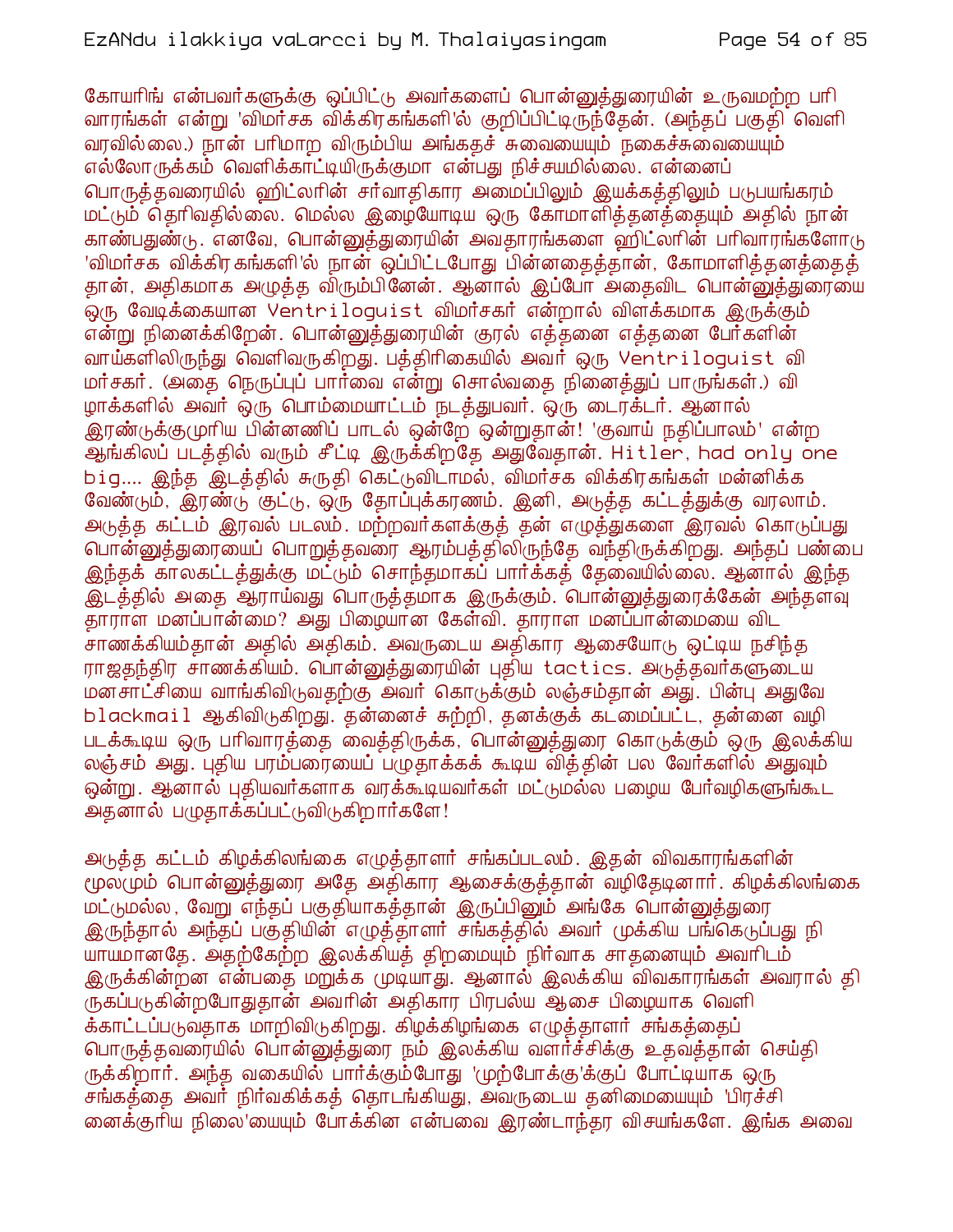தேவையற்றவையுங்கூட என்றாலும், வேறு ஒரு காரணத்தால் அவற்றையும் சேர்க்க வேண்டி இருக்கிறது. இந்தக் கட்டத்தில்தான் பொன்னுத்துரை தன் எழுத்துத் திறமையின் பூரண வலுவை உணரத் தொடங்கினார் என்பதுதான் அந்தக் காரணம். இலக்கிய ரீதியில் .<br>தான் ஓார் aristocrat என்ற எண்ணம் ஏற்கனவே அவார்டம் இருந்தாலும், அது, சுமுக நிலையின் காரணமாய் இருந்துவந்த தாழ்வுணர்வுக்குப் பதிலாக இந்தக் கட்டத்தில் லைத்துத்தான் அவரிடம் முற்றாக இடம் மாறிக்கொண்டது. மற்ற 'முற்போக்கு' எமுத்தாளர்களுக்கு இருப்பதுபோல் அரசியல் கட்சி முதலாவது, இலக்கியம் இரண்டாவது என்ற நிலை அவருக்கு அதற்குப் பின் இருக்கவில்லை. அரசியல் சார்பற்ற ஒரு எழுத்தாளர் சங்கத்தின் மூலமே தன்னை உணரக்கூடிய வலுவை அதற்குப் பின் அவர் பூரண்மாக உணர்ந்து கொண்டார் என்பதுகான் என் அபிப்பிராயம். கிழக்கிழங்கையில் அதுவரை அவருக்கிருந்த கட்சி அக்கறையும் அதற்குப் பின் தேவையற்று மறையக் தொடங்கிவிட்டது என்பதையும் இங்கு கவனிப்பது நல்லது. இந்தக் கட்டத்தில் <u>பொன்னுத்துரை வெறும் நினைவில் மட்டும் அல்ல செயலிலும்கூட ஒரு ஒரு</u> aristocrat ஆக மாறிக் காட்சி தருகிறார். பண்டிதங்களுக்கும் ஒரு பண்டிதார். ஆனால் பண்டிதம் என்பது அதிகாரத்்தை விட்டுக் கொடுக்காத dogmatic பார்வை கலந்த ஒரு போக்கையும் குறிக்கிறது என்பதையும் கவனிக்க வேண்டும். அந்த நிலையில் புதிய மாற்றம் பழைய அதிகார ஆசையோடு ஒத்துப்போவதாகவே இருந்தது. தாழ்த்தப்பட்ட நிலையில் உள்ளவர்களும் அதிகாரத்தைத் தாங்கள் பெற்றக் கொண்ட பின் அப்படி ஒரு .<br>விட்டுக்கொடுக்காத பண்டிதப் போக்கைத்தான் கடைப்பிடிக்க விரும்புகின்றனர். இங்கே பண்டிதம் என்பதன் மூலம் dogmatism என்பதைக் கருதுகிறேன் என்பதை நினைவில் வைத்துக் கொள்ள வேண்டும். ஆனால் அரசியல் கட்சியை முதலில் நம்பும் '(முற்போக்கு'வாதிகள் அரசியல் கொள்கைகளில் அந்தப் பண்டிதத்தைக் கடைப்பிடிக்க, இலக்கியத்தை முதலில் நம்பத் தொடங்கிவிட்ட பொன்னுத்துரை இந்த கட்டத்துக்குப் பின் <u>இலக்கியத்தில் அதே வகைப் பண்டிதத்தை விரும்பத் தொடங்கியதில் ஆச்சாியப்பட</u> ஒன்றுமில்லை. எனவே, அதற்குப் பின் பமைய பண்டிதர்களே அவரை விரும்பும் வகையில், அவரும் அவர்களையே நாரும் வகையில் பொன்னுத்துரை ஒரு புதுப் பண்டிதராகவே மாறி விட்டார்.

இந்த மாற்றம் முக்கியமானது. காரணம், பொன்னுத்துரை இந்தக் கட்டத்தை அடுத்து 'எதிர் - முற்போக்கு' வேகக்கையும் புகிய பார்வை விரிவையும், தன் சொந்த மாற்றக்கின் காரணமாய் பழைய பண்டிதர்களுக்குச் சார்பான ஒரு பண்டைய போக்காக மாற்றிவிட்டார். கைலாசபதியும், சிவத்தம்பியும் சேர்ந்த மும்மூர்த்திக்கூட்டில் தலைமை தாங்க வேண்டிய, தலைமை தாங்க விரும்பிய பொன்னுத்துரை கடைசியில் கலாநிதி சதாசிவமும், எவ்.எக்ஸ்.சி.நடராசாவும் சேர்ந்த ஒரு புதிய மும்மூர்த்திக் கூட்டுக்குத் தலைமை தாங்கத் தொடங்கியது முழுத் தலைகீழான மாற்றம் மட்டுமல்ல, துருவக் கதைகளுங்கூட. ஆனால் பண்டிதம் என்பது அதிகாரத்தைப் பங்கிட விரும்பாமல் தங்களுக்குள்ளேயே வைத்துக் கொள்ள விரும்பும் தனிக் கட்சி. dogmatism ஐ பிரதிபலிக்கும்போது 'முற்போக்கு'க்கும், பண்டிதங் கலந்த 'நற்போக்கு' மிடையில் வித்தியாசம் அவ்வளவு இல்லைத்தான். '(மற்போக்கு' சர்வாதிகாரம் 'நற்போக்கு' சர்வாதிகாரமாக மாறிவிட்டிருக்கிறது.

வெறும் பெயர் மாற்றம். அவ்வளவுதான். 'நற்போக்கு'க் கூட்டில் 'முற்போக்கு'க் கூட்டை வி ட சில விசயங்களைப் பொருத்தவரையில் பார்வை விரிவு இல்லாமலில்லை. ஆனால் அதே சமயம் சில விசயங்களைப் பொருத்தவரையில் அதற்கு எதிர்மாறான குறுக்கமும் இருக்கவே செய்கிறது. அதோடு அதிகாரத்தைப் பொருத்தவரையில் இரண்டுக்குமிடையே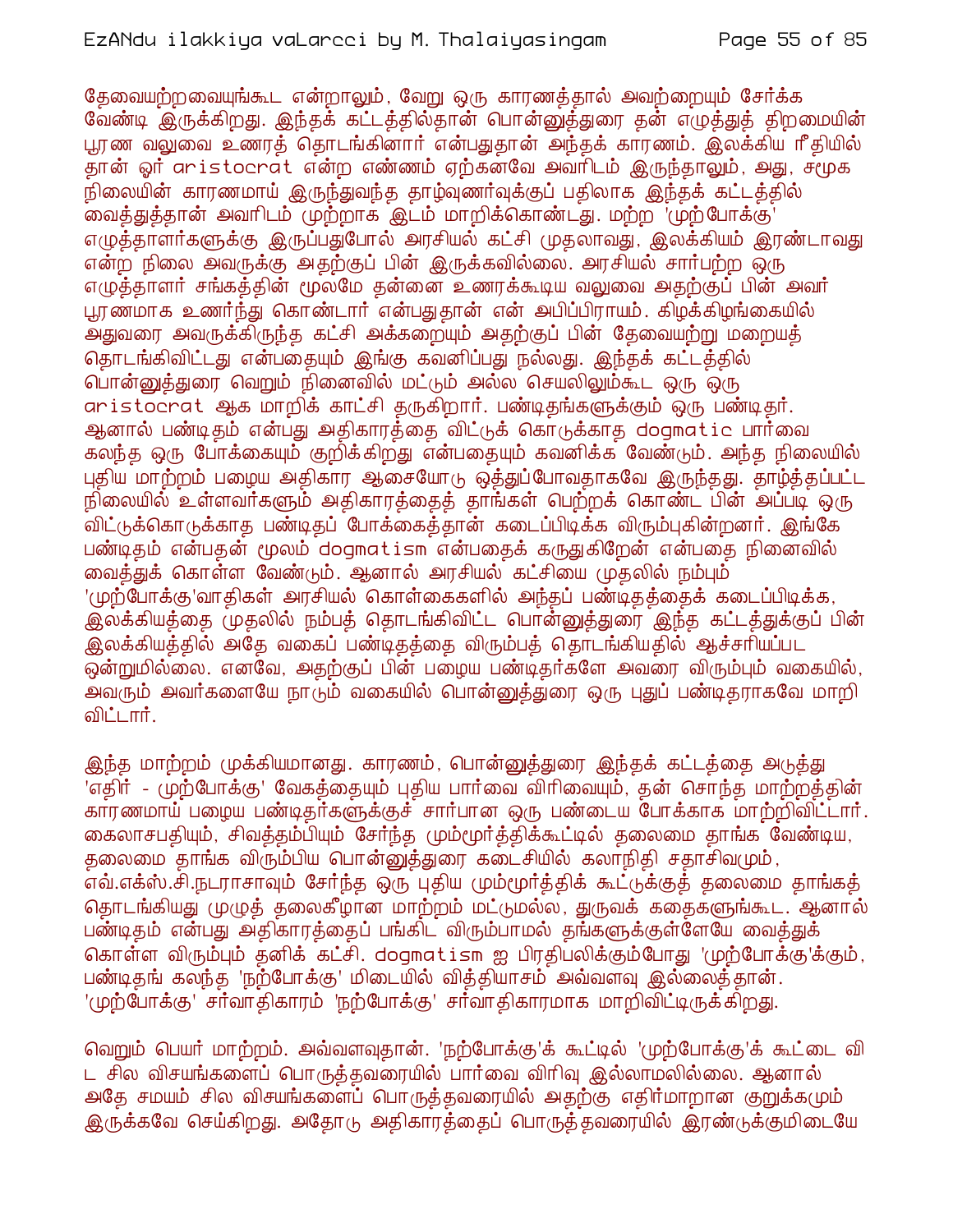வெறும் பெயர் மாற்றந்தான் வித்தியாசமாக இருக்கிறது. எனவே, அந்த நிலையில் இலக்கியம்? இலக்கியத்தின் கதி? Dogmatism. அதிகாரத்தைத் தனக்குள்ளேயே, தனக்குள் மட்டுமே, திணிக்க முயலும் எந்தக் கூட்டுக்குள்ளும் அகப்படும் இலக்கியத்தின் .<br>கதி அதோ கதிதான். எனவே, இந்தக் கட்டத்தில்தான் 'மூன்றாம் பக்கம்' என்ற ஒன்று கேவைப்படுகிறது. மூன்றாம் பக்கம் முதலிரண்டு பக்கங்களையும் நசுக்குவதாக இல்லாமல் (நசுக்க நினைக்கும் போக்க, அதிகாரத்தை நாடும் போக்காக மாறிவிடும். எனவே அது கூடாது) அவை இரண்டிலுமுள்ள தரமானவற்றை எல்லாம் தன்னோடு சேர்த்துக்கொண்டு அவற்றுக்கப்பாலும் விரிய வேண்டும். 'நற்போக்கு' அதைத்தான் செய்யத் தவறிவிட்டது. 'முற்போக்கு'க் கூட்டை விட அது பார்வையில் ஓரளவக்கு விரி வானதாக இருப்பினும் 'முற்போக்கு'க் கூட்டைப் போலவே அது அதிகாரத்தைத் கனக்குள்ளேயே கிணிக்துக்கொள்ள விரும்புவகால், அடுக்க பக்கம் பார்க்க மறுப்பதால், '(முற்போக்கு'வைப் போலவே அதுவும் தன் எல்லையையும் பார்வையையும் குறுக்கிவிடுகி றது. எதிர் 'முற்போக்கு' வேகத்தோடு பிறந்த புதிய தேவைக்கு ஏற்ற வகையில் அது .<br>தன்னை விாித்துக்கொள்ளத் தவறிவிடுகிறது. தவறிவிட்டது. அதன் பாா்வையையும் ் கொள்கையையும் பொருத்தவரையில் அது இன்று மூன்றாம் பக்கமாக இல்லை. புதி தலைகாட்டிய பண்டிதமாகவும் இல்லை. எனவே, கா.சிவத்தம்பி அண்மையில் குறிப்பி ட்டதுபோல் அந்தக் கொள்கைப் பலவீனத்தைப் போக்குவதற்காக பயனற்ற நடைச்சித்தி ரங்களில் தன்னை நிறுத்திக்கொண்டு ('முற்போக்கு' விமர்சனம் கடைசியில் தொழி ற்சங்க விவகாரமாக மாறியதுபோல்) செயலளவில் சில பண்டிதர்களின் உதவியோடு பொன்னுத்துரை செய்யும் சர்வாதிகாரமாக 'நற்போக்கு' இப்போ மாறிவிட்டிருக்கிறது. புதி ய பரம்பரையைப் பமுதாக்கும் வித்தின் அடுத்த வேர் அது. பல கிளைகள் விட்டு பல பக்கங்களைப் பழுதாக்கக்கூடிய வேர்.

ஆனால் அதைப்பற்றி மேலும் தொடராமல் இவற்றோடு இங்கே அதை நிறுத்திக்கொள்ள வேண்டும். அதன் விளைவுகளை இத்தொடரின் கடைசிப் பகுதியில் மூன்றாம் பக்கத்தின் தேவையைக் குறிப்பிடும்போது, தேவைப்பட்டால் விளக்கலாம். அடுத்து, பொன்னுத்துரையி ன் எழுத்துகளில் காணப்படும் சில பொதுப் பண்புகளை ஆராய வேண்டும். இதுவரை எஸ். பொன்னுத்துரைக்குரிய எழுத்தாளப் போக்கையும் அவர் நடத்தும் இயக்கத்தையும் மட்டுமே சமூகவியல் ரீதியாகவும் மனோவியல் ரீதியாகவும் விளக்க முயன்றுள்ளேன். அவை இரண்டும் இலக்கியத் திருகல்களைத் தோற்றுவிப்பதற்குக் காரணமாக இருந்திருப்பதால் இத்தகைய ஆராய்ச்சி தேவைப்பட்டது. அதோடு, 59க்குப் பின் வந்த புதிய வேகம் பொதுப் பின்னணியோடு ஓட்டிவந்தது. அதன் விழிப்பைப் பயன்படுத்தி வந்தது. எனவே, நம் இலக்கி ய விவகாரங்களில் பொதுப் பின்னணியின் சாயல் ஏற்படுத்திய மாற்றங்களை ஆராய்வது மிகத் தேவையான ஒன்றே. சமூக நிலைகளைக் காரணங்களாகக் காட்டியது இங்க யாரையும் புண்படுத்தும் நோக்கத்தினாலல்ல. அப்படி நினைப்பவர்கள் என் நோக்கத்தை மட்டுமல்ல, தரமான கலை ஆராய்ச்சிகளையும் புரியதவர்களாகவே இருக்க வேண்டும். அதோடு பொன்னுத்துரையைப்பற்றிய ஆராய்ச்சி தனிப்பட்ட முறையில் personal ஆகச் செய்யப்படும் கண்டன(மும் அல்ல. இன்னும் சிலருக்கு இந்த வித்தியாசம் புரியாமல் இருப்பதாகவே தெரிகிறது. இங்கு எஸ். பொன்னுத்துரை என்ற ஓர் எழுத்தாளரின் முழு எழுத்தாளப் போக்கையும் அவர் நடத்தும் இலக்கிய இயக்கத்தையுமே ஆராய்ந்தேன். அதனால் இத்தகைய பார்வை நியாயமானது மட்டுமல்ல, கட்டாயம் தவிர்க்க முடியாத ஒரு தேவையுங்கூட. தனிப்பட்ட ஒரு சிருஷ்டியை ஆராய்ந்தால் அங்கே இந்தப் பார்வை ஒருவேளை தேவையற்றதாக இருந்திருக்கும். 'எழுத்து'வில் நான் எழுதிய 'தீ'யைப் பார்த்தால் வேற்றுமை தெரியவரும். தனிப்பட்ட முறையில் personal ஆக எழுதுவது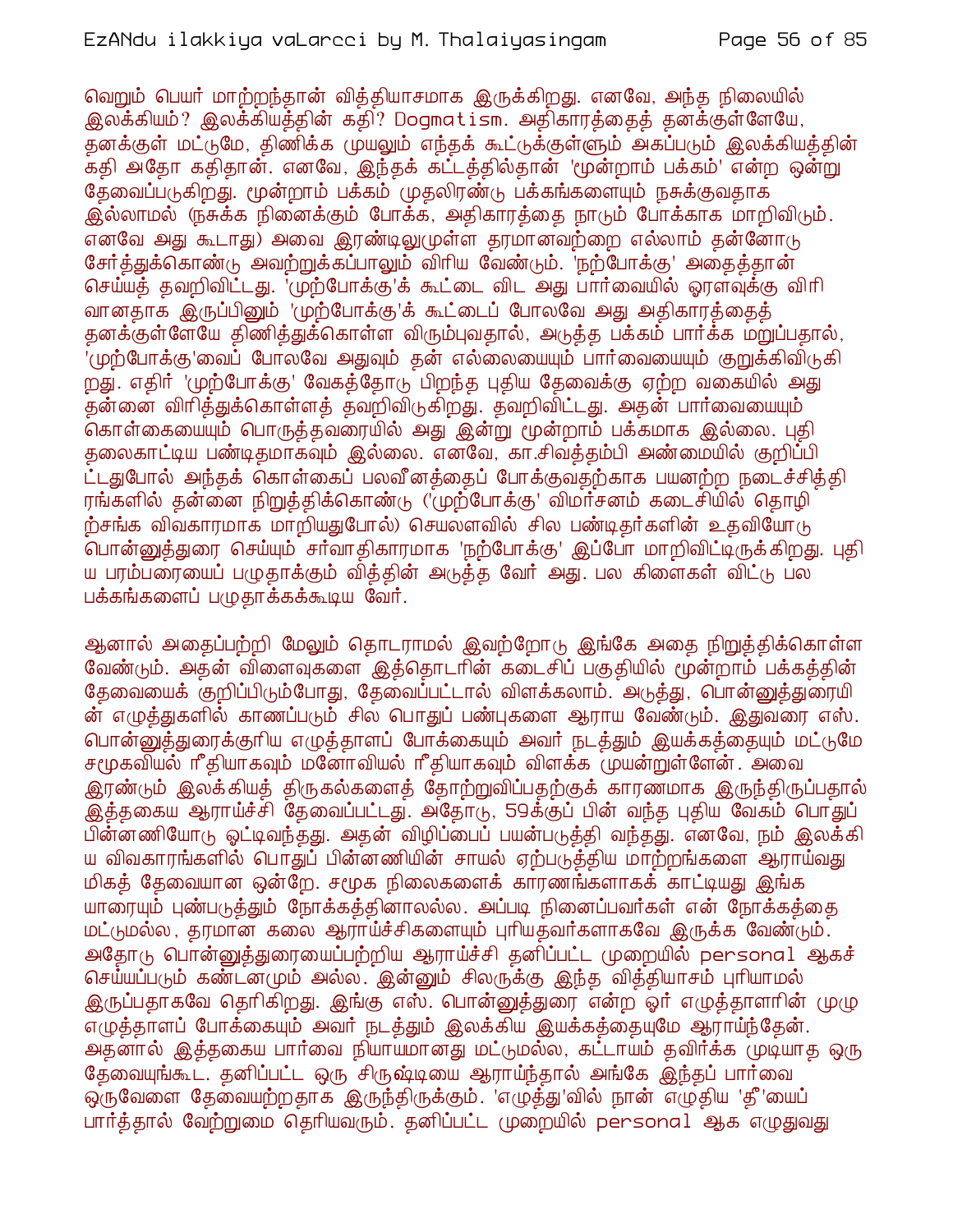என்பதற்கு உதாரணம் வேண்டுமானால் 'தேசாபிமானி'யில் வரும் சில உளறல்களைப் பார்க்கலாம். பொன்னுத்துரையின் நடைச் சித்திரங்களைப் பார்க்கலாம்.

பொன்னுத்துரையின் எழுத்துகளின் பண்புகளை ஆராயும் போது முதலில் அவர் ஒரு புரட்சிவாதியாகவே தெரிவார். ஒரு rebel. ஆனால் அது ஆரம்பத் தோற்றந்தான். வெறும் மேற்தோற்றம்தான். உண்மையில் பொன்னுத்துரை அந்தளவுக்கு ஒரு புரட்சிவாதி யல்ல. அவரும் ஒரு dogmatist, ஒரு பதுப்பண்டிதார். ஆரம்ப காலத்தில் அவார்மீது எனக்கிருந்த கவர்ச்சி அப்படிப்பட்டது. ஆனால் போகப் போக அவர் என்னை ஏமாற்றுபவராகவே மாறுகிறார். அதாவது, முக்கியமாகத் தத்துவங்கள் போடுவதிலும் கொள்கை வகுப்பதிலும் என்னைப் பொருத்தவரையில் 'முற்போக்கு'வாதிகள் என்று சொல்லப்படுபவர்கள் புரட்சிவாதிகளல்ல. பழைய மரபு முழுவதையும் கண்மூடித்தனமாக ஏற்றக்கொள்பவர்களை விட இந்த 'முற்போக்கு'வாதிகள்தான் பெரிய dogmatists. ் வெரிய வைதீகங்கள். பழைய மரபை விட இவர்கள் திணிக்கும் புதிய மரபு அதிக யந்தி ரமானது. இறுக்கமானது. தனிமனிதனைச் சாகடிக்கக் கூடியது. எனவே, பழைய பண்டிதர்களையும், புதிய 'முற்போக்கு'வாதிகளையும் எதிர்க்கும் ஒரு புரட்சிவாதி போலத்தான் பொன்னுத்துரை ஆரம்பத்தில் தெரிந்தார். ஆனால் பின்னர் அவரும் ஒரு புதிய வைதீகமாக, ஒரு புதிய dogmatist ஆக, ஒரு புதிய பண்டிதராக மாறிவிட்டார். மாறிவிட்டார் என்றுகூட சொல்லிவிட முடியாது. ஆரம்பத்திலிருந்தே அவர் அப்படித்தான் என்றுதான் சொல்ல வேண்டும். இப்போ அந்தப் பண்பு முன்பை விடக் கூடுதலாகத் தெரி கிறது. வித்தியாசம் அவ்வளவுதான். சட்ட திட்டங்கள், கொள்கைகள், சுலோகங்கள் என்று திட்டவட்டமாகப் போட்டுக் கொண்டு முமு உண்மையும் அவற்றுக்குள்கான் இருக்கிறது .<br>என்று சாதிக்க (முயலும்போது அங்கே dogmatism, வைதீகம், பண்டிதம் எல்லாம் பி றந்துவிடுகின்றன. உண்மையைப் பற்றிய விசாரணைக்குப் பதிலாக அதிகாரத் தேடல்தான் அவற்றுக்கு அடிப்படையாக நிற்கிறது என்றும் சொல்லலாம். பொன்னுக்துரையின் எழுக்துகள் பெரும்பாலும் - பெரும்பாலும் என்பது கவனிக்கக்கக்கது - அந்த ரகத்தைச் சேர்ந்தவை.

பால் விவகாரங்களைப் பிரதிபலிக்கும் பொன்னுத்துரையின் எழுத்துகள் ஆரம்பத்தில் தெரிந்தளவுக்கு இப்போ புரட்சிகரமாகத் தெரியவில்லை. நம் சமூக அமைப்பில் பால் வி வகாரங்களைப்பற்றி எமுதுவதே புரட்சிகரமானதுகான். ஆனால் வெறும் யகார்க்கப் படைப்பு பாதிப் புரட்சிதான். என்னைப் பொருத்தவரை ய்ல, புரட்சி என்பது செய்யப்பட வேண்டும் என்ற ஒன்றுக்காகச் செய்யப்படுவதல்ல. அதாவது யதார்த்தமாக எழுதப்பட வேண்டும் என்பதற்காக (பால் விவகாரங்களைப் பொருத்தவரையில் மட்டும்) எழுதுவதல்ல. சமூக அமைப்பு, ஸ்தாபனங்கள், பழக்க வழக்கங்கள், சமயக் கொள்கைகள் எல்லாம் யந்தி ரமயமாகி வாழ்க்கையின் அர்த்தமும் சுதந்திரமும் கெட்டுப்போகிறபோது வாழ்க்கையில் ஒரு அர்த்தத்தையும் விடுதலையையும் உண்மையையும் காண்பதற்கு எடுக்கும் முயற்சி .<br>தான் என்்னைப் பொருத்தவரையில் புரட்சியாகிறது. அந்த நிலையில் ஒருவன் பால் வி வகாரங்களில் வாழ்க்கையின் மற்ற துறைகளில் காண முடியாத விடுதலையையும் சுதந்தி ரத்தையும் உண்மையையும் காண முயலலாம். ஆனால் அந்தப் பார்வையில் பொன்னுத்துரை பால் விவகாரங்களைப் பாவிப்பதாகத் தெரியவில்லை. வெறும் யதார்த்தம் என்ற பார்வை மட்டுந்தான் அவருக்குரியது. வெறும் யதார்த்தத்தில் பால் விவகாரங்கள் கூட யந்திர விசயங்களாக மாற்றப்பட்டு விடுகின்றன. அந்த வித்தியாசத்தைப் <u>பொன்னுத்துரை உணர்ந்ததாகத் தெரியவில்லை. அதனால் பொன்னுத்துரையின் கதைகள்</u> நம் மரபின் தணிக்கையை மீறி யதார்த்தமாக எழுதப்படுமளவுக்குத்தான் புரட்சிகரமாக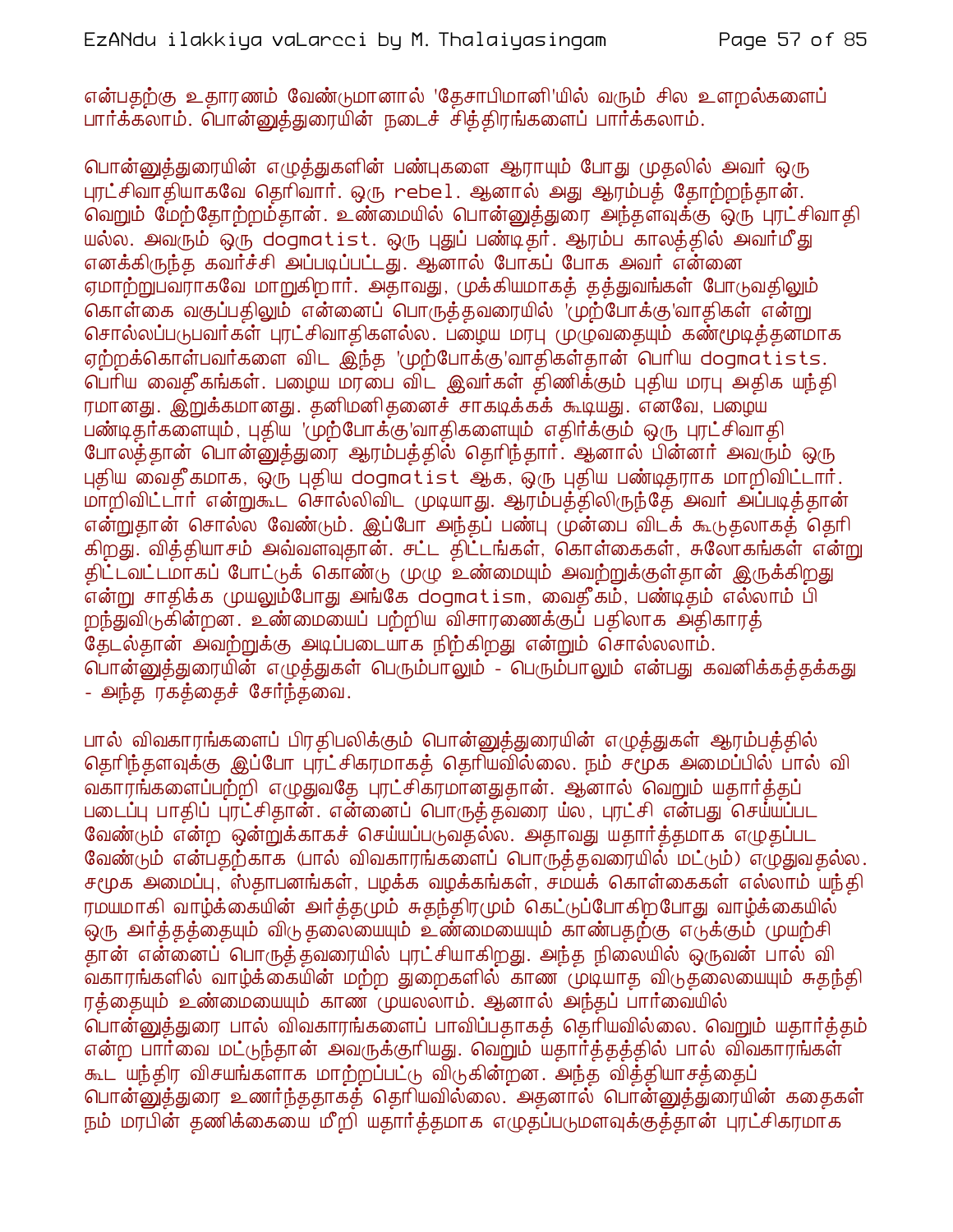இருக்கின்றன. யந்திரமாகிவிட்ட வாழ்க்கையின் மற்ற துறைகளை விட பால் வி வகாரங்கள் கொடுக்கும் வித்தியாசத்தையும் விடுதலையையும் உணர்த்துமளவுக்கு அவை புரட்சிகரமானவை அல்ல. எனவே, பாதிப்புரட்சி மட்டுந்தான். ஆனால் மற்ற விசயங்களில் எல்லாம் ஒரு பண்டிதாாகவும் ஒரு வைதிகமாகவும் ஒரு dogmatist ஆகவும் மாறிவிட்ட பொன்னுத்துரை இன்னும் ஓரளவுக்கு ஒரு புரட்சிவாதியாகவும் முரளியாகவும் (rebel) தெரிகிறார் என்றால் இந்தப் பாதிப்புரட்சி காட்டும் அவருடைய பால் விவகாரக் கதைகளி னால்தான் என்பதையும் மறந்துவிடக் கூடாது. அதோடு அந்தப் பண்பு பாதிப் புரட்சியாக மட்டும் தெரிவது நம் அளவுகோல் பெரிதாகிவிட்டத்னாலேயே என்பதையும் மறந்துவிடக் கூடாது. யதார்த்தமாகப் பால் விவகாரங்களைப்பற்றி எழுதுவது பாதிப் புரட்சியாய் இருப்பி னும் நம் இப்போதைய சமூக நிலையில் அதன் விளைவுகள் பெரிய விடுதலையையும் சுகந்திரக்கையும் ஏற்படுக்கக் கூடியவை என்பகை ஞாபகக்கில் இருக்கிக்கொள்ள வேண்டும். பொன்னுத்துரையின் 'தீ'யின் முக்கியத்துவம் அந்த வகையானது. Tropic of Cancer போன்ற ஆங்கில நாவல்கள் எப்படியோ அப்படி. என்னென்ன வகையான பி ழைகள் அதில் இருப்பினும் 'தீ' நம் எழுத்தாளர்களின் முயற்சிகளை நசுக்கி அமுக்கி க்கொண்டு, நம் இலக்கிய உலகில் நிற்கும் அந்தப் பிற்போக்கு 'மாியாதை'ப் பார்வையை உடைத்திருக்கிறது. அதனால் ஏற்பட்டுள்ள விடுதலையும், சுதந்திரமும், புதிய மரபும் ஒரு புதிய சகாப்த்துக்கு, அவற்றைச் சரியாகப் பயன்படுத்த நம் எழுத்தாளர்கள் முயன்றால் வழி வகுத்திருக்கின்றன. எனவே, பொன்னுத்துரைக்குரிய புரட்சி அம்சம்-அது பாதிப் புரட்சியாய் இருப்பினும்-இந்தத் துறையில்தான் தெரிகிறது.

பொன்னுக்துரையின் எழுக்துகளில் தெரியும் இன்னோர் பண்பு அவருடைய தர்க்கக் தி றன்தான். இல்லை, அதைத் தர்க்கமென்று சொல்ல முடியாது. அதைக் குதர்க்கம் என்றுதான் சொல்ல வேண்டும். இந்தக் குதர்க்கத்தில் வார்த்தைக்கு முக்கியத்துவம் இருக்குமே ஒழிய விசயங்களுக்கும் உண்மைகளுக்கும் முக்கியத்துவம் இருக்காது. அதனால் விசயத்தை நழுவ விட்டுவிட்டு வெறும் வார்த்தைகளில் தொங்கி க்கொண்டிருக்கும் ஒரு பரிதாப நிலையில் பொன்னுத்துரையை அடிக்கடி பார்க்க நேரிடுகி றது. முக்கியமாக அவருடைய கட்டுரைகளில் காணக் கிடைக்கும் பண்பு இந்த வகையானது. ஆனால் இந்த வார்த்தை வித்தை ஈழத்து இன்றைய இலக்கியச் சூழலில் செல்லுபடியாகிறதாகவே தெரிகிறது. காரணம், இங்கே எல்லோரும் அதைத்தான் இலக்கியத் திறமையாகக் கணிக்கிறார்கள். இலக்கியப் போராட்டங்கள் பெரும்பாலும் இத்தகைய விசயத்தை நமுவவிட்ட வார்த்தைப் போராட்டங்களாகவே இருக்கின்றன. பொதுவாக 'முற்போக்கு' எழுத்தாளர்களுக்குப் புரியக் கூடியவை அவையாகத்தான் தெரி கின்றன. ஆனால் அந்த வித்தை உண்மையில் பொன்னுத்துரையின் கட்டுரைகளைப் பயனற்றவையாகத்தான் ஆக்கிவிடுகிறது. தர்மு சிவராமுவுக்குப் பதிலாக 'எழுத்து'வில் அந்தளவுக்கு அழகாக எழுதப்பட்ட கட்டுரையில் கூட விசயம் விடுபட்டுப்போய் வார்த்தைகள்தான் மிஞ்சி நிற்கின்றன. உண்மையில் பொன்னுத்துரை தர்மு சிவராமுவி ன் கட்டுரைக்குப் பதிலளிக்கவில்லை என்றுகான் சொல்லவேண்டும. எப்படி கர்மு சி வராமுவின் 'தீ' பற்றிய கட்டுரையில் அவசரத்தாலும், ஆத்திரத்தாலும், யதார்த்தத்தைப்பற்றிய அறிவின்மையாலும் விசயங்கள் விடுபட்டுப்போய் விடுகின்றனவோ அப்படியே பொன்னுத்துரையின் கட்டுரையில் குதர்க்கத்தால் விசயங்கள் விடுபட்டுப்போய் வி டுகின்றன. தார்மு சிவராமுவின் அவசரமும் ஆத்திரமும் கலந்த கட்டுரையை அங்கம் அங்கமாகக் கிழித்திருக்கலாம். ஆனால், அந்தக் கட்டுரையில் எமுப்பப்பட்ட கேள்வி களுக்குப் பதிலளிக்காமல் பொன்னுத்துரை வேறு விசயங்களைப்பற்றித்தான் பெரும்பாலும் பேசுகிறார். ஐன்ஸ்டீன் Atman - Energy எனச் சமப்பருத்தினாரா என்று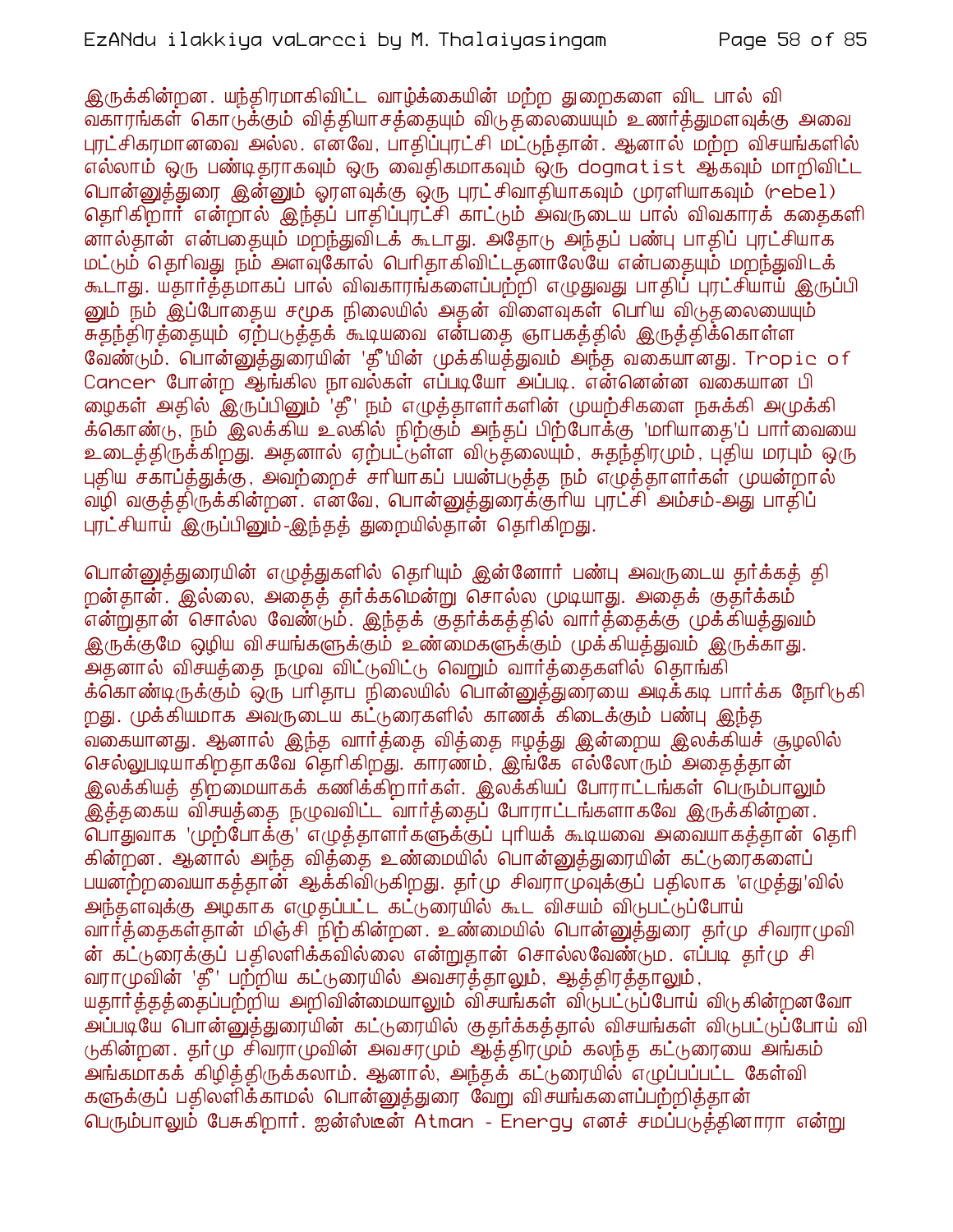பொன்னுக்துரை எமுப்பிய கேள்வி மிகக் குழந்தைக்கனமானது. ஐன்ஸ்டீனுக்கேன் ஆத்மனைப் பற்றிய அக்கறை இருக்க வேண்டும்? எனவே, அது வெறும் அர்த்தமற்ற குதர்க்கம். ஆனால் அதன் வார்த்தை வித்தை ஏற்படுத்திய மருட்சியில், மற்ற துறைகளுக்கு ஏற்ப விஞ்ஞானிகள் equations போடுவதில்லை, மாறாக மற்ற துறையி லுள்ளவர்கள் விஞ்ஞான உண்மைகளைத் தாங்களே பயன்படுத்திக்கொள்வர் என்ற உண்மைகள் எல்லாம் மறைந்துவிடுகின்றன.

'நற்போக்கு' இலக்கியம் பற்றிய கட்டுரையில், கலாநிதி சரத்சந்திரா மேற்குநாட்டு .<br>இலக்கியங்களை நாம் படிக்க வேண்டும் என்று கூறியதற்கு எதிராக, அப்படியென்றால் மேற்கு நாட்டவர்கள் தாங்கள் எழுதுவதற்காக கிழக்கிலுள்ளவற்றைப் படிக்க வேண்டும் என்று சொல்கிறார்களா என்ற அர்த்தத்தில் பொன்னுத்துரை கேட்டிருப்பது அவருடைய குதர்க்கத்துக்கு அடுத்த உதாரணம். நாவல், சிறுகதை, நாடகம், சினிமா போன்ற புதிய கலை முயற்சிகள் கிழக்கிலிருப்பதை விட மேற்கில் அதிகம் வளர்ந்திருப்பதால் அவர்களுடைய சிருஷ்டிகளைப்பற்றிய பரிச்சயம் நமக்கு உதவும் என்பதைத்தான் கலாநி தி சரத்சந்திரா கருதுகிறார். ஒரு உலகப் பார்வையை, வெளியே தலைநீட்டி மற்றவர்களையும் பார்க்க வேண்டிய ஒரு தேவையைத்தான் சரத்சந்திரா வலியுறுத்துகி றார். அதைப் பொன்னுத்துரை தவறவிட்டுவிடுகிறார். அதோடு பிழையான எதிர்க் கேள்வி ஒன்றையும் எழுப்புகிறார். மேற்கே பார்க்க வேண்டுமென்றால் கிழக்கே ஒன்றுமில்லை என்பதல்ல அர்த்தம். கிழக்கே எவ்வளவோ இருக்கிறது. அதிகமாகவும் இருக்கிறது. கலாநிதி சரத்சந்திரா கிழக்கால்தான் அதிகமாக ஆக்கிரமிக்கப்பட்டிருக்கிறார். ஜப்பானி ய கலாச்சாரத்தை வைத்து அவர் ஒர் நாவலே எமுதியிருக்கிறார். அதோடு நம் நாட்டு நாடக முறையை மேற்கின் உதவியோடு, அவர் மெருகூட்டி புதுப்பித்துமிருக்கிறார். அவரைப் பின்பற்றித் தயாரிக்கப்பட்ட 'நாிபானா' என்ற நாடகத்துக்கு பொன்னுத்துரையே மட்டக்களப்பு விழாவில் இடங்கொடுக்கவில்லையா? (இந்த முறையைப் பயன்படுத்தும் கலாநிதி வித்தியானந்தனைப் பின்னர் 'நற்போக்கு இலக்கியம்' கட்டுரையில் பொன்னுத்துரை குறை கூறுவதும் அதேவகையான குதர்க்கந்தான்.) எனவே, அவை வேறு, மேற்கே பார்க்க வேண்டும் என்பது வேறு. மேற்கே பார்த்தால்தான், நம்முடைய செல்வங்களையும் நாம் அறிகிறோம். நம்முடைய குறைகளையும் தேவைகளையும் உணர்கிறோம். அதைத்தான் கலாநிதி சரத்சந்திரா கூறுகிறார். அதோடு மேற்கி லுள்ளவர்கள் கிழக்கைப் பார்க்க வேண்டும் என்று சொல்லாமலுமில்லை. எஸ்ரா பவுண்டின் புது (முயற்சிகள் கிழக்கே பார்த்ததின் காரணமாகத் தானே பிறந்தன? ஜங் (Jung) கிழக்கின் ஆழத்தைக் கூறவில்லையா? ஹக்ஸ்லி வேதாந்தத்தை நம்மை விட அதிகமாக அழுத்தவில்லையா? இப்படிப் பல உதாரணங்களை மற்ற துறைகளிலும் காட்டலாம். நம் மொழி வரலாற்றின் மகிமையையே மேற்கத்தையவர்கள்தான் நமக்குக் காட்டிக்கொடுக்கார்கள். எனவே, சரக்சந்கிராவின் பார்வை ஒரு உலகப் பார்வை. நம்முடைய பார்வை குறுகிய பார்வை. அதனால் நம்மைப்பற்றியே நாம் அறிய முடியாமல் <u>இரு</u>க்கிறோம். வெறும் மரபுக் கூச்சல். ஆனந்த குமாரசாமியின் பார்வை உலகப்பார்வை. .<br>வெறும் மரபுக் கூச்சல் அல்ல. ஆனால் பொன்னுத்துரையின் குதர்க்கத்தில் இத்தகைய உண்மைகளுக்கு இடமில்லை. குதர்க்கம் என்பதே உண்மையைப்பற்றிய சர்ச்சை அல்ல. அது, தாங்களே சரியானவர்கள் என்று எப்படியாவது நிரூபித்துவிட வேண்டும் என்பதற்காக செய்யப்படும், உண்மையைக் கூறுவது போன்ற ஒரு பாவனை மட்டுந்தான். வெறும் வார்த்தை வித்தைகளுக்குரிய dogmatism இன் ஒரு தனி ஆயுதம் இந்தக் குதர்க்கந்தான். அதிகாரத்தைப் பங்கிட விரும்பாத காரணத்தால் இது கையாளப்படுகி றது. இன்றைய சர்வதேச அரசியல் கூடாரங்களில், முக்கியமாக சீன-ரஷ்ஷிய தகராறில்,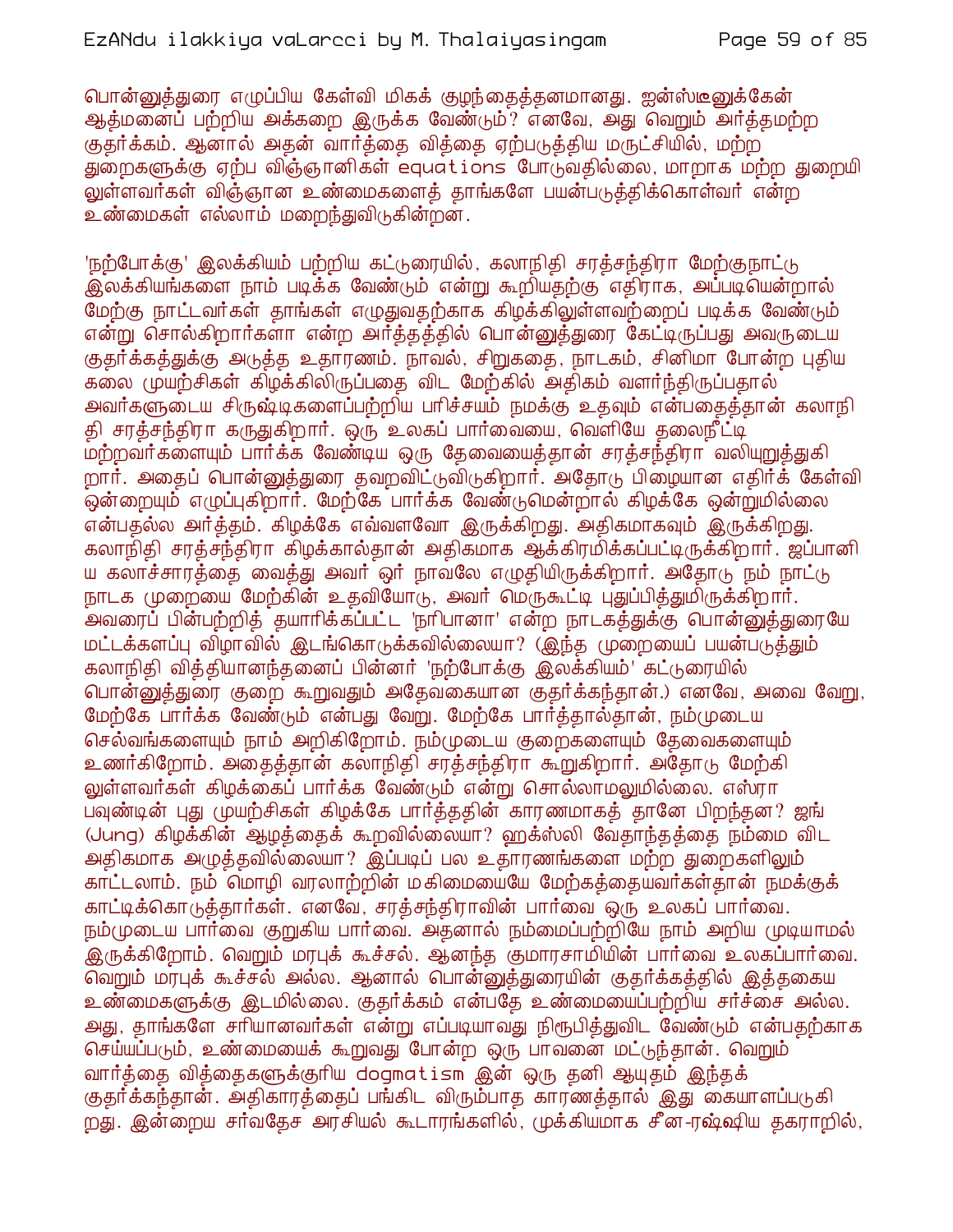இதே குதர்க்கந்தான் கையாளப்படுகிறது. எனவே, அது பொன்னுத்துரையின் ஆயுதமாகவும் 'முற்போக்கு'க் கூட்டினர் விளங்கிகொள்ளக்கூடிய ஒரு முக்கிய சாதனமாகவும் இங்கு மாறிவிட்டிருப்பதற்குரிய காரணத்தை விளங்கிக்கொள்வது கஷ் டமானதல்ல.

பொன்னுத்துரையின் எழுத்துகள் இன்னோர் பண்பை வெளிக்காட்டுகின்றன. பொன்னுக்துரைக்குப் பார்வை ஆழம் அவ்வளவு இல்லை என்றுதான் சொல்ல வேண்டும். பெரும்பாலான 'முற்போக்கு' எழுத்தாளர்களை விட அவருக்குப் பார்வை ஆழம் அதி கந்தான். ஆனால் நம் நாட்டு 'முற்போக்கு' எழுத்தாளர்களின் தரம் ஒரு சர்வதேச அளவுகோலாகும் என்று யார் சொன்னார்கள்? பெரும்பாலான 'முற்போக்கு' எழுத்தாளர்களுக்கு முற்போக்கு இலக்கியம் என்பதே தெரியாத விசயமாக இருக்கிறது என்பது இப்போது எனக்குத் தெரியவந்திருக்கிறது. எனவே, அவர்களைக் கொண்டு அளப்பதைப் பொன்னுத்துரை பெரிதாகக் கருதக்கூடாது. மற்ற நாடுகளில் உள்ள சராசரி எழுத்தாளனுக்கு இருக்கும் பார்வை ஆழம்கூட நம் நாட்டு எழுத்தாளர்களுக்கு இன்னும் ஏற்படவில்லை. அந்த அடிப்படையில் பார்க்கும்போது பொன்னுத்துரையின் நிலை திருப்தி கரமாக இல்லை. எழுதும் திறமையும் சக்தியும் இருந்தால் மட்டும் போதாது. பார்வை ஆழமும் அதே அளவுக்கு வேண்டும். Romanticism, extrovert, introvert என்பவை எல்லாவற்றையும் வேண்டாத மேற்கத்தைய விசயங்கள் என்று அவர் முற்றாக ஒதுக்கிவிடுவதைக் கொண்டே பொன்னத்துரையின் பார்வை ஆழம் எப்படிப்பட்டது என்பதை புரிந்துகொள்ளலாம். Extrovert introvert என்பவை தாங்களாகவே எழுப்பும் பார்வை. விரிவோடு ஞானயோகம், கர்மயோகம், பக்கியோகம் போன்ற நம் நாட்டு வி சயங்களையும் இன்னும் அதிகமாக விளக்குவதற்கும் உதவுகின்றன என்பன போன்றவற்றைப் பொன்னுத்துரை தவறவிட்டிருக்கிறார். அவருடைய பார்வையின் தரத்துக்கு அது ஓர் உதாரணம். இன்னுமோர் உதாரணமாக அவருடைய 'நூறு மலர்கள் மலரட்டும்' என்ற மாசே துங்கிய கொள்கையைக் காட்டலாம். சீனாவில் 'நூறு மலர்கள்' நடை(முறைக்கு வராத வெறும் சுலோகமாகத்தான் மாறிவிட்டிருக்கிறது என்பதைப் ் பொன்னுத்துரை உணரத்தவறிவிடுகிறார். அதோடு 'நூறு மலர்கள்' என்பது உள்ளடக்க வி த்தியாசங்களையும் கருத்து வித்தியாசங்களையும் மட்டும் குறிப்பதாய் இருந்தால் .<br>அதன்மூலம் இலக்கிய வளர்ச்சி பிறக்காது என்பதையும் அவர் தவறவிட்டிருக்கிறார். அது வெறும் ஏமாற்றுவிக்கை, வார்க்கை விக்கை, ஆமாம். பொன்னுக்துரைக்குப் பார்வை ஆழம் போதாது என்றுதான் சொல்ல வேண்டும். ஒப்பிட்டுப் பார்க்கும் ஓர் உலகப் பார்வை அவரிடம் இன்னும் திருப்திகரமாக வளரவில்லை. அவரிடம் இருக்கும் எழுத்துத் தி றமைக்கும் சக்திக்கும் ஏற்ப அவருடைய பார்வை ஆழம் வளரவில்லை. அதனால்தான் பெரும்பாலும் அவர் செய்யும் சோதனைகள் எல்லாம் 'வண்ணமலர்'களாகவும் 'மத்தாப்பு'களாகவும் செயற்கையாக மாறிவிடுகின்றன. அதனால்தான் அவருடைய கதைகளில் பல, எல்லாமல்ல, அது முக்கியம் - கீறல் விழுந்த கிராமபோன் நடை போன்றாகிவிட்ட ஒரு செயற்கையான எழுத்து நடையையே தங்கள் முழு பலமாகவும் ஆயுதமாகவும் ஆக்கிக்கொள்கின்றன. ஆனால், நடையைப் பற்றிய இந்தக் கடைசிப் பண்பு பொன்னுத்துரைக்கு மட்டும் உரிய ஒன்றாக இருக்காமல் இன்று நம் ஈழத்து இலக்கிய உலகுக்கே உரிய ஒரு பொதுப் பண்பாக மாறியிருப்பதால் அதை இன்னும் விரி வாக விளக்குவது நல்லது.

பொன்னுத்துரை தன் எழுத்து நடையைச் சந்தர்ப்பத்துக்கு ஏற்றவிதத்தில், கதைகளுக்கு ஏற்ற முறையில், மாற்றக் கூடியவார். மற்ற எந்த ஈழத்து எழுத்தாளனுக்கும் இல்லாத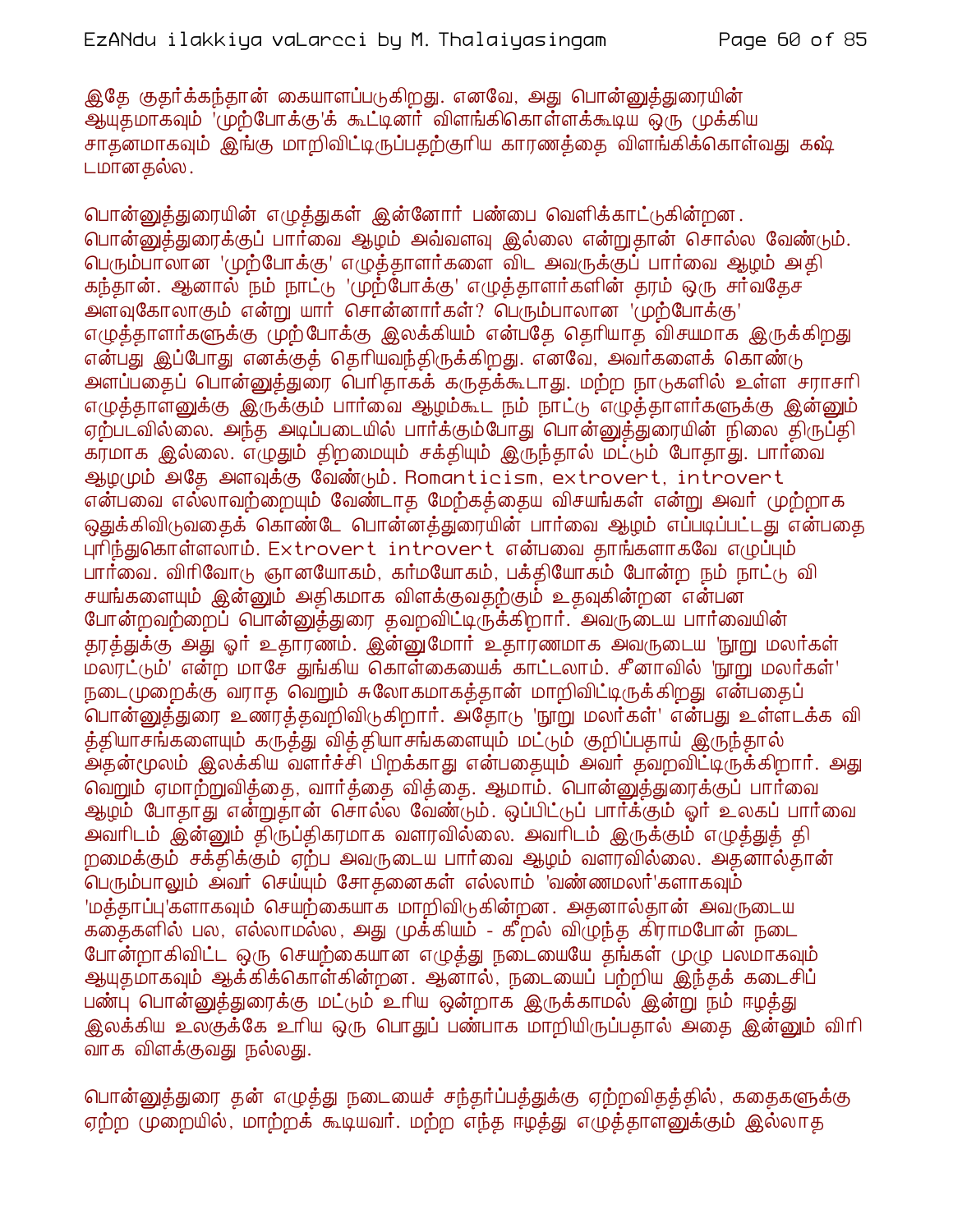அந்தத் திறமை அவருக்குண்டு. ஆனால் வர வர அவருடைய நடை என்று முத்திரை பதி ப்பிக்கும் நோக்கத்தில், அதில்தான் தன் முழுத் திறமையும் இருக்கிறதென்ற நம்பி க்கையில் பொன்னுத்துரை ஒரு செயற்கையான எழுத்து நடையைத்தான் வளர்த்து வருகி றார் என்று தெரிகிறது. என்னைப் பொருத்தவரையில் அது அவருடைய பார்வை ஆழமி .<br>ன்மையினதும் புதிய பண்டிதத்தினதும் முத்திரையாகவே படுகிறது. பொன்னுத்துரையின் உண்மையான முத்திரையைக் காட்டும் நடை, அவருடைய சிறுக்கைகளான 'ஒளி', 'நிழல்', 'பங்கம்', 'மேய்ச்சல்' போன்றவற்றில் கையாளப்பட்டுள்ளதுதான். அவருடைய பமைய கட்டுரைகளில் வரும் அவருக்கே உரிய நடைவன்மையைப் போல் (கட்டுரைகளில் குதர்க்கம் வேறு, நடை வேறு) சிருஷ்டி இலக்கியத்துக்குரிய அவருக்கே சொந்தமான .<br>இயற்கையான கலையும் கட்டுக்கோப்பும் நிறைந்த நடை இந்தக் கதைகளில் இருக்கிறது. பங்கம்' பொன்னுத்துரையின் உச்சங்களில் ஒன்று. இதற்கு மாறாக 'தீ', 'வீடு' போன்றவற்றில் வரும் எழுத்து நடை செயற்கையாகவே நிற்கிறது. ஆனால் இந்தச் செயற்கையான நடையில்தான் பொன்னுத்துரைக்கு அதிக விருப்பமும், தன் முழு பலமும் தங்கியிருக்கிறது என்ற எண்ணமும். அதனால் அதன் சாயல் இல்லாத எந்தக் கதையுமே .<br>அவர் எழுதவில்லை என்று கூடச் சொல்லலாம். ஆனால் அது அதிகமாகப் போய் அதுவே முழுக் கலையாகவும் கெட்டித்தனமாகவும் கருதப்படும் கதைகளைத்தான் நான் இங்கு குறிப்பிட விரும்புகிறேன். இப்போ அவரது கட்டுரைகளில்கூட இந்த நடை தொற்றிவி ட்டிருப்பதாகத் தெரிகிறது. 'மரபுபற்றி ஒரு நோக்கு' அந்த வகையானது. பொன்னுத்துரையின் பலமும் பலவீனமும் அவருடைய நடையில்தான் இருக்கின்றன என்று சிவகுமாரன் எழுதியபோது இந்த நடையைத்தான் கருதுகிறார் என்று நினைக்கி றேன். ஆனால் இந்த நடையில் அவருடைய முமுப் பலவீனந்தான் தொக்கி நிற்கிறது. <mark>் பொன்னுத்துரையின் பலம் அவருடைய நடையில் இருக்கிறத</mark>ென்றால், அது 'பங்கம்' போன்ற சிறுகதைகளில் கையாளப்பட்டுள்ள நடையிலாகத்தான் இருக்க வேண்டும். மற்றதில் அல்ல. 'வீடு' என்ற குறுநாவலில் வரும் நடை அவருடைய முழுப் பலவீனத்தி ன் முத்திரை.

கதைகளில் வரும் பொருளுக்கும் சந்தர்ப்பத்துக்கும் ஏற்றவகையில் நடையை மாற்றலாந்தான். 'பங்கம்' கதைக்குரிய மிக இயற்கையான கலை சேர்ந்த நடையை மற்ற பொருள்களை விளக்கும் கதைகளுக்கு, அவற்றுக்கேற்ற வகையில் மாற்றலாம் என்பதை நான் மறுக்கவில்லை. ஆனால் பொருளுக்கேற்ற வகையில் மாற்றப்பட்டிருக்கிறது என்று சொல்லப்படும் இடங்களில் எல்லாம் பெரும்பாலும் இதே வகையான செயற்கையான நடைதான் வருகிறது என்பதைக் கவனிக்க வேண்டும். பால் விவகாரங்களை விளக்கும் .<br>'தீ', பௌத்த தத்துவங்களைக் கூற முயலும் 'வீடு', மற்ற கருத்துகளைக் காட்ட முயலும் உருவகக் கதைகள் எல்லாவற்றிலுமே அதே நடைதான். கடைசியில் 'மரபு பற்றி ஒரு நோக்கு' என்ற கட்டுரையிலும் அதே நடைதான். எனவே, இத்தகைய நடை வரும் கதைகளில் கதைக்கேற்ற வகையில் பொன்னுத்துரை தன் நடையை மாற்றுகிறார் என்பதை விட இந்த வகையான நடையைத்தான் தன் சிறந்த நடையாகக் கருதுகிறார் என்பதுதான் நிச்சயமாகிறது. இது ஒரு செய்கையான கற்பனாவாத நடை. சிவகுமாரன் குறிப்பிட்டதுபோல் குறியீடுகளையும், மனோவியல் ரீதியில் வரும் அடிமன வெளி யீடுகளையும் காட்டுவதற்காகக் கையாளப்படாமல், வெறும் வார்த்தை ஜோடனையாகவே கையாளப்படுகிறது. பொன்னுத்துரையின் கட்டுரைகளில் வரும் குதர்க்கத்துக்கும் இந்த நடைக்கும் ஒரு பொதுவான பண்புண்டு. அவை இரண்டும் அவருடைய பதுப் பண்டிதத்துக்குரிய முத்திரைகள். விசயங்களை நமுவவிட்டு வார்த்தைகளில், வார்த்தை வித்தையில் தொங்கும் ஒரு பண்பு. சிந்தனையில் ஆழத்தால், பார்வையின் புதிய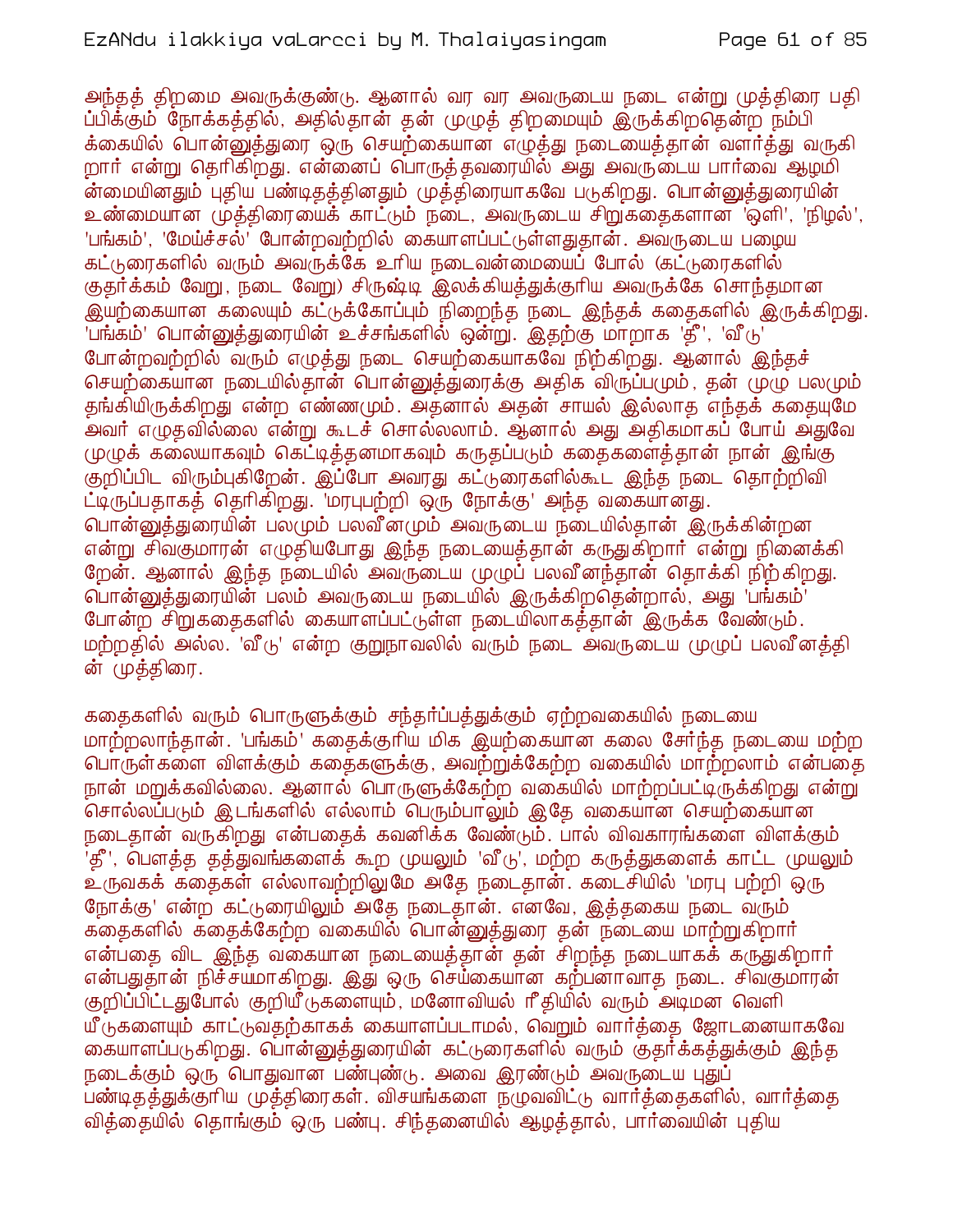கோணக்கால், கன்பாட்டிலேயே நடை கலையை எடுக்காமல், சிந்கனையின் ஆமுமி ன்மையும், பார்வையின்மையும், புதுமையின்மையும் தங்களை மறைக்கு முகமாக இந்த வார்த்தை ஜோடனை நடையைக் கையாள்கின்றன. 'தீ'யில் வரும் இந்த வார்த்தை ஜோட்னையை ஒருவாறு பொறுத்துக்கொள்ளலாம். முதல் முதலாகப் பால் வி வகாரங்களை அந்தளவுக்குப் பயன்படுத்தி ஒரு நாவல் எழுதிப் புரட்சி செய்யும் முயற்சி, தணிக்கையின் பிடியிலிருந்து தப்புவதற்காக, அப்படி ஒரு கலை மருட்சியைக் கையாண்டதில் காரணம் இருக்கிறது. ஆனால் இப்போ பொன்னுக்துரையின் 'பங்கம்' என்ற கதையைப் படிக்கும்போது 'தீ'யின் நடை தணிக்கையிலிருந்து தப்புவதற்குக் கூடத் தேவையற்றதாகவே தெரிகிறது. 'பங்கத்'தின் நடையில் 'தீ' எழுதப்பட்டிருப்பின் அதன் தரம் இன்னும் உயர் இன்னும் உயர்ந்திருக்கும். என்றாலும் 'தீ' உள்ளடக்கத் தன்மையால் ஒரு மரபு உடைப்பு. அதோடு அதன் எழுத்து நடையும் அதோடேயே நின்றுவிட்டிருந்தால் அதன் குறை பெரிதாகத் தெரிந்திருக்காது. ஆனால் பொன்னுத்துரை அந்த நடையையே தன் முழு முத்திரை பொதிந்த நடையாகக் கருதி வேறு கதைகளை எழுதும்போதுதான் விவகாரம் முகத்தில் அறைவதுபோல் முன்னுக்குத் தெரியவருகிறது. 'வீடு' ஓர் உதாரணம். 'வீ ்டு' பொன்னுத்துரையின் பல்வேறு அக்கறைகளின் பரப்பு வித்தியாசத்தைக் காட்டும் ஒர் கதை. பால் விவகாரங்கள் தொட்டு பௌத்த தத்துவங்கள் வரை எல்லை தாண்டும் ஒரு பரப்பு. அந்த வகையில் அது முக்கியமானது. ஆனால் பழைய கதைப் வாருளைப் பழைய மாதிரியே தரும்போது உள்ளடக்கத்தில் புதுமைக்குப் பதிலாகப் புளி ப்பதான் மிஞ்சுகிறது. ஓர் உள்ளடக்க வரட்சி. ஆனால் அந்த வரட்சி வேறு பலவற்றை வெளிவந்த உதவுகிறது. 'தீ'யில் வரும் உள்ளடக்கப் புரட்சி நடையின் குறையை மேவி நி ன்று மறைக்துவிடுகிறகென்றால் 'வீடு'வில் வரும் உள்ளடக்க வரட்சி எழுக்து நடையின் குறையையும் விளம்பரப்படுத்துவதோடு அத்தகைய செயற்கையான வார்த்தை ஜோடனையி ல் பொன்னுத்துரை தன் கதைகளை நிறுவ முயல்வதற்குரிய காரணத்தையும் காட்டிவிடுகி றது.

'வீ (ந'பற்றி விமர்சனம் செய்த கனக செந்திநாதன் கூறும் ஓர் கருத்து பொன்னுத்துரையி ன் இந்த வார்த்தை ஜோடனைக்குரிய காரணத்தை விளக்க உதவும். பழைய கதைகளைப் பழைய மாதிரியே கொடுக்க வேண்டும், அப்படிக் கொடுப்பதுதான் பொன்னுத்துரையின் நோக்கமாகும் என்று கூறும் கனக செந்திநாதன் பழைய கதைகளைப் புதிய பார்வையில் .<br>அல்லது புதிய வியாக்கியானத்தில் எழுத வேண்டும் என்று கூறும் விமார்சகார்களைச் சாடவும் செய்கிறார். இது (ழழுப் பிழையான வாதம். ஆனால் பொன்னுத்துரையின் நோக்கத்தைக் கூறும் வகையில் அது சாியானதாகவே இருக்கிறது. பொன்னுத்துரையின் தவறும் பலவீனமும் அவையேதான். பொன்னுத்துரையின் பார்வை ஆழம் போதாது என்று முன்பு குறிப்பிட்டேன். அந்தப் பண்புதான் இந்தக் குறைகளுக்குரிய காரணம். பார்வை ஆழமோ மனோவியல் உண்மைகளைப்பற்றிய பரிச்சயமோ போதாதபடியால் புது வியாக்கி யானத்தில், புதுக்கோணங்களில் பொன்னுத்துரையால் எழுத முடிவதில்லை. ஆதனால் அவர் அவற்றை மறைப்பதற்கு இத்தகைய வார்த்தை ஜோடனையைக் கையாள்கிறார். பழைய கதைகளைப் பழைய மாதிரியே தந்து இந்த வார்த்தை ஜோடனையால் அவற்றுக்குப் புதுமை கொடுக்க முயல்கிறார். இது டெக்னிக் கலரில் பிரமாண்டமான காட்சிகளோடு படம் எடுப்பதால் மட்டும் படத்தில் கலையைப் புகுத்திவிடலாம் என்று நி னைப்பதை ஒக்கும். ஆனால் உண்மையில் இந்த முறை சாதாரண மக்களைப் பிரமிக்க வைக்குமே ஒழிய கதைகளின் கலையை உயர்த்துவதில்லை. The Commandments, Ben Hur எப்படியோ அப்படி. அதே வகையான வெறும் ஜாலம். வித்தை. பொன்னுத்துரையின் ககைகளில் வார்க்கை ஜாலம் - இந்தப் படங்களில் கலர் ஜாலம், காட்சி ஜாலம்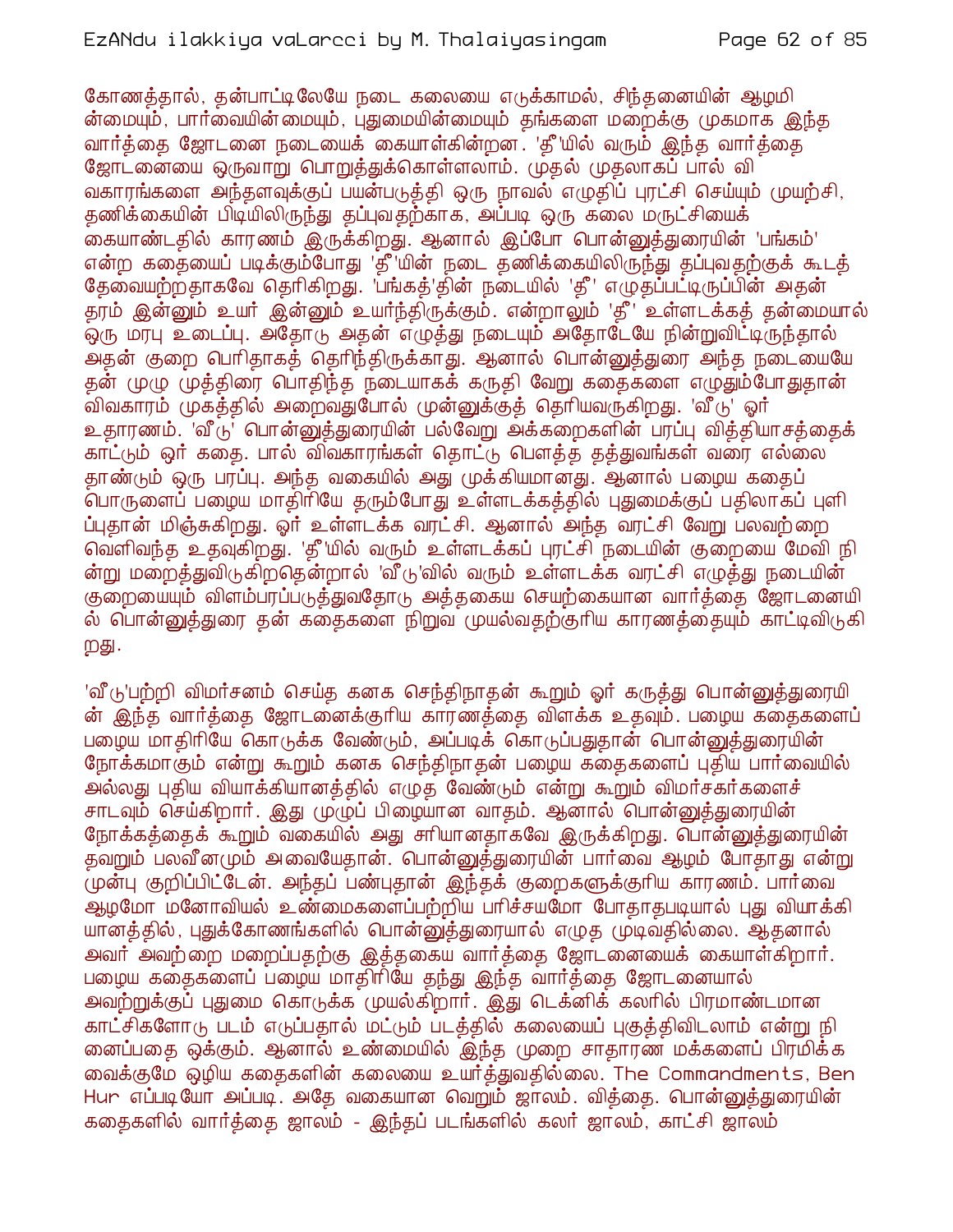அவ்வளவுதான். ஆனால் சாதாரண மக்களை அவைதான் பிரமிக்கவைக்கின்றன! Breathless, Savage Eye, La Dalce Vita. Judgement at Nuremburg, Apparajito போன்றவற்றிலுள்ள கலைத்தேக்கமும் உருவ அமைப்பும் புரட்சிகளும் உள்ளடக்கச் செறிவும் Ten Commandments Ben Hur போன்றவற்றில் இல்லை என்பது சாதாரண மக்களுக்குத் தெரிவதில்லை. பொ<mark>ன்னு</mark>த்துரை இந்த இரண்டு வகையான கதைகளையும் எழுதுகிறார். ஆனால் உண்மையான கலை எங்கே இருக்கிறதென்று அவருக்கே தெரிவதில்லை. அவருக்கு டெக்னிக் கலரில் மோகம், 'சிங்கமுகக் காகலரில் கொங்கை சார்த்தி நின்றாள்' என்ற தொடரைப் பொன்னுத்துரையின் எழுத்து நடைக்கு உதாரணம் என்று ரசிக்கிறார் கனக செந்தி. எவ்வளவு பக்குவப்படாத ரசனை! வளரிளம் பருவத்தில் நான் எழுதி எனக்குள்ளேயே மகிழ்ந்த காதல் கவிதைகளைத்தான் அந்த அடி எனக்கு நினைவூட்டுகிறது. அதே வளரிளம் பருவத்து ரசனை! இந்தச் செயற்கையான நடைக்கு அடிப்படைக் காரணம் பொன்னுத்துரையின் பார்வை ஆழம் போதாது என்பதே. .<br>அதனால்தான் சாதாரண அன்றாட வாழ்க்கை விசயங்களைப்பற்றி அவர் எழுதும் கதைகள் ('ஒளி ' நிழல் ' 'பங்கம் ' மேய்ச்சல்') பொன்னுத்துரைக்கே உரிய முத்திரை பெற்று கலைச் செறிவு மிகுந்த நடையோடு மிளிர, பார்வை ஆழத்தையும் புதிய வியாக்கி யானங்களையும் கோரும் மனோவியல், தத்துவக் கதைகள் வார்த்தை ஜோடனையை மட்டுமே நம்பி வெறும் செயற்கையானவையாய் வீழ்ந்துவிடுகின்றன.

பொன்னுத்துரையின் பிழையான நடையை இந்தளவுக்கு ஆராய்ந்ததற்கு இங்கு காரணம் இருக்கிறது. பொன்னுத்துரையின் இதே பிழையான எழுத்து நடையேதான் இன்றைய ஈழத்து எமுத்தாளர்களின் பொதுவான நடையாக மாறிவிட்டிருக்கிறது என்பதுதான் அது. முக்கியமாக 'முற்போக்கு' இளம் எழுத்தாளர்கள் அத்தனை வேரும் அபிநயிக்கும் நடை .<br>இந்த நடையேதான். இலக்கிய விமர்சனம் என்பது இங்கே நல்லதோர் வளர்ச்சியடைந்த நிலையிலிருந்தால் இந்த எழுத்து நடையைப்பற்றி மட்டுமே பல நூல்கள் எமுகப்பட்டிருக்கலாம். ஆனால் அப்படி ஒரு வளர்ச்சியடைந்த நிலையை இருபது இருபத்தைந்து வருடங்களுக்குப் பின்தான் இங்கு எதிர்பார்க்கலாம் போலிருக்கிறது. எனவே, திசை காட்டும் முகமாக, மாதிரிக்காகச் சில உதாரணங்களை இங்கு தர வி ரும்புகிறேன். ஆனால் இங்கு இவ்வளவு போதும். இவையெல்லாம் ஒரே மாதிரியாக <u>இருப்பினு</u>ம் இவற்றை எழுதியவர்கள் பலர். வேண்டுமென்றே பந்திகளோடு சேர்த்து அவற்றை எமுகியவர்களின் பெயர்களைப் போடாமல் விட்டுவிடுகிறேன். அவற்றுக்குரிய ஒற்றுமையை அப்படிக் காட்டலாம் என்பது என் எண்ணம். இவற்றை எழுதியவர்கள் .<br>பொன்னுத்துரை ('தீ ,' மரபுபற்றிய ஒரு நோக்கு'), நீா்வைப் பொன்னையன் ('நிறைவு'), யோ பெனடிக்ற் பாலன் ('குட்டி') மருதூர் கொத்தன் ('ஒளி'), எம்.ஏ.ரகுமான் ('பலம்'), கா.மகேந்திரன் ('வடிகால்'), செ. யோகநாதன் ('கலைஞன்'), அகஸ்தியர் ('ஞானோதயம்'). பொன்னுத்துரையின் பந்திகள் மூன்று இடைக்கிடை செருகப்பட்டுள்ளன. அவற்றுள் இரண்டு ஒரு கதையில் வருபவை. ஒன்று ஒரு கட்டுரையில் வருவது. இந்த வகையான எழுத்து நடையின் 'சூட்சும'த்தை விளக்கக் கடைசியாகக் காட்டப்பட்டுள்ள பந்தியில் வரும் ஒரு வார்த்தை மட்டும் போதுமானது - 'ஊற்றை.'

'அகஸ்தியர்'. ஓ! இந்தப் பந்தியின் ஆசிரியர் அவரேதான். (தமிழ் வளர்க்கும் புதிய குறுமுனி) 'ஊத்தை' என்பதற்குப் பதிலாக 'ஊற்றை' என்று ஒரு தரமல்ல மூன்று தரம் அதே பந்தியில் பாவிக்கிறார். ஏன்? இந்த எழுத்து நடையின் மவுசு அதுதான். இல்லை. 'சூட்சுமம்'. விசயத்தை விட்டு வெறும் வார்த்தைகளை அடுக்கி அதுவும் 'பிராண்டி' 'கி ராண்டி' என்று ஒர் அசாதாரண ஒசையை எமுப்பும் வார்த்தைகளை அடுக்கி, கலையைச்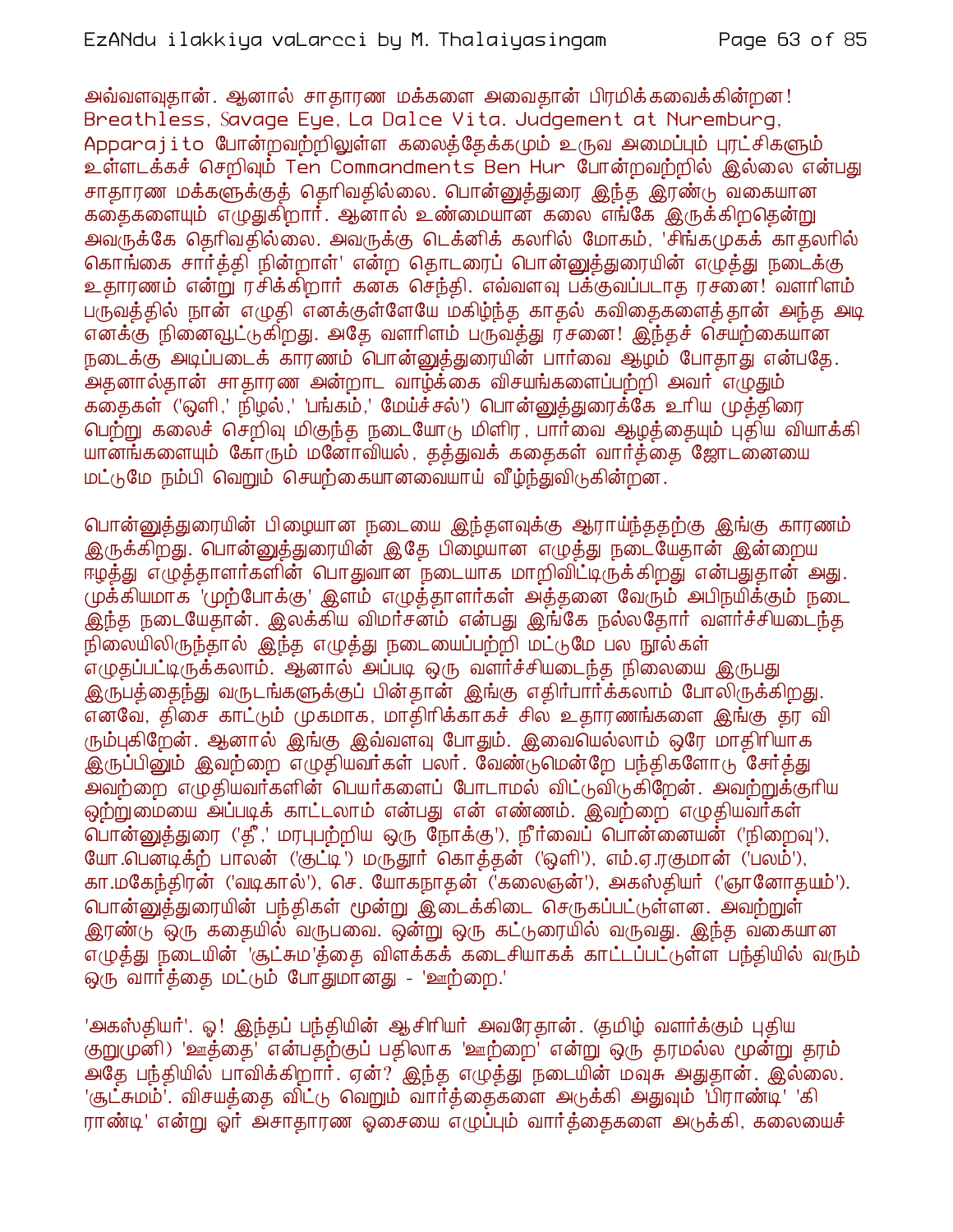சேர்ப்பதாக ஒரு மருட்சியை ஏற்படுத்தும் மூன்றாந்தர கற்பனாவாதந்தான் இது. வெறும் செயற்கைத்தனம்.

"என் விழிகளில் வாள்வீச்சுக் காட்டி அவளைப் பார்க்கத் தொடங்குகிறேன். என் இதம்களில் லாகிரிப் புகைகளின் கருமை படியாது, கன்னிமைப் பசுமையுடன் விளங்கும் இத்ம்களில், வாய்ப்புற்றில் வாசம் செய்யும் நாகக்கின் கலையைக் கிடக்கி..... ஏகோ பரி பாஷைப் பரிமாற்றம் நடைபெறுகிறது. கவனிக்கவில்லையா? குருடியல்ல. பேசாக கண்கள். அவருடைய இதழ்கள் இழுக்கப்பட்ட நேர் வரைக்கோட்டினைப்போல் நெளியாமல், புரளாமல், அலையாமல் சிலையில் பதித்த பளபள இதழ்களைப் போல, ஓவியத்தில் சி றைப்பட்ட நெருப்புத் துண்டுகளைப் போல.... உதட்டுச் சாயம் அப்பிய வெள்ளைக்காரிச்சியி ன் இதம்களைப் போ...."

# $(1)$

"அநித்்திய உலகில் நித்்திய அழகினை வடிவெடுத்்துவிடும் வேட்கையில் மனதைப் புகைத்த்து, ஸ்வப்பனலோகத்தில் மிதக்கும் உணர்ச்சியில் அவஸ்த்தைப்பட்டு, வண்ணக் குழம்புகளில் தோய்ந்து, காய்ந்து, ஒட்டிய மயிர்களைக் கொண்ட தூரிகையுடன் சிலையாக நின்ற அவனை அழைப்பது யார்....? மாயை மறைந்து, அக்கினியில் உருகிய மெழுகாகத் தசைப் பிரதேசங்கள் பசை உலர்ந்து வெறும் எலும்புக் கூடு.....! இவ்வளவு காலமும் அழகு என்று தன் கற்பனைப் பசளைகளையெல்லாம் வரட்டி வளர்க்க அறுவடை எலும்புக்கூடு.

சூனியத்தின் சூனிய விளிம்பாய் சூனியமுற்ற மனக்கிறக்கம் சற்றே விழிப்புக்கொள்ள...."

 $(2)$ 

"தாமிரம் கலந்த தங்க விக்கிரகம் போன்ற மேனி. தளிர் கொடிவாக்கில் ஒசிந்து ஒசிந்து நடக்கும் அந்தச் செக்கச் சிவந்த மேனியில் இறுகக் கட்டப்பட்ட குறுக்கை, குறுக்கைக்கு மேலாகத் தெரிந்த சதைப் பிராந்தியம், மொழுமொழுவென்று...."

### $(3)$

"மேலெழுந்து குமுறும் ஆத்திரப் பிளம்புகள், நரும்பலில் சுவாலையிட கால்கள் தரையை உராய்ந்து அழுத்துகின்றன. அந்தராத்மாவுள் ஒரு பாவ காரியத்தை நேரே நின்று பார்க்கும் குற்ற உணர்வு விஸ்வரூபமெடுக்கிறது...."

### $(4)$

"மனம் மேடை, அங்கு கேள்விகள் நித்திரை முறிந்து எழுந்து ஆணி அறைந்த பாதரட்சைகளில் ஏறி நின்று கூத்திடுகின்றன. அவை கேள்விகளல்ல, கேட்டவர்களுக்கு அவை கேள்விகள்தான். ஆனால் அவருக்கு கோர்வையாய் நெளியும் புழுக்கள். அடுத்தவர் வாயில் யோசனையற்று, திடீர் திடீர் எனப் புறப்பட்ட வார்த்தைக் குவைகளுக்கு தனக்குள் தானே மக்தாப்பு வர்ண அர்க்தங்களை ஜனிக்து, அவற்றின் கூட்டில் உயிர் கொடுத்திருக்கிறார். அவை அப்ப அப்ப வெறிகொள்ளும் கூத்தாடிகள்...."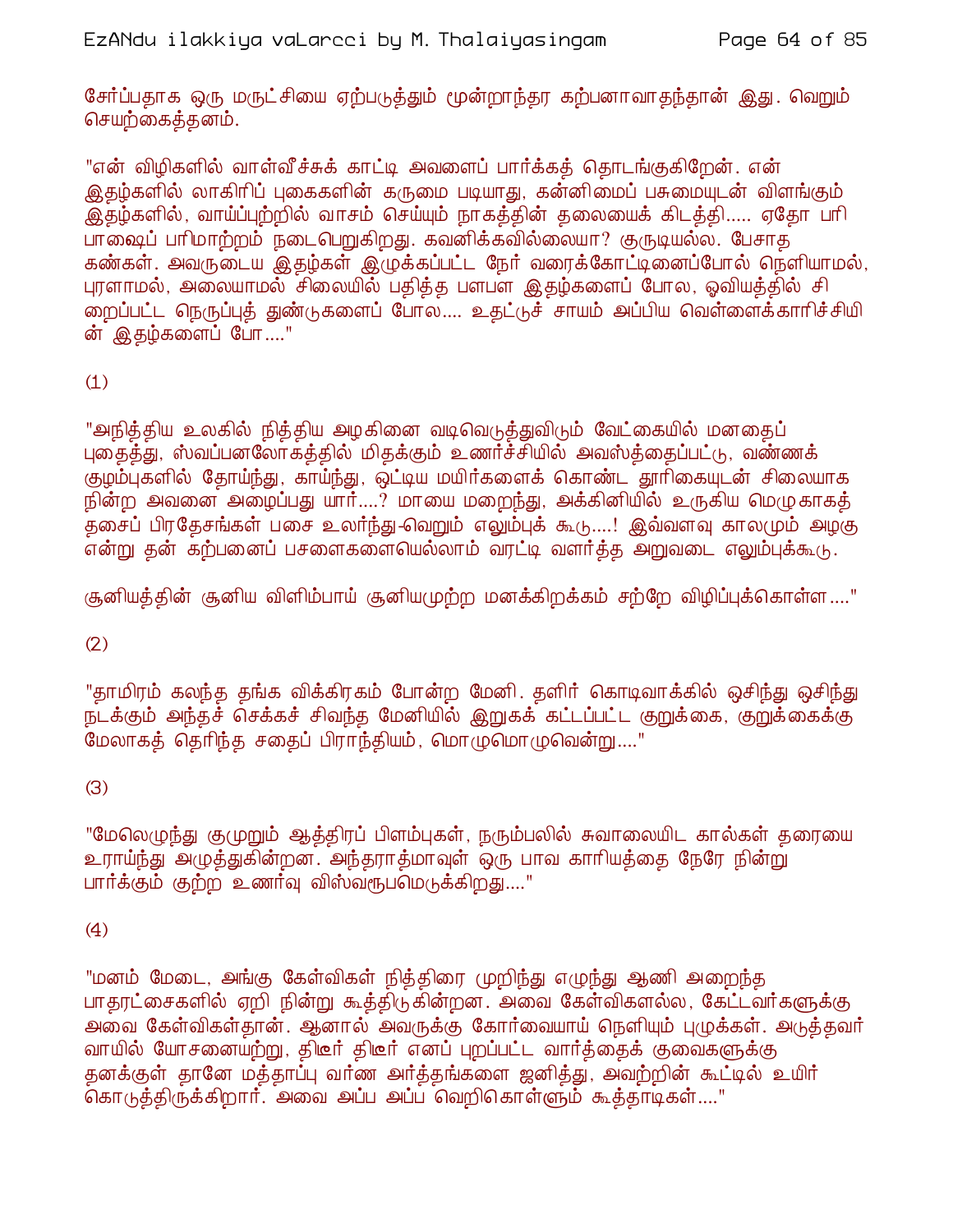"அசிங்கமாய் முகம் மாற வாயை அருவருப்பில் இழித்து தலையைச் சாித்து வெட்டி வார்த்தைகளைப் பற்களில் நறுக்கினார்..."

"மனக்கொதிப்பில் திரண்டு புரண்டு நாக்கின் தெறிப்பில் உருப்பட்டு உதடுகளில் போரிட்ட வார்க்கை..."

 $(5)$ 

"நித்திய நிம்மதிக்கு ஆசைப்பட்டு, அலை காற்றுச் சருகாய் அலைகிறேன். வேதனை என்ற - ஏமாற்றம் (இழந்த இன்பத்திற்க நான் சூட்டும் பெயர்) என்ற சுடு மணலில், உள்ளத்தின் விளிம்பின் ஜடத்தின் சூட்சுமத் தன்மைகளிலெல்லாம், போலியாக, நி சமென்ற மயக்க நிழற் காட்சியை, அலைபாய்ச்சும் கானல் நீரை இன்னும் நம்பி க்கொண்டே நடக்கிறேன். பசுந்தரைகளும் நீரூற்றுகளும் என்று நான் கற்பி க்்கவையெல்லாம். சுருமணலின் சூன்ய வெளி. கரையே கெரியாக சுருமணலின் சூன்யவெளி. ஏதோ நினைவுகளில் - இரைதேடும் தோழியின் பாவக்துடன் நாட்களை உருட்டிக்கொண்டு, வாழ்க்கை வழியில் ஒண்டிப் பிரயாணத்தில் ஈடுபட்டிருக்கின்றேன்...."

## $(6)$

"ஊசிமல்லிகைப் பூவின் வாசியில் நெருப்புக்குச்சியின் நுனியில் தீயின் நாக்கு பரதம் பயி ல்கிறது. ஆடல் அணங்கை ஆலிங்கனிக்கக் துடிக்கும் நாயகனே போல வெடியின் முகையிற் திரி...."

"தந்தையையும் தனையனையும் இரு அந்தங்களில் சுமந்துகொண்டு, பன்னிரண்டு ஆண்டுகளை அனாயாசமாக உதறிவிட்ட முதுமை இலச்சினைகள் காீமின் சிட்சையில் மறைவு கொண்டிருக்கும் பெருமிதத்தில் மார்க்கண்டேய வரம் பெற்ற மங்கையின் தருக்குடன் தோணி வழுக்கிச் செல்கிறது..."

# $(7)$

"மண்ணின் செழிப்புச் சினைப்பில், அனுபவ வேர் இறக்கி, ஆனாலும் அவாந்தர வெளியி லே எண்ண இலைகளைப் பரப்பி, கற்பனைச் சுகத்திலே திளைத்து - தளிர் தவிப்பில் வி ண்ணோக்கிப் புதிய கற்பனைகள் காலச் சுழற்சியிலே பமுத்து, பூட்டறுந்து புழுதியிலே உலர;.... மீண்டும் புதிய துளிர்களும் புதிய கற்பனைகளும், கற்பனை இலைகளும், இலைக் கற்பனைகளும்.... ஒன்றின் ஒன்றிற்கு மற்றதின் இணைப்புக் கூடக் கற்பனைதான்…."

### $(8)$

"மெழுகுவர்த்தி சமைத்துள்ள வேள்விக் குண்டலத்திலே ஜனித்து, இருட்பாளத்தைப் பி ளந்து, சென்னியிலே ஈஸ்பர நாமத்தைத் தாங்கி, தியானப் பொலிவுடன், சுடர் பிரகாசி <u>க்து</u>க்கொண்டிருந்தது...."

 $(Q)$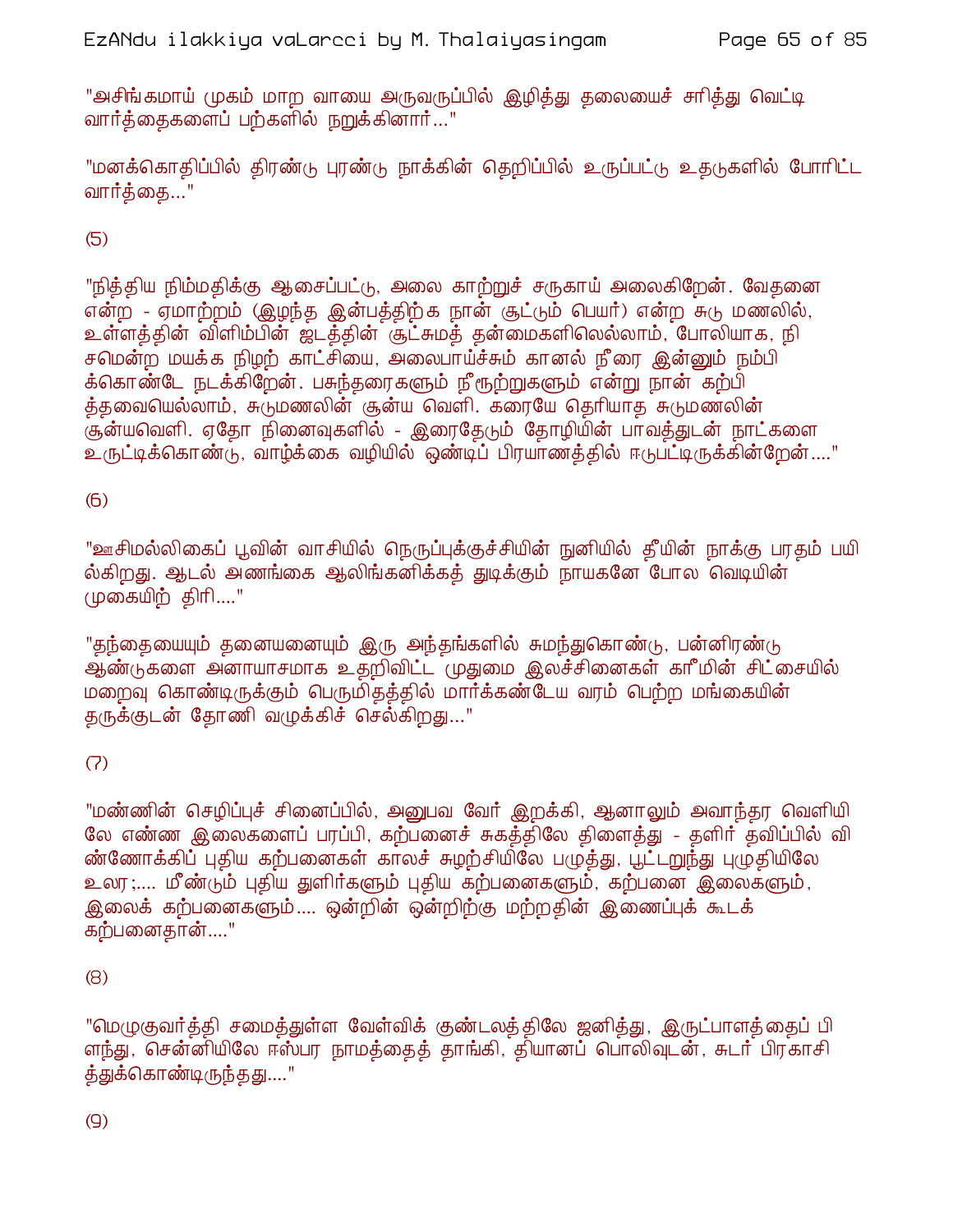"பட்சியும் வெடித்து, அதன் மையமான இதயமும் வெடித்தது. இரத்தம் வெள்ளக் காடாகி, உலகத்தை அதற்குள் அமிழ்த்துகின்றது. அமுங்கி பிராணாவஸ்தைப்படுகின்றது உலகம். இரத்த வெள்ளம் உறைந்து பாளம் பாளமாய் வெடிக்கிறது. ஒவ்வொரு இரத்தப் பாளமும் ஒவ்வொரு மனிதத் தலையாக மாறுகிறது. சருகின் பட்சியில், பட்சியின் இதயத்தில், இதயத்தின் இரத்தத்தில், இரத்தத்தின் பாளத்தில் மனிதத் தலைகள் வளர்கின்றன. எண்ண இயலாத தலைகள். எறும்ப வெள்ளக்கையும் விஞ்சும் தலைகள். பிண்டமற்ற வெறும் தலைகளில் ஆரவாரம். அந்தத் தலைகளுக்குத் தலைவனாக ஓர் எலும்புக் கூடு! சாயலில் ஓவியத்தைப் பிளந்து, அழக்ின் அழகியாய் திகழ்ந்த தங்கநிறத் தனக்கட்டுக்காரி யின் எலும்புக் கூடா? எலும்புக் கூடு அவன் முன்னால் நிண நெடில் நாறும் சிரிப்புடன் நி ற்கிறது." (பொன்னுக்துரையின் 'குமிழ்' அல்ல.)

 $(10)$ 

"குலைந்தவிழ்ந்து வழியும் அவளின் நீளக் கருங்கூந்தலை உணாவிப் பார்க்கிறார். அது அவள் முதுகுப் புறமாக வழிந்து கிழிந்த ஊற்றைப் பாவாடை விளிம்பு வரை தொட்டு நி ற்கிறது. எண்ணைச் சிக்கலால் காகக் கூடாகத் திரண்டிருக்கும் ஊற்றைச் சரடுகள். .<br>கழுத்தின் வட்ட வரிகளை மறைத்துக் கீலகம் விட்டுத் தெரிகின்றன. பசிக்களையின் மி <u>குதியால் நையித்து அவள் முகத்திலிருந்து சளியும் வியர்வைத் துளிகள் அந்த ஊற்றைச்</u> சல்லடைகளைத் தூட்டிக் கீழே தள்ளி நெஞ்சுச் சட்டைக்குள்ளே சரணாகதியடையச் செய்கின்றன ...."

 $(11)$ 

இவற்றை விட நல்ல உதாரணங்களை இதில் அக்கறைப் பட்டவர்கள் தேடி எடுக்கலாம். இன்று வெளிவரும் பெரும்பாலான கதைகளில் தட்டுப்படுபவையெல்லாம் அவையாகத்தான் இருக்கும்.

'முற்போக்கு' எழுத்தாளர்களின் அருவருக்கத்தக்க காட்சிகள்

இதே ஓசையின் தேவைக்காகத்தான் இவர்களுடைய பெரும்பாலான கதைகளில் அருவருக்கத்தக்க காட்சிகள் அதிகமாக இடம் பெறுகின்றன. 'பிராண்டி', 'விராண்டி' என்ற சொற்களைப் போல் 'சீழ்', 'பீழை' என்ற சொற்களும் அவை சம்பந்தப்பட்ட காட்சி களும் வர்ணனைகளும் இவர்களுடைய கதைகளில் அதிகமாக வருகின்றன. முக்கி யமாக 'முற்போக்கு' எழுத்தாளர்கள் என்று சொல்லப்படுபவர்களின் கதைகளில் இவை அதிகம். உதாரணத்துக்கு சில.

"நெஞ்சுப் பற்கள் நரும்புகின்றன. வீட்டு வாசகங்களிலே இலையான் மொய்க்கும் மலத் துணுக்குகளும், ஜல வடிசல்களின் வடுக்களும், அழுகிய பதார்த்த அழுகல்களும் நித்திய வாசமாகிவிட்டன. சிக்குப் பிடிக்க கலைமயிரோடு பீ மை சாறும் கண்களைக் துடைத்துக்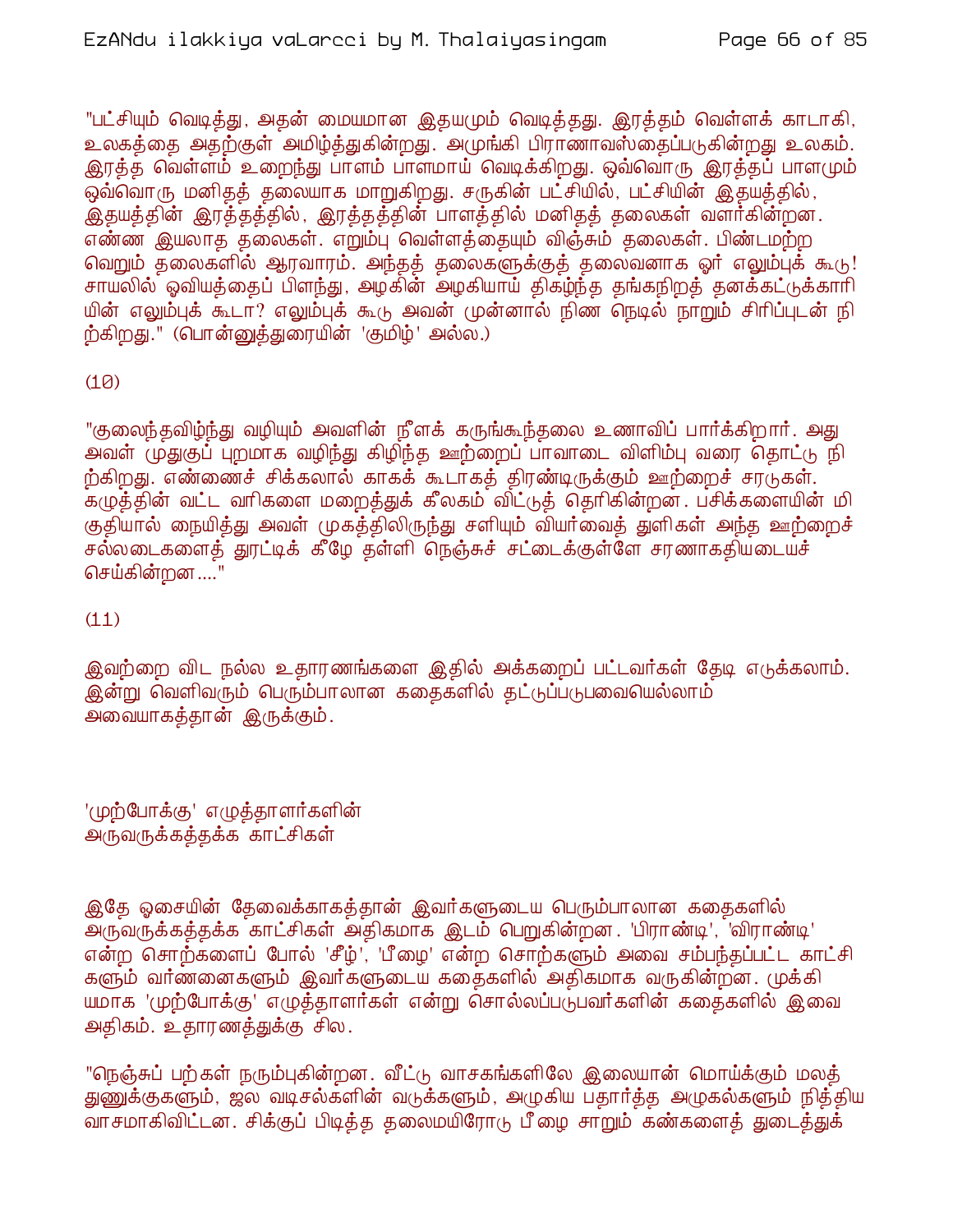கொண்டு அவர் முன்பாக ஒரு பிள்ளைக்காச்சி குள்ளவாக்துப்போல் அசைந்து நடந்து வருகின்றாள். அங்கங்களை மூட முடியாமல் மேலும் கீழும் கிழியுண்டும் நைந்தும் அழுக்கில் தேய்ந்து கிடக்கின்றது அவளுடைய ஆடை. கடவாய் அவிந்து, வீணீர் படிந்து காய்ந்துவிட்ட அயறுப் பொருக்குகள் வாய் அசைவில் உதிர்கின்றன."

(செ.யோகநாகன் - 'கலைஞன்')

"கண் எதிரே ஒரு மரம். சாவில் சங்கமித்து, மொட்டை பற்றி அம்மணமான சுள்ளிக் கி ளைகளைத் தாங்கி நிற்கிறது. சுள்ளிக்கிளை நகத்தில் தன்னந் தனியனாக ஒரு சருகு துடித்து நடுங்கிச் சுழல்கிறது. அநித்திய அழகின் அலைக்கழிவு.

பீழை சேர் கண்களுள் பீறிட்டெழும் அதிசயம்...... எலும்புக்கூட்டின் ஓங்காரச் சிரி ப்பு.....எலும்புக் கூடு, தசைப்பிடிப்பற்ற வெறும் எலும்புக்கூடு வாயைத் திறக்கிறது. தசை உக்கி உதிரம் வற்ற, வரண்டு எஞ்சும் எலும்புக்கூடா கலை?"

(நீர்வைப் பொன்னையன் - 'நிறைவு')

"ஸ்திரமான வெறுப்பின் வலது பாரிசத்தில் ஒட்டி மனத்தில் இலை அரிக்கும் எண்ணப் புழு. அது மயிர் முளைத்த புழு..... வார்த்தைகளில் வழிந்து கழிநீர் உட்புகுந்து சீழாகி மஞ்சளாய்க் கட்டிபட்டு, நெஞ்சுகள் சிக்கிக் கொதிக்கின்றது........

........காலம் காலமாய் வார்த்தைகளும், செய்கைகளும், நினைப்புகளும் மன உள் முதுகி ல் மொழி மொழியாய், கணுக் கணுவாய் நோண்டி, தோல் காய்ந்து, உள் மனைந்து முரடுப்படும் காயங்களை நினைவின் விரல்களால் மீண்டும் நசிப்பதன் விளைவாய் முகம் வினாடிக்கு வினாடி வரம்பு கட்டி அல்லலுறுவது கண்ணீர்".

(பௌடிக்ற் பாலன் - 'குட்டி')

இவை சிலருக்கு பச்சை யதார்த்தமாகப் படலாம். ஆனால் அப்படிப் பட்டால் அந்த யதார்த்தம் பட்டினத்தடிகளுக்கும் பௌத்த எமுத்தாளர்களுக்கும் சில புதிய existentialists எழுத்தாளார்களுக்குரிய யதாார்த்தம். வாழ்க்கையையும் மனிதனையும் அவனது உடல் வலிமையையும் ஆமோதிப்பதாகச் சொல்லப்படும் 'முற்போக்கு' யதார்த்ததுக்கு இவை முரணானவை. அதாவது அவர்களுடைய சுலோகப்படி இவை decadent ஆன விசயங்கள், வர்ணனைகள். நம்முடைய முற்போக்குக் குஞ்சுகளுக்கு இந்த வித்தியாசங்கள் தெரியுமா? சரி, இவை வேறு திசையில் வளர்க்கப்பட வேண்டியவை. அவற்றைப் பற்றிய விசாரணையை இதோடு நிறுத்திவிட்டு திரும்பவும் இந்த வகையான நடையின் 'சூட்சும'த்துக்கு வரலாம்.

'சூட்சுமம்' முழுதும் அகஸ்தியாின் 'ஊற்றை'யில் தொக்கி நிற்கிறது. இல்லை வெளி ப்படையாகவே நிற்கிறது. ஊத்தை என்பது ஊற்றையாக ஏன் எப்படி மாறுகிறதோ அப்படியே, அதே காரணத்துக்காக மற்றவையும் தங்கள் ஓசையையும் உருவத்தையும் மாற்றிக்கொள்கின்றன. அதன் காரணமாய் இரண்டு வார்த்தைகளில் சொல்லப்படும் வி சயங்கள்கூட அனாவசியமாக ஐம்பது வார்த்தைகளாக இழுக்கப்படுகின்றன. ஆனால் மி ஞ்சுவது அர்த்தமல்ல. வெறும் ஒலிக் கூட்டங்களைக் கேட்கும் ஒரு பரிதாப நிலைதான்.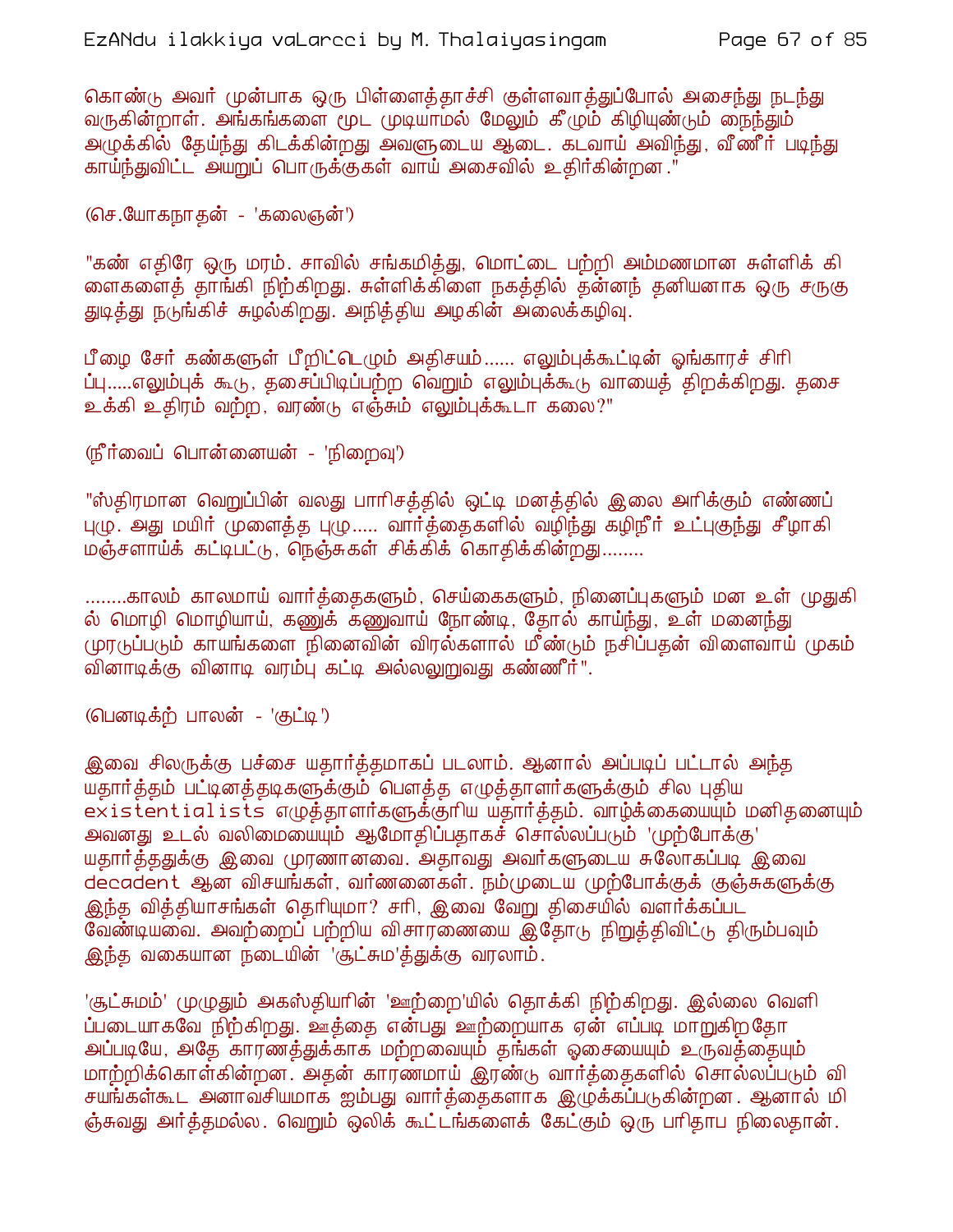ஆனால் அதுதான் இவர்களுக்குக் கலையாக மாறி ஒரு மருட்சியைக் கொடுக்கிறது. 'அவன் யோசித்தான்' என்ற சாதாரண உண்மை சென்னிக்குள் ஜனித்து, கபாலத்தின் நரம்புகளை உதைத்து, இதய வெளியில் குளம்போசை தன்னை மறந்து......' என்று முடிவி ல்லாத வார்த்தைச் சிலம்பாக மாறிவிடுகிறது. நான் caricature பண்ணுகிறேன் என்று நினைக்கக் கேவையில்லை. இந்த நடையைப் பெரியகோர் சாகனையாக மகிப்பி .<br>நிலதுபோல், அதற்கோர் பெரியதோர் சாதனையாக மதிப்பிடுவதுபோல், அதற்கோர் உதாரணமாகக் 'குட்டி' என்ற ககையின் அட்டையில் அச்சிடப்பட்டிருக்கும் ஒர் வசனக்கைப் பார்த்தால் போதும்.

"அவன் கேள்வியின் உள் வர்ணம் நீளிய வர்ணம் நீளிய சுடரில் அவள் மன ஓடு வெடித்து, நகம் முளைத்த கோள உயிர் பிதுங்கி, அதுவும் அச்சுடரில் அவிந்த துடிப்பில் உருண்டு, வாழ்க்கையின் காய் முனைகளை நக முனைகளால் கிளறி, கிளறி அளவில் தனக்குள் தானே அழிந்து, காற்றின் சடமாய்க் கண்திப் பட்டு, பட்டம் ஆடி நெஞ்சு வெளியில் தி ன்றி அந்தரமாய்க் கனக்கின்றது."

அரைவாசி படிக்கும் முன்பே காதைப் பொத்தத் தூண்டும் ஒரு வசனம் இது கலையா? மலிவான கற்பனாவாதத்துக்குரிய வார்த்தைகள் இவை. இவற்றால் அர்த்தம் எதுவும் எழுதுவதில்லை. மாறாக, ஓர் இசைக் கூட்டந்தான் கேட்கிறது. அதற்காக எழுதப்படுபவை எல்லாம் வெறும் 'யதார்த்த'மாகத்தான் எழுதப்பட வேண்டும் என்று நான் கூறவில்லை. சொல்லப்படும் விதழும், பாவிக்கப்படும் வார்த்தைகளும், சந்தர்ப்பங்களும், கலையையும் கருத்தையும் கொடுக்க வேண்டுமென்பதே என் கருத்து. முதல் தோற்றத்தில் நம்ப முடியாமல் யதார்த்தத்துக்குப் புறம்பாகத் தெரியும் வசனங்கள் கலையையும் ஆழ்ந்த கருத்தையும் கொண்டுள்ளவையாக இருக்கலாம். உதாரணத்துக்கு தகழி சிவசங்கரம் பி ள்ளையின் 'செம்மீனி'லிருந்து ஒர் பந்தி.

"கடற்பாம்புகள் அவனுடைய தோணிக்குள் நுழைந்தன. கருநீலப் பின்னணியில் எல்லையி ன்றி விரிந்து கிடக்கும் வெள்ளித் தகடுகளின் மீதெல்லாம் அவை <u>இறைந்தோடிக்கொண்டிருந்தன. தோணி விளிம்பில் வாலை மட்டும் ஊன்றிக்கொண்டு</u> எழுந்து நின்றன சில. மீண்டும் நீரில் அவை விழுந்து மறைந்தன. தோணிக்குள் இரண்டு அரவுகள் ஒன்றோடு ஒன்று பின்னிப் பிணைந்தபடி கிடந்தன."

இவை குறியீடுகளாய் வந்து கதையின் கருத்தை ஆழமாக்க உதவுகின்றன. மனோவியல் உண்மைகளை வெளிப்படுத்தக் கையாளப்பட்டிருக்கின்றன. இந்தப் பந்தியை மேலே குறி ப்பிட்ட 'குட்டி'யின் பந்தியோடு ஒப்பிட்டால் வித்தியாசம் விளங்கும். முந்தைய பந்தியில், எப்படி ஓசைக்காக வேண்டி ஊத்தை என்பது ஊற்றையாக்கப்பட்டதோ அதேபோல் வெறும் அர்த்தமற்ற ஓசையை எழுப்புவதற்காகவே எழுதப்பட்டது. அதில் அர்த்தமும் இல்லை, கலையும் இல்லை. பிந்தைய பந்தி சாதாரண வார்த்தைகளில் சொல்ல முடியாத ஒரு கருத்தை வெளியிடக் கையாளப்பட்டிருக்கிறது. அதோடு கனவுக் காட்சிகள் எப்படி ஆச்சரி யப்படும் முறையில் கலை நிறைந்த உருவ அமைப்புகளைக் கொண்டுள்ளனவோ அதேபோல் அத்தகைய அமைப்பையும் அது பெற முயல்கிறது. ஆனால் நம் நாட்டு எழுத்தாளர்களுக்கு இவை தெரியவில்லை. வெறும் அடிமை மனப்பான்மையோடு அறி யாமையின் காரணமாய்ச் செய்யப்படும் அபிநயந்தான் அவர்களுக்குப் பமக்கமாக இருக்கி றது. அர்த்தமற்ற வெறும் வார்த்தைக் குவியல்கள் 56க்குப் பின் வந்த யதார்த்தப் பார்வை இந்த வகையான நடையை எப்படி ஈன்றது என்று யோசிக்கும்போதுதான்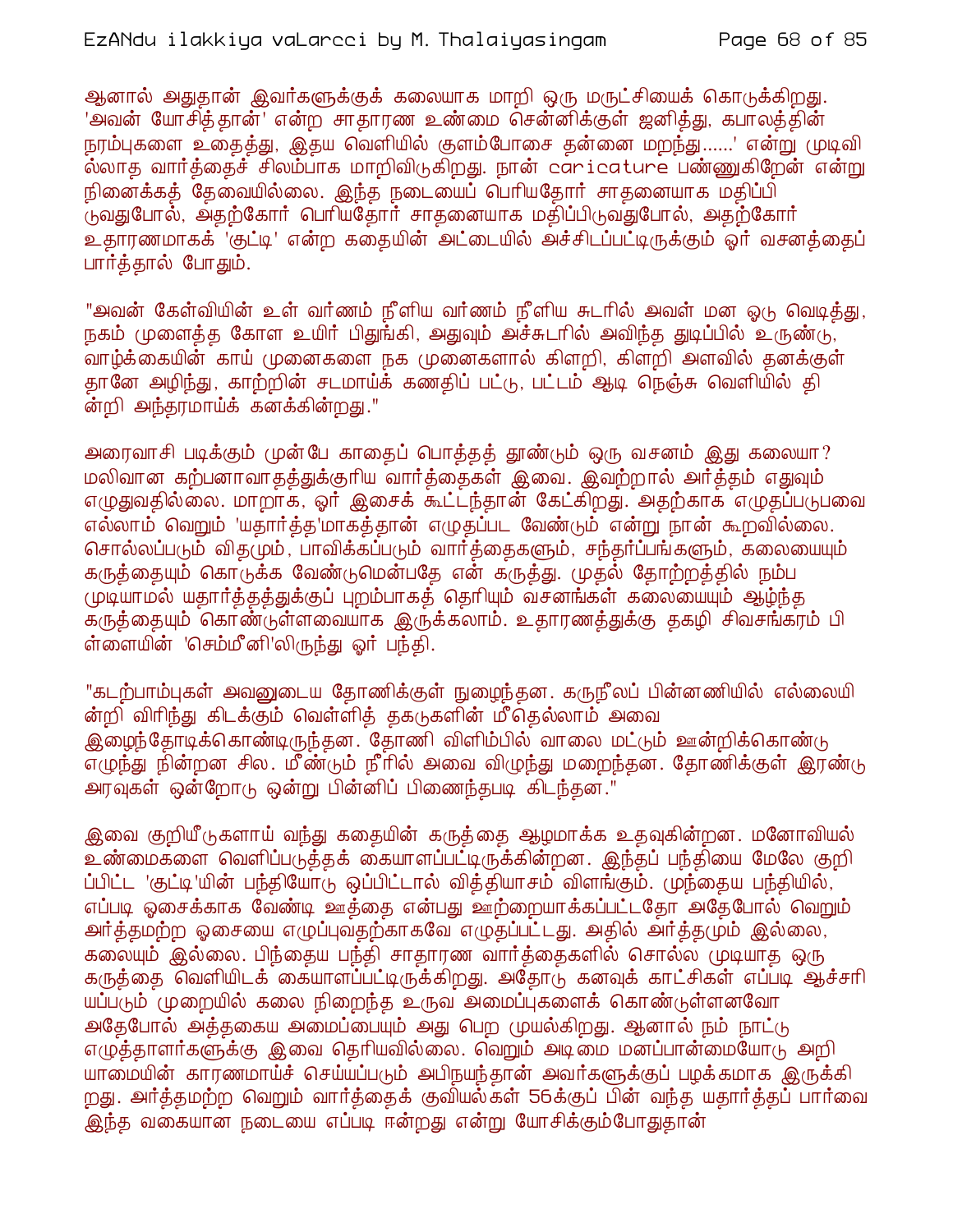பொன்னுத்துரையின் பங்கும் பொறுப்பும் தெரியவரும். இதுதான் பொன்னுத்துரையின் புதிய பண்டிதம் ஏற்படுத்திய முக்கிய விளைவு. நம் நாட்டு இளம் எழுத்தாளர்களின் பக்குவமி ன்மைக்கும் பார்வை ஆழக் குறைவுக்குமுரிய ஒரு முத்திரையாக அது இப்போ மாறிவி ட்டிருக்கிறது. ஒரு சர்வாதிகார அமைப்பில் ஏற்படக்கூடிய வார்த்தை விளைச்சல், வார்த்தை வித்தை. பாஸ்டர் நாக் கூறும் 'Power of glittering phrases' என்பது இதை விளக்குவதற்கு உதவும். இந்த நடை மலிந்துவிட்ட இத்தகைய நம் இலக்கியச் குமல் இன்னும் சில வருடங்கள் நீடிக்குமானால் இதற்கு எதிராக மிகச் சாதாரணமான வார்த்தைகளில் எழுதுவது கூட ஒரு பெரும் கலைப் புரட்சியாக மாறிவிடும். அது மட்டுமல்ல, விசயங்களுக்கும் பொருட்களுக்குமுரிய மிகச் சாதாரணமான சொற்களையும் கூட நம் எமுக்காளர்களுக்கு சொல்லிக்கொடுக்க வேண்டிய நிலையும் வந்துவிடும். ஹி ட்லரின் சர்வாதிகாரம் ஏற்படுக்கிய வார்க்கைக் கிருகல்களிலிருந்து கிமிறிக் தப்புவதற்காக ஓர் கவிஞன் திரும்பவும், அரிச்சுவடி படிப்பதுபோல பழைய பெயர்களையும், ப்ழைய சொற்களையும் ஒப்புவிக்க முயலும் ஒர் புரட்சிக் கவிதையை இங்கே நி ளைவுபடுத்திக்கொள்வது சுவையாக இருக்கும், Gunter Eich கவிதை ஒன்று.

இது எனது குல்லா. <u>இது</u> எனது கோட் இதோ லினன் பைக்குள் இருப்பது எனது சவரப் பெட்டி. இது எனது குறிப்புக் கொப்பி. <u>இது</u> எனது நில விரிப்பு. இது எனது துவாய். இது எனது நூல் கயிறு.

(Encounter - September, 1963)

பொன்னுத்துரையின் இந்த எழுத்து நடைக்குரிய இன்றைய சர்வாதிகாரத்துக்கு எதிராக, நம் எழுத்தாளர்களை எதிர்காலத்தில் மேற்கூறிய கவிஞருக்குரிய பாணியில் எழுத்த் தூண்டுமானால் ஆச்சாியப்பட ஒன்றுமில்லை. அந்தளவுக்கு இன்று நம் இளம் எமுத்தாளர்கள் பொன்னுத்துரையை அடிமைத்தனமாக அபிநயிக்கிறார்கள்! அந்தளவுக்கு அடிமைத்தன ஒருமைப்பாடு!

ஆனால், அது எப்படி ஏற்பட்டது? பொன்னுத்துரையோடு அது நிற்காமல் எப்படி அவரை ஒரு முழு விரோதியாக நினைக்கும், பொன்னுத்துரையையே சாடும், இந்த முற்போக்கு குஞ்சுகளையும் அது பற்றிக்கொண்டது?

அந்தக் கேள்வி 'முற்போக்கு'க் கூட்டை விளக்கக் கூடியது. சுருக்கமாக அதை இப்படி வகைப்படுத்திக் கூறலாம்.

(1) 'முற்போக்கு'க் கூட்டுக்கு 'முற்போக்கு இலக்கியம், 'சோஷலிஸ யதார்த்தம்' 'தேசிய இலக்கியம்' என்பவை எப்படிப்பட்டவை என்பது செவ்வையாகத் தெரியாது. (2) 'முற்போக்கு' சிருஷ்டி எமுக்காளர்களுக்குப் பார்வை ஆழம் போகாது. (3) அகை நி வர்த்தி செய்ய அவர்களது விமர்சகர்களும் முயல்வதில்லை. கட்சியிலுள்ள எல்லோரையும் எப்படியாவது போற்ற வேண்டும் என்ற எண்ணம் உண்மையான விமர்சனத்துக்கு இடம்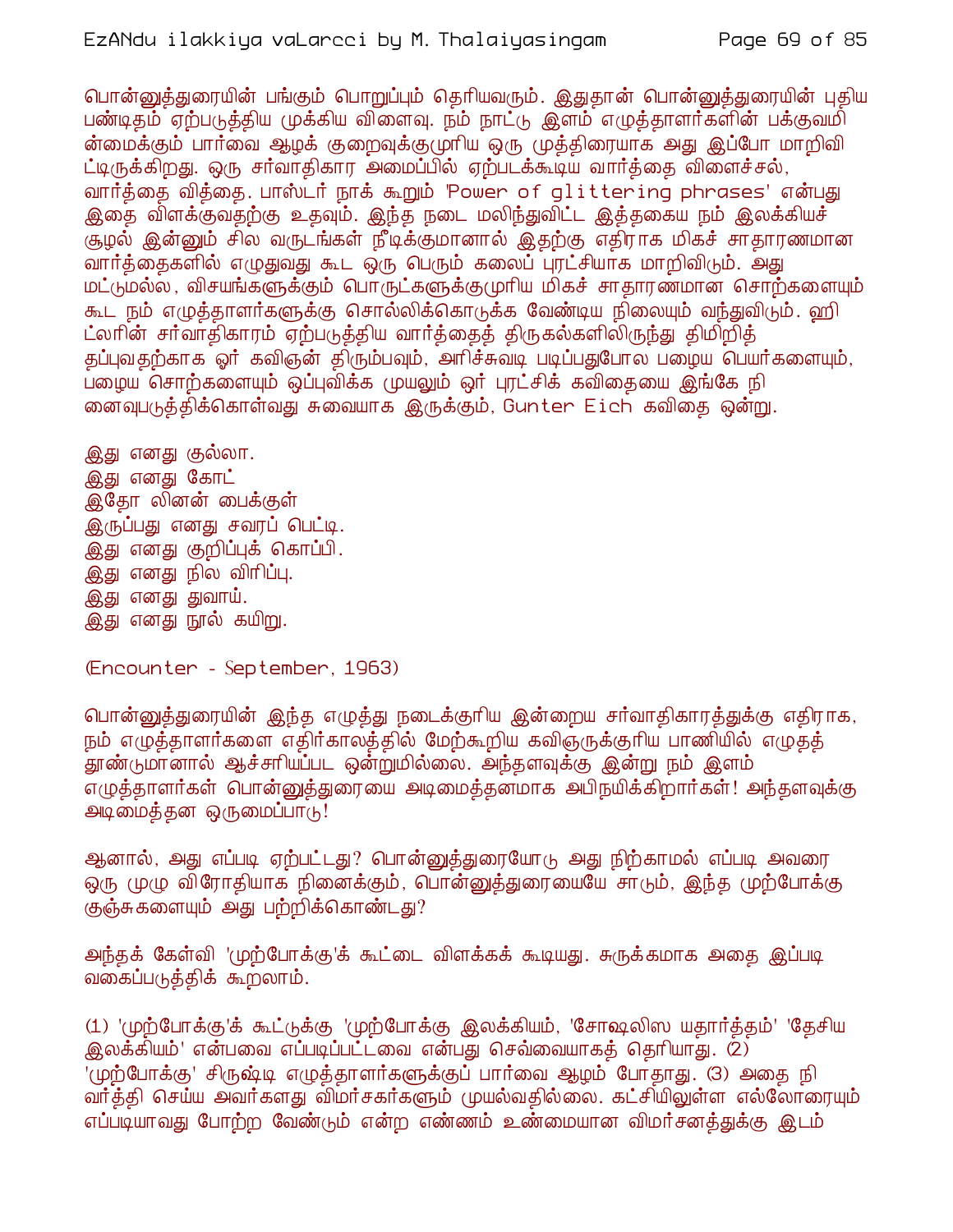வைப்பதில்லை. அதோடு இந்த விமர்சகர்களுக்கும் பார்வை அந்தளவு இல்லை. (4) '(முற்போக்கு'க் கூட்டிலிருக்கும் பழைய எழுத்தாளர்களின் சிருஷ்டிகள் அவர்களது இளம் எழுத்தாளர்களையே கவர முடியாதவை. முடிந்திருந்தால் இளம் எழுத்தாளர்கள் பொன்னுத்துரையைப் பின்பற்றியிருக்க மாட்டார்கள். (5) 'முற்போக்கு' சர்வாதிகாரம் பொன்னுக்துரையை வெளியே ஒதுக்கிவிட்டாலும் அவரைக் கான் இலக்கிய ரீகியில் பி ன்பற்றியிருக்கிறது. 'முற்போக்கு' சர்வாதிகாரத்துக்குரிய சிருஷ்டி வெறுமையை மறைப்பதற்குப் பொன்னுக்துரையின் இலக்கியச் சாயல்கான் கையாளப்பட்டிருக்கிறது. (6) முற்போக்கு இளம் எழுத்தாளர்களிடம் (ஏன் எல்லோரிட்டும்தான்) இருப்பதெல்லாம் பெரும்பாலும் வளரிளம் பருவப் பக்குவமின்மையும் தங்கள் கட்சிதான் சிறந்தகென்ற ஒரு fanaticism (மூம் கான்.

ஆறாவது பண்பை விரிவாக விளக்குவது நல்லது. அதற்கு உதவியாக யோ. பெனடிக்ற் பாலனின் 'குட்டி'யை எடுத்துக்கொள்ளலாம். பெனடிக்ற் பாலன் பொன்னுத்துரையின் நடையை மட்டும் பின்பற்றுவதோடு நின்றுவிடவில்லை. பொன்னுத்துரை 'தீ'யில் கையாண்ட பந்தி அமைப்படுமறையைக் கூடக் காரணந் தெரியாது கையாண்டிருக்கிறார். பொன்னுத்துரை 'தீ'யில் மூன்று வகையான அம்சங்களைக் காட்டுவதற்காக முன்று அளவான பந்திகளைக் கையாண்டுள்ளார். ஒன்று, நடந்த கதையைப்பற்றிய விவரணம். இரண்டு, அப்போது கதாநாயகனுக்கு ஏற்பட்ட நினைவுகள். மூன்று, நடந்த கதையைத் தி ரும்ப நினைக்கும்போது, எழுதும்போது எற்படும் நினைவுகள். ஆனால் பெனடிக்ற் பாலன் அவையொன்றையும் புரிந்துகொள்ளாமல் பந்தி அளவை மாற்ற வேண்டும் என்பதற்காக, சும்மா மாற்றுவதினாலேயே கலை ஏற்பட்டுவிடுகிறது என்ற அறியாமையின் காரணமாய் மாற்றுகிறார். நாலைந்து வகையான பந்திகள் 'குட்டி'யில் இடம் பெறுகின்றன. ஆனால் என்ன அடிப்படையில்? பதில், திரும்பவும் 'ஊத்தை' என்பது 'ஊற்றை'யாகிய கதைதான். 'நிற்க, அடுத்தது 'குட்டி' என்ற நாவல் பொன்னுத்துரையின் கதை நடையை நக்கல் செய்ய .<br>எழுதப்பட்டதாகச் சொல்லப்பட வேண்டிய ஒரு parody தான். அப்படி அது பாவி க்கப்பட்டிருந்தால் அதன் முக்கியத்துவம் நிச்சயமாக நின்றுபிடிக்கக் கூடியதாக மாறிவி ட்டிருக்கும். ஆனால் தெரியாத்தனமாக ஒரு paroduஐ எழுதிவிட்டு அதைத் தனி த்தன்மை கலந்த ஒரு பதிய சிருஷ்டியாகக் கருதும்போது அது வேடிக்கையையும் தாண்டிய ்விசித்திரத்தின் உச்சியைத் தொட்டுவிடுகிறது. அதோடு ஜேம்ஸ் ஜொய்ஸின் பெயறையும் இழுக்கும்போது திரும்பவும் காதைத்தான் பொத்திக்கொள்ள வேண்டும். பொன்<u>னுக்கு</u>ரை அப்படி என்ன புரட்சியைச் செய்துவிட்டார் என்று எதிர்க்கும் முற்போக்கு எழுத்தாளர்கள் பொன்னுத்துரை செய்த புரட்சியின் உண்மையான தரமான பகுதியை விட்டுவிட்டுப் பி ழையான பகுதியைப் பின்பற்றுவதுதான் விசித்திரமாக இருக்கிறது.

இதோடு பொன்னுக்துரையைப்பற்றிய குறிப்புகளை முடிக்துக்கொள்ள வேண்டும். <u>இது</u>வரை சொன்னவற்றிலிருந்து அறிந்தவற்றைச் சுருக்கமாகச் சொல்ல வேண்டுமானால் இப்படித்தான் சொல்ல வேண்டும். நம் ஏமாண்டு இலக்கிய வளர்ச்சியை விளங்கிக்கொள்வதற்கு எப்படி 'முற்போக்கு'க் கூட்டினரைத் தெரிந்துகொள்ள வேண்டியி ருந்ததோ, அப்படி, பொன்னுத்துரை என்ற ஒரு தனிப்பட்ட பேர்வழியையும் தெரி ந்துகொள்ள வேண்டியிருக்கிறது. ஆனால், பொன்னுத்துரையை விளங்கிக்கொள்ளும் போது ஏழாண்டு இலக்கிய விவகாரங்களை மட்டுமல்ல, 'முற்போக்கு'க் கூட்டினரையும் வி ளக்கிக்கொள்ளலாம். அதனால்தான் பொன்னுக்துரையை இந்தளவுக்கு நான் ஆராய முயல்கிறேன். ஆனால் பொன்னுத்துரையைப் பற்றிய பார்வையை முடிக்கும்போது அவருக்குச் சாதகமாகவே முடிவெடுக்க வேண்டும். அப்படி முடிவெடுக்க வேண்டும் என்ற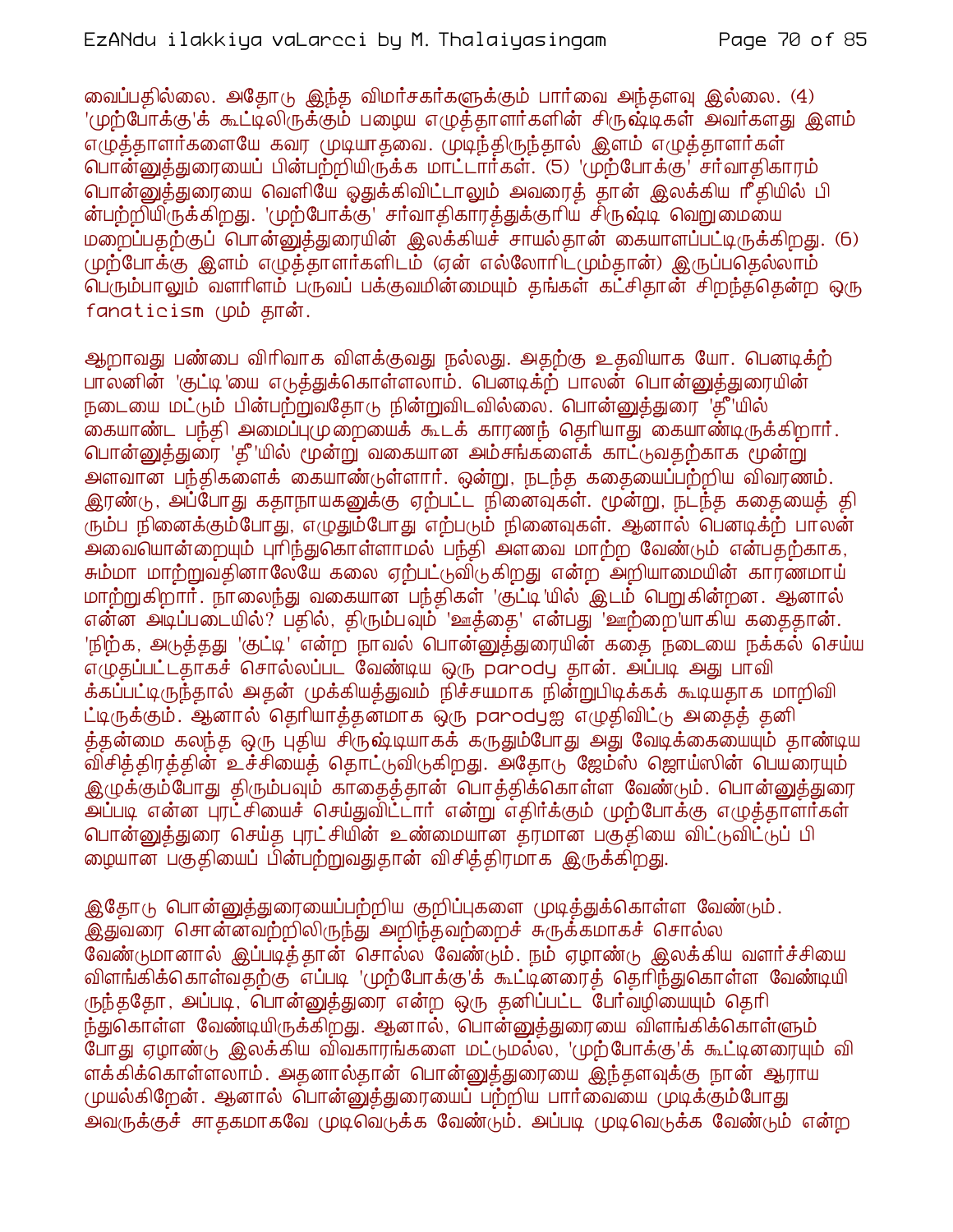'மாியாதை'க்காக அல்ல, நான் அப்படிக் கூறுவது. அப்படி முடிக்காமல் இருக்க முடியாது. பொன்னுத்துரையின் குறைகளை அந்தளவுக்கு ஆராய்ந்ததும் அதனால்தான். பொன்னுத்துரை புதிய பரம்பரைக்குரிய ஏழாண்டு எல்லைக்குரிய ஒரு major எழுத்தாளார், major எழுத்தாளார் என்று குறிப்பிடக்கூடிய வகையில் புதிய இலக்கி யத்துறைகளில் நம் நாட்டில் இதுவரை யாராவது தோன்றியிருந்தால்! பொன்னுத்துரையின் குறைகளைக் காட்டுவது, அவருடைய நிறைவுகளை அழுத்துவதற்காகவேதான். அவற்றைப்பற்றிய உணர்வை அவரிடமே எமுப்புவதற்காகக்கான். வளர்ச்சிக்குக் தேவையாக முதலில் குறைகளைத் தெரிந்துகொள்ளும் திறமை இருக்க வேண்டும். ் இந்த இடத்தில் வேறு ஒன்றையும் கூறுவது பொருத்தம். 'ஏழாண்டு இலக்கிய வளர்ச்சி' என்று கூறிவிட்டு இக்கட்டுரைத் தொடரில் இந்த எல்லைக்குரிய குறைகளைத்தான் அதி கமாகக் காட்டியிருக்கிறேன். அப்படியென்றால், அது எப்படி வளர்ச்சியாகும்? என்ற கேள்வி எழக்கூடும். ஆனால் வளர்ச்சி என்பது அந்தப் பண்பிலேயே, குறைகளைக் கண்டுபி டிப்பதிலேயே இருக்கிறது என்பதுதான் என் எண்ணம். எப்படி ஆத்மத் தேடலுக்கு சுய வி சாரணை அவசியமோ அப்படி. இதுவரை இல்லாத வகையில் இப்போது இத்தகைய இலக்கிய விசாரணைகள் இங்கு ஆரம்பிக்கிருக்கின்றன. அது ஒன்று மட்டும் போதும் நாம் வளர ஆரம்பித்திருக்கிறோம் என்பதை காட்டுதற்கு.) பொன்னுத்துரை பல வகைகளில் தன் திறமையைச் செலுத்தக்கூடிய ஓர் பேர்வழி. நாடகம், உருவகக் கதை, நாவல், கட்டுரை, சிறுகதை போன்ற எல்லாத் துறைகளிலுமே தன் கைவரிசையைக் காட்டக் கூடியவர். சாதாரண வாழ்க்கை விசயங்களையும் அவற்றிலுள்ள உண்மைகளையும் பற்றிய அவருடைய அவதானம் மிகப் பிரமாதமானது. அப்படிப்பட்ட கதைகளை அவர் எமுதும்போதுதான் உண்மையாக அவர் தன் உச்சங்களைக் காட்டுகிறார். சாதாரண மக்களின் பேச்சு வழக்கைக் கையாள்வதிலும் அவருக்கு நிகர் அவராகவே இருக்கிறார். 'பங்கம்' போன்ற கதைகள் பிரதேசப் பேச்சுவழக்கைக் கையாள்வதிலும் சமகால சமூக ஒட்டங்களைக் கலையோடு பிடித்து நிரந்தரமாக்கிவிடுவதிலும் நம் ஈழத்து இலக்கிய உலகில் நிகரற்றவையாக நிற்கின்றன. பொன்னுத்துரை உலக இலக்கியத் தரத்தைத் தொடுவதற்கு ஓடிக்கொண்டிருக்கும் ஓர் எழுத்தாளன். அதை அடைவதற்கு அவர் செய்ய வேண்டியது, அவருடைய திறமை எப்படிப்பட்டது, எங்கு கிடக்கிறது என்பவற்றை அவர் கண்டுபிடிப்பதுதான். அதற்கேற்ற வகையில் அவர் தன் பார்வையை விரித்து ஆழமாக்கிக் கொள்வதுதான். அந்தக் குறைகள்தான் அவரை அடிக்கடி தாக்கிவிடுகின்றன. அவைதான் அவருடைய தேவைகள். காரணம், பெரும்பாலும் ஒர் `misquided talent` ஆகவே தான் அவர் இப்போ நிற்கிறார். ஆனால் குறை நீக்கப்படக்கூடியது. நீக்கப்பட்ட பின் எதிர்காலம் அவருடைய உண்மையான வளர்ச்சியையும் உச்சத்தையும் காட்டி நிற்கும்.

 $^{**}$  இதன் தொடர்ச்சி <code>elandev3.mtf</code>ல்  $^{**}$ 

- \*\* elandev3.mtfள் தொடர்ச்சி\*\*
- சர்வாதிகாரத்தைக் கண்டு தப்பி ஓடியவர்

56க்குப் பின் வந்த புதிய பரம்பரையின் பார்வையில் இன்னுமோர் படி வளர்ச்சியைக் காட்டுபவர் தருமு சிவராமு. 56க்குப் பின் நம் இலக்கியச் சூழலில் புதிய வேகமும் அக்கறையும் பிறந்தன. நம் பழைய இலக்கியங்களைப் பற்றிய அறிவோடு வெளியே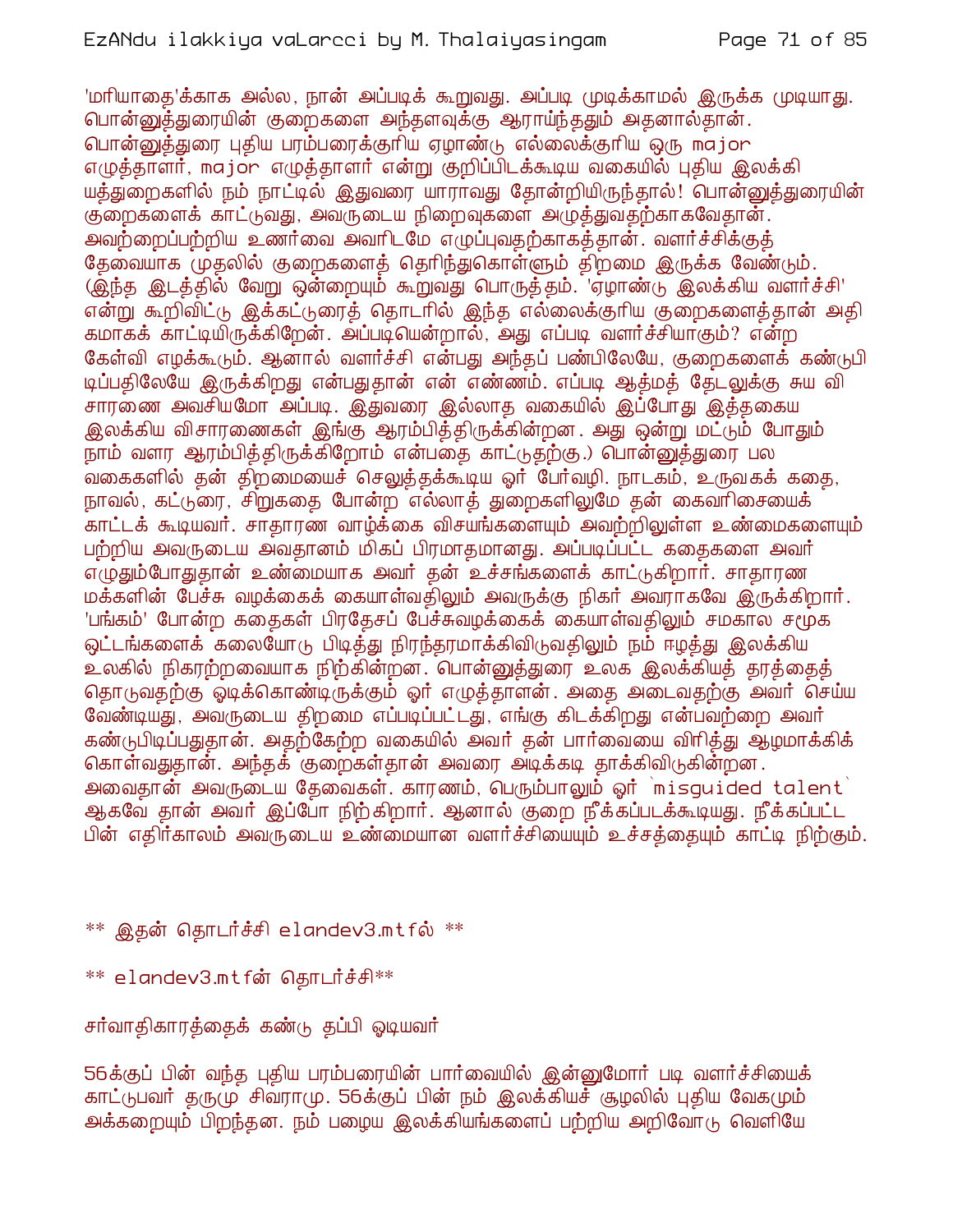பார்க்கும் ஒர் ஒப்பிலக்கியப் பார்வை அழுதப்பட்டது. ஆனால் அத்தகைய பார்வையைத் தேடுபவர்களாக அறிகுறி காட்டுபவர்கள் மிகச் சிலரே வந்திருக்கின்றனர். அவர்களில் (மக்கியமானவர்கள் மிகப் பிந்தியே வந்திருக்கின்றனர். அவர்களுக்கு உதாரணமாகச் சொல்ல வேண்டுமானால் முருகையன், கனக ரத்தினா, தருமு சிவராமு, மு. தளையசி ங்கம் போன்றவர்களைச் சொல்லலாம். கைலாசபதி போன்றோர் வெளிப் பார்வையின் தேவையைக் காட்டினார்கள்தான். ஆனால் அதற்கு அவர்கள் முழு உதாரணமாக நிற்கவி <mark>ல்லை. உலக இலக்கியங்களைப் பற்றி மட்</mark>டுமல்ல, பொதுவாக இன்று ஒர் சராசரி உலக எழுத்தாளன் அக்கறை காட்டும் அத்தனை பல்வேறு துறைகளிலும் மேலழுந்தவாரி யாகவாவது ஈடுபடுமளவுக்கு அவர்கள் தங்களைக் காட்டிக்கொள்ளவில்லை. அது வருவதற்கு முன்னரே தங்களை 'முற்போக்கு' இலக்கியம் என்ற ஒன்றுக்குள் சி றைப்படுத்திக்கொண்டனர். எனவே, அந்தப் பரந்த, விரிந்த, ஆமமான பார்வை தர்மு சி வராமு, மு. தளையசிங்கம், எஸ்.சிவகுமாரன் போன்றோர்களுடன்தான் பரவலாக ஆரம்பி ப்பதற்குரிய அறிகுறியைக் காட்டுகிறது. சுருங்கச் சொல்லின் சுய உணர்வுடன் சர்வதேசத் தரத்தைத் தொடுவதற்கும் அதற்கேற்ற ஒரு பார்வையைப் பெறுவதற்குமுரிய முயற்சிக்கு .<br>இவர்கள் தான் உதாரணமாக நிற்கிறார்கள் என்று சொல்ல வேண்டும். எஸ். சி வகுமாரனைப்பற்றி இங்கு ஒன்று குறிப்பிடப்பட வேண்டும். என் 'விமர்சக விக்கிரகங்கள்' வந்தபோது இருந்த சிவகுமாரனுக்கும் இப்போதுள்ள சிவகுமாரனுக்குமிடையே பெரிய வி த்தியாசமிருக்கிறது. இவரைப்பற்றி 'விழாவின் வெட்டு முகத்தில்' நான் குறிப்பிட்டவை ஏனோ அமுக்கப்பட்டுவிட்டன. பெனடிக்ற் பாலன், செம்பியன் போன்றவர்களின் பரம்பரரையில் இப்போ மிக ஆழமான பார்வையுள்ளவர் இவர் ஒரு ஒருவரேதான். சிருஷ் டி இலக்கியத்தில் அவ்வளவு ஈடுபடுவதாகக் தெரியாவிட்டாலும் பமைய சிருஷ்டி எழுத்தாளர்களைவிட இவரிடம் கூடுதலான் பார்வை ஆழம் இருக்கிறது. இவரிடம் .<br>இல்லாதவற்றுள் துணிச்சலும், தன்னம்பிக்கையும் மிக முக்கியமானவை. இருந்தாலும், கடைசி விமர்சனத் துறையிலாவது இவர் எதிர்காலத்தில் நம் இலக்கிய வளர்ச்சிக்கு உதவுவார் என்பகே என் எண்ணம்.

நிற்க, தருமு சிவராமுவிடம் திரும்பவும் வரலாம். 'முற்போக்கு' இலக்கிய சர்வாதி .<br>காரத்தில் கனக செந்திநாதன் ஒத்துழைப்பவராக இருந்தார் என்றால், எஸ்.பொன்னுத்துரை ஒதுக்கப்பட்டவராக இருந்தார் என்றால், தருமு சிவராமு தானாகவே வெளியே, வெளிநாட்டுக்கே ஓடியவராக நிற்கிறார். Emigre. புரட்சியையும் .<br>அது கொண்டுவரும் சர்வாதிகாரத்தையும் கண்டு அதிருப்திப்பட்டு வெளிநாட்டுக்கு ஓடுபவர்கள் ஒரு நாளும் தங்கள் உள்நாட்டுத் தேவைகளுக்கு உதவுபவர்களாய் இருப்பதி ல்லை. அவர்கள் ஆத்திரத்தாலும் வெறுப்பாலும் பீடிக்கப்பட்டு, புரட்சியால் உள்நாட்டில் ஏற்பட்ட நல்ல பண்புகளைக் கூட ஒப்புக்கொள்ளாதவர்களாக மாறிவிடுகின்றனர். பி ரெக்சுப் புரட்சியிலிருந்து தப்பி ஓடியவர்களும் சரி, ரஷ்யப் புரட்சியிலிருந்து தப்பி ஓடியவர்களும் சரி, அப்படி ஒரு மனநிலையைத்தான் காட்டுகின்றனர். உள்நாட்டுச் .<br>சர்வாதிகாரங்கள் ஆபக்கை விளைவிக்கிருக்கலாம். ஆனால் அவர்கள் நினைப்பதுபோல் நம்மை எதையும் செய்யாமல் விட்டுவிடுவதுமில்லை. தருமு சிவராமுவின் நிலை .<br>அப்படித்தான். தருமு சிவராமு, ஈழத்து இலக்கிய விவகாரங்களிடமிருந்து தப்பி ஓடிப்போய் இந்திய எழுத்தாளர்களிடம் அடைக்கலம் புகுந்திருக்கிறார். (மு.தளையசிங்கத்தைப் போல் இங்குள்ள நிலையை இங்கிருந்தே எதிர்த்துத் திருத்தும் துணிவும் பொறுமையும் அவரிடமில்லை.) அதனால் 56க்குப் பின் ஈழத்தில் வந்த வளர்ச்சியைப்பற்றிக் கொஞ்சமும் ஒப்புக்கொள்ளாதவராகவே அவர் மாறிவிட்டிருக்கிறார். இந்திய இலக்கியத் தரத்தாலும் மற்ற வெளிநாட்டுத் தரத்தாலும் இழுக்கப்படும் இவர் உள்நாட்டு நிலையை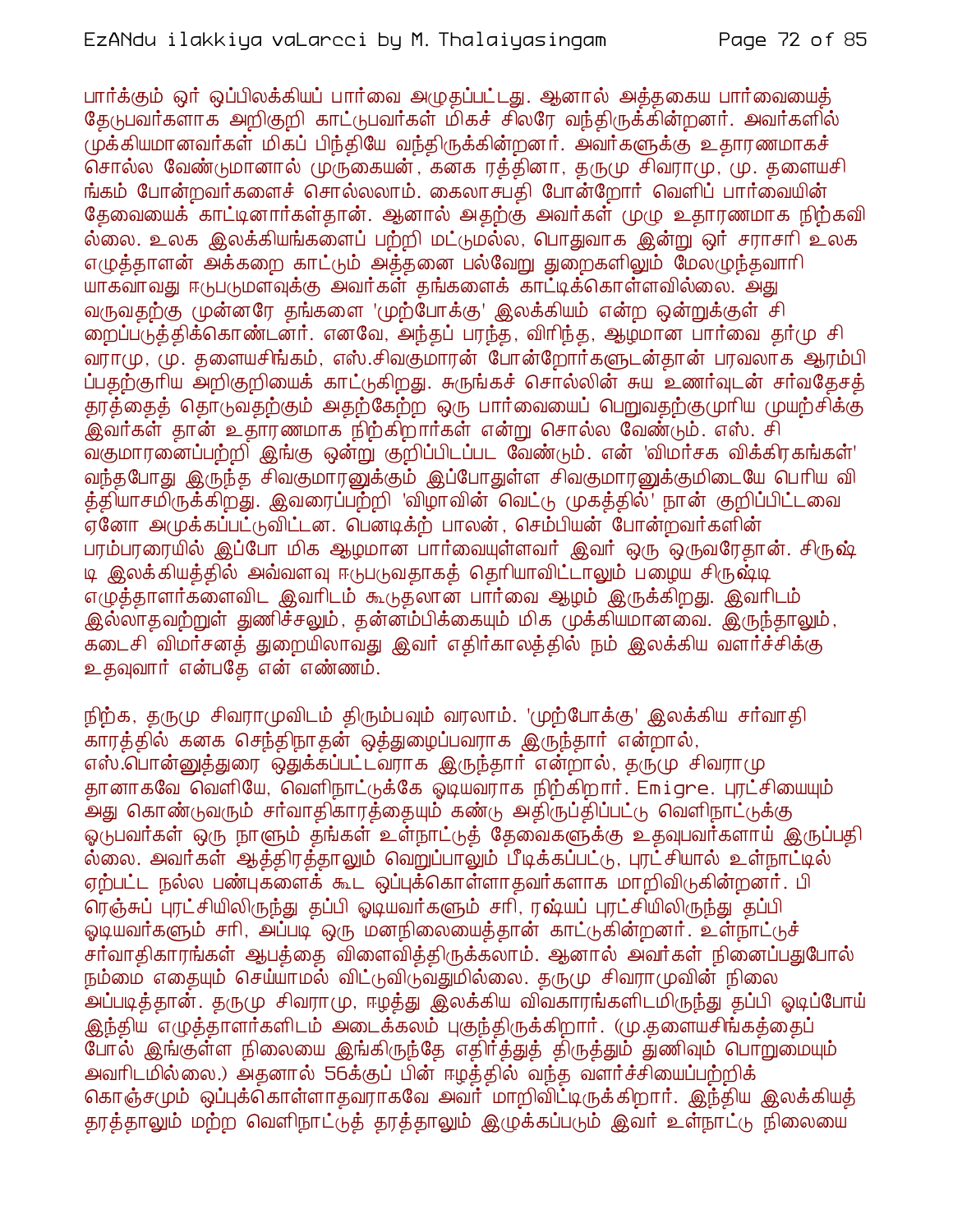உணராதவராகக் கெரிகிறார்; உணர அவர் முயல்வகில்லை. அப்படி ஒரு மனோநிலை! அவரைப் பொருத்தவரையில் தமிழ்நாரு, ஈழம் என்ற வித்தியாசமே இல்லையாம்! 'தீ'பற்றி அவர் 'எழுத்து'வில் எழுதிய மறுப்புக் கட்டுரையில் 'தீ' என்ற நாவலின் பெயரையோ அதை எழுதிய பொன்னுத்துரையின் பெயரையோ ஒரு தடவைகூட அவர் பாவிக்கவில்லை. ூவற்றுக்குப் பதிலாக பிரஸ்காப நாவல் போன்ற நீண்ட சொற்றொடர்கள்கான் கையாளப்பட்டுள்ளன.) பாவிப்பதற்கு அவருக்கு மனம் வரவில்லை. அத்தனை மறுப்பு, அத்தனை ஆத்திரம், அத்தனை வெறுப்பு. இத்தகைய மறுப்பின் காரணமாய் அவரிடம் பார்வை ஆழம் இருப்பினும் அதன் பயனை ஈழத்துத் தமிழ் இலக்கியம் பெற முடியாமலே இருக்கிறது. சர்வதேசத் தரத்தைத் தொட முயலும் முயற்சி சொந்தப் பிரதேசத்தைப்பற்றி ய அறியாமையாக மாறிவிட்டால் ஆபத்தாக மாறிவிடும். அது ஒருவகை schizophrenia. தருமு சிவராமுவின் எண்ணங்களும் அபிப்பிராயங்களும் அப்படி ஒரு schizophreniaலையே காட்டுகின்றன. அதனால்தான் எந்தப் பின்னணியில் வைத்து 'தீ'யின் முக்கியத்துவத்தை ஒரு மரபு உடைப்பாக நான் ஆராய்தேனோ அதை அவரால் உணர முடியவில்லை. வேதாந்தத்தின் அடிப்படையில் 'தீ'யை மறுக்க முயலும் அவர் வேதாந்தத்தின் அடிப்படையில் வெளியான முல்க்ராஜ் ஆனந்தின் 'காமகலா'வுக்குக் கூட <u>இங்கு</u> தடை விதிக்கப்பட்டிருக்கிறதென்பதை உணரத் தவறிவிடுகிறாா். கஜுராஹோ, கொனோராக் கோயிற் சிலைகளை மட்டுமல்ல, அவற்றைப்பற்றிய நூல்களைக்கூடப் பார்க்க முடியாத நிலை ஈழத்துத் தமிழர்களுக்கு இருக்கிறது என்பது அவருக்குத் தெரி வதில்லை. அவர் யதார்த்தத்திலிருந்து விடுபட்டவராக நிற்கிறார். அதோடு பால் என்ற ஒரு துறையை மட்டுமே அடிப்படையாக வைத்து எழுதப்பட்டிருக்கிறது என்று 'தீ'யின் முன்னுரையில் எமுதப்பட்டிருந்தும் அதை மறந்து, ஆத்மீகத்தின் அடிப்படையில் வொன்னுத்துரையைப் பொதுப்படையாக எதிர்க்கும் தருமு சிவராமு ஆத்மீகத்தின் அடிப்படையில் பொன்னுத்துரை எழுதிய மற்ற கதைகளை மறந்துவிடுகிறார். அதே schizophrenia. குருமு சிவராமுவின் கட்டுரைக்குப் பதிலாக நான் எழுதிய கட்டுரை நம் இலக்கிய சர்ச்சைகளில் மிகச் சுவையான ஒரு பகுதியைக் காட்டியிருக்கும். ஆனால் 'எழுத்து' அதைப் பிரசுரிக்கவில்லை. மேல்நாட்டு இலக்கிய முறைகளைக் கையாள்வதாகக் கூறும் 'எழுத்து' அங்கு முக்கியமாகக் கருதப்படும் ஒரு சிறந்த முறையைப் புறக்கணித்தது ஆச்சரியந்தான். சர்ச்சையை ஆரம்பித்த கட்டுரை ஆசிரி யன்தான் கடைசியாக எழுதிச் சர்ச்சையை முடிக்க வேண்டும். 'எழுத்து' அதற்கு இடம் கொடுக்கவில்லை. கட்சிச் சாய்வு என்பது 'எழுத்து'வுக்கும் இல்லாமலில்லை.) இருந்தாலும் தருமு சிவராமுவிடம் ஓர் ஆழ்ந்த கலையுள்ளம் இருக்கவே செய்கிறது என்பதை முறுக்க (முடியாது. எப்படி ஒரு schizophrenia கீற்றுகள் அவரது எழுத்துகளி ல் (முக்கியமாக ஈழம் சம்பந்தப்பட்டவையாய் வரும்போது) இருக்கின்றனவோ அப்படியே mysticismற்குரிய முத்திரைகளும் இல்லாமலில்லை. அதனால்தான் தருமு சி வாாமுவை எனக்கு அப்படிப் பிடிக்கிறது. ஆனால் அவர் சில சமயங்களில் அதிசய simplificationஇல் ஈடுபட்டுவிடுகிறாார். இதோடு அவரது எழுத்துகள் விளங்காமல் இருக்கின்றன என்பதும் ஓரளவுக்கு உண்மைதான். ஆனால் அதே சமயம், படிப்பவர்களின் பார்வை ஆழத்தையும் பொருத்திருக்கிறது என்று சொல்வதும் உண்மைதான். அதோடு அவருடைய எழுத்துகளில் நம் நாட்டு சிருஷ்டி எழுத்தாளர்கள் பலருடைய கதைகளில் வராத கலையைக் காண முடியும் என்பதையும் கூறித்தான் ஆக வேண்டும்.

ஏழாண்டு இலக்கிய வளர்ச்சியில் தருமு சிவராமுவுக்கு உரிய இடம் ஒர் emigre என்ற காரணத்தால்தான். அது ஒரு தனி ஓட்டம். அதனால்தான் இங்கு அவரைப்பற்றியும் குறி ப்பிட்டுள்ளேன்.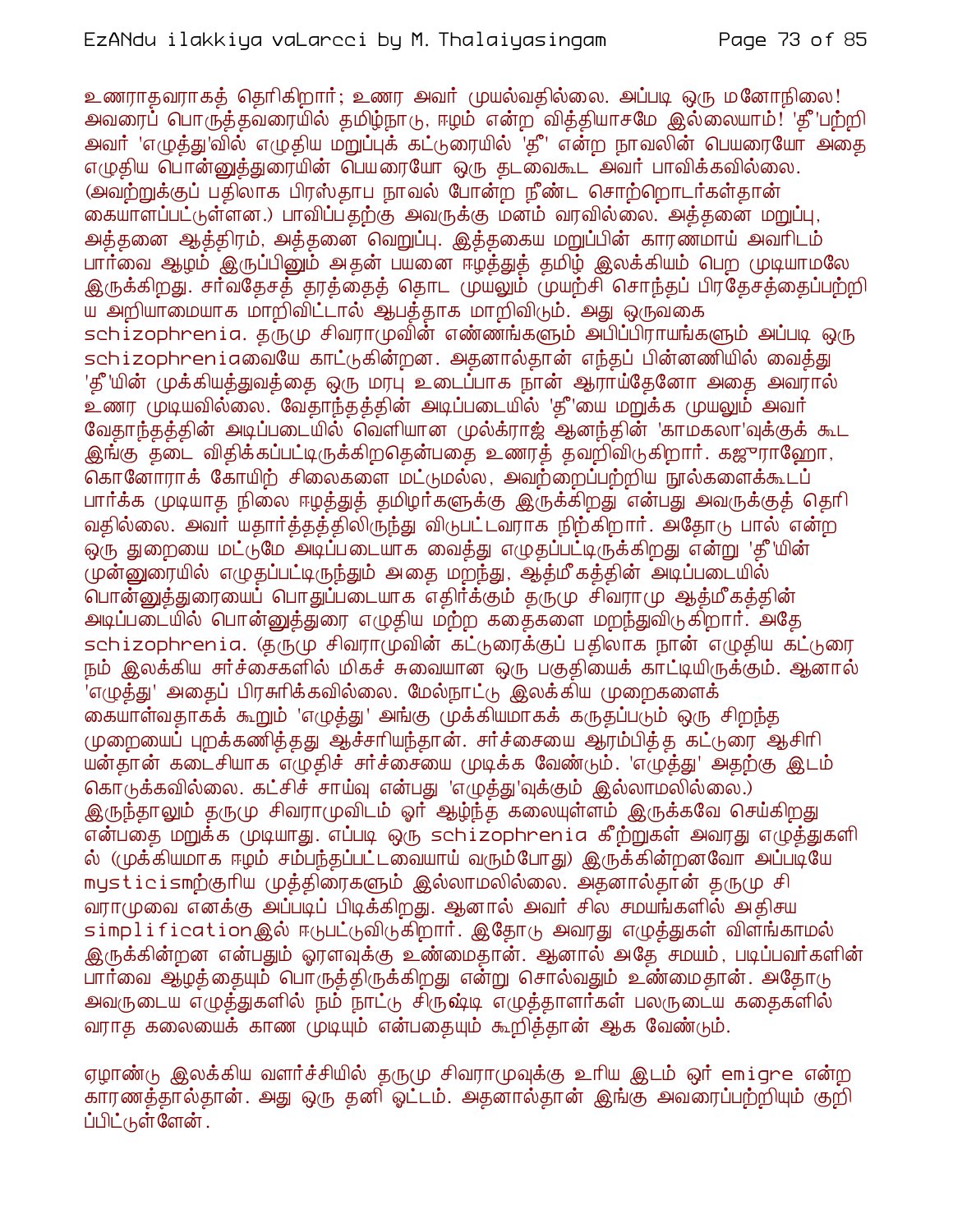## சர்வாதிகாரத்தை தனித்து நின்று எதிர்த்தவர்

தூர்(ம சிவரா(ம வெளியே ஓடியவர் என்றால் (ம. தளையசிங்கம் அடியோடிப் (underground) பதுங்கியவர். பதுங்கிச் சந்தர்ப்பத்துக்காகக் காத்திருந்துவிட்டுப் பின்பு தாக்கியவர். 'முற்போக்கு' இலக்கியச் சர்வாதிகாரத்தை எதிர்த்த உண்மையான முரளி, புரட்சிவாதி (rebel) இவரேதான்.

## <u>இவர் விமர்சகரா? </u>

நிச்சயமாக இல்லை. விமர்சனத் தரத்தைத் தொடும் போதெல்லாம் ஹிட்லரின் கோயபெல்ஸ், குவாய் நதிப்பாலம் என்றெல்லாம் மிக்க உயர்வு நவிற்சியாக எழுதி வேண்டுமென்றே அதைக் குலைப்பவர். 'வேண்டுமென்றே' - அது கவனிக்கப்பட வேண்டும். காரணம், விமர்சகராக இருப்பதல்ல இவரது நோக்கம். கட்டுரைகள் எல்லாம் ஒரு எழுத்தாளனின் சுய 'விளம்பரங்களே'.

இவற்றைப் படித்தவுடன் சிலர் துள்ளிக் குதிக்கலாம். அப்பாடா ஒர் ஆபத்தைத் தட்டிக் கழிப்பதற்கு ஒரு சாட்டு கிடைத்துவிட்டதே என்ற சந்தோசத்தில். 'அவரசக்குறிப்புகள்' என்ற அடைமொழி ஒன்றை மட்டும் வைத்துக்கொண்டு அவற்றின் மூலம் ஆசிரியர் சொன்னவற்றைப்பற்றி ஒன்றும் கவலைப்படாது எதிர்க்கும் சிலருக்கு இது இன்னும் உதவக்கூடும். இருந்தும், அவர்களைப் பற்றி இங்கு கவலைப்படத் தேவையில்லை. என்ன வகையான வார்த்தைகளைக் கொண்டும் அவர்களைத் திருப்திப்படுத்த முடியாது.

மு. தளையசிங்கம் 56ஐ ஓட்டி எழுத ஆரம்பித்தார். 'முற்போக்கு'க் கூட்டின் உண்மையான சர்வாதிகாரத்துக்கு முந்தியவர். இவரது முந்தைய கதைகள் பெரும்பாலும் தரமற்றவை. ஆனால் 'அருளி மொட்டு' 'பெப்ரவரி-4' போன்றவை தரமானவை மட்டுமல்ல, 56க்குப் பி ன்னர் வந்த பரம்பரைக்குரிய சிறந்த கதைகளில் சில என்று எடுக்கப்பட வேண்டியவையுங்கூட. 'புதுயுகம் பிறக்கிறது' என்பதோடு இவருடைய 'புதுயுகம்' ஆரம்பமாகி றது. ஆனால் புதுயுகத்துக்கும் பமைய புகத்துக்குமிடையில் இவர் சில காலம் -வேண்டமென்றே பதுங்கிக் கிடந்தார். அந்த இடைக்காலத்தில் இரண்டுக்கு மேற்பட்ட நாவல்களையும் பல சிறுகதைகளையும் எழுதிக்கொண்டே இருந்தாலும் எதையும் பத்திரி கைக்கு அனுப்பியதில்லை. அந்த மௌனமும் 'முற்போக்கு' சர்வாதிகாரத்தின் உச்ச வளர்ச்சியும் சிலருக்கு வால் பிடிப்பதையும், பிரபல்யத்துக்காக வேண்டி தனக்குப் பிடிக்காத ஒரு கட்சிக்குள் தன்னைத் திணித்துக் கொள்வதையும் அவர் விரும்பவில்லை. அதனால் மௌனம். ஆனால் அந்த மௌன இடைவெளியில் அவரது பார்வை வளர வளர மற்றவாகள், மற்ற பத்திரிகைகள், விமர்சகர்கள் எல்லோரும் ஒரே இடத்தில் நிற்பதையே அ்வர் உணர்ந்தார். அதே வகையில் இன்றைய நிலையில் ஒரு தரமான எழுத்தளனின் சி ருஷ்டிகளுக்கு அரங்கமைக்க நம் நாட்டுப் பத்திகைகளுக்குத் தரம் போதாது என்றும் முடிவு கட்டிக்கொண்டார். அது மட்டுமல்லாமல் 56க்குப் பின் வந்த இலக்கிய வேகமும் மெல்ல மெல்ல ஒரு கட்சியின் இலக்கியமாக இறுகி ஒரே ரகமான மந்த நிலையில் வீழ்ந்து உண்மைகளையும் அந்த ஒருமைப்பாட்டுக்குள் திணித்துத் திருக முயல்வதையும் அவர் உணரத் தொடங்கினார். அதே நிலையில் மௌனமாக இருந்து தன் சிருஷ் டிகளைப் பக்கிரிகை எதிலும் வெளியிடாமல் நூல் வடிவங்களாக வெளியிட்டு புரட்சி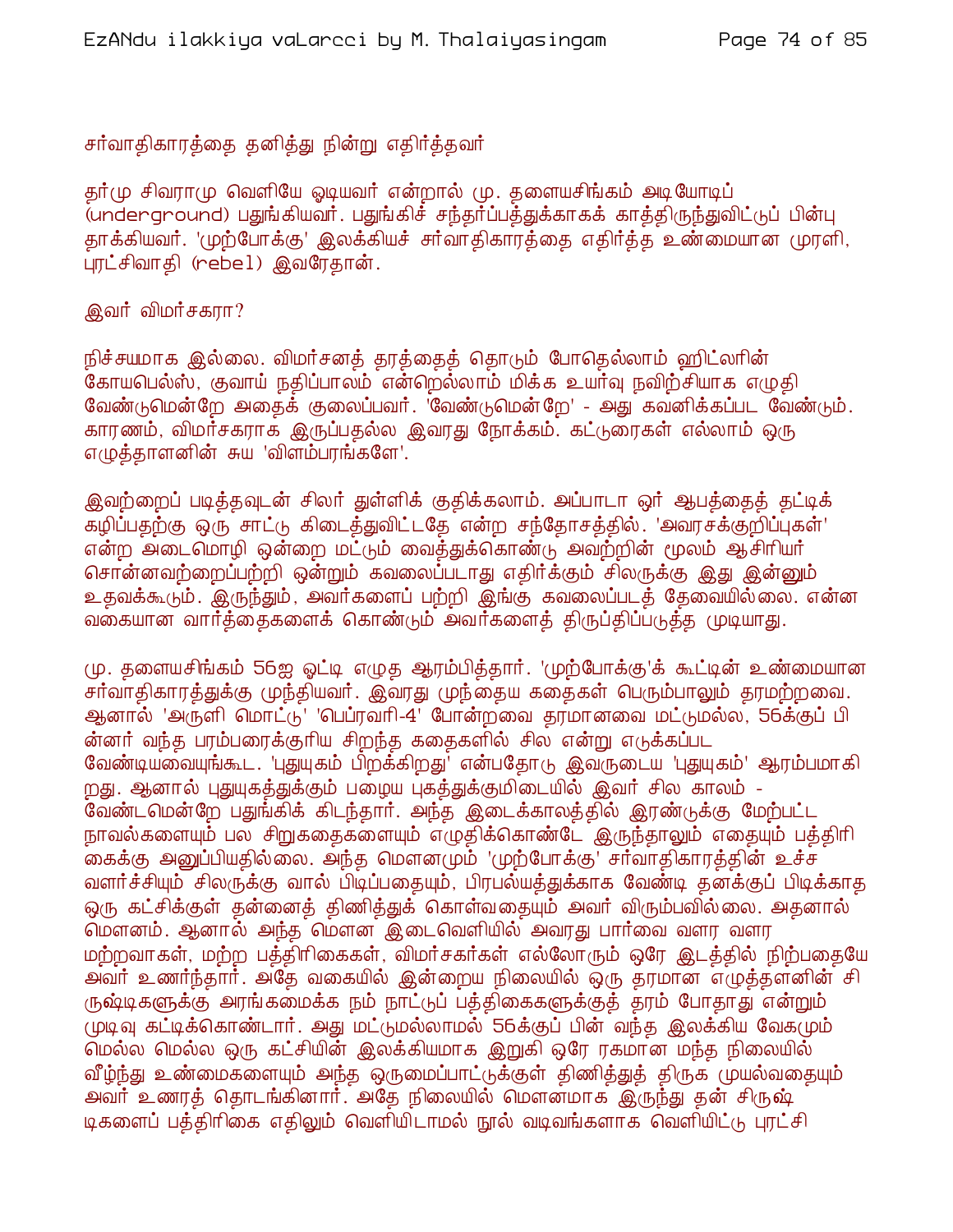## EzANdu ilakkiya vaLarcci by M. Thalaiyasingam

செய்யக் காக்திருந்தார். அவற்றுக்காக முதலில் கட்டுரைகள் எமுதி வழிவகுக்க வேண்டியவராக சூழலால் நிர்பந்திக்கப்பட்டார். அந்த வகையில் 'முற்போக்கு' சர்வாதி காரம் முழு உண்மையையும் நீதியையும் நியாயத்தையும் தன் கட்சிக்குள்ளேயே அழுக்க முயன்றபோது அவை திமிறிக்கொண்டு மு. தளையசிங்கம் மூலம் வெளிக்கிளம்பின என்றும் சொல்லலாம். 'முற்போக்கு' சர்வாகிகாரம் ஆரம்பக்கில் நம் இலக்கிய வேகத்துக்கு உதவினாலும் பின்னர் படிப் படியாக அதைச் சிகைக்கக்கூடிய வகையில் ஒருமைப்பாட்டையும் யந்திர இறுக்கக்கையும் புகுக்கியபோது விடுதலை சேர்ந்த ஒரு இளகலை (thaw) கொண்டு வருவதற்கு இவர்தான் உதவியிருக்கிறார் எனலாம். <u>இறுக்கமாக மாறியதோடு எல்லாராலும் அதுவே நியதி என்றும் ஏற்றுக்கொள்ளப்பட்டும்</u> இருந்த ஒரு நிலையிலிருந்து மாற்றம் தேடும் கலைஞன் தன்னை வெளிக்காட்டுவதற்கும் தன்னை ரசிக்கச் செய்வதற்கும் ஏற்றவகையில் புதிய சூழலையும் வழிகளையும் ஏற்படுத்த வேண்டியவனாகிவிடுகிறான். இலக்கிய விவகாரங்கள் என்று நடத்தப்படும் கூட்டு வழி பாடுகளும் விமர்சனம் என்று செய்யப்படும் முதுகு சொறிதலும் சாதனையாகப் போற்றப்படும் மலிந்த சரக்குகளும் எற்படுத்திய ஒரு மந்த நிலையிலிருந்து தன்னை வி <u>குவித்துக் கொள்ளவே இவர் கட்குரைகள் எழுதத் தொடங்கினார். அந்த வகையில்</u> இவருடைய கட்டுரைகள் எழுதத் தொடங்கினார். அந்த வகையில் இவருடைய கட்டுரைகள் ஒரு புதிய போக்குக்குரிய விளம்பரங்களே. ஆனால் அந்த விளம்பரங்கள் உண்மையின் பக்கம், தரத்தின் பக்கம். அவர் உண்மையை விரும்புவதனால்தான் '(முற்போக்கு'க் கூட்டிலுள்ள தனிப்பட்ட பலரின் திறமையையும் அதே சமயம் அவர் ஒப்புக்கொள்ள மறுப்பதில்லை.

மு. தளையசிங்கத்தின் உண்மையான நோக்கத்தையும் போக்கையும் விளங்குவதற்கு .<br>இவரை இக்கட்டுரைத் தொடரில் குறிப்பிட்ட மற்றவர்களுடன் ஒப்பிட்டுப் பார்ப்பது அவசி யும். உண்மையையோ தரத்்தையோ மனசாட்சியின் குறுகுறுப்பையோ நீதியையோ நி யாயத்தையோ எதைப்பற்றியும் கவலைப்படாமல் வெறும் பிரபல்யத்தையும் பிரசுர வசதி களையுந்தான் இவர் தேடியிருந்தால் அப்போதைக்கப்போது அதிகாரத்தை அனுபவி ப்பவர்களோடு இவர் ஒத்திழைத்திருக்கலாம். கடைசி கனக செந்தியைப் போலாவது <u>இடைக்கிடை விட்டுக் கொடுத்திருக்கலாம். இவர் அப்படிச் செய்யவில்லை. அதிகாரம்</u> தேவையென்றால் மற்றவர்களின் தரத்தையும் கெட்டத்தனத்தையும் முற்றாக மறுத்தி ருக்கலாம். கொள்கைகளைப் பொருத்தவரையில் அடுத்தவர்கள் முரண்பாடுடையவர்களாக இருப்பினும் அவர்களிடம் திறமை இருக்கலாம் என்பதை ஏற்றுக்கொள்ளாமல் குதர்க்கம் செய்திருக்கலாம். அப்படியும் இவர் செய்யவில்லை, செய்ய விரும்பவில்லை. அல்லது நம் சூழலின் போக்கில் ஏற்பட்ட அதிருப்தியின் காரணமாக முற்றாக அதைப் பார்க்கவே மறுத்திருக்கலாம். அடுத்த நாட்டு இலக்கியங்களிடம் அடைக்கலம் புகுந்திருக்கலாம். ஆனால் அப்படி ஒன்றும் செய்ய இவர் விரும்பவில்லை. மாறாக, தானாகத் தனியாகவே நின்று திசை திருப்ப முயல்கிறார். அதுதான் முக்கியம். இவரிடமுள்ள தன்னம்பிக்கையும் தன் திறமையைப் பற்றிய உணர்வுந்தான் இவரை வேறுபடுத்துகிறது. ஆனால் அதே .<br>காரண்த்தால்தான் 56க்குப் பின் வந்த வளர்ச்சியைச் சில சமயம் அதிகப்படுத்தியும் இவா கூறிவிருகிறார். இவர் தன்னிடம் காணும் நம்பிக்கையையும் வளர்ச்சியையும் சில சமயம் சூழலிலும் ஏற்றி அதனால் அதன் முக்கியத்துவத்தை அதிகப்படுத்துகிறார் என்று சொல்லவும் இடமுண்டு. தார்மு சிவராமு ஓரளவுக்கு உண்மையைத்தான் கூறுகிறாா். உலகத் தரத்தை வைத்து ஒப்பிடும்போது நம் முயற்சிகள் மிக மிகச் சின்னவையாகவே படக்கூடும். ஆனால் மு. தளையசிங்கம் தன் சொந்தத் தன்னம்பிக்கையின் காரணமாய் தன் சூழலிலும் அதிலுள்ள மற்ற எமுத்தாளர்களிட(மம் அதை ஏற்றிக்காண முயல்கிறார்.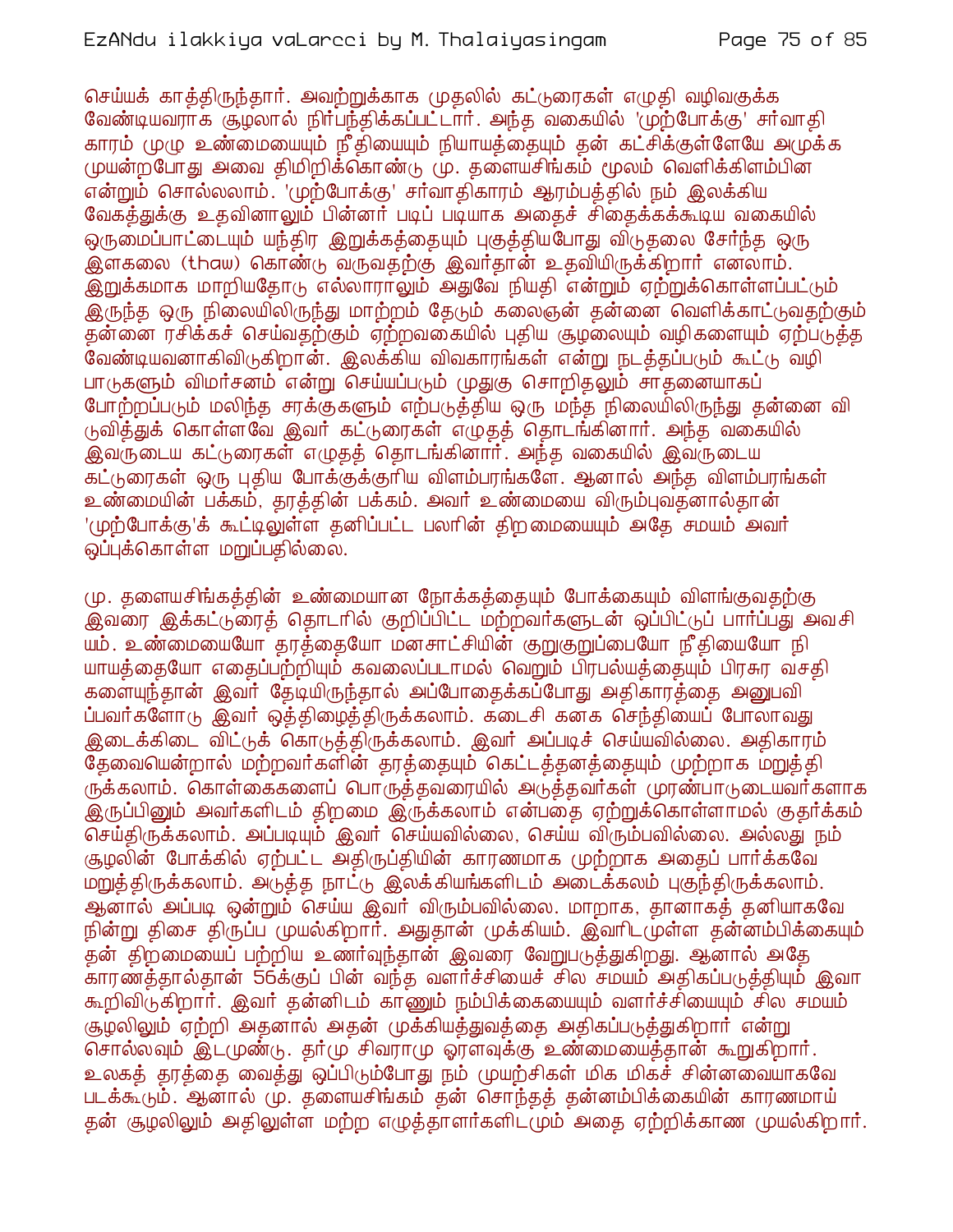'(முற்போக்கு'க் கூட்டைப்பற்றியும் கைலாசபதி, சிவத்தம்பி, காவலூர் ராசதுரை, செல்வராசன் போன்றோரைப்பற்றியும் பொன்னுத்துரையைப் பற்றியும் இவர் தேவைக்கு மி ஞ்சி அதிகமாகவே கூறுகிறார், புகழ முயல்கிறார் என்று கூறவும் இட(முண்டு, 56க்குப் பி ன் வந்த பரம்பரைக்கும் இலக்கிய வேகத்துக்கும் இவர் கொடுக்கும் முக்கியத்துவம் அதே வகையில் அகே காரணக்கால் அகிகமாக்கிக் காட்டப்படுகிறது என்று சொல்லவும் இட(முண்டு.

இவருடைய தனிப் போக்கிலும் ஒரு குறையுண்டு. மற்றவர்களுடைய சாணக்கியத்தையும் கயிறிழுப்புகளையும் கட்சி வெறியையும், இதை மட்டும் கொண்டு சமாளிக்க முடியும் என்று சொல்லிவிட (முடியாது. முக்கியமாக 'முற்போக்கு' வாதிகளை எதிர்க்க, அவாகளுக்குக் தொிந்த அதே சாணக்கியக்கிலும் விளம்பரக்கிலும் கட்சி அமைப்பிலும் அவர்களையும் வெல்லக்கூடிய ஒரு பொன்னுத்துரை போன்றவர்தான் தேவை. அதை மு. தளையசிங்கம் அடிக்கடி உணராமலில்லை. அதோடு இவருடைய போக்கு தனிப் போக்கு. ஒவ்வொருவனையும் ஏதோ ஒரு கட்சிக்குள் போட்டுப் பார்க்க முயலும் சாதாரண மக்களுக்கு இது புரியாத ஒன்றாகும். அதனால் இவர் எல்லோராலும் ஒதுக்கப்பட்டு எவருடைய ஆதரவையும் பெறாமல் போய்விடும் ஆபத்தும் ஏற்படலாம். அவற்றை எல்லாம் .<br>இவர் உணராமலில்லை. இருந்தும் அவற்றுக்காக வேண்டி இவர் தன்னை இழக்கவும், நேர்மைக்கும் உண்மைக்கும் மாறானவற்றோடு சமரசம் செய்துகொள்ளவும் இவர் வி ரும்புவதில்லை. இந்தப் போக்குக்கு அடிப்படையாக ஒரு முக்கிய காரணம் இல்லாமலி ல்லை.

இவர் ஒருவகையான existentialist. அதனால் திட்டவட்டமான எந்தக் கொள்கைகளும் தத்துவங்களும் இவருக்குப் பிடிப்பதில்லை. உண்மை என்பதை எந்தத் தனித் திட்டத்துக்குள்ளும் அமுக்கிவிட முடியாது என்பதே இவருடைய எண்ணம். அதே சமயம் அது எல்லாவற்றிற்குள்ளும் ஓரளவுக்காவது இல்லாமலில்லை என்பதையும் மறுக்க முயல்வதில்லை. உண்மையைப்பற்றிய தேடல் கடைசியில் ஆத்ம விசாரணையாக முடியும் என்பதே இவருடைய எண்ணம். அந்த வகையில் சமயத்தின் தேவையை இவர் ஏற்றுக்கொள்கிறார். ஆனால் சமயக்கொள்கைகளும் தத்துவங்களும் ஸ்தாபனங்களும் அந்த உண்மைக்கும் பரம்பொருளுக்கும் பதிலாக அவையே இவையாக மாற்றப்படுவதுதான் உண்மையான ஆபக்து என்பகையும் உணர்ந்தவர். இன்று மக்கள் கடவுளைக் காண முயலாமல் சமயங்களையும் தத்துவங்களையும்தான் வழிபட முயல்கிறார் என்பதுதான் இவரது அபிப்பிராயம். அதனால்தான் சமயச் சண்டைகளும் 'என்மதந்தான் எல்லாம்', 'என் மதந்தான் பெரியது' என்ற அறியாமையும் பிறக்கின்றன என்பது இவரது அபிப்பிராயம். ஆனால் எந்த ஒரு தனி மதத்துக்குள்ளும் தன்னை நிறுவிக்கொள்ள இவர் விரும்புவதில்லை. எல்லா மதங்களையும் படித்து எல்லாவற்றுக்கும் அப்பால் செல்ல வேண்டும் என்பதே இவருடைய அபிப்பிராயம். அத்தகைய தேவையையும் பார்வையையும் மற்ற தத்துவங்களைவிட வேதாந்தம் அதிகமாக வலியுறுத்துகிறது என்பதையும் இவர் மறுப்பதில்லை. அதனால்தான் காளியையும் அல்லாவையும் யேசுவையும் வணங்கி அவர்களுக்க அப்பாலும் செல்ல முயன்ற ராமகிருஷ்ணர் இவருக்கு மிகவும் பி டித்தமானவர். ரமணரும் அப்படியே. இலக்கியத்தில் இவருடைய நேர்மையையும் தனி த்தன்மைக் கொள்கையையும் இந்த ஆத்ம விசாரணையின் அடிப்படையிலேயே பார்க்க .<br>வேண்டும். அதே ஆக்ம விசாரணையின் அடிப்படையில் பார்க்கால் இந்த இலக்கியக் கட்டுரைகளம் சுய விளம்பரங்களும், சுய விசாரணையாகவும் சூழல் விசாரணையாகவும் இருப்பதுபோல் எல்லைதாண்டிவிட்டால் அனாவசியமானவையாகவும், ஆணவத்தை,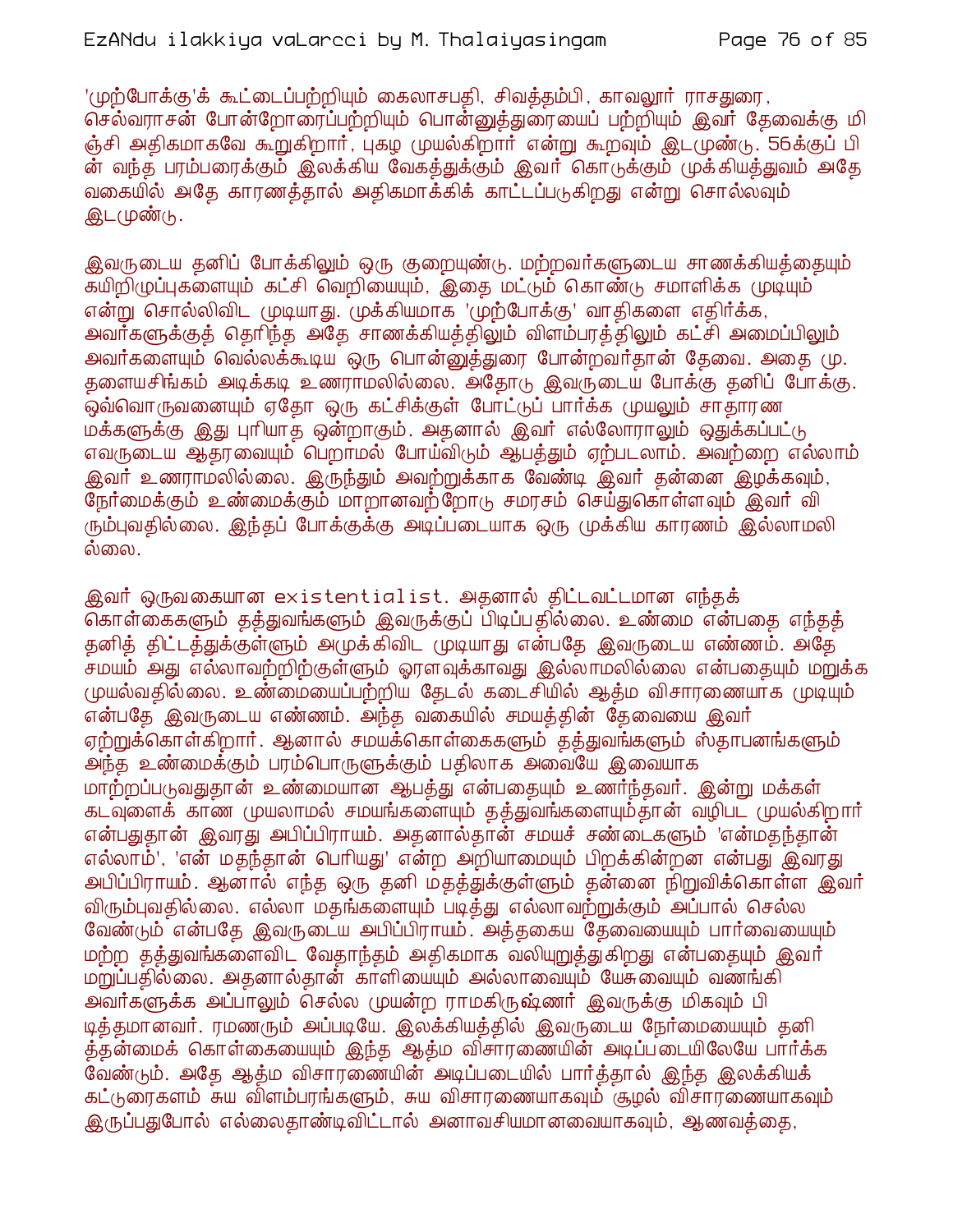egoவை பலவீனப்படுத்துவதற்குப் பதிலாக பலப்படுத்துபவையாகவும் மாறிவிடக் கூடியவை என்பதையும் இவர் உணராமலில்லை. அதைப்பற்றி அடிக்கடி கவலைப்படாமலுமில்லை. ஒருவேளை இந்த கட்டுரைத் தொடரே இக்காலத்து ஈழத்து இலக்கியம்பற்றிய இவருடைய கடைசிக் கட்டுரையாகவும் இருக்கலாம்.

இருந்தாலும் மொத்தத்தில் ஏழாண்டு இலக்கிய வளர்ச்சியில் மு.தளையசிங்கத்தின் பங்கானது, நேர்மை, நீதி, தரம், தனித்தன்மை, சுதந்திரம், உண்மை என்பவற்றைத் தேடும் ஓர் விரிந்த பார்வையை பகுத்த ஏற்பட்ட முயற்சியாகும். அதனால் இவருடைய சுய விளம்பரங்கள் அவற்றுக்குரிய விளம்பரங்களாகவும் மாறிவிடுகின்றன.

பொதுப் பின்னணி கண்டுபிடித்த இலக்கியப் போக்கு:

நம் ஏழாண்டு இலக்கிய வரலாற்றில் கலாநிதி சதாசிவத்தின் வருகை மிகச் சடுதியான வருகை. அடிமனத்தில் அமுக்கப்பட்டவை அறிவுக்குத் தெரியாமல் திமிறிக்கெம்பி மேலெழுந்து 'கலை'யாட்டம் போட்டுவிட்டுப் போவது போன்ற ஒரு வகை. ஆனால் கலாநி தி சதாசிவத்தின் வருகை 'கலை'யாட்டம் மாதிரி வந்த வேகத்திலேயே போய்விட்டது என்று சொல்லிவிட முடியாது. ஒரு தெளிவும் நிதானமான பார்வையும் போக்கும் நம் <u>இலக்கியச் சூழலில் சேராதவரைக்கும் கலாநிதி சதாசிவம் பிரதிபலிக்கும் போக்கும்</u> போய்விடாது என்றுதான் சொல்ல வேண்டும். 56உடன் ஒட்டிவந்த இலக்கிய வேகம் '(மற்போக்கு' இலக்கிய வேகமாக மாறத் தொடங்கியபோதே, ஒரு கலாநிதி சதாசி வத்துக்கு இடம் வந்துவிட்டது என்று சொல்லலாம். 56ஐ ஒட்டி இலங்கையில் பண்டாரநாயக்கா கொண்டுவந்த சமூக அரசியல் புரட்சி, சிங்களச் சமூகத்தைப் பொருத்தவரையில், 16ஆம் நூற்றாண்டின் ஆரம்பத்தில் மேற்கத்தையர் வருகையால் நி ன்றுவிட்ட அவர்களின் மரபு வளர்ச்சியும், அமுக்கப்பட்டுவிட்ட அவர்களுடைய கலாச்சார ஓட்ட(மும், திரும்பவும் மேலே வருவதற்கு இடம்கொடுத்தது என்று ஆரம்பத்தில் குறிப்பி ட்டிருந்தேன். சில சமயங்களில் அந்த 'மறுமலர்ச்சி' நியாயமான எல்லைகளையும் தாண்டிய ஒரு collective psychosis ஆகக் காட்சியளித்தாலும் அதனால் அவார்களுடைய சமூகத்தைப் பொருத்தவரையிலாவது ஓரளவுக்கு வளர்ச்சியும் விடுதலையும் ஏற்படவே செய்தன என்பதை மறுக்க முடியாது. அவர்களுடைய இனக்துக்கும் கலாச்சாரக்துக்கும் அழுத்தம் கொடுத்த அத்தகைய 'மறுமலா்ச்சி' தமிழ்ச் சமூகத்திலும் அதே வகையான ஒரு மறுமலர்ச்சியைத்தான் எதிரொலியாக எழுப்பிற்று. அரசியலில் சமஷ்டிக் கட்சியின் பி ரபல்யத்தை அந்த எதிரொலிக்கு ஓர் உதாரணமாகக் காட்டலாம். கலாச்சார, சமூகத் துறைகளில் அதே வகை உதாரணங்களாக தனித்தமிழ் இயக்கம், வேட்டி, சால்வை, தோரணம், கும்பம், சத்தியாக்கிரகம் போன்றவற்றைக் காட்டலாம். தமிழ்ச் சமூகத்தில் ஏற்பட்ட விறுவிறுப்பும் வேக(மும் அப்படிப்பட்டவைதான். ஆனால் உடனடித் தேவைகளும் <mark>அப்படிப்பட்டவைகான். அதன் அதே விழிப்பையும் விறுவிறுப்பையும் வேகக்</mark>கையும் பயன்படுத்திய இலக்கியப் போக்கும் வளர்ச்சியும் அந்தப் பொதுப் பின்னணிக்கு முரணாக, தமிழ்ச் சமூகத்தின் பெரும்பான்மைத் துடிப்புக்கும் அதன் உடனடித் தேவைகளுக்கும் எதி ராக, 'முற்போக்'காக வளரத் தொடங்கியபோது முரண்பாடு ஏற்படத் தொடங்கியது. உண்மையில் கைலாசபதி தூக்கிவிட்ட 'முற்போக்கு'க் கூட்டு பொதுப் பின்னணியின் விழி ப்பையும், விறுவிறுப்பையும் இலக்கியரீகியில் பயன்படுத்திக்கொண்டாலும் அவற்றை <u>இலக்கிய ரீதியில் பிரதிபலிக்க முயலவில்லை. மாறாக, அவற்றுக்கு முரணாகத்தான் </u> இலக்கியம் படைக்கப்பட்டது. எனவே, என்னென்ன உணர்ச்சிகளாலும் என்னென்ன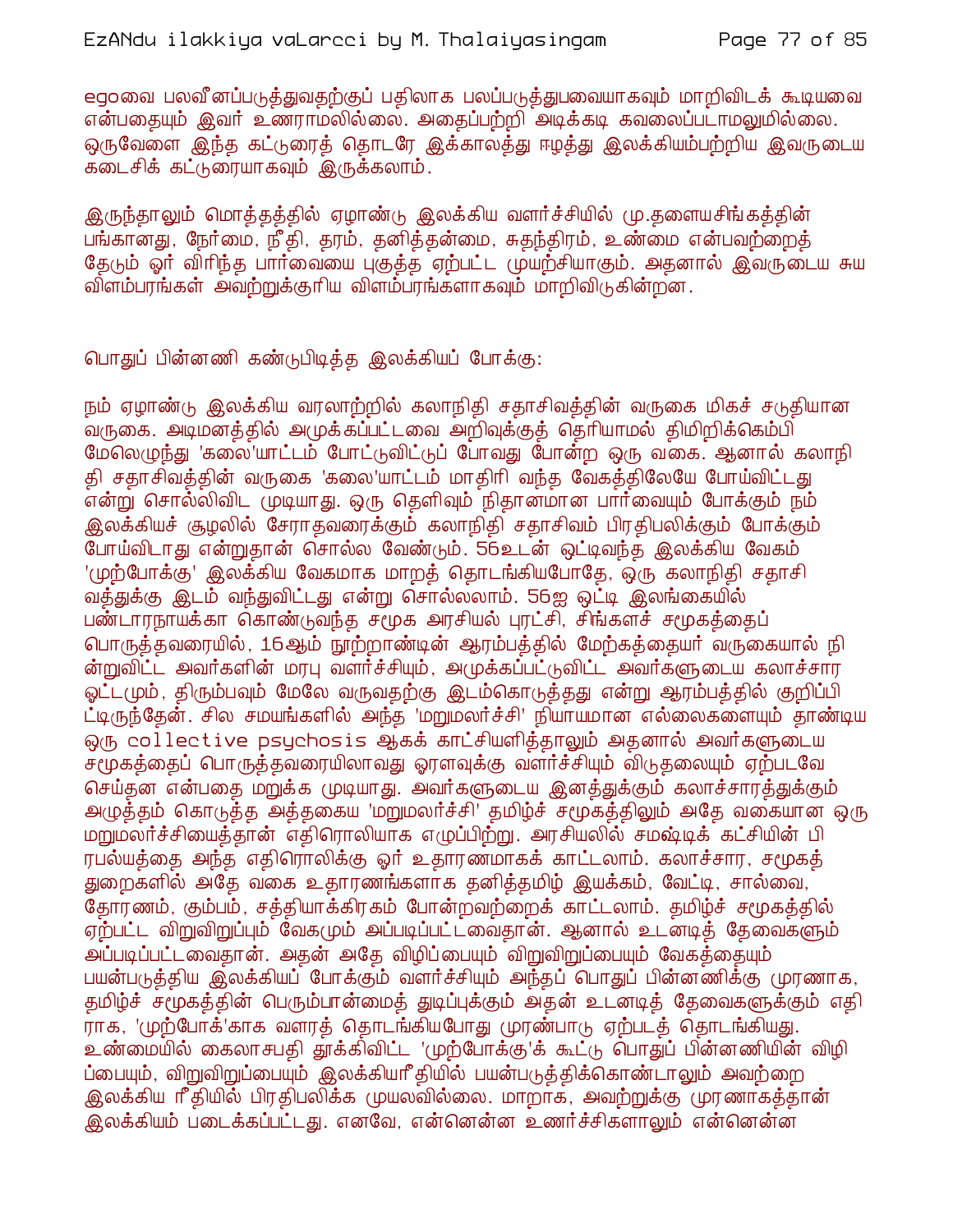தேவைகளாலும் முழுத் தமிழ்ச் சமூகமே உந்தப்பட்டுக்கொண்டிருந்ததோ அதே உணர்ச்சி களும் தேவைகளும் பொதுவுடமைக் கட்சியைப் பக்கபலமாகக் கொண்ட 'முற்போக்கு' <u>இலக்கியப் பக்கபலமாகக் கொண்ட அமுக்கி மறைக்கப்பட்டபோது அல்லது 'பிற்போக்கு'</u> .<br>ஆனவை என்று பிமையாக ஒதுக்கப்பட்ட போது திமிறலும் வெடிப்பும் எங்கிருந்தாவது வரத்தான் செய்யும்.

மு. களையசிங்கக்கின் எகிர்ப்பும் போக்கும் அந்கப் பொதுப் பின்னணியின் உடனடிக் தேவையை ஓரம்சமாகப் பிரதிபலிக்காமலில்லை. ஆனால் ஓரம்சம்தான். மு. தளையசி ங்கம் அதற்கும் அதற்கு முரணாக வந்த 'முற்போக்கு'க்கும் அப்பால் போக முயல்கிறார். அதோடு அதே பொதுப் பின்னணியின் விழிப்பில் தவிர்க்க முடியாமல் கலந்து நிற்கும் ஒருவகைப் பிற்போக்குச் சாயலை அவர் எதிர்க்கவும் செய்கிறார். அதனால் அவரைப் பொதுப் பின்னணி புரிய மறுத்துவிடுகிறது என்றேதான் சொல்ல வேண்டும். அதற்குரிய அவசரமும் துடிப்பும் உணர்ச்சி வசமும் மு.த.வை விளங்குவதற்குத் தேவையான நி தானத்துக்கு இடமில்லாமல் ஆக்கிவிடுகின்றன. நிதானம் இருந்தால்கூட விளங்கக்கூடிய பார்வை இருக்காது. அது எதிர்காலத்தில்தான் ஏற்பட வேண்டும். எனவே, அந்த நிலையி ல் தமிழ்ச் சமுகத்தின் இலக்கியத் துறையில் இப்போதைக்கு அகப்பட்டவர் கலாநிதி சதாசிவந்தான்.

கலாநிதி சதாசிவம் அதோடு, அதாவது 'முற்போக்கு' வாதத்துக்கு எதிராகத் திமிறி எமும் பொதுப் பின்னணியோடு, சரியாகப் பொருந்துகிறாரா?

இல்லை என்றுதான் சொல்ல வேண்டும். பொதுப் பின்னணி அவரை விட வளர்ந்துவி ட்டிருக்கிறது. ஆனால் அந்த வளர்ச்சியையும் நிலையையும் பிரதிபலிக்கும்வகையில், அரசி யலில் சமஷ்டிக் கட்சியைக் கண்டுபிடித்த அளவுக்கு அது இலக்கியத்தில் வெல்லவி ல்லையென்றுதான் சொல்ல வேண்டும். கலாநிதி சதாசிவத்தால் 'ஐம்பதுக்கு - ஐம்பது' காலத் தை - அந்தத் தூக்கத்தையும் தேக்கத்தையும் பண்டிதப் போக்கையும் தலைவர் வழி பாட்டையும் - பிரதிபலிக்கலாமே ஒழிய 56க்குப் பின் வந்த சமஷ்டிக் கட்சிக்குரிய காலத்தைப் பிரதிபலிக்க முடியாது. சிங்களச் சமூகத்தில் 56க்குப் பின் வந்த புரட்சி ் மையும் மறுமலர்ச்சியையும் பிரதிபலிப்பதுபோல் அவர்களுடைய இலக்கிய உலகில் ஒரு 'கொழும்பு வட்டம்' என்ற ஒன்று இருக்கிறதே அதைப்போல் ஈழத் தமிழ் இலக்கிய உலகி ல் இல்லை. (அவர்களுடைய 'பேராதனை வட்டம்' 56க்குப் பின் வந்த புரட்சிக்கும் அப்பாற்பட்டது. அதற்குச் சமமாக நம் முற்போக்கு'க் கட்சியைக் காட்ட முடியாது. அது வட்டம். இது கட்சி. அதோடு அவர்களுடைய பார்வை ஆழமும் 'முற்போக்கு'க்கு இல்லை. ஆமாம், சிங்கள இலக்கிய உலகில் 56க்குப் பின் வந்த பொதுப் பின்னணியின் விழி ப்புக்கும் அப்பால் செல்லுமளவுக்கு ஒரு இலக்கிய வட்டம் வளர்ந்துவிட்டிருக்க, நம்மிடம் பொதுப் பின்னணியைப் பிரதிபலிக்கக் கூடிய ஒரு வட்டங்கூட இன்னும் செவ்வையாக வளரவில்லை. 1963க்கும் பிறகுதான் அவை இரண்டுக்கும் உரிய அறிகுறிகள் தெரிகி ன்றன. 'நற்போக்கு' ஒருவகைக் 'கொழும்பு வட்ட'மாகவும் மு.தளையசிங்கம், சி வகுமாரன், முருகையன், தர்மு சிவராமு போன்றோர் ஒருவகைப் 'பேராதனை வட்டமாக'வும் இப்போ தெரிகிறார்கள் என்று சொல்லலாம். எனவே, 'கொழும்பு வட்டம்' போல் நம்மிடையே இருக்கவில்லை. பழைய ஈழகேசரிப் பரம்பரைக்கு அந்தளவுக்கு வேகம் இல்லை. எனவே, கலாநிதி சதாசிவம் நம் இலக்கிய உலகுக்குள் இறங்கியவுடன் வேறு வழியின்றி அதிருப்திப்பட்டுக் காத்திருந்த பொதுப் பின்னணி அவரைச் சுற்றி ஓடத் தொடங்கிவிட்டது. மு.களையசிங்கம் ஏற்படுக்கிய வழியையும் எகிர்பையும் அவரே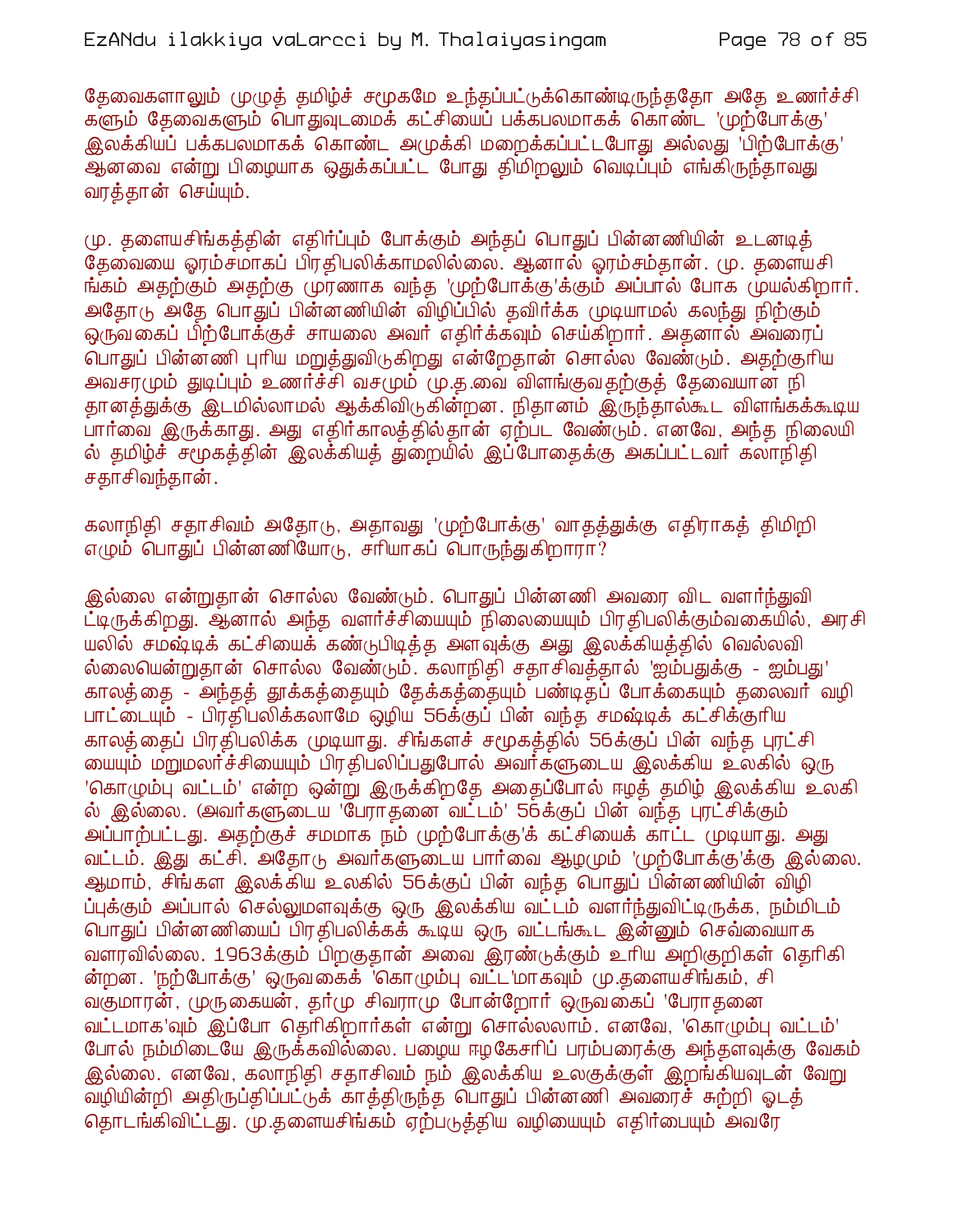பயன்படுத்திக்கொண்டார். அதன் பின்னர் பொதுப் பின்னணியின் அதிருப்தியும், தேவையும் அவருக்குத் தாக்குக் கொடுக்க, அதுவரை ஒதுக்கப்பட்டுக் காத்திருந்த பண்டிதர்கள் எல்லோரும் ஓடோடி வந்து அவருக்குக் குடைபிடிக்கத் தொடங்கிவிட்டனர். உண்மையில் இந்தப் பண்டிதர்களின் பிரதிநிதிதான் கலாநிதி சதாசிவம். ஆனால் வேறு வழியில்லாத வெறுப்பாலும் பொதுப் பின்னணி அவருக்குத் தாக்குப் பிடித்தது. அதனால்தான '(மற்போக்கு'க்கு எகிரான பெரும்பாலான யாம்ப்பாணக்துச் சிருஷ்டி எமுக்காளர்கள்' சதாசிவம் பக்கம் சார்ந்தவர்களாய் இருக்கின்றனர்.

இவ்வளவும் கலாநிதி சதாசிவத்தின் வரலாற்றின் (மதற்கட்டம் என்று சொல்ல வேண்டும். ஆனால் அடுத்த கட்டத்துக்கு வருமுன் அவருடைய இந்த முதற்கட்டத்துக்கு உரிய குறைகளை-அவரது மரபுவாதத்தின் குறைகளை-குறித்துக்கொள்வது நல்லது. கலாநிதி சதாசிவம் நம் இலக்கிய உலகில் புகுந்ததற்குரிய முக்கிய காரணம் இலங்கைப் பல்கலைக் கழகத்துத் தமிழ்த்துறை விவகாரங்களே. அதனால் இன்றைய இலக்கியத்தின் தேவைகளை உணர்ந்து கொண்டோ அல்லது அதில் உண்மையான அக்கறை எற்பட்டதி ளாலோ அவர் நம் இலக்கிய உலகில் புகவில்லை. அதனால், பரிச்சயம் இல்லாத ஓரி டத்துக்குள் புகுந்ததினால் 'சிறுகதை, இலக்கியமா?', 'கதைகளில் அதைப் புகுத்தலாமா?, 'இதைச் சேர்க்கலாமா?, என்பன போன்ற பல தடங்களில் தட்டுப்பட்டு, (மட்டுப்பட்டு, தலைகப்புற விழுந்து தள்ளாடிக்கொண்டு பலவிதமாக ஆரம்பத்தில் அவதிப்பட்டார். கடைசியில் ஒருவாற தெளிவு எற்பட்டபோது எழுத்துப் பிழை இருக்கவில்லை. ஆனால் 'பக்தி' என்பது 'பத்தி'யாக எழுதப்பட வேண்டும் என்று அவர் தன் இலக்கண மரபைத் தி ணிக்க முயன்றபோது (சிறுகதை, இலக்கியமா? என்று கேட்டபோது காட்டிக்கொண்டதுபோல்) திரும்பவும், இருபதாம் நூற்றாண்டின் இந்த அறுபதுகளுக்கு உரியவரல்லாதவராகவே தன்னை நிச்சயமாகக் காட்டிக்கொண்டார். கலாநிதி சதாசிவத்தி ன் மரபு வாதம் வெறும் இலக்கண மரபு பற்றிய வாதமே. ஆனால் அதற்காக அது இலக்கண எல்லையைத் தாண்டி சமூக கலாச்சாரப் பொது மரபை அழுத்துவதாய் <u>இருந்தால் சரியாகிவிரும் என்பதல்ல. பொது மரபிலிருந்து விடுபட்டு எந்த எழுத்தாளனும் </u> .<br>இயங்குவதில்லை. அந்தப் பொது மரபை மீறுவதும் ஆமோதிப்பதும் அதே பொது மரபால் நிர்ணயிக்கப்பட்டே நடைபெறுகிறது. வெளிச்செல்வாக்குகளை ஏற்காமல் தனித்து எங்கள் மரபு எப்போதும் இருந்ததில்லை. பொதுவாக எல்லா மரபுகளும் இப்படியே. வெளிச் செல்வாக்குகளை ஏற்று தங்கள் தங்களுக்கேற்ற வகையில் அவற்றை ஜீரணி த்துக்கொள்வே செய்கின்றன. (ஜீர்ணம் சரியாகவிட்டால் நோய் ஏற்படத்தான் செய்யும். பத்தொன்பதாம் நூற்றாண்டின் பாதிக்குப் பின் சீன நாகரிகத்துக்கு ஏற்பட்ட வி ு மை வையும் இப்போ பொலிவே...ிய மக்களுக்கு ஏற்பட்ட நிலையையும் அதற்கு உதாரணமாகக் காட்டலாம். ஆனால் நம் வரலாறு அப்படியல்ல.) நம் மரபு வெளிச் செல்வாக்குகளை ஜீரணிக்கக் கூடியது. நம் இலக்கிய வரலாறு அதற்கு உதாரணமாக நி ற்கிறது. எனவே, 'முற்போக்கு' இலக்கியம் நம் மரபுக்குப் புறம்பானது என்று சொல்ல புடியாது. 'முற்போக்கு' கொள்கைகளைப் பயன்படுத்தி தமிழில் ஓர் எழுத்தாளன் தரமான க்கைகளைச் சிருஷ்டித்துவிட்டால் காலப் போக்கில் அவை நம் மரபு வளர்ச்சிக்கு உதவி யவையாகவே நிற்கும். கம்பராமாயணத்தையும் மணிமேகலையையும் பேரிலக்கியங்கள் என்று எப்படி நாம் கருதுகிறோம்? கட்சிப் பற்று, ஓர் எழுத்தாளனின் சுதந்தரத்தையும் பார்வை ஆழக்கையும் குறைக்து, கனிக்கன்மையைக் கெடுக்து, அவனது கிறமைகளைச் சிதைத்துவிடுகிறது; பெரும்பாலான ஒருமைப்பாடுடைய இரண்டாந்தரக் கதைகளையே சி ருஷ்டிக்க உதவுகிறது என்ற வாதம் வேறு. கட்சிக் கொள்கைகளைப் பயன்படுக்கி ஒர்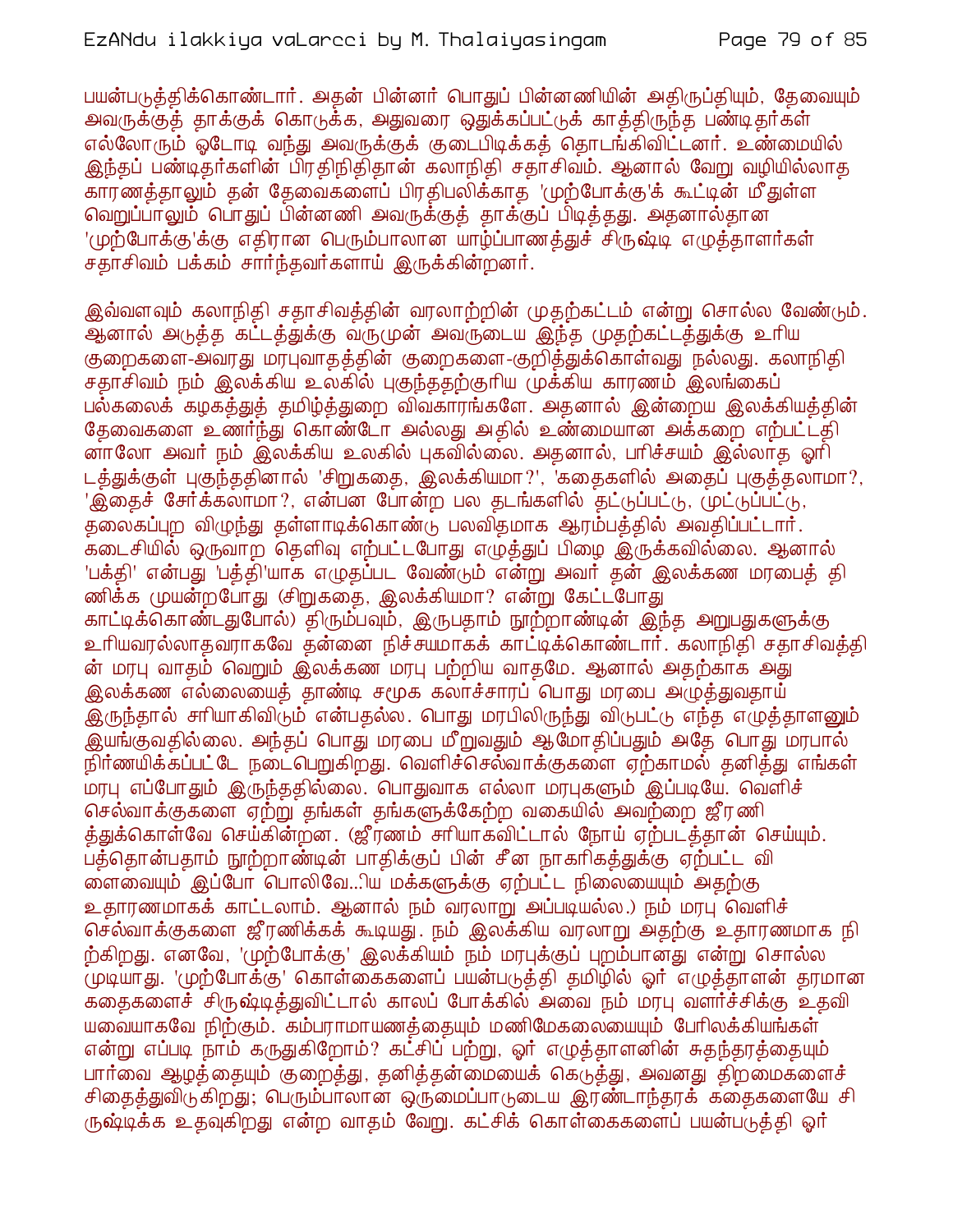எழுத்தாளன் தரமான கதைகளை ஒரு நாளும் எழுதவே முடியாது; எழுதினாலும் அதை ஏற்றுக் கொள்ள (மடியாது; அது மரபுக்கு புறம்பானது என்ற வாதம் வேறு. இரண்டையும் மாறாட்டம் செய்துவிடக்கூடாது. கலாநிதி சதாசிவம் நம் பொது மரபைப் பிழையாக அழுத்தி (சில சமயம் இலக்கண மரபை விட்டு அவா மற்றவற்றைக் கூறும்போது) மரபு வாதம் செய்யும் போது அந்த மாறாட்டந்தான் செய்கிறார். அதோடு, ஓர் எழுத்தாளன் தன் மரபை அறிந்திருப்பது அவசியந்தான். பழைய இலக்கியங்கள், பழைய புராணங்கள், பழைய தத்துவங்கள், பழைய பழக்க வழக்கங்கள் எல்லாம் ஓர் எமுக்காளன் ஆராய்ந்து அறிய வேண்டிய துறைகள். ஆனால் கலாநிதி சதாசிவம் கருதுவதுபோல் அவற்றை எழுத்து எழுத்தாக முற்றாக ஆமோதிப்பதற்கல்ல. மாறாக, அவனுக்குச் சாியானவை என்று படுபவற்றைச் சேர்த்துக் கொள்வதற்கும், இப்போ பிழையாகப் பாவனையில் இருப்பவையாகப் படுபவற்றை ஒதுக்குவதற்கும், மறைந்து போய்விட்டனவற்றைப் புதுப்பி ப்பதற்கும், இல்லையென்று படுபவற்றை வெளியே இருந்து இழுத்துச் சேர்ப்பதற்குமே தான் அவன் அதிகமாக மரபைப்பற்றி ஆராய வேண்டியவனாக இருக்கிறார்ன. மரபுபற்றி ய அறிவு, என்னைப் பொருத்தவரையில், அந்த வகையில்தான் அவசியமாகப்படுகிறது. அதோடு இந்து மரபு எல்லாவற்றையும் உள்ளடக்கக் கூடியது. தமிம் மரபு இந்து மரபாக வி ரியக் கூடியது. எனவே, சர்வதேசப் பார்வைக்கும் தேவைக்கும் உரிய வித்துகள் நம்மிடம் தாராளமாகவே இருக்கின்றன. கலாநிதி சதாசிவம், இவை ஒன்றும் புரியாத பழைய பண்டிதர்களின் பிரதிநிதியாகவே அவருடைய முதற் கட்டத்தில் காட்சி அளிக்கிறார். அந்தப் பொதுப் பின்னணி, 'முற்போக்கு' சா்வாதிகாரத்தின் மீது ஏற்பட்ட அதிருப்தியின் காரணமாய், வேறு வழியின்றி அவருக்குத் தாக்குப் பிடித்தாலும் அதுவரை ஒதுக்கப்பட்டிருந்த பழைய பண்டிதர்களின் குடையின் கீழ்தான் அவர் நி ன்றுகொண்டிருந்தார். அது (முதலாவது கட்டம்.

இனி அடுத்த கட்டம். கலாநிதி சதாசிவத்தால் முதல் கட்டத்துக்குரிய பண்டிதராய் நின்று .<br>அதிக நாள் பொதுப் பின்னணியின் இலக்கியத் தேவையையும் தாகத்தையும் தீர்த்திருக்க முடியாது. பழைய ஈழகேசரிப் பரம்பரையின் பிரநிதியான கனக செந்திநாதன் போதாமல் போய்விட்ட ஒரு புதிய நிலையில் பழைய பண்டிதர் ஒருவர் அதிக காலம் சமாளித்திருக்க (ФЩФПГ-5).

அதோடு 'முற்போக்கு'க் கூட்டை எதிர்க்கும் பொதுப் பின்னணி, 'முற்போக்கு' இலக்கி யத்தால் ஏற்பட்ட முந்தியதை விட ஓரளவு அதிகமான, ஆழத்தையும் வேகத்தையும் அ்னுபவித்துவிட்டு நிற்கிறது. அதனால் அதன் தேவையும் ரசனையும் இப்போ அதிகம். எனவே, சதாசிவத்தால் அதிக நாள் சமாளித்திருக்க முடியாது. ஆனால் அந்த ஆபத்தான நிலையிலிருந்து சந்தர்ப்பவசத்தால் அவர் காப்பாற்றப்பட்டுவிட்டார். கலாநிதி யைக் காப்பாற்றியவர் அதோடு ஒட்டிக்கொண்ட எஸ்.பொன்னுக்துரையேகான். அல்லது பொன்னுத்துரையோடு கலாநிதி ஒட்டிக்கொண்ட காரணந்தான். சதாசிவத்தின் பண்டிதப் போக்கை இந்தக் கூட்டு ஓரளவுக்குப் புதிய நிலைக்கேற்ற வகையில் உயர்த்திற்று. அதன்பின் பறைய பண்டிதத்தைப் பிரதிபலிக்கும் கலாநிதி சதாசிவம், எப்.எக்ஸ்.சி.நடராசா போன்றவர்களும் ஈழகேசரிப் பரம்பரையைப் பிரதிபலிக்கும் கனக செந்திநாதன் போன்றோரும் புதிய வேகத்தையும் அதே சமயம் புதிய பண்டிதத்தையும் காட்டும் வொன்னுத்துரை போன்றோரும் சேர்ந்த 'நற்போக்கு' உருவாகியது. 'நற்போக்கு' உருவாகிய பின்னர்தான் சிங்கள இலக்கிய உலகில் இருக்கும் 'கொழும்பு வட்ட'த்தை ஒத்த ஒரு வட்டம் இங்க வளர ஆரம்பித்தருக்கிறது. 'நற்போக்கு', அரசியல் துறையில் ு மல் முக் கட்சியைப்போல் இரண்டுங் கலந்து நிற்கிறது. மத்தியதர வகுப்புப் பி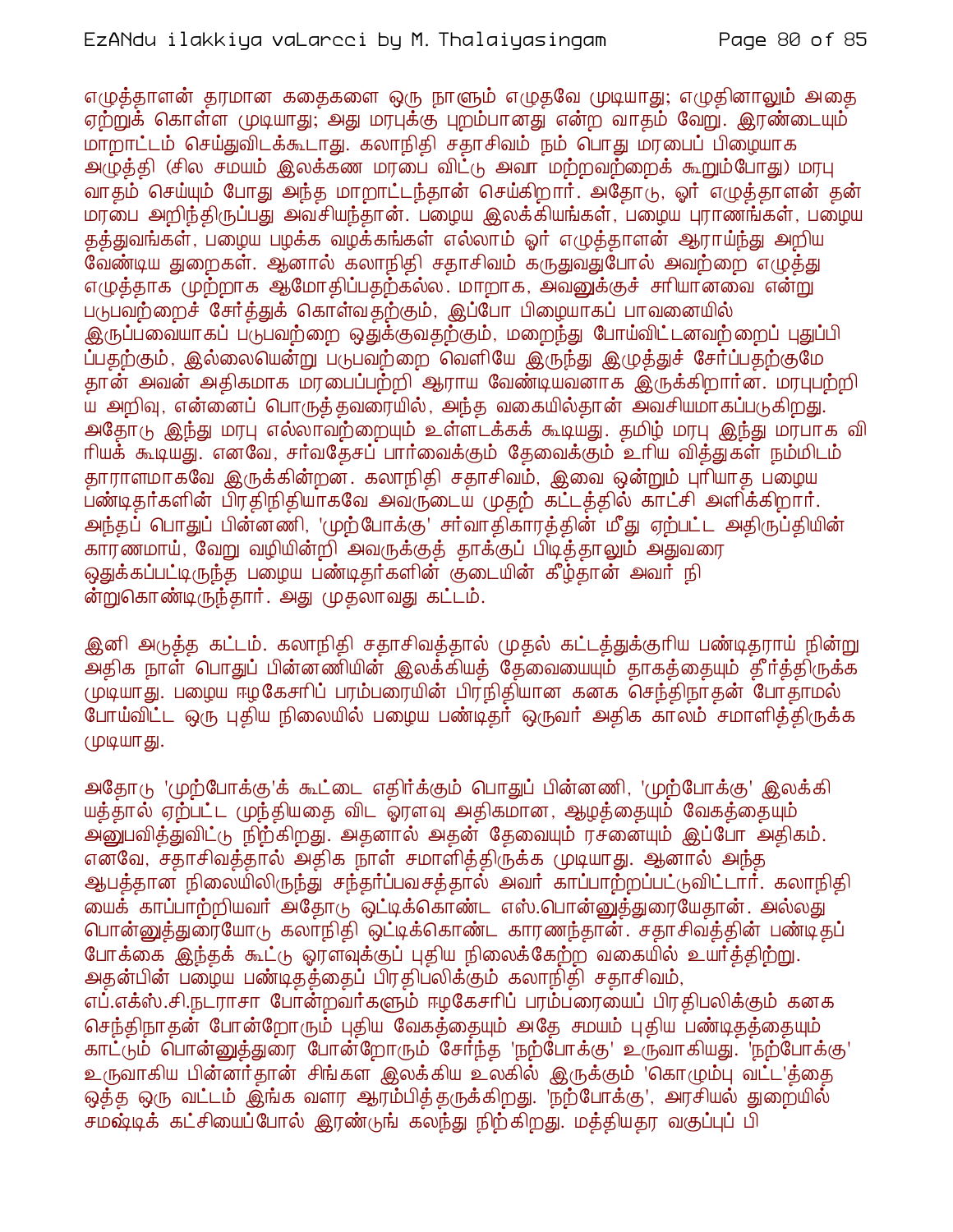ற்போக்குத்தனம், பழமை என்பவற்றோடு இருபதாம் நூற்றாண்டுக்குரிய (அரசியலில் சமஷ்டிக் கோரிக்கையை ஒத்த) தரமும் சேர்ந்து நிற்கின்றன. பின்னதைப் பொன்னுத்துரையின் தரமான கதைகளும் நல்ல நடையும் (பிழையான நடையல்ல) கொடுக்கிறது. அதே காரணத்தால் இது சிங்கள இலக்கியத்தின் கொழும்பு வட்டத்தை வி ட இடைக்கிடை உயர்ந்தும் நிற்கிறது. எனவே, கடைசியில் 'முற்போக்கு' சர்வாதிகாரக்தி லிருந்து திமிறிக் கப்பிய பொதுப் பின்னணியின், பொதுப் பின்னணியினுடைய பெரும்பான்மையினராய் இருப்பவரின், இலக்கிய அக்கறைகளும் கேவைகளும் தங்களுக்கேற்ற ஒரு போக்கையும் வட்டத்தையும் கண்டுபிடித்துவிட்டன என்றுதான் .<br>சொல்ல வேண்டும். 'நற்போக்கு' அரசியலில் சமஷ்டிக் கட்சி எப்படியோ அப்படி இலக்கியத் துறையில் இன்று ஒரு 'நற்போக்கு'. அதாவது தமிழ்ச் சமூகத்தின் பெரும்பான்மைத் தேவைகளைப் பிரதிபலிக்கும் வகையில் நம் இலக்கிய வளர்ச்சியில் ஏழாண்டு எல்லை. 'நற்போக்'கின் ஆரம்பத்தோடு முடிவடைகிறது என்று சொல்ல வேண்டும்.

'நற்போக்கு' என்ற பெயர் மிகக் குழந்தைப்பிள்ளைத் தனமானது. ஓர் இலக்கியப் போக்கு அப்படி ஒரு பெயரை வேறு எந்த நாட்டிலும் சூட்டியிருக்க மாட்டாது என்றே நான் நி லைக்கிறேன். 'முற்போக்கு' என்றதோர் இலக்கியக் கட்சி இருப்பதால் அதற்கு எதிராக வேறு ஓர் இலக்கியக் கட்சியை அமைக்க வேண்டுமென்பதே அனாவசியமானது. 'முற்போக்கு' எழுத்தாளர்கள்தான் ஓர் இலட்சியத்தோடு ஒர் இலட்சியத்துக்காக எழுதுகி றார்கள் மற்றவர்களுக்கு அப்படி எந்த ஒரு இலட்சியமும் இல்லையென்று சில '(முற்போக்கு' அனுதாபிகள் சொல்வதை நான் கேட்டிருக்கிறேன். ஆனால் உண்மையில் அப்படிக் கூறுபவர்கள் கட்சியையும் இலட்சியம் என்ற ஒன்றையும் ஒரே பொருளாக்கி மாறாட்டந்தான் செய்கிறார்கள். கட்சியில் இருப்பவனுக்குத்தான் இலட்சியம் இருக்கும் என்ற கட்டாயம் இல்லை. கட்சி ஒன்றில் சேராமலேயே இலட்சியத்தோடு வாழலாம். எழுதலாம். அதோடு உண்மையான இலட்சியத்துக்கு கட்சி என்பது தடையாகவே இருக்கும். உண்மை என்பது உலகளவும், உலகத்துக்கு அப்பாலும் நிற்கிறது; அதனை எந்த ஒரு திட்டவட்டமான கொள்கையாலும் சிறைப்படுத்த முடியாது என்பதை உணர்ந்த ஒருவனுக்கு கட்சி எப்படி இலட்சியமாக முடியும்? கட்சி சாதாரண மக்களின் பார்வையையும் உயர்த்திவிடுகிறது என்பதை ஒப்புக்கொள்ளத்தான் வேண்டும். சில எழுத்தாளர்களுக்கு அது அதே வகையில் உதவக் கூடும். ஆனால் அதே சமயம் முதிர்ச்சி யடைந்த ஒருவனுக்கு அதுவே தடையாகவும் பார்வைக் குறுக்கமாகவும் பைத்தி யக்காரத்தனமாகவும் இருக்கும் என்பதையும் மறந்துவிடக் கூடாது. பொன்னுத்துரைக்கு இந்த விசாரணைகள் கிடையாது. எனவே, சௌகரியமாக 'நற்போக்கு' என்று நாமம் சூட்டிய அவர் ஓர் தரமான 'நற்போக்கு' என்று நாமம் சூட்டிய அவர் ஓர் தரமான பெயரையாவது சூட்டினாரா என்றால் அதுவுமில்லை. உண்மையில் 'நற்போக்கு' திரும்பவும் அவருடைய பார்வை ஆமுமின்மையின் முக்கிரையான அவருக்கே உரிக்கான வார்க்கை வித்தையேதான். முற்போக்கு என்பதற்குப் போட்டியாக இவர் 'நற்போக்கு'என்கிறார். .<br>அப்படிச் சொல்வதால் வரும் ஓசை மயக்கத்தைத் தவிர அதில் அர்த்தமெதுவுமில்லை. ஆனால் ஓசைக்காகவேதான் அதை அவர் தேர்ந்தெடுத்திருப்பதாகத் தெரிகிறது. உண்மையில் 'நற்போக்கு' என்பது நல்லவை, கூடாதவை என்ற பாகுபாட்டைக் குறிக்கி றது. அப்படி என்றால் என்ன அடிப்படையில் ஒன்றை நல்லது, கூடாதது என்று நிர்ணயி ப்பது? நல்லவை, கூடாதவை என்பவை சரியானவை, பிழையானவை (right and wrong) என்பவற்றைக் கருதினால் அந்த அர்த்தங்கள் தற்காலிகமானவை ஆகிவிடும். காலத்துக்குக் காலம் இடத்துக்கு இடம் மாறுபடுவகையாகிவிடும். இன்று சாி என்று படுபவை நாளையும் சரியாகக் கெரியவில்லை. முன்பு ஒர் ஆடவன் பல பெண்களை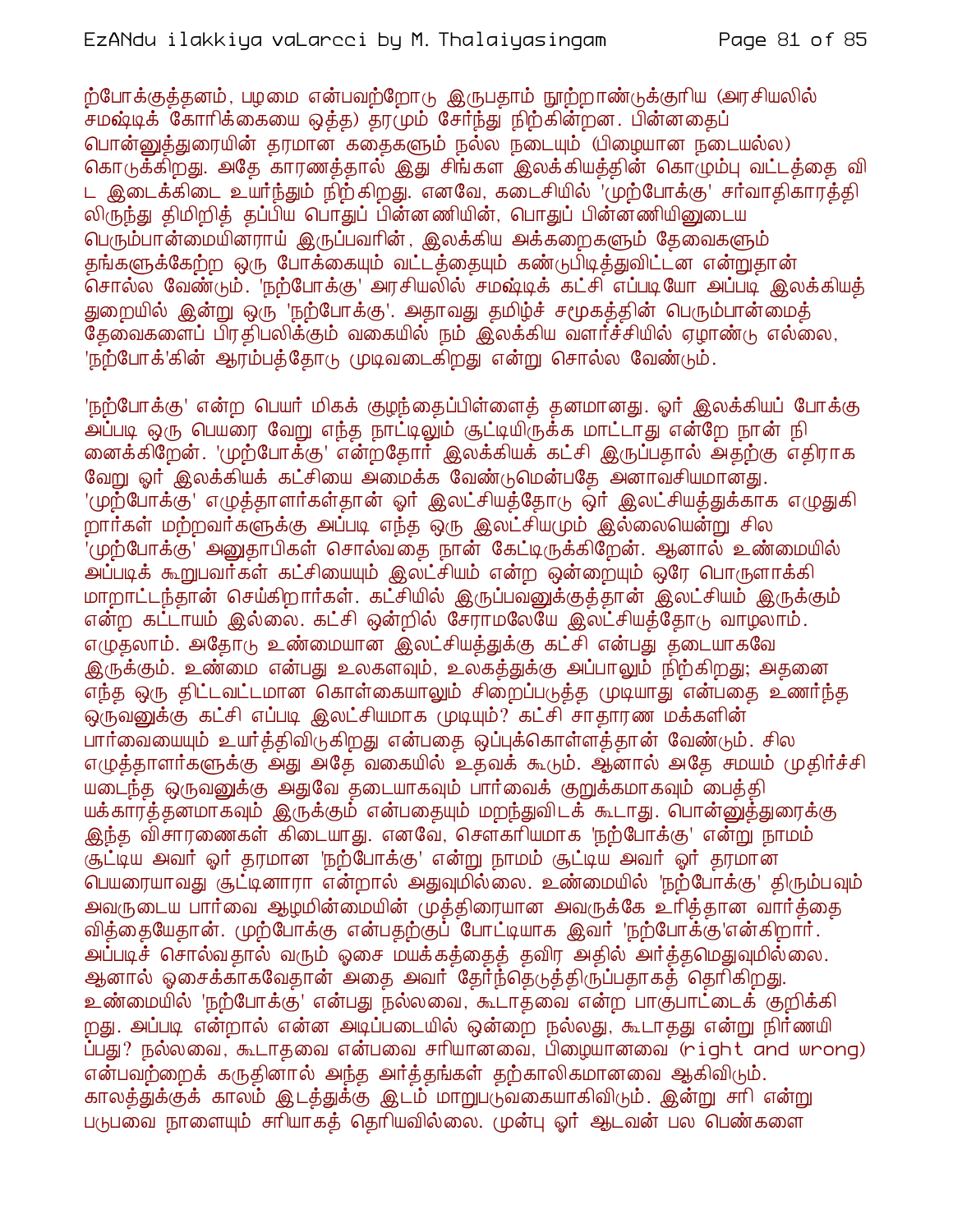மணந்துகொள்ளலாம். இப்போ நம் சமூகத்தில் அது பிழையாகக் கருதப்படுகிறது. அப்படிப் பல உதாரணங்களைக் காட்டலாம். எனவே சரியானவை, பிழையானவை என்ற அடிப்படையில் 'நற்போக்'கை நிறுவ (முடியாது. அவற்றுக்கு மாறாக நல்லவை, கூடாதவை என்பவை தர்மம், அதர்மம் என்ற அர்த்தத்தில் எடுக்கப்படலாம் (good and bad). அப்படியென்றால் அது ஆக்மீக அடிப்படையில் எமுந்த விக்கியாசம். ஆனால் அதே அடிப்படையில் பார்க்கும்போது 'முற்போக்கு'ம் ஓரளவுக்கு 'நற்போக்'காகவே படும். பொன்னுக்துரை செய்கதுபோல் அதை முற்றாக ஒதுக்கிவிட முடியாது. 'நற்போக்கு'க்கு 'முற்போக்கு' முழு எதிரான ஒன்று என்று காட்ட முடியாது. அதே போல் 'நற்போக்கு' என்பதை சரி. பிழை என்ற அடிப்படையில் பார்க்கும் போது 'முற்போக்கு' என்பது ஆளுக்கு ஆள். இடக்துக்கிடம் சரியாகவும் பிமையாகவும் படும். அது முகலாவது. இரண்டாவது, இலக்கியத்தை 'நல்லது', 'கூடாதது' என்ற அடிப்படையில் அளக்கத் தொடங்கினால், அது 'பாடங்கள்' (lessons) அல்லது உபதேசங்கள் கூறும் பழைய சம்யக்கதைகளுக்கும் ஈசாப் கதைகளுக்குந்தான் வழிவகுக்கும். அப்படிப் பார்த்தால் யதார்த்தப் படைப்பு என்பதும் கூடாததாகிவிரும். 'நற்போக்கு' என்ற அடிப்படையில் அ்ளந்தால் முதலாவதாக ஒதுக்கப்படும் கதைகள் 'தீ', 'பங்கம்' போன்ற பொன்னுத்துரையி ன் கதைகளாகத் தான் இருக்கும். பொன்னுத்துரையின் கதைகளாகத் தான் இருக்கும். பொன்னுத்துரைக்கு இந்த விசாரணைகள் எதுவும் தெரிவதில்லை. அவர், ஓசை ஒன்றுக்காக மட்டும் பெயர் சூட்டியிருக்கிறார்.

திரும்பவும் முன்பு விட்ட இடத்துக்கு வரலாம். இன்று 'முற்போக்கு', 'நற்போக்கு' என்று .<br>இரண்டு கூட்டுகளாக நம் இலக்கியச் சூழல் பிளவுபட்டுக் கிடக்கிறது. கடைசியில் நம் இலக்கிய விவகாரங்களின் நிலை நம் அரசியல் நிலையைத்தான் ஒத்திருக்கிறது. இக்கட்டுரைத் தொடரில் ஆரம்பத்தில் பொதுப் பின்னணியைப்பற்றிக் கூறும் போது குறி ப்பிட்டவற்றைத் திரும்பவும் நினைவுபடுத்திக் கொள்வது நல்லது. பிளவுபட்ட மனோநி லையை உடைய ஒருவனைப்போல் ஈழத்துத் தமிழ் இனம் அரசியல் சமூகத்துறைகளில் <u>இடது</u>சாரிகளுக்கிடையேயும் சமஷ்டிவாதிகளுக்கிடையேயும் பிளவுபட்டுக் கிடக்கிறது என்று கூறினேன். இப்போ இலக்கியத் துறையிலும் அதே நிலைதான். 'முற்போக்கு', 'நற்போக்கு'. அதனால் இரண்டும் தனித்தனியே நம் ஈழத் தமிழினத்தின் உண்மையான தேவைகளையும் நிலையையும் பிரதிபலிக்க முடியாதவையாக நிற்கின்றன. உண்மையான தேவையும் வளர்ச்சியும் இரண்டிலுமுள்ள தரமானவற்றை இணைத்துக் கொண்டு இரண்டுக்கும் அப்பால் போவதுதான். எப்படி பண்டா, செல்வா ஒப்பந்தத்தின் அடிப்படையில் ஏற்படும் ஒரு சமஷ்டி ஆட்சியாலும், இடது சாரிகள் காட்டும் பொருளாதார வளர்ச்சி யாலும் சமத்துவத்தாலும்தான் நம் அரசியல் பொருளாதாரத் தேவைகளைத் தீர்க்க முடியுமோ அப்படியேதான் 'முற்போக்கு, 'நற்போக்கு' என்பவற்றிலுள்ள தரமானவற்றை எடுத்துக்கொண்டு, இணைத்துக்கொண்டு அவற்றுக்கு அப்பாலும் போக்கும் ஓர் இலக்கியப் போக்கு ஒன்றால்தான் நம் இலக்கியத் தேவைகளைத் தீர்க்க முடியும். அந்தப் போக்கை நான் கற்காலிகமாக 'மூன்றாம் பக்கம்' என்று குறிப்பிட்டிருந்தேன். 'மூன்றாம் பக்கம்' என்பது முதல் இரண்டையும் ஒதுக்கிய மூன்றாம் பக்கம் என்றில்லாமல் முதல் <u>இரண்டையும் இணைத்து அவற்றுக்கு அப்பாலும் போக்கும் மூன்று பக்கங்களும் </u> என்பதையே குறிக்கும்.

இலக்கிய உலகில் வட்டங்களும் கூட்டுகளும் ஏற்படுவது இயற்கையே. ஓரளவுக்கு அவசி யுமுங்கூட. அவற்றுக்கிடையே ஏற்படும் மோதல்கள் ஒரு வேகத்தையே பிறப்பிக்கின்றன. ஆனால் மற்ற நாடுகளில் அப்படி இருக்கும்போது அதற்கேற்ற வகையில் அங்கெல்லாம்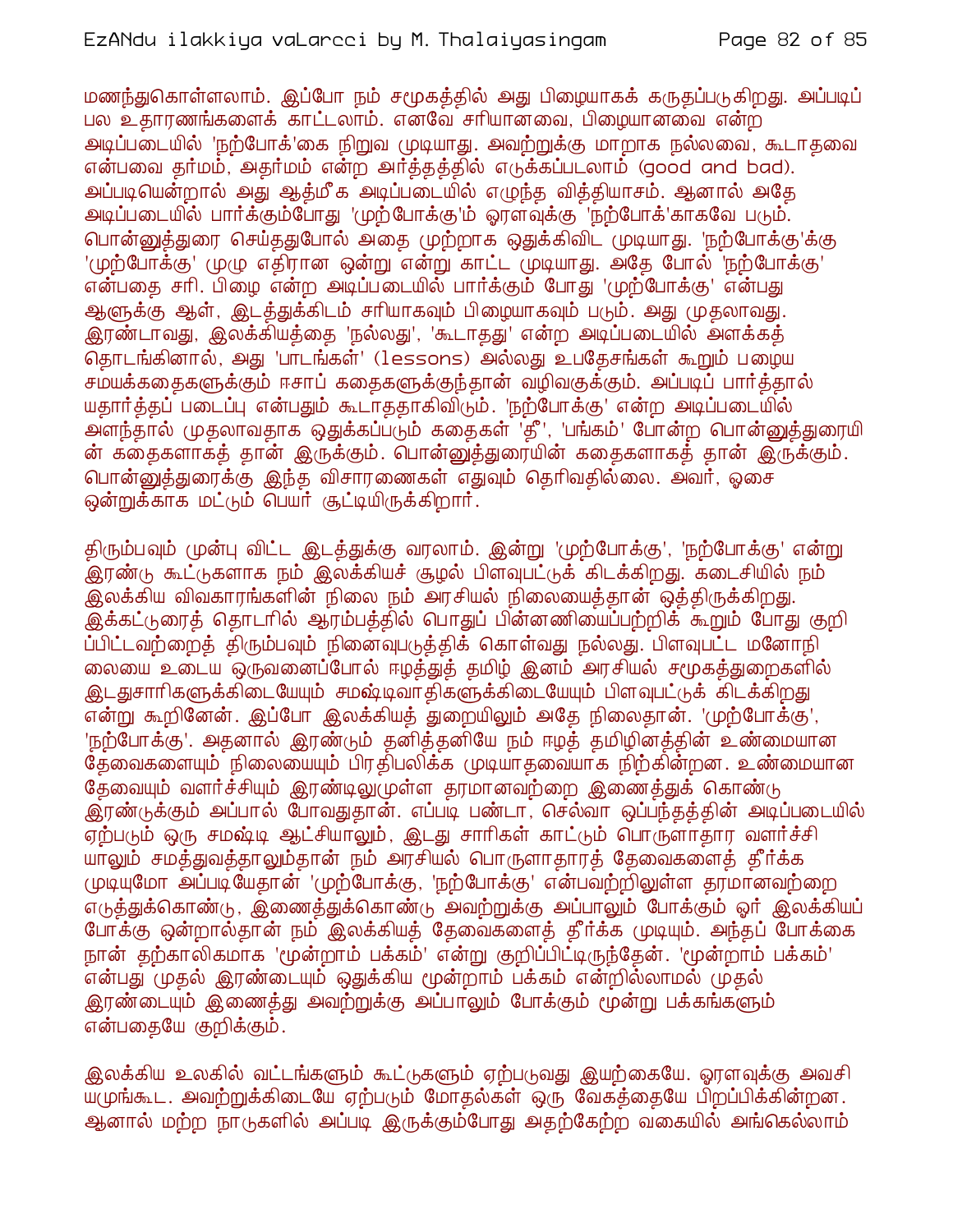## EzANdu ilakkiya vaLarcci by M. Thalaiyasingam

ஏற்கனவே இருந்து தொடர்ந்து வளர்ந்து வரும் ஒரு நீண்ட கால வரலாற்றும் மரபும், இலக்கியத் தேர்ச்சியும், ஆழ்மான பார்வையும் பக்கபலமாக நிற்கின்றன; பின்னணியாக இருக்கின்றன. ஈழத்தில் அப்படி இல்லை. அதோடு நாம் இன்று ஈடுபடும் புதுத் துறைகளைப்பற்றி நம்மிடையே ஆழமான பார்வையும் இல்லை, பயிற்சியும் இல்லை. .<br>இந்த நிலையில் கட்சிகள் வெறும் fanaticism ஐத்தான் வளர்க்கின்றன. அதன் காரணமாய் அடுத்தவனின் திறமையும் சாதனையும் ஒன்றில் முற்றாக மறுக்கப்படுகிறது அல்லது குறைகளைக் காட்டாமல் முற்றாக அடிமைக்களமாக ஏற்றுக்கொள்ளப்படுகிறது. போற்றப்படுகிறது, அபிநயிக்கப்படுகிறது. இந்த நிலை தொடர்ந்தால் 56க்குப் பின் ஏற்பட்ட வேகமும் அக்கறையும் அவைக்கேற்ற சாதனைகளைப் பிறப்பிக்காமலே ஒருமைப்பாட்டுக்குள் முற்றாக ஓடி விமுந்து மந்தடைந்து செக்துவிடும். சிகைந்துவிடும். அதோடு இனி வரும் எதிர்காலப் பரம்பரைக்கு ஆங்கிலமும் வேறு மேற்கத்தைய மொழி களும் அத்தனை அன்னியோன்னியமானவையாக இல்லாமல் போய்விடக்கூடும் என்ற ஆபத்தும் எற்படுவதாகத் தெரிகிறது. அப்படியானால் பார்வை இன்னும் குறைந்துவிடும். அந்த நிலையில் இப்போதுள்ள பரம்பரை செய்பவைதான் எல்லாவற்றையும் திசை தி ருப்புவதாக நிற்கும். எனவே, நாம் அதற்கேற்ற வகையில் நடந்துகொள்ள வேண்டும். அதற்கேற்ற வகையில் நடந்துகொள்ள வேண்டுமானால் நாம் அடுத்தவர்களின் தி றமையையும் சாதனையை ம் ஒப்புக்கொள்ள வேண்டும். நம் கொள்கையும் கட்சிப் பற்றும் நம் கண்களை மறைத்துவிடக் கூடாது. கட்சிகளை மீறிய ஒரு கலப்புத் தேவை. கட்சிப் .<br>பற்றும் அவரவர் தேவைக்கேற்ற வகையில் இருக்கலாம். ஆனால் அடுத்தவனின் தி றமையையும் சாதனையையும் மறுக்கக்கூடிய வகையில் வளர்க்கப்படக் கூடாது. மாறாக, கட்சிப் பற்று இருக்கிற அதே சமயத்தில் இலக்கிய ரீதியில் ஒரு கலப்பு ஏற்படுவதற்கு இட(மும் கொடுக்க வேண்டும். அதற்கு வழிவகுக்கப்பட வேண்டும்.

பத்திரிகையில் வந்த என் பழைய கட்டுரை ஒன்றில் துரதிஷ்டவசமாகப் பிரசுரமாகாமல் வி (நபட்டுப் போய்விட்ட ஓர் பந்தியை இங்கு திரும்பவும் சேர்க்க விரும்புகிறேன். 1963இல் '(முற்போக்கு' எழுத்தாளர்களுக்கு எதிராக ஏற்பட்ட எதிர் வேகத்தின் உச்ச காலத்தில் எழுதப்பட்ட ஒரு கட்டுரையின் பகுதி இது:

"நேற்று வரையும் நம் இலக்கிய உலகின் சதுக்கங்களிளெல்லாம் உயர்த்தி வைக்கப்பட்டிருந்த ஸ்டாலின் உருவங்களும் தொமுது பாடப்பட்ட சடனோவ் விக்கி ரகங்களும் இன்று உடைக்கப்பட்டு இலக்கியத் தெருக்களிலெல்லாம் கொர கொர என்று இழுக்கப்படுகின்றனவென்றால் நேர்மையையும் திறமையையும் நியாயத்தையும் தனி த்தன்மையையும் சுதந்திரத்தையும் விரும்பும் எல்லா எழுத்தாளர்களுக்கும் .<br>சந்்தேகமாகத்தான் இருக்கும். அது ஒரு புரட்சி, பெரும் புரட்சி. ஆனால் அங்குதான் ஆபத்தும் முளைக்கிறது......"

புரட்சி, வளர்ச்சியை மறந்துவிடும்போது புதிய ஒரு கூடாரத்தைத்தான் அமைக்கும். புரட்சி புதிய ஒரு கூடாரம் போடும்போது பலரகப் போவழிகள் உள்ளே நுழைந்து பதுங்கிவிடுவார். அ்து ஒரு மறைவிடம். அதற்குப் பின் அவர்கள் எல்லோரையும் பாதுகாக்கத்தான் வேண்டும். பின்னர் தனித்துவம் இருக்காது. நேருக்கு நேர் நிறைகுறைகளைப் பேசும் நேரிய நோக்கம் இருக்காது. காரணம், நோக்கம் எல்லாம் எதிர் கூடாரத்தைத் தாக்குவதாகத்தான் இருக்கும். அதனால் நம் கூடாரத்துக்குள்ளே நுழையும் விழல்களை எல்லாம் விழுங்கித்தான் ஆகவேண்டும். நியாயமாக்கித்தான் தீரவேண்டும். பண்டிதர் பரசுராமர்களையும் நாம் விமர்சகர்களாக்கி மகிழத்தான் வேண்டும். கடைசியில் மிஞ்சுவது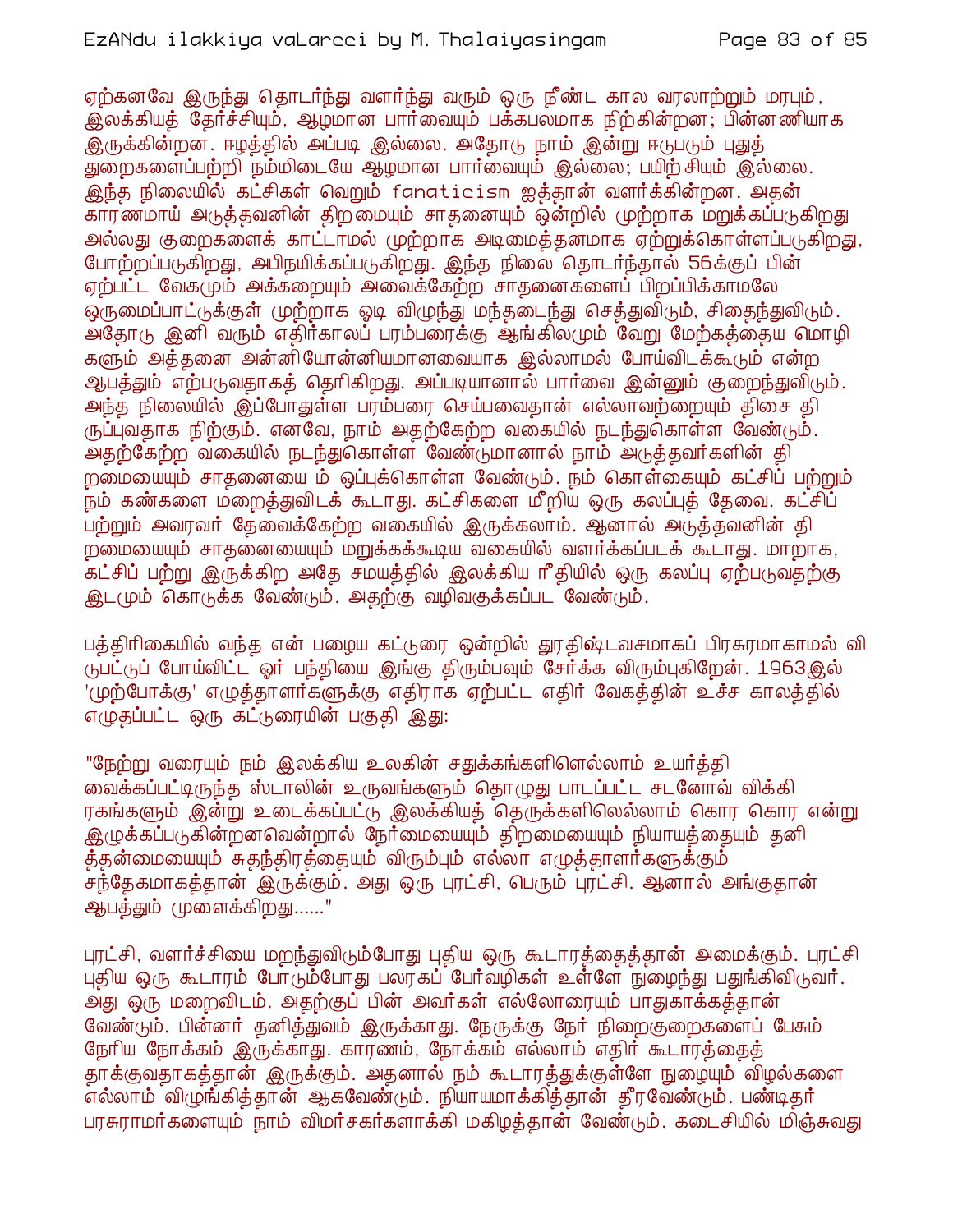தேக்கந்தான், வளர்ச்சியல்ல. அதை நாம் கட்டாயம் தவிர்க்க வேண்டும். இலக்கியத்தில் பகுத்தப்படும் கட்சி முறையையும் கொள்கைக் கட்டுப்பாட்டையும் எதிர்க்கலாமே ஒழிய தனிப்பட்ட ரீதியில் 'முற்போக்கு'வாதிகளை முற்றாக மறுத்துவிட முடியாது. தனி த்தன்மையையும் சுதந்திரத்தையும் கோரும் நாம் அடுத்தவர்களுக்கிடையே இருக்கும் .<br>கட்சி முறையை எதிர்க்கலாமே ஒமிய அங்குள்ள தனிப்பட்டவர்களின் கிறமையையும் அதற்காக மறுத்துவிட முடியாது. நம் புரட்சி இன்னும் ஒரு படி மேலே செல்லும் வளர்ச்சி யே ஒழிய அதே பழைய படியில் இன்னோர் கூடாரமல்ல. அப்படி இருக்கக் கூடாது. கைலாசபதிக்கு அவரின் செயலாலும் திறமையாலும் நியாயமாக்க முடியாத வழி பாட்டையும், மரியாதையையும் முதுகு சொறிதலையுந்தான் நாம் செய்யக்கூடாது. ஆனால் அதற்காக அவர் ஒரு காலத்தில் தனக்குத் தெரிந்த ஏதோ ஒரு விதத்தில் நம் இலக்கிய வளர்ச்சிக்குச் செய்த சிறு உதவியையுங்கூட முற்றாக மறந்துவிட வேண்டுமென்பதல்ல அர்த்தம். 'முற்போக்கு'க் கட்சி என்பதற்காக முருகையனை நாம் முற்றாக ஒதுக்கிவிட முடியுமா? தனிப்பட்ட முறையில்கூடப் பிடித்துக்கொள்ளாவிட்டாலும் தான்தோன்றியின் ஒரு சில கவிதைகளைக் கூடவாவது நாம் விரித்துச் சுவைக்கக் கூடாதா? கட்சி முறையை நாம் விரும்பாவிட்டால் நந்தியையும் சொக்கனையும் நல்ல முறையிலாவது ஆராயக் கூடாதா? 'நான்தான்' என்ற பெயரில் மறைந்திருந்து விசர் பிடித்த ரீதியில் சி த்திரவதையா செய்ய வேண்டும்? எழுத்தாளனின் தனித்தன்மையையும் திறமையையும் .<br>சுதந்திரத்தையும் கட்சிமுறை நசுக்கிவிடுகிறது என்ற வாதம், அடுத்த எழுத்தாளன் தன் கட்சிக் கொள்கைகளை இலக்கியத் தரத்திற்கு உயர்த்திவிடும்போதுகூட அதைப் பார்க்காமல் ஒதுக்கிவிட வேண்டும் என்று மாறிவிடக் கூடாது. அப்படி எற்பட்டால் அது வளர்ச்சி அல்ல. அது புதிய கட்சி மனப்பான்மை. எனவே, திரும்பவும் கேக்கம். அவர்கள் குருடர்களென்றால், ஏட்டிக்குப் போட்டியாக நாமும் இறுக மூடிக்கொள்ளவா வேண்டும்? அதுதான் நான் கூறும் தனித் தன்மை, நம்மவர்க்கு இருக்கவேண்டிய போக்கு.

இதே கேள்விகளை 'முற்போக்கு' எழுத்தாளர்களிடமும் கேட்கலாம். சாதாரண இளம் 'வெறி'களுக்கு ,இது விளங்கும் என்று நான் நினைக்கவில்லை. ஆனால் கா.சிவத்தம்பி, கைலாசபதி, கந்தசாமி, போன்றவர்களுக்கு விளங்கும் என்றே எதிர்பார்க்கிறேன். அவர்களிடம் அன்பாகக் கேட்கிறேன். ஏன் மெல்ல மெல்ல ஒரு கலப்புக்கு, ஒரு மேல் வட்டத்துக்கு வழிவகுக்கக் கூடாது? பொன்னுத்துரையிடம் நான் கேட்கும் அன்பான கேள்வி யும் அதுவேதான். இப்போதுள்ள மனக் குறைகளை ஒதுக்கிவிட்டு எதிர்காலத்தையாவது மனத்தில் வைத்து ஒரு கலப்புக்கு இடம் வகுத்தால் என்ன? இன்றைய குரோதங்களும் விரோதங்களும் எதிர்காலத்தில் சாதனைகளாக நிற்குமா? ஏற்கனவே எழுதத் தொடங்கியுள்ள இளம் எமுக்காளர்களான செம்பியன் செல்வன், செங்கையாமியான், அகஸ்தியர், பெனடிக்ற் பாலன், யோகநாதன் போன்றவர்களையே நம் விரோதங்களும் கண்மூடித்தனமும் திருகி, நசுக்கி, திசை மாற்றிப் பமுதாக்கிவிட்டதென்றால் எதி ர்காலத்தில் வருபவர்கள் எப்படி இருப்பார்கள்? இப்போதே நம் சாதனைகள் எல்லாம் 'தத்துவங்க'ளாகவும், 'சமத்துவங்க'ளாகவும் 'குட்டி'களாகவும் 'உணர்வூற்றுச் சித்தி ரங்களாகவும் பழுதாகத் தொடங்கிவிட்டனவென்றால் எதிர்காலத்தை நம்பிக்கையோடு எகிர்பார்க்கலாமா?

இக்கேள்வியோடேயே என் கட்டுரையை முடித்துக்கொள்வது நல்லது இந்த முழுக் ...<br>கட்டுரைத் தொடரே ஒரு கேள்விதான். ஒரு தேடல். சுய விசாரணையையும் சூழல் வி சாரணையையும் தேடலையும் காட்டுபவை. அதே காரணத்தால் தான் இக்கட்டுரைத் தொடரை ஒரு 'சுய விளம்பரம்' என்று கூறினேன். விளம்பரமும் ஏதோ ஒன்றைத்